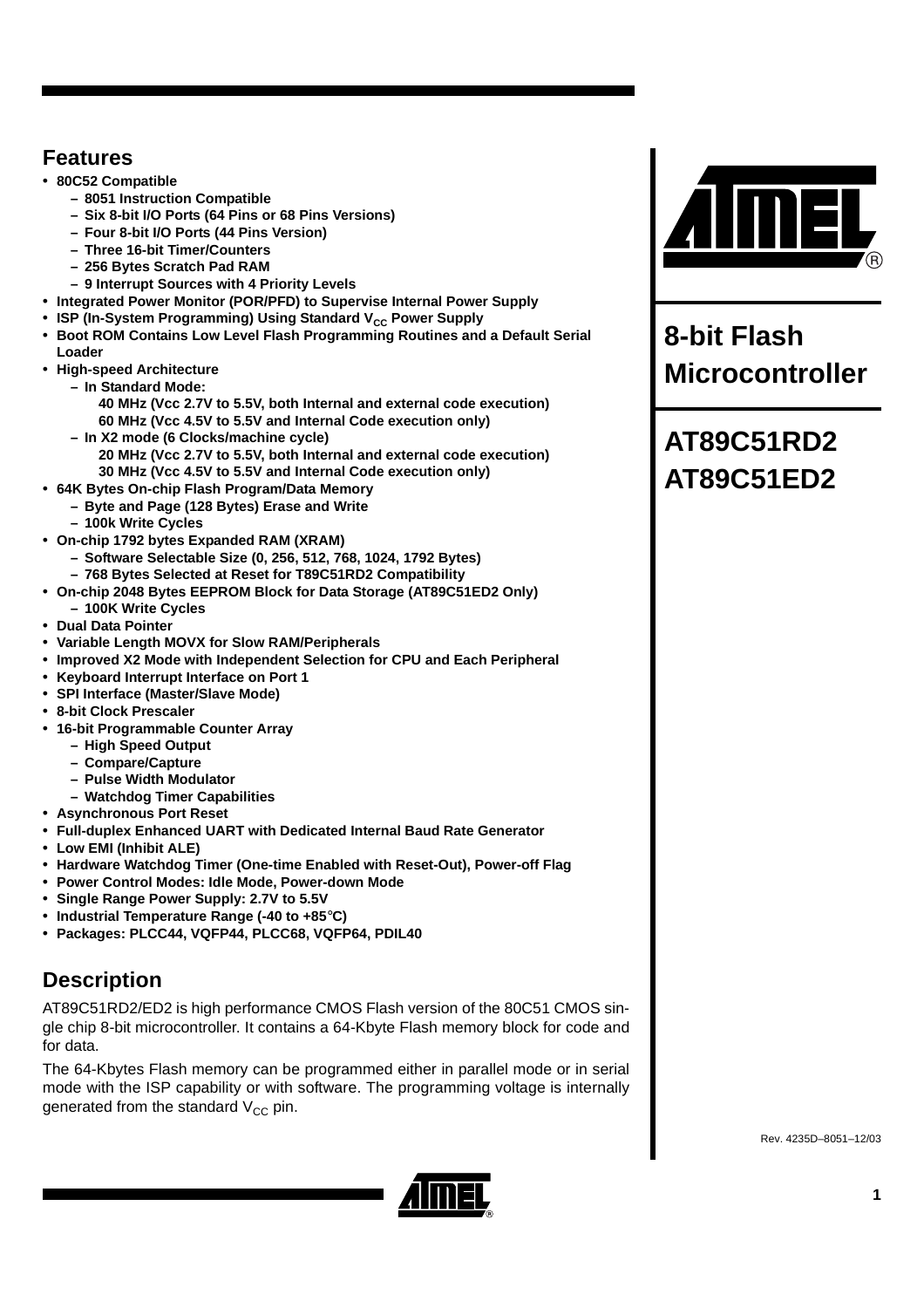

The AT89C51RD2/ED2 retains all of the features of the Atmel 80C52 with 256 bytes of internal RAM, a 9-source 4-level interrupt controller and three timer/counters. The AT89C51ED2 provides 2048 bytes of EEPROM for nonvolatile data storage.

In addition, the AT89C51RD2/ED2 has a Programmable Counter Array, an XRAM of 1792 bytes, a Hardware Watchdog Timer, SPI interface, Keyboard, a more versatile serial channel that facilitates multiprocessor communication (EUART) and a speed improvement mechanism (X2 Mode).

The fully static design of the AT89C51RD2/ED2 allows to reduce system power consumption by bringing the clock frequency down to any value, including DC, without loss of data.

The AT89C51RD2/ED2 has 2 software-selectable modes of reduced activity and an 8 bit clock prescaler for further reduction in power consumption. In the Idle mode the CPU is frozen while the peripherals and the interrupt system are still operating. In the Powerdown mode the RAM is saved and all other functions are inoperative.

The added features of the AT89C51RD2/ED2 make it more powerful for applications that need pulse width modulation, high speed I/O and counting capabilities such as alarms, motor control, corded phones, and smart card readers.

| Package             | Flash (Bytes) | XRAM (Bytes) | <b>Total RAM (Bytes)</b> | VO. |
|---------------------|---------------|--------------|--------------------------|-----|
| PLCC44/VQFP44/DIL40 | 64K           | 1792         | 2048                     | 34  |
| PLCC68/VQFP64       | 64K           | 1792         | 2048                     | 50  |

**Table 1.** Memory Size and I/O Pins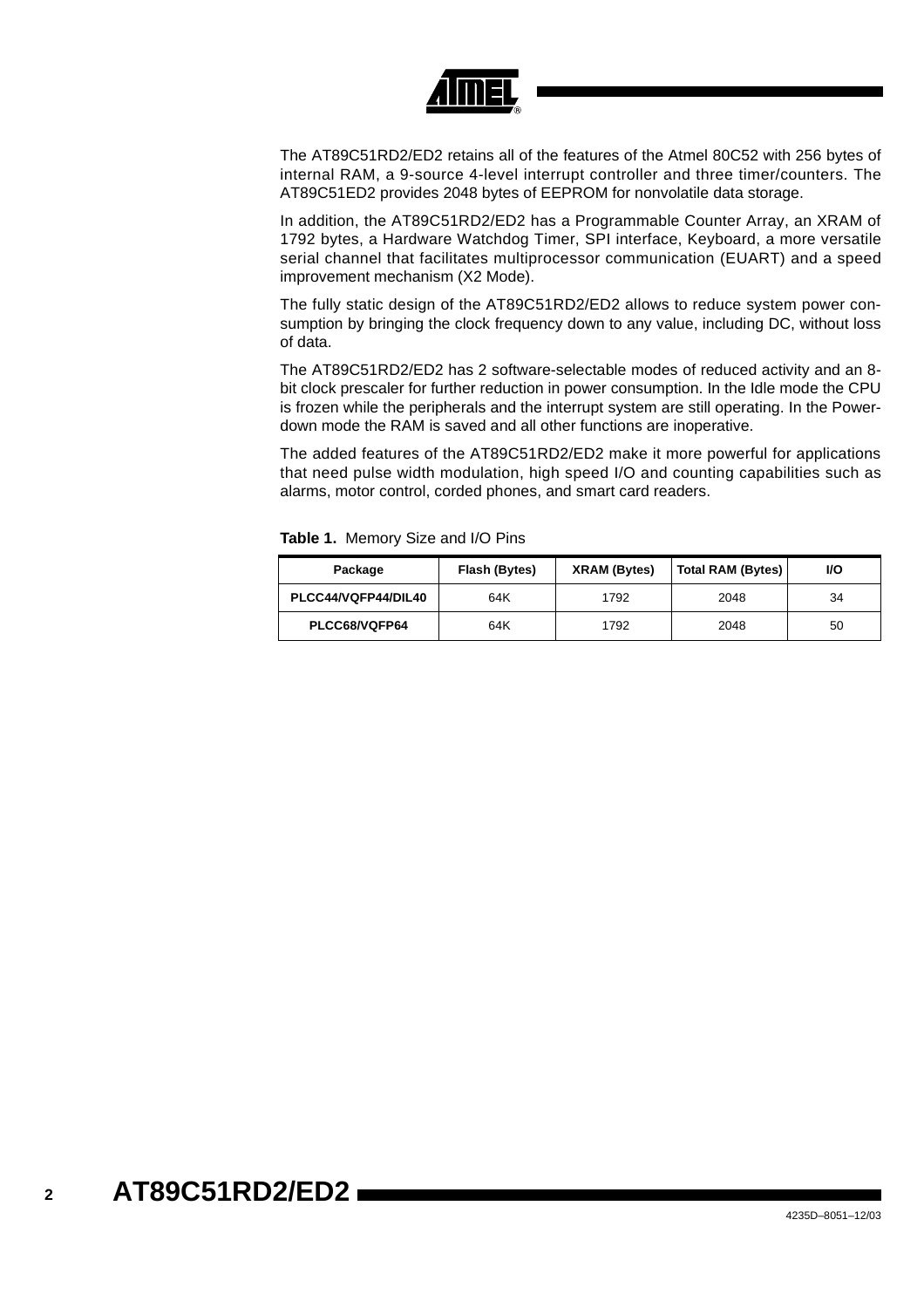## **Block Diagram**

**Figure 1.** Block Diagram



(1): Alternate function of Port 1 (2): Alternate function of Port 3

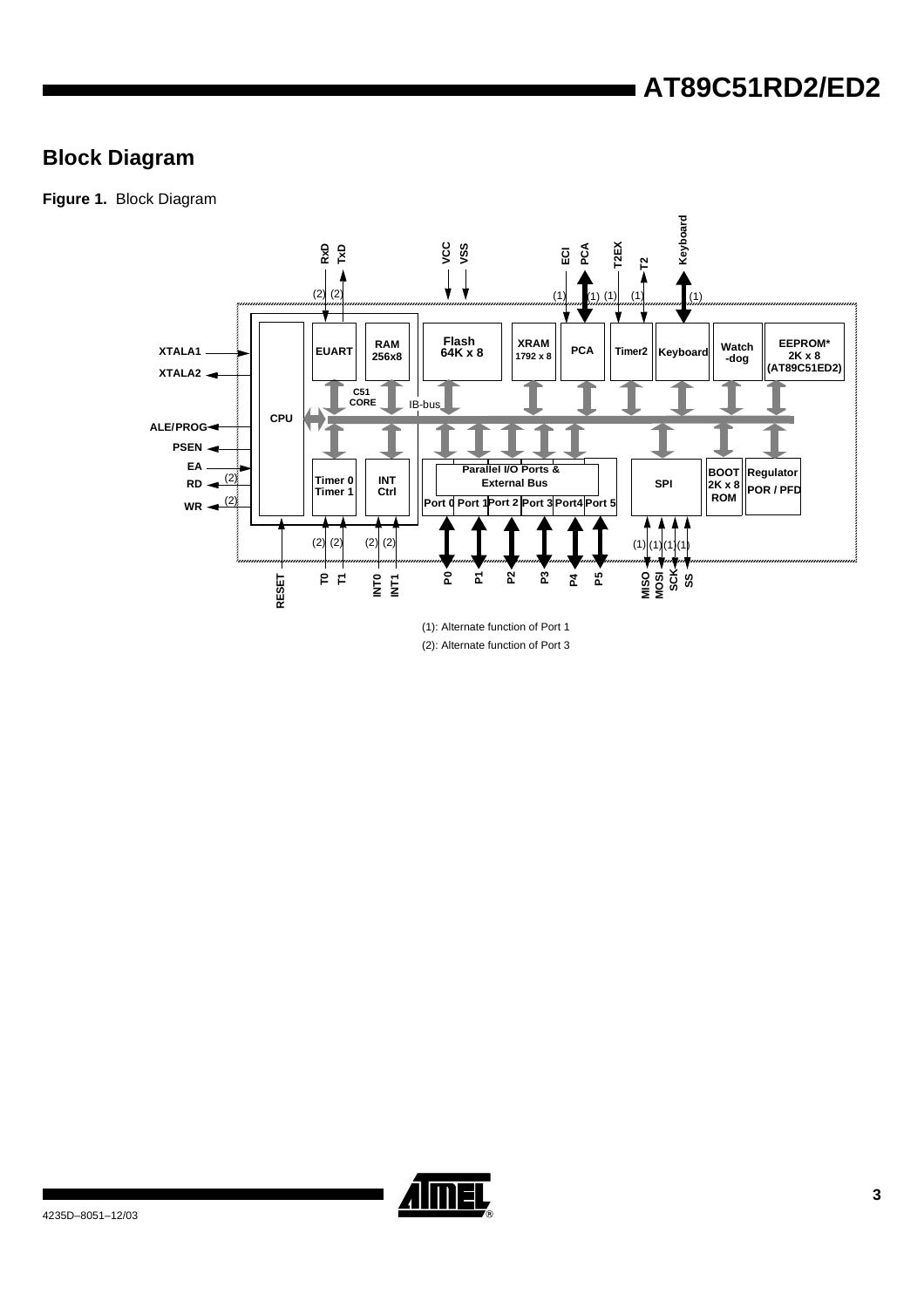**SFR Mapping** The Special Function Registers (SFRs) of the AT89C51RD2/ED2 fall into the following categories:

- C51 core registers: ACC, B, DPH, DPL, PSW, SP
- I/O port registers: P0, P1, P2, P3, PI2
- Timer registers: T2CON, T2MOD, TCON, TH0, TH1, TH2, TMOD, TL0, TL1, TL2, RCAP2L, RCAP2H
- Serial I/O port registers: SADDR, SADEN, SBUF, SCON
- PCA (Programmable Counter Array) registers: CCON, CCAPMx, CL, CH, CCAPxH, CCAPxL (x: 0 to 4)
- Power and clock control registers: PCON
- Hardware Watchdog Timer registers: WDTRST, WDTPRG
- Interrupt system registers: IE0, IPL0, IPH0, IE1, IPL1, IPH1
- Keyboard Interface registers: KBE, KBF, KBLS
- SPI registers: SPCON, SPSTR, SPDAT
- BRG (Baud Rate Generator) registers: BRL, BDRCON
- Clock Prescaler register: CKRL
- Others: AUXR, AUXR1, CKCON0, CKCON1

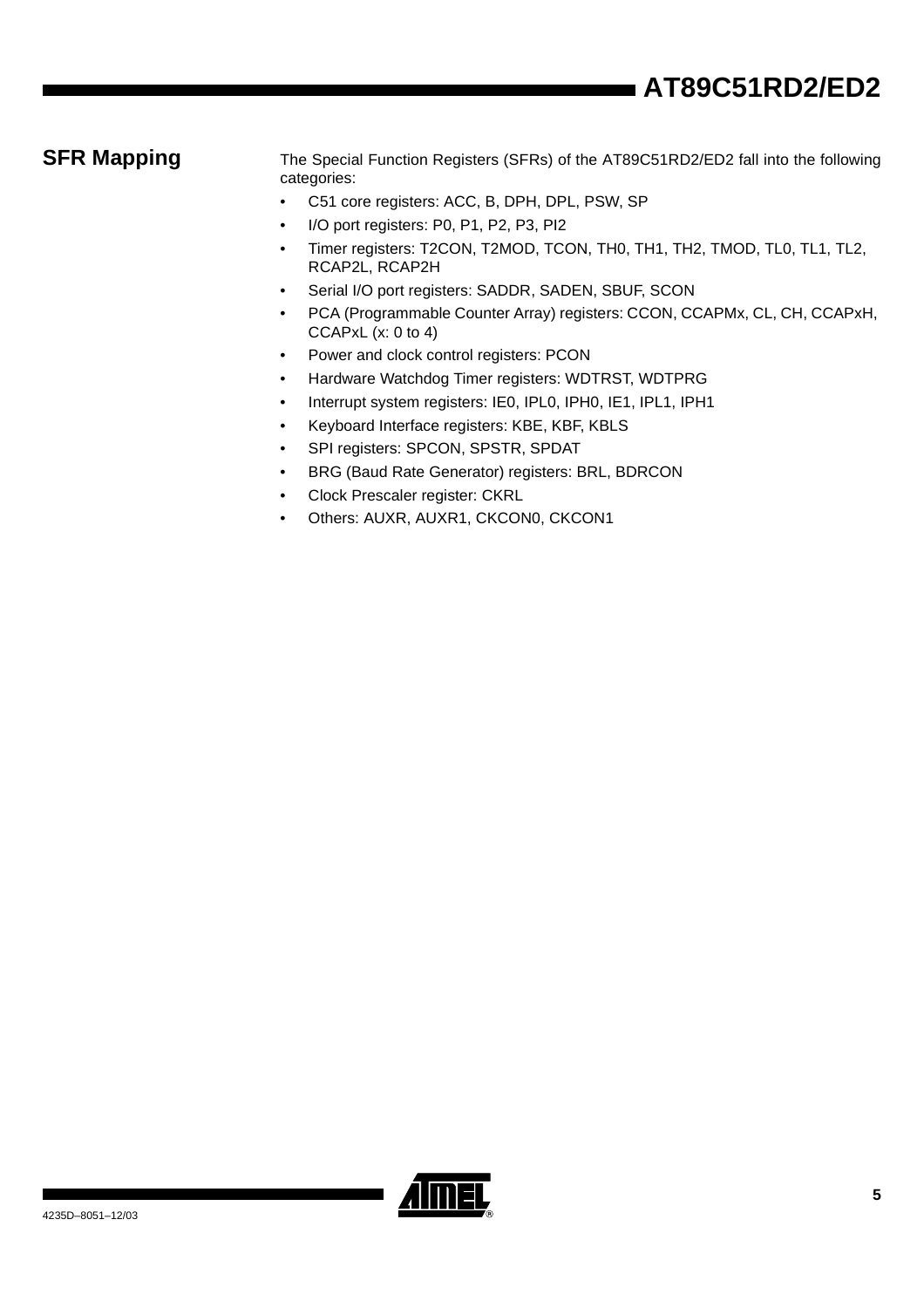

### **Table 2.** C51 Core SFRs

| <b>Mnemonic</b> | Add        | Name                   |    | 6  | 5              | 4               | 3               | 2  |                | 0 |
|-----------------|------------|------------------------|----|----|----------------|-----------------|-----------------|----|----------------|---|
| <b>ACC</b>      | <b>E0h</b> | Accumulator            |    |    |                |                 |                 |    |                |   |
| B               | <b>F0h</b> | <b>B</b> Register      |    |    |                |                 |                 |    |                |   |
| <b>PSW</b>      | D0h        | Program Status Word    | CY | AC | F <sub>0</sub> | RS <sub>1</sub> | R <sub>S0</sub> | OV | F <sub>1</sub> | P |
| <b>SP</b>       | 81h        | <b>Stack Pointer</b>   |    |    |                |                 |                 |    |                |   |
| <b>DPL</b>      | 82h        | Data Pointer Low Byte  |    |    |                |                 |                 |    |                |   |
| <b>DPH</b>      | 83h        | Data Pointer High Byte |    |    |                |                 |                 |    |                |   |

### **Table 3.** System Management SFRs

| <b>Mnemonic</b> | Add              | Name                         |            | 6                        | 5                 | 4                | 3               | $\mathbf{2}$             |                               | 0                 |
|-----------------|------------------|------------------------------|------------|--------------------------|-------------------|------------------|-----------------|--------------------------|-------------------------------|-------------------|
| <b>PCON</b>     | 87h              | Power Control                | SMOD1      | SMOD <sub>0</sub>        | $\sim$            | <b>POF</b>       | GF1             | GF <sub>0</sub>          | <b>PD</b>                     | IDL               |
| <b>AUXR</b>     | 8Eh              | Auxiliary Register 0         | <b>DPU</b> | $\overline{\phantom{a}}$ | M <sub>0</sub>    | XRS <sub>2</sub> | XRS1            | XRS0                     | <b>EXTRAM</b>                 | AO                |
| AUXR1           | A <sub>2</sub> h | <b>Auxiliary Register 1</b>  |            | $\overline{\phantom{a}}$ | <b>ENBOOT</b>     |                  | GF <sub>3</sub> | 0                        | $\overline{\phantom{0}}$      | <b>DPS</b>        |
| <b>CKRL</b>     | 97h              | <b>Clock Reload Register</b> |            | $\overline{\phantom{a}}$ | $\sim$            |                  |                 | $\overline{\phantom{a}}$ | $\overline{\phantom{0}}$      |                   |
| <b>CKCKON0</b>  | 8Fh              | Clock Control Register 0     |            | WDTX2                    | PCAX <sub>2</sub> | SIX <sub>2</sub> | T2X2            | <b>T1X2</b>              | T <sub>0</sub> X <sub>2</sub> | X <sub>2</sub>    |
| <b>CKCKON1</b>  | AFh              | Clock Control Register 1     |            | $\overline{\phantom{a}}$ | $\sim$            |                  |                 |                          |                               | SPIX <sub>2</sub> |

### **Table 4.** Interrupt SFRs

| <b>Mnemonic</b>  | Add              | <b>Name</b>                       |    | 6                        | 5                        | 4          | 3                 | 2                 |                   | 0               |
|------------------|------------------|-----------------------------------|----|--------------------------|--------------------------|------------|-------------------|-------------------|-------------------|-----------------|
| <b>IEN0</b>      | A8h              | Interrupt Enable Control 0        | EA | EC                       | ET <sub>2</sub>          | ES         | ET <sub>1</sub>   | EX <sub>1</sub>   | ET <sub>0</sub>   | EX <sub>0</sub> |
| IEN <sub>1</sub> | B <sub>1</sub> h | Interrupt Enable Control 1        |    | $\overline{\phantom{a}}$ | $\sim$                   |            |                   | <b>ESPI</b>       |                   | <b>KBD</b>      |
| IPH <sub>0</sub> | B7h              | Interrupt Priority Control High 0 |    | <b>PPCH</b>              | PT <sub>2</sub> H        | <b>PHS</b> | PT <sub>1</sub> H | PX <sub>1</sub> H | PT <sub>0</sub> H | PX0H            |
| <b>IPLO</b>      | B <sub>8</sub> h | Interrupt Priority Control Low 0  |    | PPCL                     | PT <sub>2</sub> L        | <b>PLS</b> | PT <sub>1</sub> L | PX <sub>1</sub> L | <b>PTOL</b>       | <b>PX0L</b>     |
| IPH <sub>1</sub> | B <sub>3</sub> h | Interrupt Priority Control High 1 |    | $\overline{\phantom{a}}$ |                          |            |                   | <b>SPIH</b>       |                   | <b>KBDH</b>     |
| IPL <sub>1</sub> | B <sub>2</sub> h | Interrupt Priority Control Low 1  |    |                          | $\overline{\phantom{0}}$ |            |                   | <b>SPIL</b>       |                   | <b>KBDL</b>     |

#### **Table 5.** Port SFRs

| <b>Mnemonic</b> | Add              | <b>Name</b>      | 6 |  |  |  |
|-----------------|------------------|------------------|---|--|--|--|
| P <sub>0</sub>  | 80h              | 8-bit Port 0     |   |  |  |  |
| P <sub>1</sub>  | 90h              | 8-bit Port 1     |   |  |  |  |
| P <sub>2</sub>  |                  | A0h 8-bit Port 2 |   |  |  |  |
| P <sub>3</sub>  | <b>B</b> 0h      | 8-bit Port 3     |   |  |  |  |
| P <sub>4</sub>  | C <sub>0</sub> h | 8-bit Port 4     |   |  |  |  |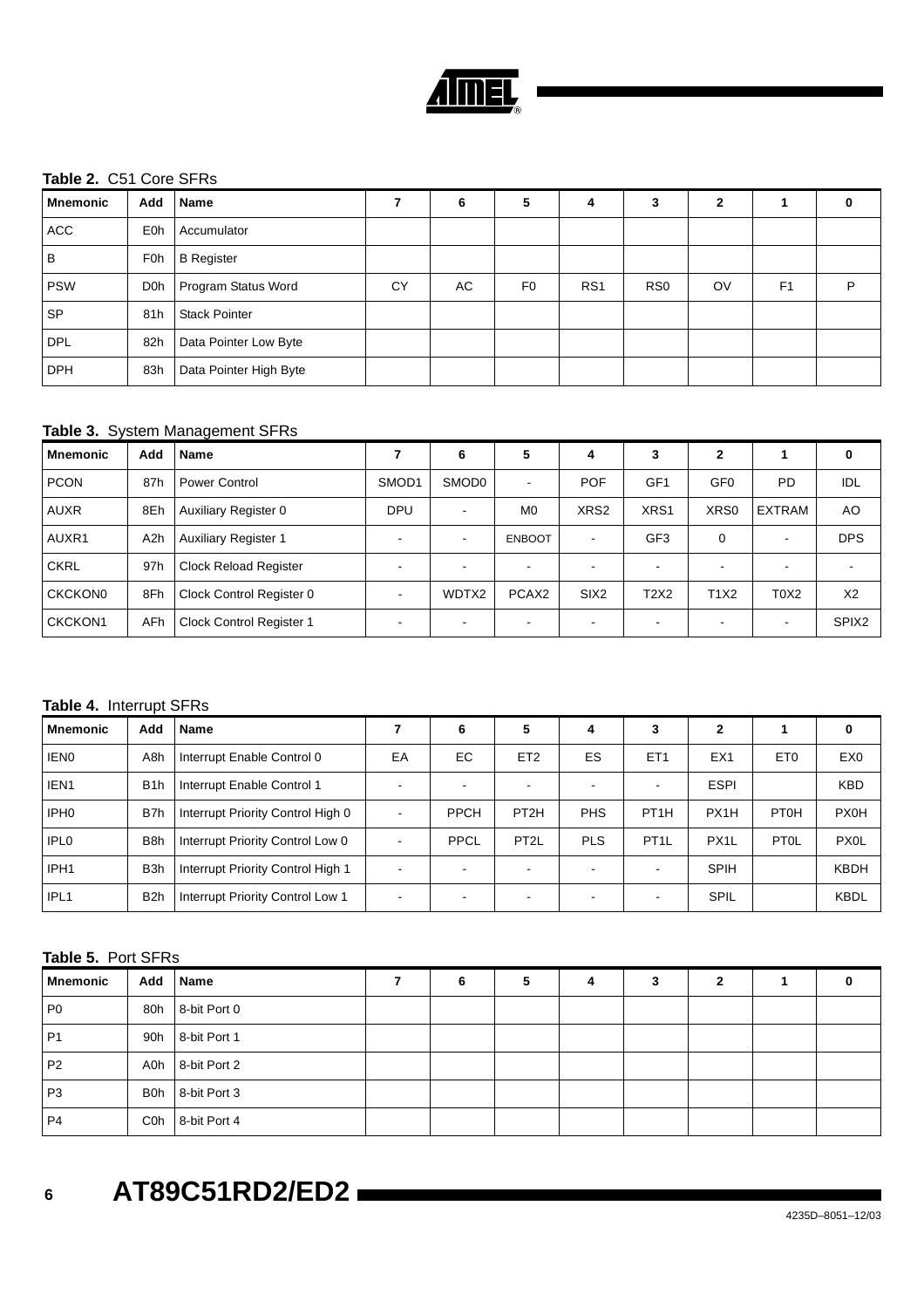#### **Table 5.** Port SFRs

| l Mnemonic     | Add | <b>Name</b>                         |  |  |  |  |
|----------------|-----|-------------------------------------|--|--|--|--|
| P <sub>5</sub> |     | D8h 8-bit Port 5                    |  |  |  |  |
| P <sub>5</sub> |     | C7h 8-bit Port 5 (byte addressable) |  |  |  |  |

### **Table 6.** Timer SFRs

| <b>Mnemonic</b>    | Add              | <b>Name</b>                                 | 7               | 6                        | 5                        | 4               | 3               | $\mathbf{2}$     | 1                 | 0                |
|--------------------|------------------|---------------------------------------------|-----------------|--------------------------|--------------------------|-----------------|-----------------|------------------|-------------------|------------------|
| <b>TCON</b>        | 88h              | Timer/Counter 0 and 1 Control               | TF <sub>1</sub> | TR <sub>1</sub>          | TF <sub>0</sub>          | TR <sub>0</sub> | IE <sub>1</sub> | IT1              | IE <sub>0</sub>   | IT <sub>0</sub>  |
| <b>TMOD</b>        | 89h              | Timer/Counter 0 and 1 Modes                 | GATE1           | C/T1#                    | M11                      | M01             | <b>GATE0</b>    | C/T0#            | M <sub>10</sub>   | <b>M00</b>       |
| <b>TLO</b>         | 8Ah              | Timer/Counter 0 Low Byte                    |                 |                          |                          |                 |                 |                  |                   |                  |
| TH <sub>0</sub>    | 8Ch              | Timer/Counter 0 High Byte                   |                 |                          |                          |                 |                 |                  |                   |                  |
| TL <sub>1</sub>    | 8Bh              | Timer/Counter 1 Low Byte                    |                 |                          |                          |                 |                 |                  |                   |                  |
| TH <sub>1</sub>    | 8Dh              | Timer/Counter 1 High Byte                   |                 |                          |                          |                 |                 |                  |                   |                  |
| <b>WDTRST</b>      | A6h              | WatchDog Timer Reset                        |                 |                          |                          |                 |                 |                  |                   |                  |
| <b>WDTPRG</b>      | A7h              | WatchDog Timer Program                      |                 |                          |                          |                 |                 | WTO <sub>2</sub> | WTO <sub>1</sub>  | WTO <sub>0</sub> |
| T <sub>2</sub> CON | C <sub>8h</sub>  | Timer/Counter 2 control                     | TF <sub>2</sub> | EXF <sub>2</sub>         | <b>RCLK</b>              | <b>TCLK</b>     | EXEN2           | TR <sub>2</sub>  | C/T2#             | CP/RL2#          |
| T2MOD              | C <sub>9</sub> h | Timer/Counter 2 Mode                        |                 | $\overline{\phantom{a}}$ | $\overline{\phantom{a}}$ | $\blacksquare$  |                 | $\blacksquare$   | T <sub>2</sub> OE | <b>DCEN</b>      |
| RCAP2H             | CBh              | Timer/Counter 2 Reload/Capture<br>High Byte |                 |                          |                          |                 |                 |                  |                   |                  |
| RCAP2L             | CAh              | Timer/Counter 2 Reload/Capture<br>Low Byte  |                 |                          |                          |                 |                 |                  |                   |                  |
| TH <sub>2</sub>    | CDh              | Timer/Counter 2 High Byte                   |                 |                          |                          |                 |                 |                  |                   |                  |
| TL <sub>2</sub>    | CCh              | Timer/Counter 2 Low Byte                    |                 |                          |                          |                 |                 |                  |                   |                  |

#### **Table 7.** PCA SFRs

| <b>Mnemo</b><br>-nic | Add              | Name                             | 7           | 6                 | 5                 | 4                 | 3                | $\mathbf{2}$     |                  | 0                 |
|----------------------|------------------|----------------------------------|-------------|-------------------|-------------------|-------------------|------------------|------------------|------------------|-------------------|
| <b>CCON</b>          | D <sub>8</sub> h | <b>PCA Timer/Counter Control</b> | <b>CF</b>   | <b>CR</b>         |                   | CCF4              | CCF <sub>3</sub> | CCF <sub>2</sub> | CCF <sub>1</sub> | CCF <sub>0</sub>  |
| <b>CMOD</b>          | D <sub>9</sub> h | <b>PCA Timer/Counter Mode</b>    | <b>CIDL</b> | <b>WDTE</b>       |                   |                   |                  | CPS <sub>1</sub> | CPS <sub>0</sub> | <b>ECF</b>        |
| <b>CL</b>            | E9h              | PCA Timer/Counter Low Byte       |             |                   |                   |                   |                  |                  |                  |                   |
| <b>CH</b>            | F9h              | PCA Timer/Counter High Byte      |             |                   |                   |                   |                  |                  |                  |                   |
| CCAPM0               | <b>DAh</b>       | PCA Timer/Counter Mode 0         |             | ECOM <sub>0</sub> | CAPP <sub>0</sub> | <b>CAPN0</b>      | MAT0             | TOG0             | <b>PWM0</b>      | <b>ECCF0</b>      |
| CCAPM1               | <b>DBh</b>       | PCA Timer/Counter Mode 1         |             | ECOM1             | CAPP1             | CAPN1             | MAT <sub>1</sub> | TOG <sub>1</sub> | PWM <sub>1</sub> | ECCF1             |
| CCAPM2               | <b>DCh</b>       | PCA Timer/Counter Mode 2         |             | ECOM2             | CAPP2             | CAPN <sub>2</sub> | MAT <sub>2</sub> | TOG <sub>2</sub> | PWM <sub>2</sub> | ECCF <sub>2</sub> |
| CCAPM3 DDh           |                  | PCA Timer/Counter Mode 3         |             | ECOM3             | CAPP3             | CAPN3             | MAT <sub>3</sub> | TOG <sub>3</sub> | PWM3             | ECCF3             |
| CCAPM4               | l DEh            | PCA Timer/Counter Mode 4         |             | ECOM4             | CAPP4             | CAPN4             | MAT4             | TOG4             | PWM4             | ECCF4             |

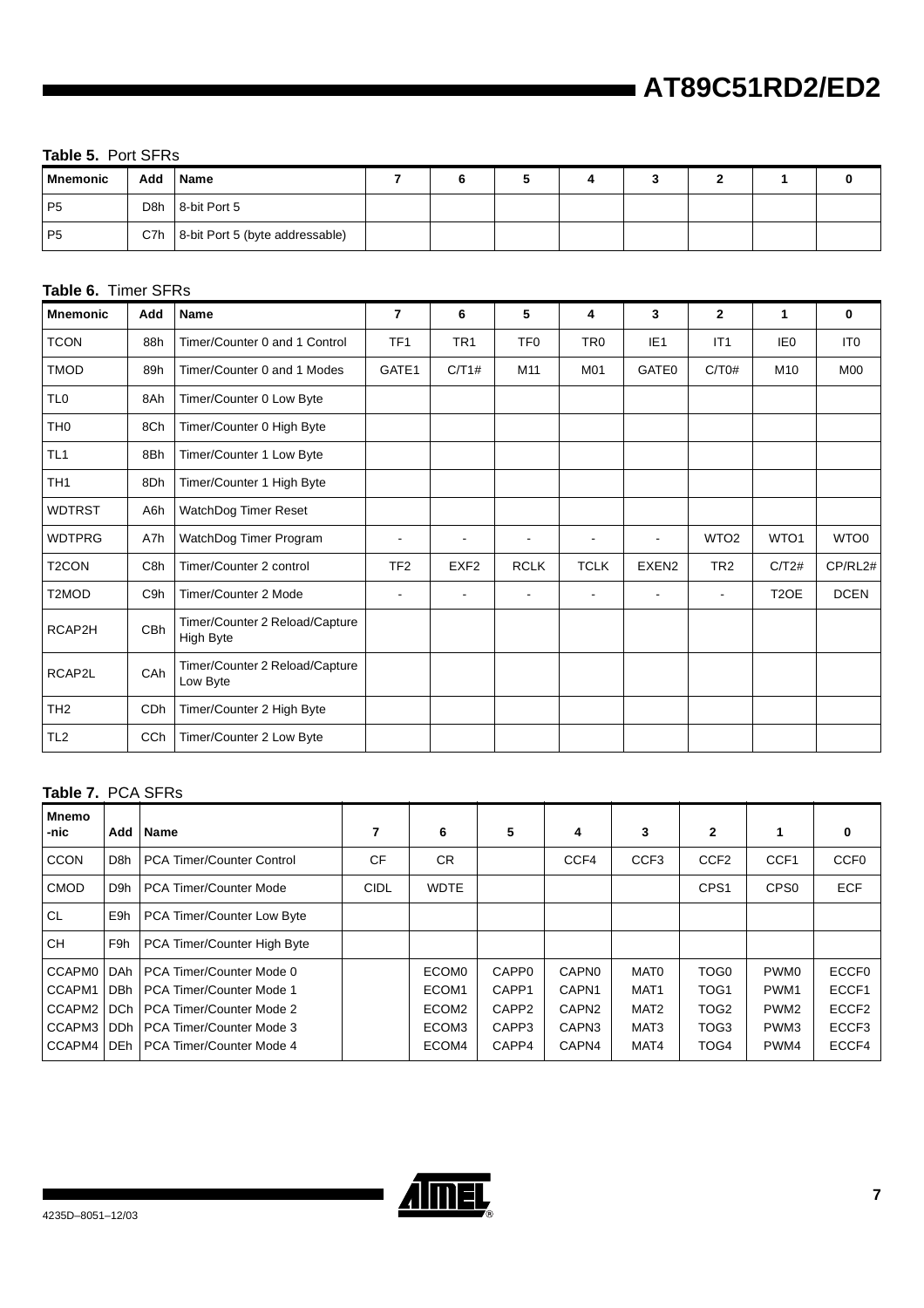

#### **Table 7.** PCA SFRs (Continued)

| <b>Mnemo</b><br>-nic | Add        | Name             |                                          | 7       |        | 6       |                 | 5               | 4          | 3           | $\mathbf{2}$    | 1          | 0              |
|----------------------|------------|------------------|------------------------------------------|---------|--------|---------|-----------------|-----------------|------------|-------------|-----------------|------------|----------------|
| <b>CCAP0H</b>        | FAh        |                  | PCA Compare Capture Module 0 H   CCAP0H7 |         |        | CCAP0H6 |                 | CCAP0H5         | CCAP0H4    | CCAP0H3     | CCAP0H2         | CCAP0H1    | CCAP0H0        |
| CCAP1H               | FBh        |                  | PCA Compare Capture Module 1 H   CCAP1H7 |         |        | CCAP1H6 |                 | CCAP1H5         | CCAP1H4    | CCAP1H3     | CCAP1H2         | CCAP1H1    | CCAP1H0        |
| CCAP2H               | FCh        |                  | PCA Compare Capture Module 2 H   CCAP2H7 |         |        | CCAP2H6 |                 | CCAP2H5         | CCAP2H4    | CCAP2H3     | CCAP2H2         | CCAP2H1    | CCAP2H0        |
| CCAP3H               | FDh        |                  | PCA Compare Capture Module 3 H   CCAP3H7 |         |        | CCAP3H6 |                 | CCAP3H5         | CCAP3H4    | CCAP3H3     | CCAP3H2         | CCAP3H1    | CCAP3H0        |
| CCAP4H               | FEh        |                  | PCA Compare Capture Module 4 H   CCAP4H7 |         |        | CCAP4H6 |                 | CCAP4H5         | CCAP4H4    | CCAP4H3     | CCAP4H2         | CCAP4H1    | CCAP4H0        |
| <b>CCAP0L</b>        | EAh        |                  | PCA Compare Capture Module 0 L           | CCAP0L7 |        | CCAP0L6 |                 | CCAP0L5         | CCAP0L4    | CCAP0L3     | CCAP0L2         | CCAP0L1    | <b>CCAP0L0</b> |
| CCAP1L               | EBh        |                  | PCA Compare Capture Module 1 L           | CCAP1L7 |        | CCAP1L6 |                 | CCAP1L5         | CCAP1L4    | CCAP1L3     | CCAP1L2         | CCAP1L1    | CCAP1L0        |
| CCAP2L               | <b>ECh</b> |                  | PCA Compare Capture Module 2 L           | CCAP2L7 |        | CCAP2L6 |                 | CCAP2L5         | CCAP2L4    | CCAP2L3     | CCAP2L2         | CCAP2L1    | CCAP2L0        |
| CCAP3L               | EDh        |                  | PCA Compare Capture Module 3 L           | CCAP3L7 |        | CCAP3L6 |                 | CCAP3L5         | CCAP3L4    | CCAP3L3     | CCAP3L2         | CCAP3L1    | CCAP3L0        |
| CCAP4L               | EEh        |                  | PCA Compare Capture Module 4 L           | CCAP4L7 |        | CCAP4L6 |                 | CCAP4L5         | CCAP4L4    | CCAP4L3     | CCAP4L2         | CCAP4L1    | CCAP4L0        |
|                      |            |                  | Table 8. Serial I/O Port SFRs            |         |        |         |                 |                 |            |             |                 |            |                |
| <b>Mnemonic</b>      |            | Add              | Name                                     |         | 7      | 6       |                 | 5               | 4          | 3           | $\mathbf{2}$    | 1          | 0              |
| <b>SCON</b>          |            | 98h              | <b>Serial Control</b>                    |         | FE/SM0 |         | SM <sub>1</sub> | SM <sub>2</sub> | <b>REN</b> | TB8         | RB <sub>8</sub> | ΤI         | R <sub>l</sub> |
| <b>SBUF</b>          |            | 99h              | Serial Data Buffer                       |         |        |         |                 |                 |            |             |                 |            |                |
| SADEN                |            | B <sub>9</sub> h | <b>Slave Address Mask</b>                |         |        |         |                 |                 |            |             |                 |            |                |
| SADDR                |            | A <sub>9</sub> h | <b>Slave Address</b>                     |         |        |         |                 |                 |            |             |                 |            |                |
| <b>BDRCON</b>        |            | 9Bh              | <b>Baud Rate Control</b>                 |         |        |         |                 |                 | <b>BRR</b> | <b>TBCK</b> | <b>RBCK</b>     | <b>SPD</b> | <b>SRC</b>     |
| <b>BRL</b>           |            | 9Ah              | <b>Baud Rate Reload</b>                  |         |        |         |                 |                 |            |             |                 |            |                |

### **Table 9.** SPI Controller SFRs

| <b>Mnemonic</b> | Add              | Name               |                  |                  |                  |                  | v.               |                  |                  | 0                |
|-----------------|------------------|--------------------|------------------|------------------|------------------|------------------|------------------|------------------|------------------|------------------|
| <b>SPCON</b>    | C <sub>3</sub> h | <b>SPI Control</b> | SPR <sub>2</sub> | <b>SPEN</b>      | <b>SSDIS</b>     | <b>MSTR</b>      | <b>CPOL</b>      | <b>CPHA</b>      | SPR <sub>1</sub> | SPR <sub>0</sub> |
| <b>SPSTA</b>    | C <sub>4</sub> h | <b>SPI Status</b>  | <b>SPIF</b>      | WCOL             | <b>SSERR</b>     | <b>MODF</b>      |                  |                  |                  |                  |
| <b>SPDAT</b>    | C <sub>5</sub> h | SPI Data           | SP <sub>D7</sub> | SPD <sub>6</sub> | SPD <sub>5</sub> | SP <sub>D4</sub> | SPD <sub>3</sub> | SP <sub>D2</sub> | SPD <sub>1</sub> | SPD <sub>0</sub> |

### **Table 10.** Keyboard Interface SFRs

| <b>Mnemonic</b> | Add             | Name                           |       |       |                  |       |       |                  |       |              |
|-----------------|-----------------|--------------------------------|-------|-------|------------------|-------|-------|------------------|-------|--------------|
| <b>KBLS</b>     | 9Ch             | <b>Keyboard Level Selector</b> | KBLS7 | KBLS6 | KBLS5            | KBLS4 | KBLS3 | KBLS2            | KBLS1 | <b>KBLS0</b> |
| <b>KBE</b>      | 9 <sub>Dh</sub> | Keyboard Input Enable          | KBE7  | KBE6  | KBE <sub>5</sub> | KBE4  | KBE3  | KBE <sub>2</sub> | KBE1  | KBE0         |
| <b>KBF</b>      | 9Eh             | Keyboard Flag Register         | KBF7  | KBF6  | KBF <sub>5</sub> | KBF4  | KBF3  | KBF <sub>2</sub> | KBF1  | KBF0         |

### **Table 11.** EEPROM data Memory SFR (AT89C51ED2 only)

| <b>Mnemonic</b> | Add              | Name                |  |  |  |     |               |
|-----------------|------------------|---------------------|--|--|--|-----|---------------|
| <b>EECON</b>    | D <sub>2</sub> h | EEPROM Data Control |  |  |  | EEE | <b>EEBUSY</b> |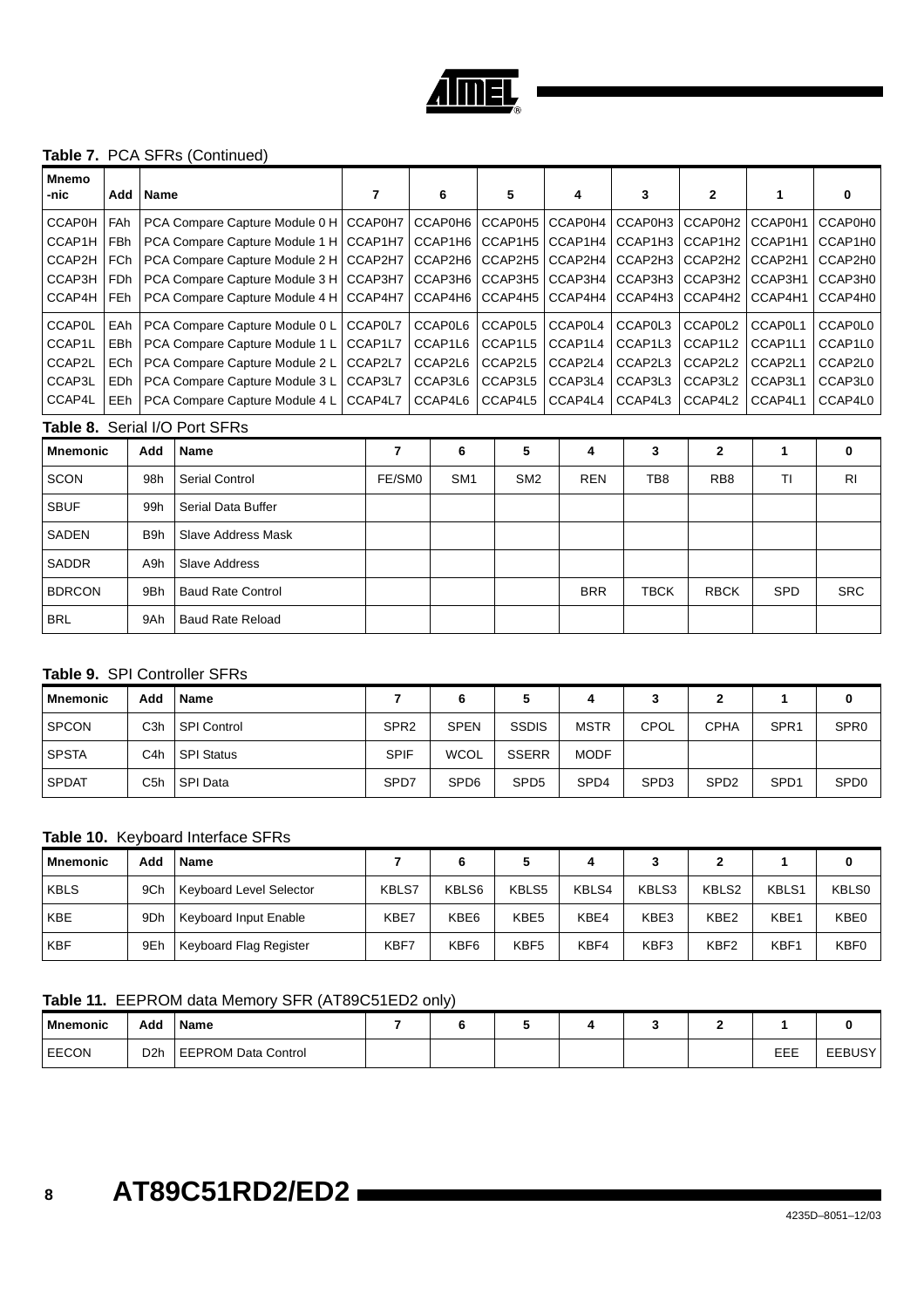[Table 12](#page-7-0) shows all SFRs with their address and their reset value.

### <span id="page-7-0"></span>**Table 12.** SFR Mapping

|                  | <b>Bit</b><br>Addressable          |                          |                              |                              | <b>Non Bit Addressable</b>   |                              |                            |                                     |            |
|------------------|------------------------------------|--------------------------|------------------------------|------------------------------|------------------------------|------------------------------|----------------------------|-------------------------------------|------------|
|                  | 0/8                                | 1/9                      | 2/A                          | 3/B                          | 4/C                          | 5/D                          | 6/E                        | 7/F                                 |            |
| F8h              | PI2<br>XXXX XX11                   | CH<br>0000 0000          | <b>CCAP0H</b><br>XXXX XXXX   | CCAP1H<br>XXXX XXXX          | CCAP2H<br>XXXX XXXX          | CCAP3H<br>XXXX XXXX          | CCAP4H<br>XXXX XXXX        |                                     | <b>FFh</b> |
| F <sub>0</sub> h | B<br>0000 0000                     |                          |                              |                              |                              |                              |                            |                                     | F7h        |
| E8h              | P5 bit<br>addressable<br>1111 1111 | <b>CL</b><br>0000 0000   | <b>CCAP0L</b><br>XXXX XXXX   | CCAP1L<br>XXXX XXXX          | CCAP2L<br>XXXX XXXX          | CCAP3L<br>XXXX XXXX          | CCAP4L<br>XXXX XXXX        |                                     | EFh.       |
| E0h              | <b>ACC</b><br>0000 0000            |                          |                              |                              |                              |                              |                            |                                     | E7h        |
| D <sub>8</sub> h | <b>CCON</b><br>00X0 0000           | CMOD<br>00XX X000        | CCAPM0<br>X000 0000          | CCAPM1<br>X000 0000          | CCAPM2<br>X000 0000          | CCAPM3<br>X000 0000          | CCAPM4<br>X000 0000        |                                     | <b>DFh</b> |
| D <sub>0</sub> h | <b>PSW</b><br>0000 0000            | <b>FCON</b><br>XXXX 0000 | <b>EECON</b><br>xxxx xx00    |                              |                              |                              |                            |                                     | D7h        |
| C8h              | T <sub>2</sub> CON<br>0000 0000    | T2MOD<br>XXXX XX00       | RCAP2L<br>0000 0000          | RCAP2H<br>0000 0000          | TL <sub>2</sub><br>0000 0000 | TH <sub>2</sub><br>0000 0000 |                            |                                     | <b>CFh</b> |
| C <sub>O</sub> h | P <sub>4</sub><br>1111 1111        |                          |                              | <b>SPCON</b><br>0001 0100    | <b>SPSTA</b><br>0000 0000    | <b>SPDAT</b><br>XXXX XXXX    |                            | P5 byte<br>Addressable<br>1111 1111 | C7h        |
| B8h              | IPL <sub>0</sub><br>X000 000       | SADEN<br>0000 0000       |                              |                              |                              |                              |                            |                                     | <b>BFh</b> |
| B0h              | P <sub>3</sub><br>1111 1111        | IEN1<br>XXXX X000        | IPL1<br>XXXX X000            | IPH1<br>XXXX X111            |                              |                              |                            | IPH <sub>0</sub><br>X000 0000       | B7h        |
| A8h              | <b>IEN0</b><br>0000 0000           | SADDR<br>0000 0000       |                              |                              |                              |                              |                            | CKCON <sub>1</sub><br>XXXX XXX0     | AFh        |
| A0h              | P <sub>2</sub><br>1111 1111        |                          | AUXR1<br>0XXX X0X0           |                              |                              |                              | <b>WDTRST</b><br>XXXX XXXX | <b>WDTPRG</b><br>XXXX X000          | A7h        |
| 98h              | <b>SCON</b><br>0000 0000           | <b>SBUF</b><br>XXXX XXXX | <b>BRL</b><br>0000 0000      | <b>BDRCON</b><br>XXX0 0000   | <b>KBLS</b><br>0000 0000     | <b>KBE</b><br>0000 0000      | <b>KBF</b><br>0000 0000    |                                     | 9Fh        |
| 90h              | <b>P1</b><br>1111 1111             |                          |                              |                              |                              |                              |                            | <b>CKRL</b><br>1111 1111            | 97h        |
| 88h              | <b>TCON</b><br>0000 0000           | <b>TMOD</b><br>0000 0000 | TL <sub>0</sub><br>0000 0000 | TL <sub>1</sub><br>0000 0000 | TH <sub>0</sub><br>0000 0000 | TH <sub>1</sub><br>0000 0000 | AUXR<br>XX00 1000          | <b>CKCON0</b><br>0000 0000          | 8Fh        |
| 80h              | P <sub>0</sub><br>1111 1111        | <b>SP</b><br>0000 0111   | <b>DPL</b><br>0000 0000      | <b>DPH</b><br>0000 0000      |                              |                              |                            | <b>PCON</b><br>00X1 0000            | 87h        |
|                  | 0/8                                | 1/9                      | 2/A                          | 3/B                          | 4/C                          | 5/D                          | 6/E                        | 7/F                                 |            |

reserved

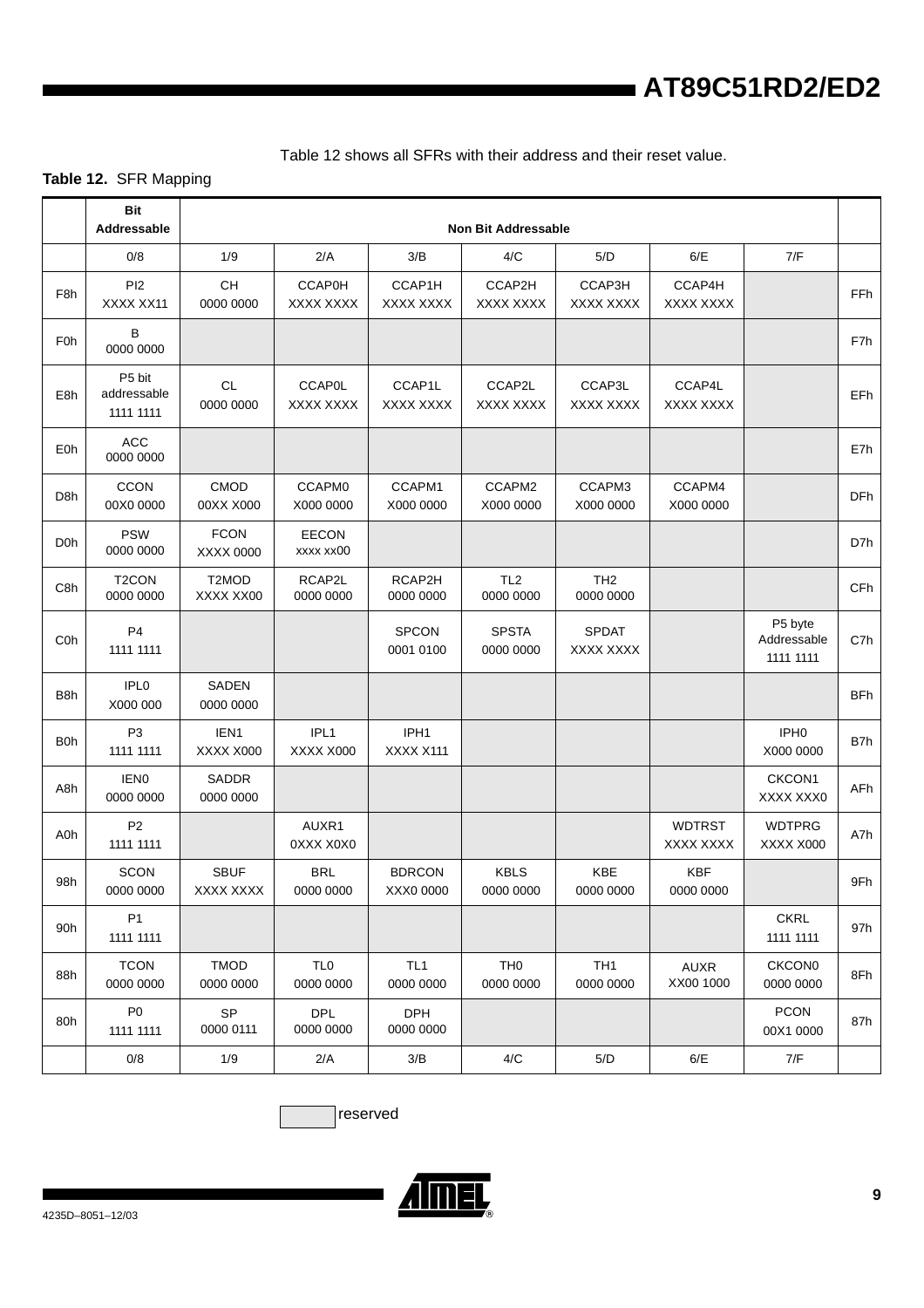

## **Pin Configurations**

### **Figure 2.** Pin Configurations

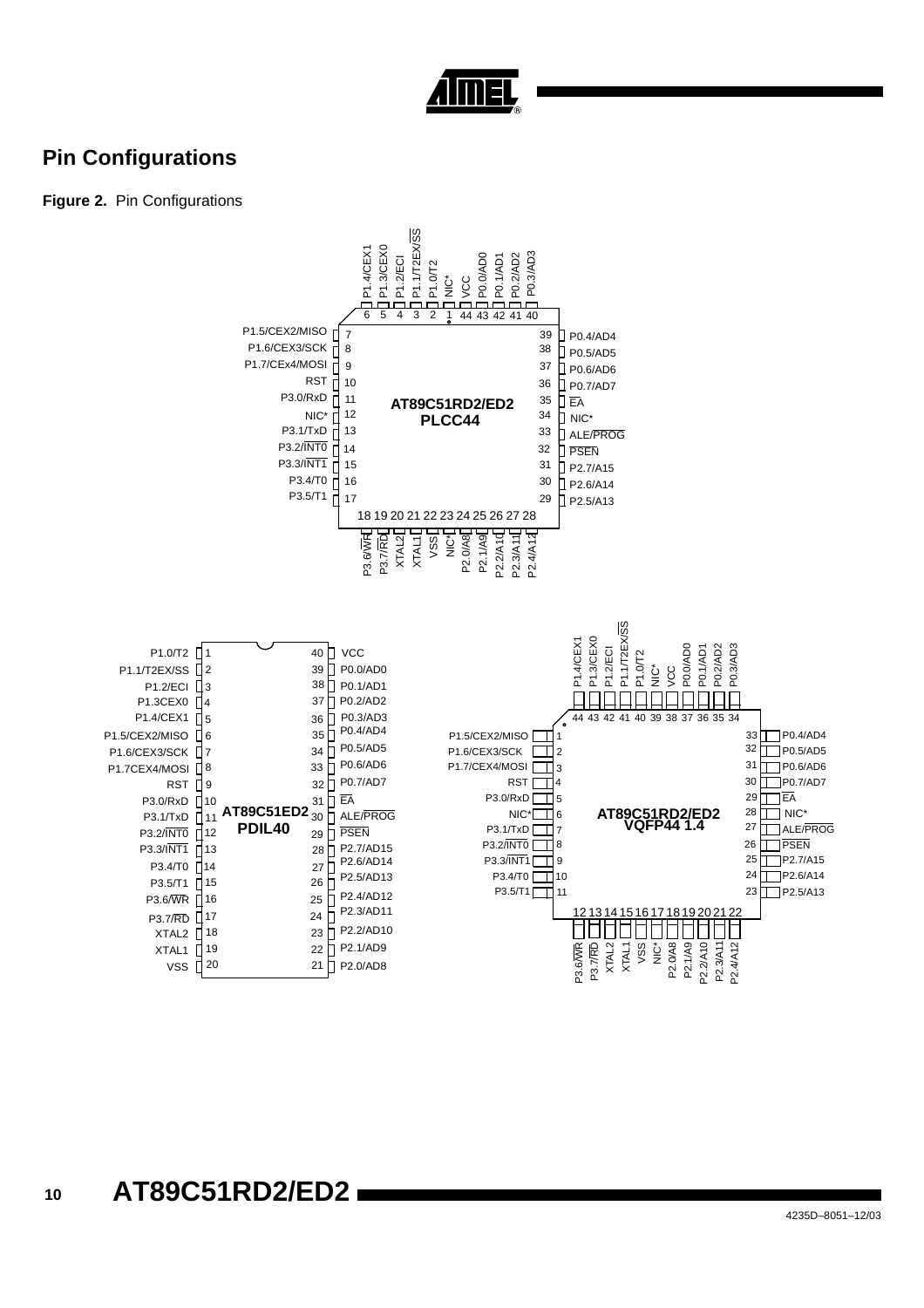

NIC: Not Internaly Connected

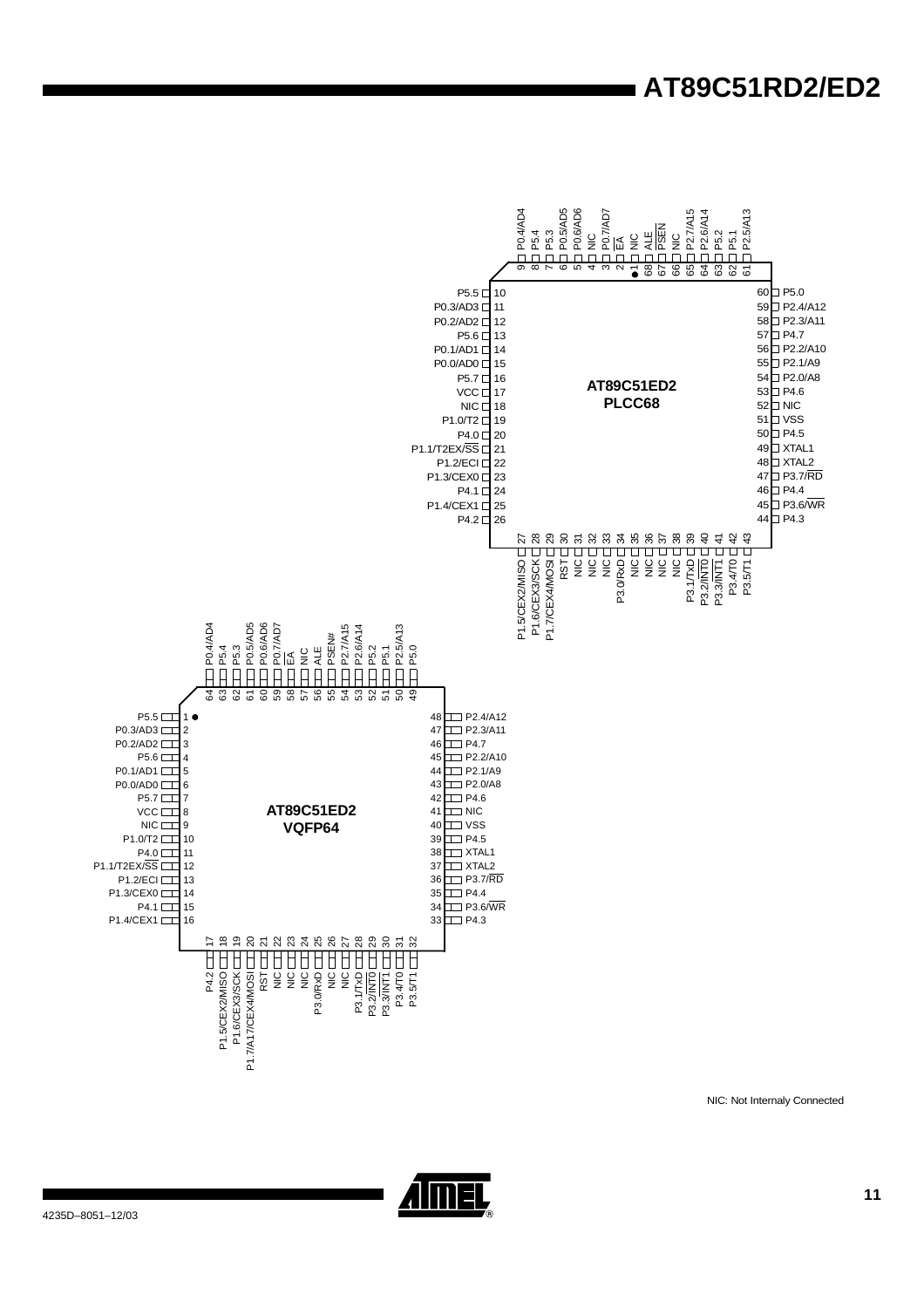

### **Table 13.** Pin Description

|                                     |                |                      | <b>Pin Number</b>                       |                                         |                    |                |                                                                                                                                                                                                                                                                                                                                                                                                                                                                                                                                                                                                                                          |
|-------------------------------------|----------------|----------------------|-----------------------------------------|-----------------------------------------|--------------------|----------------|------------------------------------------------------------------------------------------------------------------------------------------------------------------------------------------------------------------------------------------------------------------------------------------------------------------------------------------------------------------------------------------------------------------------------------------------------------------------------------------------------------------------------------------------------------------------------------------------------------------------------------------|
| <b>Mnemonic</b>                     | PLCC44         | VQFP44               | PLCC68                                  | VQFP64                                  | PDIL <sub>40</sub> | <b>Type</b>    | <b>Name and Function</b>                                                                                                                                                                                                                                                                                                                                                                                                                                                                                                                                                                                                                 |
| $V_{SS}$                            | 22             | 16                   | 51                                      | 40                                      | 20                 | $\overline{1}$ | Ground: 0V reference                                                                                                                                                                                                                                                                                                                                                                                                                                                                                                                                                                                                                     |
| $V_{\rm CC}$                        | 44             | 38                   | 17                                      | 8                                       | 40                 | $\mathbf{I}$   | <b>Power Supply:</b> This is the power supply voltage for normal, idle and<br>power-down operation                                                                                                                                                                                                                                                                                                                                                                                                                                                                                                                                       |
| $P0.0 - P0.7$                       | $43 - 36$      | $37 - 30$            | 15, 14,<br>12, 11,<br>9,6,5,3           | 6, 5, 3,<br>2, 64,<br>61,60,59          | 32-39              | I/O            | Port 0: Port 0 is an open-drain, bidirectional I/O port. Port 0 pins that<br>have 1s written to them float and can be used as high impedance inputs.<br>Port 0 must be polarized to $V_{CC}$ or $V_{SS}$ in order to prevent any parasitic<br>current consumption. Port 0 is also the multiplexed low-order address<br>and data bus during access to external program and data memory. In this<br>application, it uses strong internal pull-up when emitting 1s. Port 0 also<br>inputs the code bytes during EPROM programming. External pull-ups are<br>required during program verification during which P0 outputs the code<br>bytes. |
| P <sub>1.0</sub> - P <sub>1.7</sub> | $2 - 9$        | $40 - 44$<br>$1 - 3$ | 19, 21,<br>22, 23,<br>25, 27,<br>28, 29 | 10, 12,<br>13, 14,<br>16, 18,<br>19, 20 | $1 - 8$            | I/O            | Port 1: Port 1 is an 8-bit bidirectional I/O port with internal pull-ups. Port 1<br>pins that have 1s written to them are pulled high by the internal pull-ups<br>and can be used as inputs. As inputs, Port 1 pins that are externally<br>pulled low will source current because of the internal pull-ups. Port 1 also<br>receives the low-order address byte during memory programming and<br>verification.<br>Alternate functions for AT89C51RD2/ED2 Port 1 include:                                                                                                                                                                  |
|                                     | 2              | 40                   | 19                                      | 10                                      | 1                  | I/O            | P1.0: Input/Output                                                                                                                                                                                                                                                                                                                                                                                                                                                                                                                                                                                                                       |
|                                     |                |                      |                                         |                                         |                    | I/O            | T2 (P1.0): Timer/Counter 2 external count input/Clockout                                                                                                                                                                                                                                                                                                                                                                                                                                                                                                                                                                                 |
|                                     | 3              | 41                   | 21                                      | 12                                      | $\overline{2}$     | I/O            | P1.1: Input/Output                                                                                                                                                                                                                                                                                                                                                                                                                                                                                                                                                                                                                       |
|                                     |                |                      |                                         |                                         |                    | $\mathbf{I}$   | T2EX: Timer/Counter 2 Reload/Capture/Direction Control                                                                                                                                                                                                                                                                                                                                                                                                                                                                                                                                                                                   |
|                                     |                |                      |                                         |                                         |                    | T              | SS: SPI Slave Select                                                                                                                                                                                                                                                                                                                                                                                                                                                                                                                                                                                                                     |
|                                     | 4              | 42                   | 22                                      | 13                                      | 3                  | I/O            | P1.2: Input/Output                                                                                                                                                                                                                                                                                                                                                                                                                                                                                                                                                                                                                       |
|                                     |                |                      |                                         |                                         |                    | $\mathbf{I}$   | <b>ECI:</b> External Clock for the PCA                                                                                                                                                                                                                                                                                                                                                                                                                                                                                                                                                                                                   |
|                                     | 5              | 43                   | 23                                      | 14                                      | 4                  | I/O            | P1.3: Input/Output                                                                                                                                                                                                                                                                                                                                                                                                                                                                                                                                                                                                                       |
|                                     |                |                      |                                         |                                         |                    | I/O            | CEX0: Capture/Compare External I/O for PCA module 0                                                                                                                                                                                                                                                                                                                                                                                                                                                                                                                                                                                      |
|                                     | 6              | 44                   | 25                                      | 16                                      | 5                  | I/O            | P1.4: Input/Output                                                                                                                                                                                                                                                                                                                                                                                                                                                                                                                                                                                                                       |
|                                     |                |                      |                                         |                                         |                    | I/O            | <b>CEX1:</b> Capture/Compare External I/O for PCA module 1                                                                                                                                                                                                                                                                                                                                                                                                                                                                                                                                                                               |
|                                     | $\overline{7}$ | 1                    | 27                                      | 18                                      | 6                  | I/O            | P1.5: Input/Output                                                                                                                                                                                                                                                                                                                                                                                                                                                                                                                                                                                                                       |
|                                     |                |                      |                                         |                                         |                    | I/O            | CEX2: Capture/Compare External I/O for PCA module 2                                                                                                                                                                                                                                                                                                                                                                                                                                                                                                                                                                                      |
|                                     |                |                      |                                         |                                         |                    | I/O            | <b>MISO:</b> SPI Master Input Slave Output line                                                                                                                                                                                                                                                                                                                                                                                                                                                                                                                                                                                          |
|                                     |                |                      |                                         |                                         |                    |                | When SPI is in master mode, MISO receives data from the slave periph-<br>eral. When SPI is in slave mode, MISO outputs data to the master con-<br>troller.                                                                                                                                                                                                                                                                                                                                                                                                                                                                               |
|                                     | 8              | 2                    | 28                                      | 19                                      | $\overline{7}$     | I/O            | P1.6: Input/Output                                                                                                                                                                                                                                                                                                                                                                                                                                                                                                                                                                                                                       |
|                                     |                |                      |                                         |                                         |                    | I/O            | <b>CEX3:</b> Capture/Compare External I/O for PCA module 3                                                                                                                                                                                                                                                                                                                                                                                                                                                                                                                                                                               |
|                                     |                |                      |                                         |                                         |                    | I/O            | <b>SCK: SPI Serial Clock</b>                                                                                                                                                                                                                                                                                                                                                                                                                                                                                                                                                                                                             |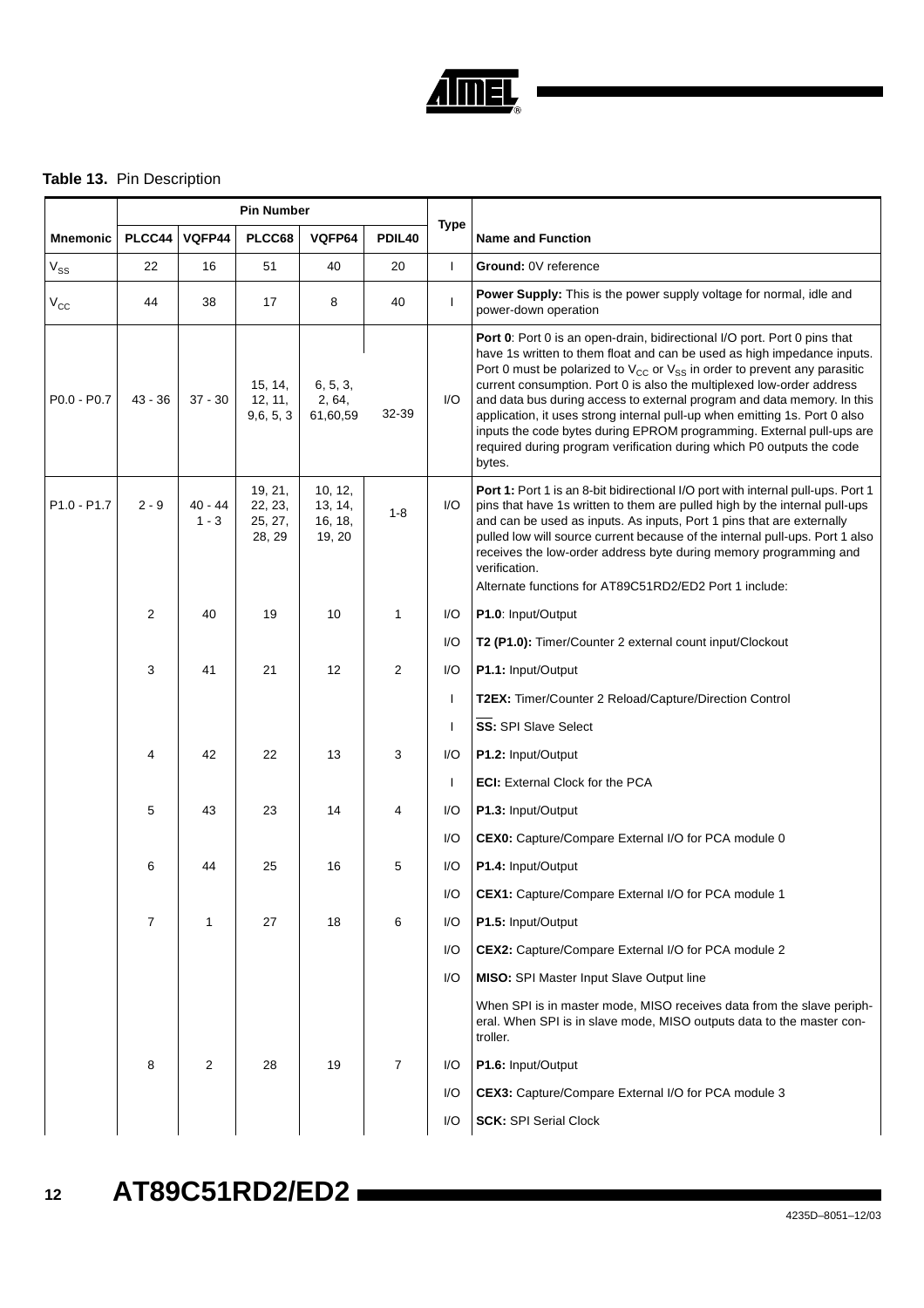### **Table 13.** Pin Description (Continued)

|                 |                  |                | <b>Pin Number</b>                       |                                                   |           |              |                                                                                                                                                                                                                                                                                                                                                                                                                                                                                                                                                                                                                                                                                              |
|-----------------|------------------|----------------|-----------------------------------------|---------------------------------------------------|-----------|--------------|----------------------------------------------------------------------------------------------------------------------------------------------------------------------------------------------------------------------------------------------------------------------------------------------------------------------------------------------------------------------------------------------------------------------------------------------------------------------------------------------------------------------------------------------------------------------------------------------------------------------------------------------------------------------------------------------|
| <b>Mnemonic</b> | PLCC44           | VQFP44         | PLCC68                                  | VQFP64                                            | PDIL40    | <b>Type</b>  | <b>Name and Function</b>                                                                                                                                                                                                                                                                                                                                                                                                                                                                                                                                                                                                                                                                     |
|                 | 9                | 3              | 29                                      | 20                                                | 8         | I/O          | P1.7: Input/Output:                                                                                                                                                                                                                                                                                                                                                                                                                                                                                                                                                                                                                                                                          |
|                 |                  |                |                                         |                                                   |           | I/O          | CEX4: Capture/Compare External I/O for PCA module 4                                                                                                                                                                                                                                                                                                                                                                                                                                                                                                                                                                                                                                          |
|                 |                  |                |                                         |                                                   |           | I/O          | <b>MOSI:</b> SPI Master Output Slave Input line                                                                                                                                                                                                                                                                                                                                                                                                                                                                                                                                                                                                                                              |
|                 |                  |                |                                         |                                                   |           |              | When SPI is in master mode, MOSI outputs data to the slave peripheral.<br>When SPI is in slave mode, MOSI receives data from the master control-<br>ler.                                                                                                                                                                                                                                                                                                                                                                                                                                                                                                                                     |
| XTALA1          | 21               | 15             | 49                                      | 38                                                | 19        | ı            | XTALA 1: Input to the inverting oscillator amplifier and input to the inter-<br>nal clock generator circuits.                                                                                                                                                                                                                                                                                                                                                                                                                                                                                                                                                                                |
| XTALA2          | 20               | 14             | 48                                      | 37                                                | 18        | $\circ$      | XTALA 2: Output from the inverting oscillator amplifier                                                                                                                                                                                                                                                                                                                                                                                                                                                                                                                                                                                                                                      |
| P2.0 - P2.7     | $24 - 31$        | $18 - 25$      | 54, 55,<br>56, 58,<br>59, 61,<br>64, 65 | 43, 44,<br>45, 47,<br>48, 50,<br>53, 54           | $21 - 28$ | I/O          | Port 2: Port 2 is an 8-bit bidirectional I/O port with internal pull-ups. Port 2<br>pins that have 1s written to them are pulled high by the internal pull-ups<br>and can be used as inputs. As inputs, Port 2 pins that are externally<br>pulled low will source current because of the internal pull-ups. Port 2<br>emits the high-order address byte during fetches from external program<br>memory and during accesses to external data memory that use 16-bit<br>addresses (MOVX @DPTR). In this application, it uses strong internal<br>pull-ups emitting 1s. During accesses to external data memory that use<br>8-bit addresses (MOVX @Ri), port 2 emits the contents of the P2 SFR. |
| P3.0 - P3.7     | 11,<br>$13 - 19$ | 5,<br>$7 - 13$ | 34, 39,<br>40, 41,<br>42, 43,<br>45, 47 | 25, 28,<br>29, 30,<br>31, 32,<br>34, 36           | $10 - 17$ | I/O          | Port 3: Port 3 is an 8-bit bidirectional I/O port with internal pull-ups. Port 3<br>pins that have 1s written to them are pulled high by the internal pull-ups<br>and can be used as inputs. As inputs, Port 3 pins that are externally<br>pulled low will source current because of the internal pull-ups. Port 3 also<br>serves the special features of the 80C51 family, as listed below.                                                                                                                                                                                                                                                                                                 |
|                 | 11               | 5              | 34                                      | 25                                                | 10        | $\mathbf{I}$ | RXD (P3.0): Serial input port                                                                                                                                                                                                                                                                                                                                                                                                                                                                                                                                                                                                                                                                |
|                 | 13               | $\overline{7}$ | 39                                      | 28                                                | 11        | O            | TXD (P3.1): Serial output port                                                                                                                                                                                                                                                                                                                                                                                                                                                                                                                                                                                                                                                               |
|                 | 14               | 8              | 40                                      | 29                                                | 12        | $\mathbf{I}$ | INTO (P3.2): External interrupt 0                                                                                                                                                                                                                                                                                                                                                                                                                                                                                                                                                                                                                                                            |
|                 | 15               | 9              | 41                                      | 30                                                | 13        | -1           | INT1 (P3.3): External interrupt 1                                                                                                                                                                                                                                                                                                                                                                                                                                                                                                                                                                                                                                                            |
|                 | 16               | 10             | 42                                      | 31                                                | 14        | $\mathbf{I}$ | T0 (P3.4): Timer 0 external input                                                                                                                                                                                                                                                                                                                                                                                                                                                                                                                                                                                                                                                            |
|                 | 17               | 11             | 43                                      | 32                                                | 15        | $\mathbf{I}$ | T1 (P3.5): Timer 1 external input                                                                                                                                                                                                                                                                                                                                                                                                                                                                                                                                                                                                                                                            |
|                 | 18               | 12             | 45                                      | 34                                                | 16        | O            | WR (P3.6): External data memory write strobe                                                                                                                                                                                                                                                                                                                                                                                                                                                                                                                                                                                                                                                 |
|                 | 19               | 13             | 47                                      | 36                                                | 17        | $\circ$      | RD (P3.7): External data memory read strobe                                                                                                                                                                                                                                                                                                                                                                                                                                                                                                                                                                                                                                                  |
| P4.0 - P4.7     |                  |                | 20, 24,<br>26, 44,<br>46, 50,<br>53, 57 | 11, 15,<br>17,33,<br>35,39,<br>42, 46             |           | I/O          | Port 4: Port 4 is an 8-bit bidirectional I/O port with internal pull-ups. Port 3<br>pins that have 1s written to them are pulled high by the internal pull-ups<br>and can be used as inputs. As inputs, Port 3 pins that are externally<br>pulled low will source current because of the internal pull-ups.                                                                                                                                                                                                                                                                                                                                                                                  |
| P5.0 - P5.7     |                  |                | 60, 62,<br>63, 7, 8,<br>10, 13,<br>16   | 49, 51,<br>52, 62,<br>63, 1, 4,<br>$\overline{7}$ |           | I/O          | Port 5: Port 5 is an 8-bit bidirectional I/O port with internal pull-ups. Port 3<br>pins that have 1s written to them are pulled high by the internal pull-ups<br>and can be used as inputs. As inputs, Port 3 pins that are externally<br>pulled low will source current because of the internal pull-ups.                                                                                                                                                                                                                                                                                                                                                                                  |
| <b>RST</b>      | 10               | 4              | 30                                      | 21                                                | 9         | $\mathsf{l}$ | <b>Reset:</b> A high on this pin for two machine cycles while the oscillator is<br>running, resets the device. An internal diffused resistor to $V_{SS}$ permits a<br>power-on reset using only an external capacitor to $V_{\text{CC}}$ . This pin is an out-<br>put when the hardware watchdog forces a system reset.                                                                                                                                                                                                                                                                                                                                                                      |

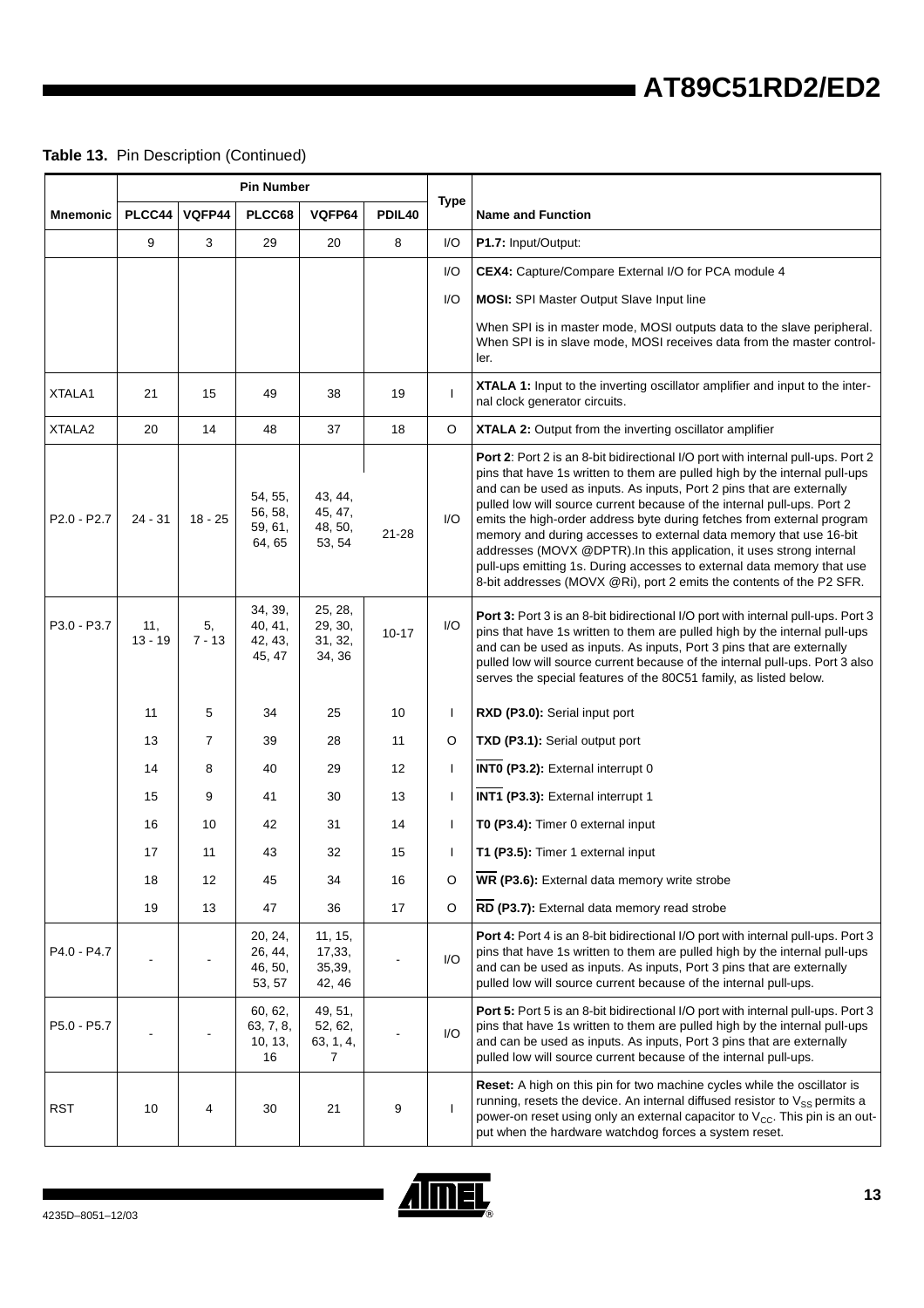

### **Table 13.** Pin Description (Continued)

|                           |        |        | <b>Pin Number</b> |        |        |             |                                                                                                                                                                                                                                                                                                                                                                                                                                                                                                                                                                                              |
|---------------------------|--------|--------|-------------------|--------|--------|-------------|----------------------------------------------------------------------------------------------------------------------------------------------------------------------------------------------------------------------------------------------------------------------------------------------------------------------------------------------------------------------------------------------------------------------------------------------------------------------------------------------------------------------------------------------------------------------------------------------|
| <b>Mnemonic</b>           | PLCC44 | VQFP44 | PLCC68            | VQFP64 | PDIL40 | <b>Type</b> | <b>Name and Function</b>                                                                                                                                                                                                                                                                                                                                                                                                                                                                                                                                                                     |
| ALE/PRO<br>$\overline{G}$ | 33     | 27     | 68                | 56     | 30     | O(1)        | Address Latch Enable/Program Pulse: Output pulse for latching the<br>low byte of the address during an access to external memory. In normal<br>operation, ALE is emitted at a constant rate of 1/6 (1/3 in X2 mode) the<br>oscillator frequency, and can be used for external timing or clocking. Note<br>that one ALE pulse is skipped during each access to external data mem-<br>ory. This pin is also the program pulse input (PROG) during Flash pro-<br>gramming. ALE can be disabled by setting SFR's AUXR.0 bit. With this<br>bit set, ALE will be inactive during internal fetches. |
| <b>PSEN</b>               | 32     | 26     | 67                | 55     | 29     | O           | <b>Program Strobe ENable:</b> The read strobe to external program memory.<br>When executing code from the external program memory, PSEN is acti-<br>vated twice each machine cycle, except that two PSEN activations are<br>skipped during each access to external data memory. PSEN is not acti-<br>vated during fetches from internal program memory.                                                                                                                                                                                                                                      |
| EA                        | 35     | 29     | $\mathcal{P}$     | 58     | 31     |             | External Access Enable: EA must be externally held low to enable the<br>device to fetch code from external program memory locations 0000H to<br>FFFFH. If security level 1 is programmed, EA will be internally latched on<br>Reset.                                                                                                                                                                                                                                                                                                                                                         |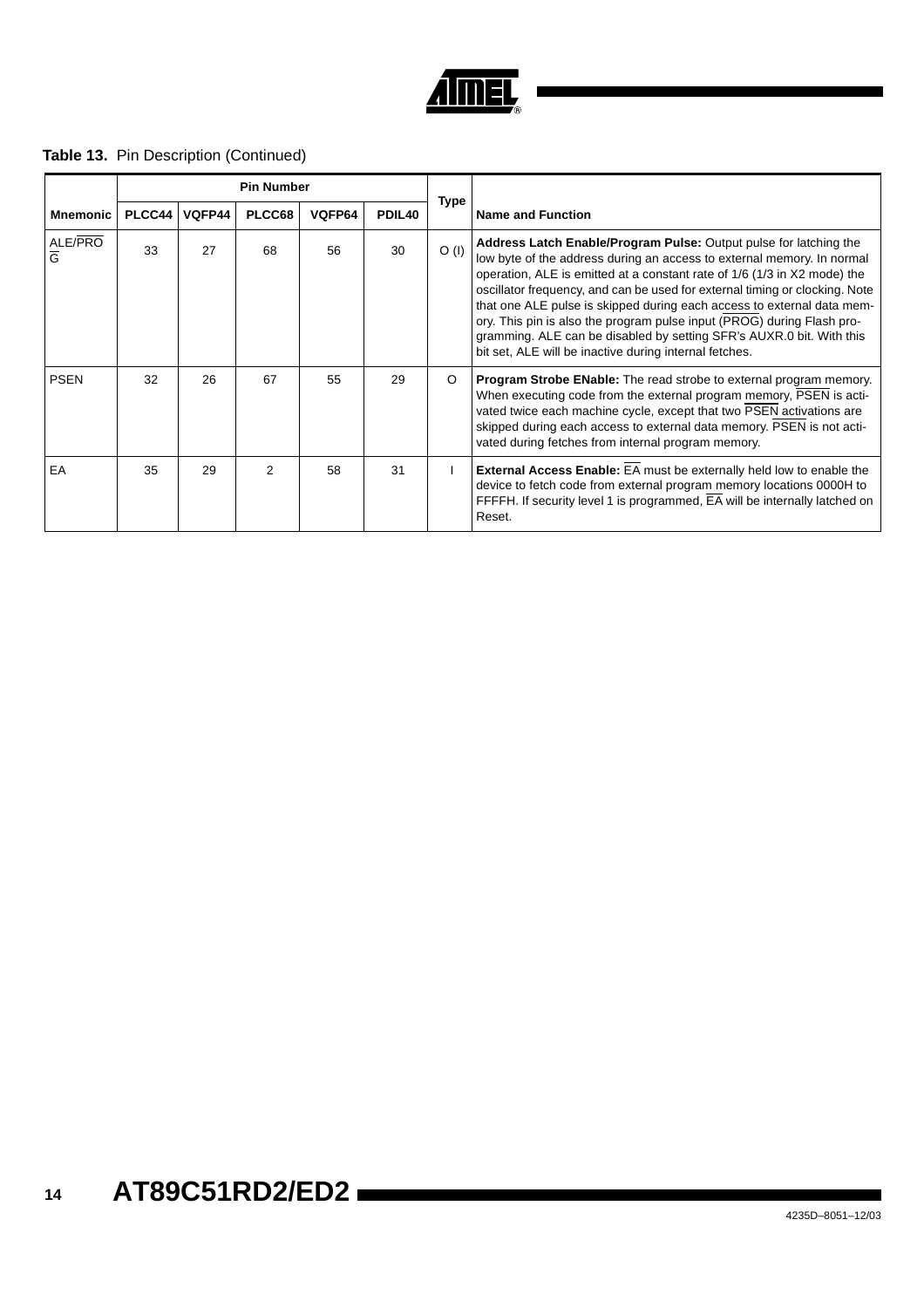**Port Types** AT89C51RD2/ED2 I/O ports (P1, P2, P3, P4, P5) implement the quasi-bidirectional output that is common on the 80C51 and most of its derivatives. This output type can be used as both an input and output without the need to reconfigure the port. This is possible because when the port outputs a logic high, it is weakly driven, allowing an external device to pull the pin low. When the pin is pulled low, it is driven strongly and able to sink a fairly large current. These features are somewhat similar to an open drain output except that there are three pull-up transistors in the quasi-bidirectional output that serve different purposes. One of these pull-ups, called the "weak" pull-up, is turned on whenever the port latch for the pin contains a logic 1. The weak pull-up sources a very small current that will pull the pin high if it is left floating. A second pull-up, called the "medium" pull-up, is turned on when the port latch for the pin contains a logic 1 and the pin itself is also at a logic 1 level. This pull-up provides the primary source current for a quasi-bidirectional pin that is outputting a 1. If a pin that has a logic 1 on it is pulled low by an external device, the medium pull-up turns off, and only the weak pull-up remains on. In order to pull the pin low under these conditions, the external device has to sink enough current to overpower the medium pull-up and take the voltage on the port pin below its input threshold.

> The third pull-up is referred to as the "strong" pull-up. This pull-up is used to speed up low-to-high transitions on a quasi-bidirectional port pin when the port latch changes from a logic 0 to a logic 1. When this occurs, the strong pull-up turns on for a brief time, two CPU clocks, in order to pull the port pin high quickly. Then it turns off again.

> The DPU bit (bit 7 in AUXR register) allows to disable the permanent weak pull up of all ports when latch data is logical 0.

The quasi-bidirectional port configuration is shown in [Figure 3.](#page-13-0)

<span id="page-13-0"></span>



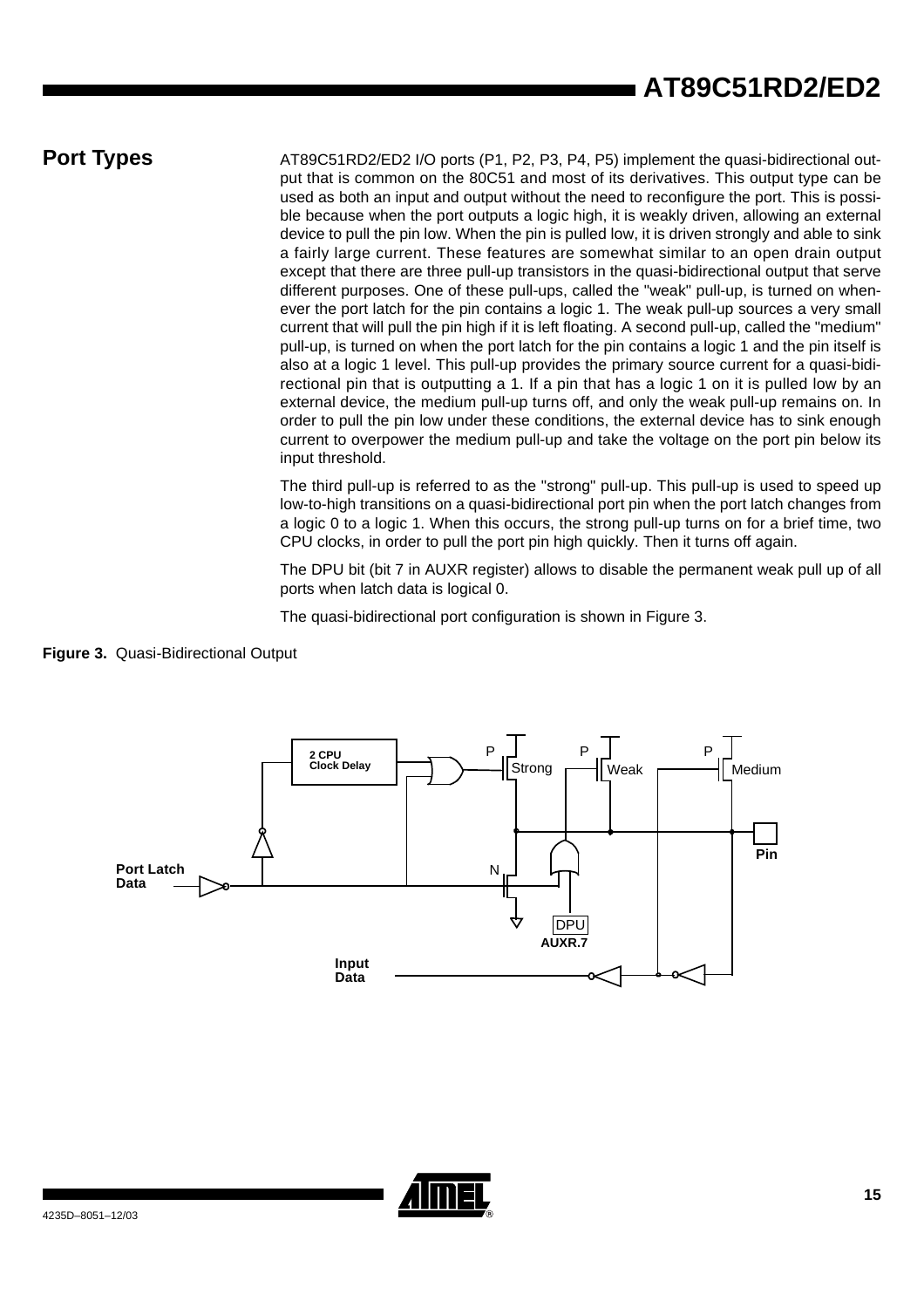

**Oscillator** To optimize the power consumption and execution time needed for a specific task, an internal prescaler feature has been implemented between the oscillator and the CPU and peripherals.

### **Registers Table 14.** CKRL Register

CKRL – Clock Reload Register (97h)

|                   |  | 6     | 5               | 4                                               | 3     | 2     |       | 0            |  |
|-------------------|--|-------|-----------------|-------------------------------------------------|-------|-------|-------|--------------|--|
| CKRL7             |  | CKRL6 | CKRL5           | CKRL4                                           | CKRL3 | CKRL2 | CKRL1 | <b>CKRL0</b> |  |
| <b>Bit Number</b> |  |       | <b>Mnemonic</b> | <b>Description</b>                              |       |       |       |              |  |
| 7:0               |  |       | <b>CKRL</b>     | <b>Clock Reload Register</b><br>Prescaler value |       |       |       |              |  |

Reset Value =  $1111 1111b$ Not bit addressable

#### **Table 15.** PCON Register

PCON – Power Control Register (87h)

|                | $\overline{7}$    |  | 6                                                                                              | 5                                               | 4                                                                                                                                                                                    | 3               | $\mathbf{2}$    | 1         | $\bf{0}$   |  |  |  |
|----------------|-------------------|--|------------------------------------------------------------------------------------------------|-------------------------------------------------|--------------------------------------------------------------------------------------------------------------------------------------------------------------------------------------|-----------------|-----------------|-----------|------------|--|--|--|
|                | SMOD1             |  | SMOD0                                                                                          |                                                 | <b>POF</b>                                                                                                                                                                           | GF <sub>1</sub> | GF <sub>0</sub> | <b>PD</b> | <b>IDL</b> |  |  |  |
|                | <b>Bit Number</b> |  |                                                                                                | <b>Bit Mnemonic</b>                             | <b>Description</b>                                                                                                                                                                   |                 |                 |           |            |  |  |  |
| $\overline{7}$ |                   |  |                                                                                                | SMOD1                                           | Serial Port Mode bit 1<br>Set to select double baud rate in mode 1, 2 or 3.                                                                                                          |                 |                 |           |            |  |  |  |
| 6              |                   |  | SMOD <sub>0</sub>                                                                              |                                                 | Serial Port Mode bit 0<br>Cleared to select SM0 bit in SCON register.<br>Set to select FE bit in SCON register.                                                                      |                 |                 |           |            |  |  |  |
|                | 5                 |  |                                                                                                |                                                 | <b>Reserved</b><br>The value read from this bit is indeterminate. Do not set this bit.                                                                                               |                 |                 |           |            |  |  |  |
|                | 4                 |  |                                                                                                | <b>POF</b>                                      | <b>Power-off Flag</b><br>Cleared by software to recognize the next reset type.<br>Set by hardware when $V_{CC}$ rises from 0 to its nominal voltage. Can<br>also be set by software. |                 |                 |           |            |  |  |  |
|                | 3                 |  |                                                                                                | GF <sub>1</sub>                                 | General-purpose Flag<br>Cleared by software for general-purpose usage.<br>Set by software for general-purpose usage.                                                                 |                 |                 |           |            |  |  |  |
|                | $\overline{2}$    |  |                                                                                                | GF <sub>0</sub>                                 | General-purpose Flag<br>Cleared by software for general-purpose usage.<br>Set by software for general-purpose usage.                                                                 |                 |                 |           |            |  |  |  |
|                | 1<br><b>PD</b>    |  | Power-down Mode bit<br>Cleared by hardware when reset occurs.<br>Set to enter power-down mode. |                                                 |                                                                                                                                                                                      |                 |                 |           |            |  |  |  |
| 0              |                   |  | <b>IDL</b>                                                                                     | <b>Idle Mode bit</b><br>Set to enter idle mode. | Cleared by hardware when interrupt or reset occurs.                                                                                                                                  |                 |                 |           |            |  |  |  |

Reset Value = 00X1 0000b Not bit addressable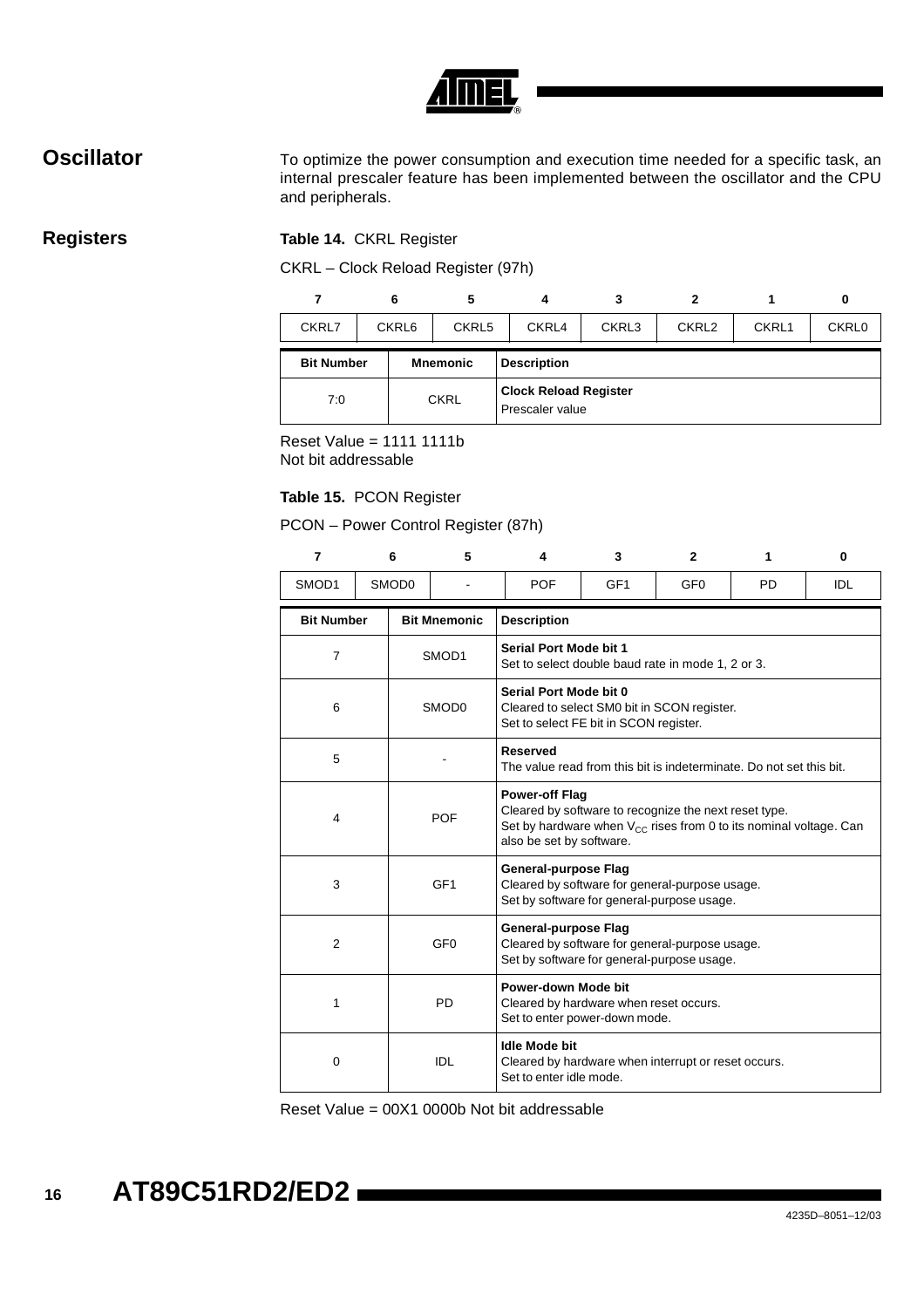### **Functional Block Diagram**

**Figure 4.** Functional Oscillator Block Diagram



- **Prescaler Divider** A hardware RESET puts the prescaler divider in the following state:
	- CKRL = FFh:  $F_{CLK CPU} = F_{CLK PERIPH} = F_{OSC}/2$  (Standard C51 feature)
	- Any value between FFh down to 00h can be written by software into CKRL register in order to divide frequency of the selected oscillator:
		- CKRL = 00h: minimum frequency  $F_{\text{CLK CPU}} = F_{\text{CLK PERIPH}} = F_{\text{OSC}} / 1020$  (Standard Mode)  $\mathsf{F}_{\mathsf{CLK} \mathsf{CPU}}$  =  $\mathsf{F}_{\mathsf{CLK} \mathsf{ PERIPH}}$  =  $\mathsf{F}_{\mathsf{OSC}}$ /510 (X2 Mode)
		- CKRL = FFh: maximum frequency  $F_{CLK CPU} = F_{CLK PERIPH} = F_{OSC}/2$  (Standard Mode)  $F_{\text{CLK CPU}} = F_{\text{CLK PERIPH}} = F_{\text{OSC}}$  (X2 Mode)

F<sub>CLK CPU</sub> and F<sub>CLK PERIPH</sub>

In X2 Mode, for CKRL<>0xFF:  $F_{CPU} = F_{CLKPERIPH} = \frac{F_{OSC}}{2 \times (255 - CKRL)}$ 

In X1 Mode, for CKRL<>0xFF then:  $F_{CPU} = F_{CLKPERIPH} = \frac{F_{OSC}}{4 \times (255 - CKRL)}$ 

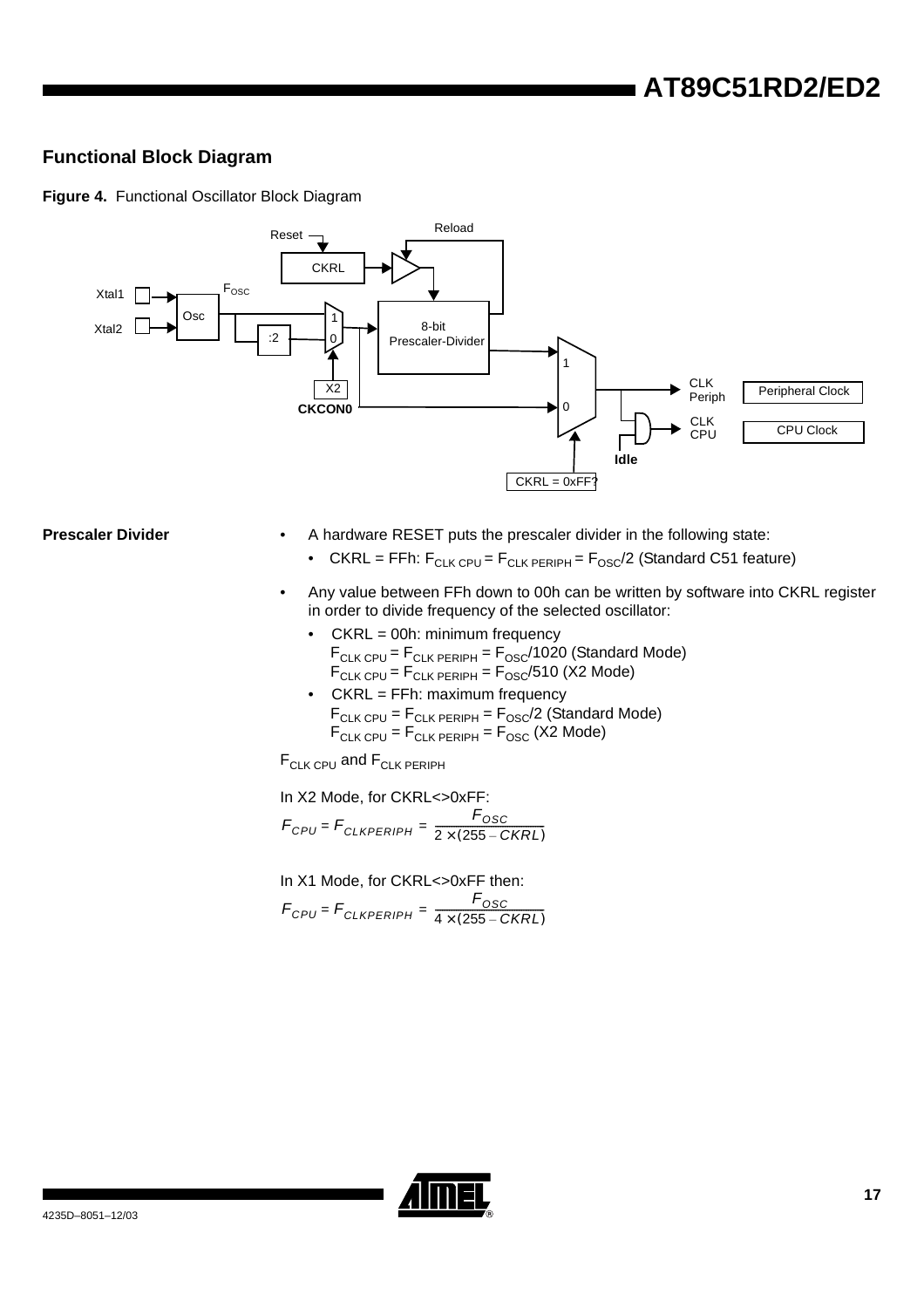

### **Enhanced Features** In comparison to the original 80C52, the AT89C51RD2/ED2 implements some new features, which are:

- X2 option
- Dual Data Pointer
- Extended RAM
- Programmable Counter Array (PCA)
- Hardware Watchdog
- SPI interface
- 4-level interrupt priority system
- Power-off flag
- ONCE mode
- ALE disabling
- Some enhanced features are also located in the UART and the Timer 2

**X2 Feature** The AT89C51RD2/ED2 core needs only 6 clock periods per machine cycle. This feature called 'X2' provides the following advantages:

- Divide frequency crystals by 2 (cheaper crystals) while keeping same CPU power.
- Save power consumption while keeping same CPU power (oscillator power saving).
- Save power consumption by dividing dynamically the operating frequency by 2 in operating and idle modes.
- Increase CPU power by 2 while keeping same crystal frequency.

In order to keep the original C51 compatibility, a divider by 2 is inserted between the XTAL1 signal and the main clock input of the core (phase generator). This divider may be disabled by software.

**Description** The clock for the whole circuit and peripherals is first divided by two before being used by the CPU core and the peripherals.

> This allows any cyclic ratio to be accepted on XTAL1 input. In X2 mode, as this divider is bypassed, the signals on XTAL1 must have a cyclic ratio between 40 to 60%.

> [Figure 5](#page-16-0) shows the clock generation block diagram. X2 bit is validated on the rising edge of the XTAL1  $\div$  2 to avoid glitches when switching from X2 to STD mode. [Figure 6](#page-17-0) shows the switching mode waveforms.

<span id="page-16-0"></span>**Figure 5.** Clock Generation Diagram

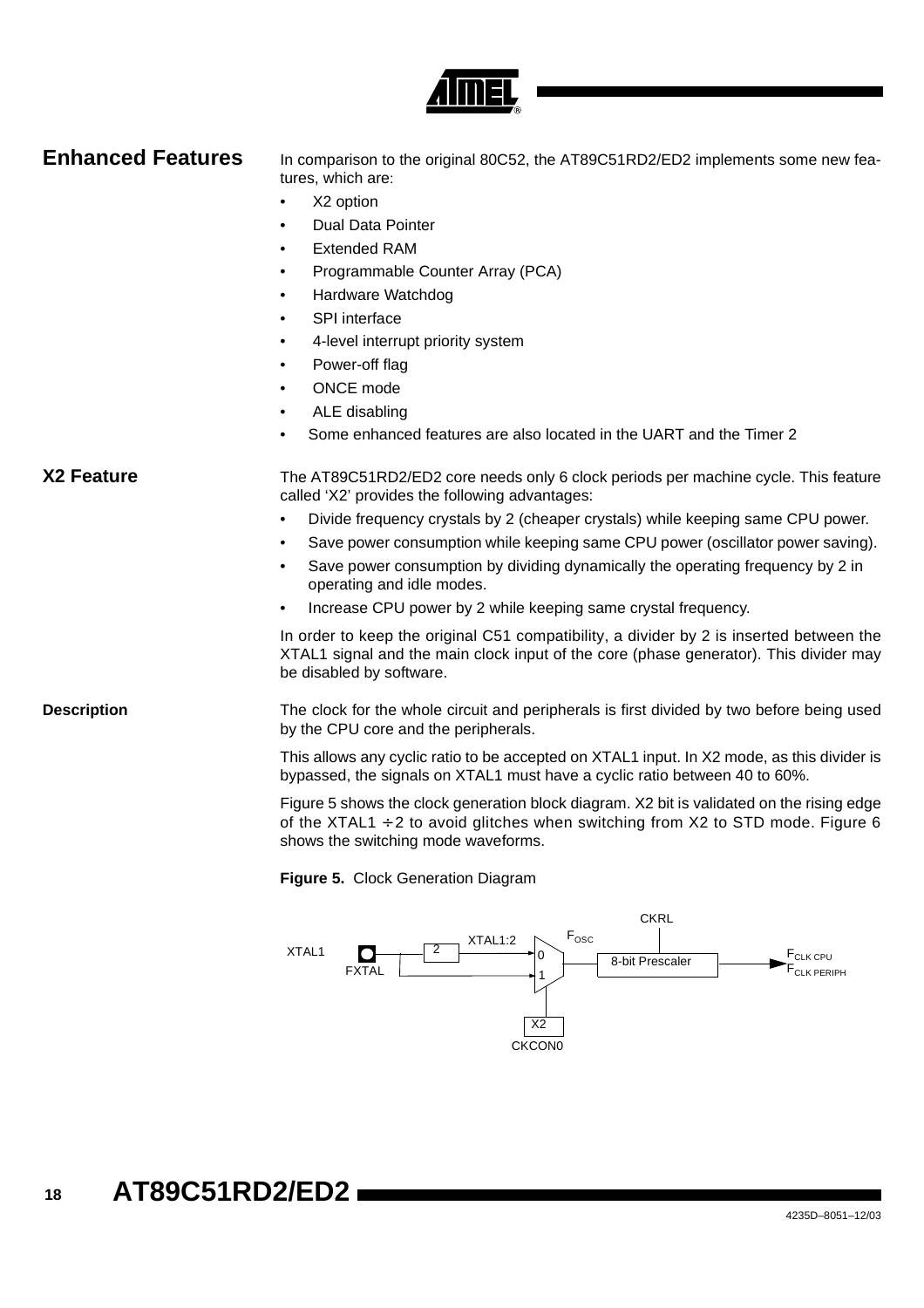

<span id="page-17-0"></span>**Figure 6.** Mode Switching Waveforms

The X2 bit in the CKCON0 register (see [Table 16](#page-18-0)) allows a switch from 12 clock periods per instruction to 6 clock periods and vice versa. At reset, the speed is set according to X2 bit of Hardware Security Byte (HSB). By default, Standard mode is active. Setting the X2 bit activates the X2 feature (X2 mode).

The T0X2, T1X2, T2X2, UartX2, PcaX2, and WdX2 bits in the CKCON0 register [\(Table](#page-18-0) [16\)](#page-18-0) and SPIX2 bit in the CKCON1 register (see [Table 17](#page-19-0)) allows a switch from standard peripheral speed (12 clock periods per peripheral clock cycle) to fast peripheral speed (6 clock periods per peripheral clock cycle). These bits are active only in X2 mode.

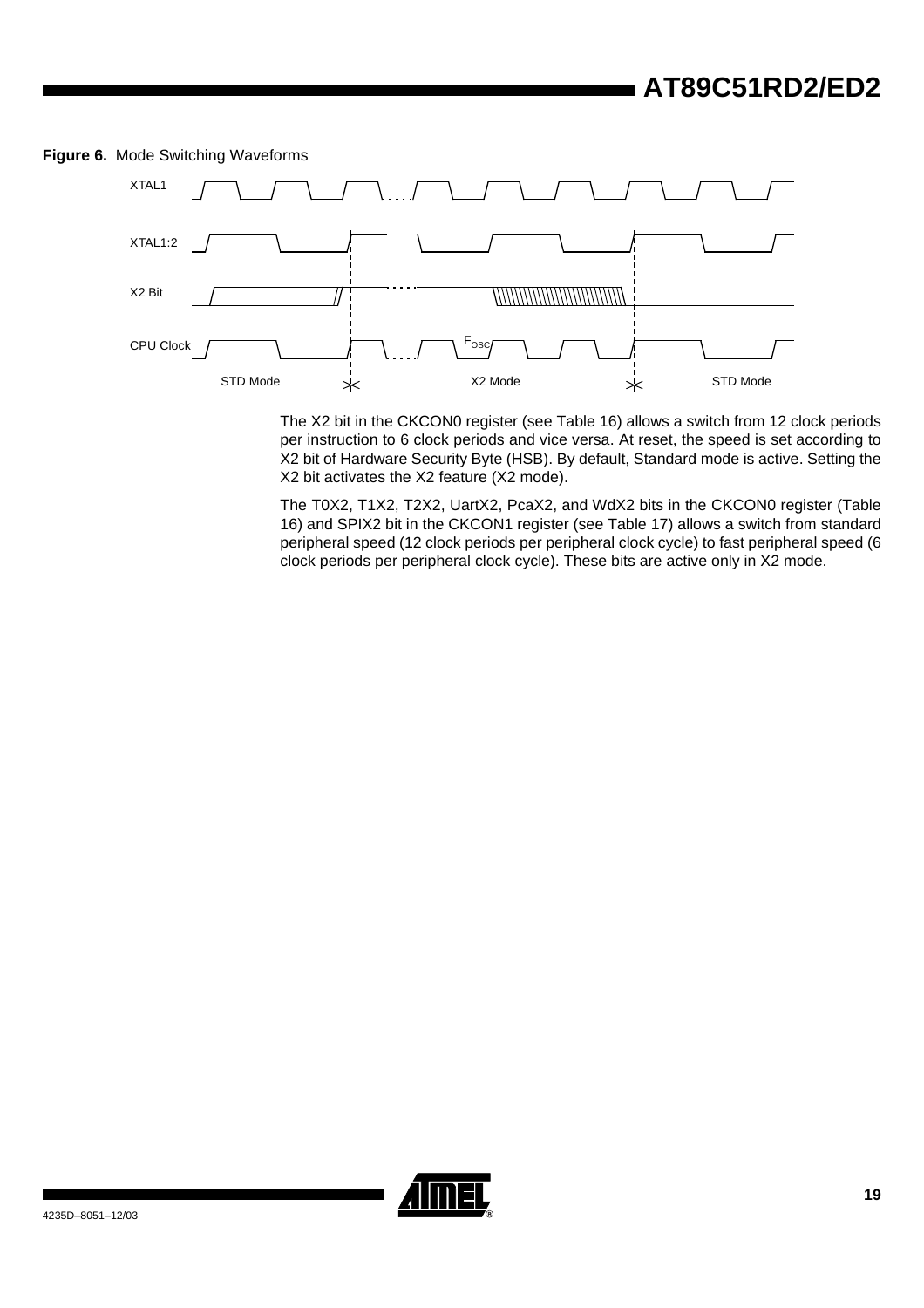

### <span id="page-18-0"></span>**Table 16.** CKCON0 Register

CKCON0 - Clock Control Register (8Fh)

| 7                           | 6                             | 5                                                                                                                                                                                                                                                                                                                                                           | 4                                                                                                                                                                                                                                                                                  | 3                                                                                                                                                                             | $\mathbf{2}$ | 1           | 0  |  |  |
|-----------------------------|-------------------------------|-------------------------------------------------------------------------------------------------------------------------------------------------------------------------------------------------------------------------------------------------------------------------------------------------------------------------------------------------------------|------------------------------------------------------------------------------------------------------------------------------------------------------------------------------------------------------------------------------------------------------------------------------------|-------------------------------------------------------------------------------------------------------------------------------------------------------------------------------|--------------|-------------|----|--|--|
|                             | WDX2                          | PCAX <sub>2</sub>                                                                                                                                                                                                                                                                                                                                           | SIX <sub>2</sub>                                                                                                                                                                                                                                                                   | T2X2                                                                                                                                                                          | T1X2         | <b>T0X2</b> | X2 |  |  |
| <b>Bit</b><br><b>Number</b> | <b>Bit</b><br><b>Mnemonic</b> | <b>Description</b>                                                                                                                                                                                                                                                                                                                                          |                                                                                                                                                                                                                                                                                    |                                                                                                                                                                               |              |             |    |  |  |
| $\overline{7}$              | <b>Reserved</b>               |                                                                                                                                                                                                                                                                                                                                                             | The values for this bit are indeterminite. Do not set this bit.                                                                                                                                                                                                                    |                                                                                                                                                                               |              |             |    |  |  |
| 6                           | WDX2                          | <b>Watchdog Clock</b><br>has no effect).<br>Cleared to select 6 clock periods per peripheral clock cycle.<br>Set to select 12 clock periods per peripheral clock cycle.                                                                                                                                                                                     | (This control bit is validated when the CPU clock X2 is set; when X2 is low, this bit                                                                                                                                                                                              |                                                                                                                                                                               |              |             |    |  |  |
| 5                           | PCAX <sub>2</sub>             |                                                                                                                                                                                                                                                                                                                                                             | <b>Programmable Counter Array Clock</b><br>(This control bit is validated when the CPU clock X2 is set; when X2 is low, this bit<br>has no effect).<br>Cleared to select 6 clock periods per peripheral clock cycle. Set to select 12 clock<br>periods per peripheral clock cycle. |                                                                                                                                                                               |              |             |    |  |  |
| 4                           | SIX <sub>2</sub>              |                                                                                                                                                                                                                                                                                                                                                             | Enhanced UART Clock (Mode 0 and 2)<br>(This control bit is validated when the CPU clock X2 is set; when X2 is low, this bit<br>has no effect).<br>Cleared to select 6 clock periods per peripheral clock cycle. Set to select 12 clock<br>periods per peripheral clock cycle.      |                                                                                                                                                                               |              |             |    |  |  |
| 3                           | <b>T2X2</b>                   |                                                                                                                                                                                                                                                                                                                                                             | <b>Timer2 Clock</b><br>(This control bit is validated when the CPU clock X2 is set; when X2 is low, this bit<br>has no effect).<br>Cleared to select 6 clock periods per peripheral clock cycle.<br>Set to select 12 clock periods per peripheral clock cycle.                     |                                                                                                                                                                               |              |             |    |  |  |
| $\overline{2}$              | T1X2                          | <b>Timer1 Clock</b><br>has no effect).                                                                                                                                                                                                                                                                                                                      | periods per peripheral clock cycle.                                                                                                                                                                                                                                                | (This control bit is validated when the CPU clock X2 is set; when X2 is low, this bit<br>Cleared to select 6 clock periods per peripheral clock cycle. Set to select 12 clock |              |             |    |  |  |
| 1                           | T0X2                          | <b>Timer0 Clock</b><br>(This control bit is validated when the CPU clock X2 is set; when X2 is low, this bit<br>has no effect).<br>Cleared to select 6 clock periods per peripheral clock cycle. Set to select 12 clock<br>periods per peripheral clock cycle.                                                                                              |                                                                                                                                                                                                                                                                                    |                                                                                                                                                                               |              |             |    |  |  |
| 0                           | X2                            | <b>CPU Clock</b><br>Cleared to select 12 clock periods per machine cycle (STD mode) for CPU and<br>all the peripherals. Set to select 6 clock periods per machine cycle (X2 mode)<br>and to enable the individual peripherals'X2' bits. Programmed by hardware after<br>Power-up regarding Hardware Security Byte (HSB), Default setting, X2 is<br>cleared. |                                                                                                                                                                                                                                                                                    |                                                                                                                                                                               |              |             |    |  |  |

Reset Value = 0000 000'HSB. X2'b (See "Hardware Security Byte") Not bit addressable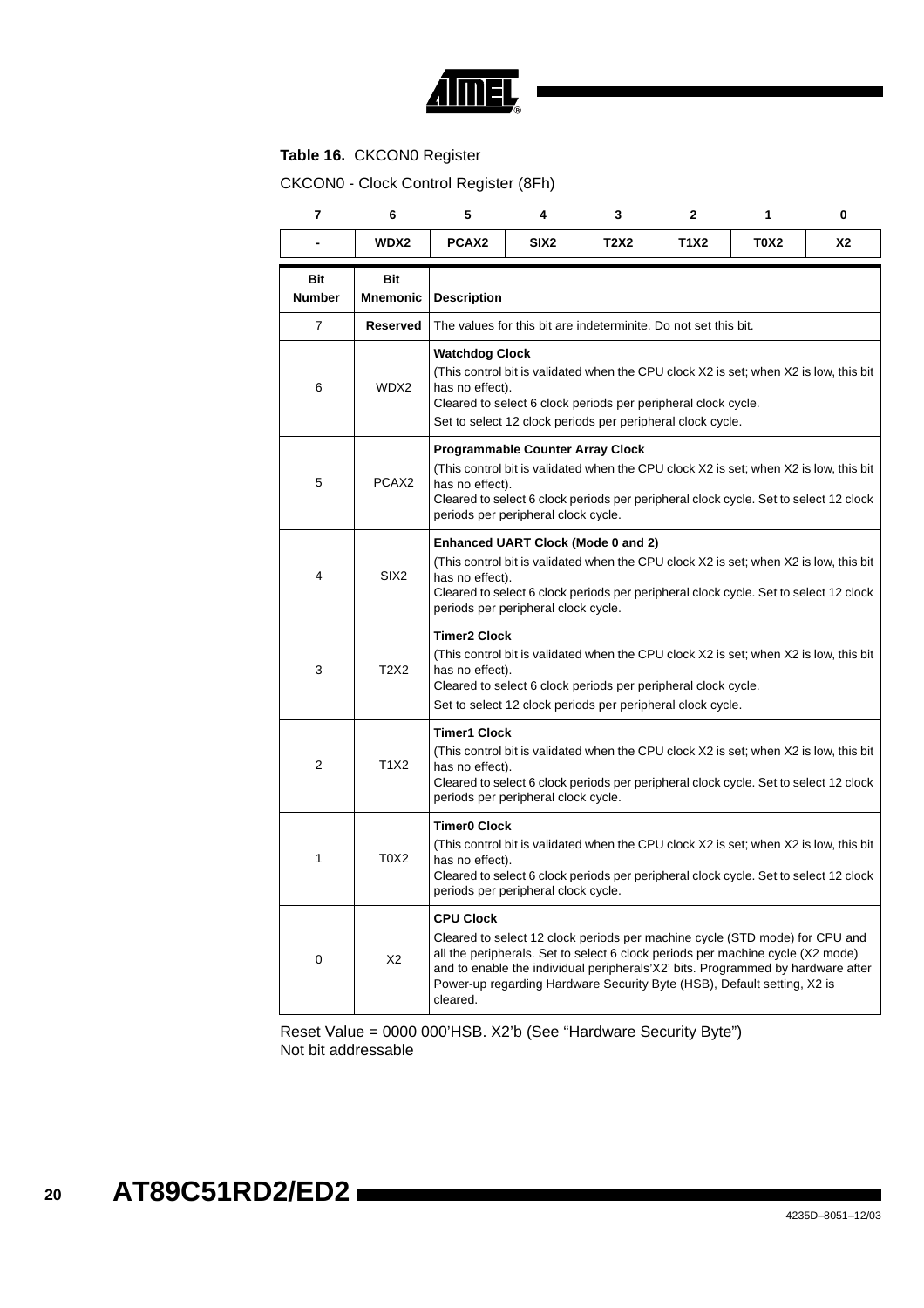### <span id="page-19-0"></span>**Table 17.** CKCON1 Register

CKCON1 - Clock Control Register (AFh)

| 7                           | 6                             | 5                        | 4 | 3                                                                                                                                                                                                                    | $\mathbf{2}$   | ŋ                 |
|-----------------------------|-------------------------------|--------------------------|---|----------------------------------------------------------------------------------------------------------------------------------------------------------------------------------------------------------------------|----------------|-------------------|
| $\blacksquare$              |                               |                          |   |                                                                                                                                                                                                                      | $\blacksquare$ | SPIX <sub>2</sub> |
| <b>Bit</b><br><b>Number</b> | <b>Bit</b><br><b>Mnemonic</b> | <b>Description</b>       |   |                                                                                                                                                                                                                      |                |                   |
| $\overline{7}$              |                               | <b>Reserved</b>          |   |                                                                                                                                                                                                                      |                |                   |
| 6                           |                               | <b>Reserved</b>          |   |                                                                                                                                                                                                                      |                |                   |
| 5                           |                               | <b>Reserved</b>          |   |                                                                                                                                                                                                                      |                |                   |
| 4                           |                               | <b>Reserved</b>          |   |                                                                                                                                                                                                                      |                |                   |
| 3                           |                               | <b>Reserved</b>          |   |                                                                                                                                                                                                                      |                |                   |
| 2                           |                               | <b>Reserved</b>          |   |                                                                                                                                                                                                                      |                |                   |
| 1                           |                               | <b>Reserved</b>          |   |                                                                                                                                                                                                                      |                |                   |
| $\mathbf 0$                 | SPIX <sub>2</sub>             | this bit has no effect). |   | <b>SPI</b> (This control bit is validated when the CPU clock X2 is set; when X2 is low,<br>Clear to select 6 clock periods per peripheral clock cycle.<br>Set to select 12 clock periods per peripheral clock cycle. |                |                   |

Reset Value = XXXX XXX0b Not bit addressable

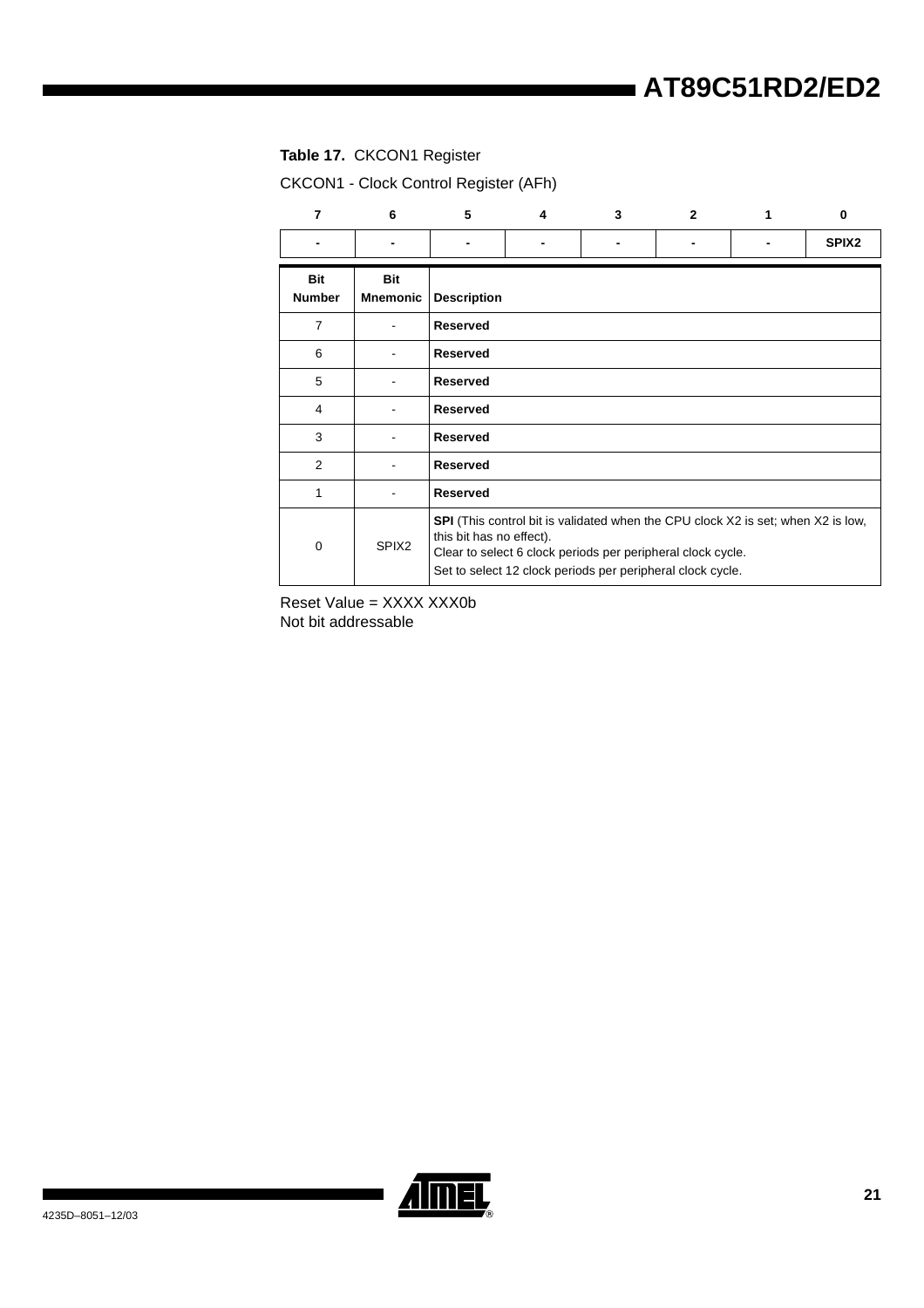## **Dual Data Pointer Register (DPTR)**

The additional data pointer can be used to speed up code execution and reduce code size.

The dual DPTR structure is a way by which the chip will specify the address of an external data memory location. There are two 16-bit DPTR registers that address the external memory, and a single bit called DPS = AUXR1.0 (see [Table 18\)](#page-21-0) that allows the program code to switch between them (Refer to [Figure 7](#page-20-0)).

### <span id="page-20-0"></span>**Figure 7.** Use of Dual Pointer

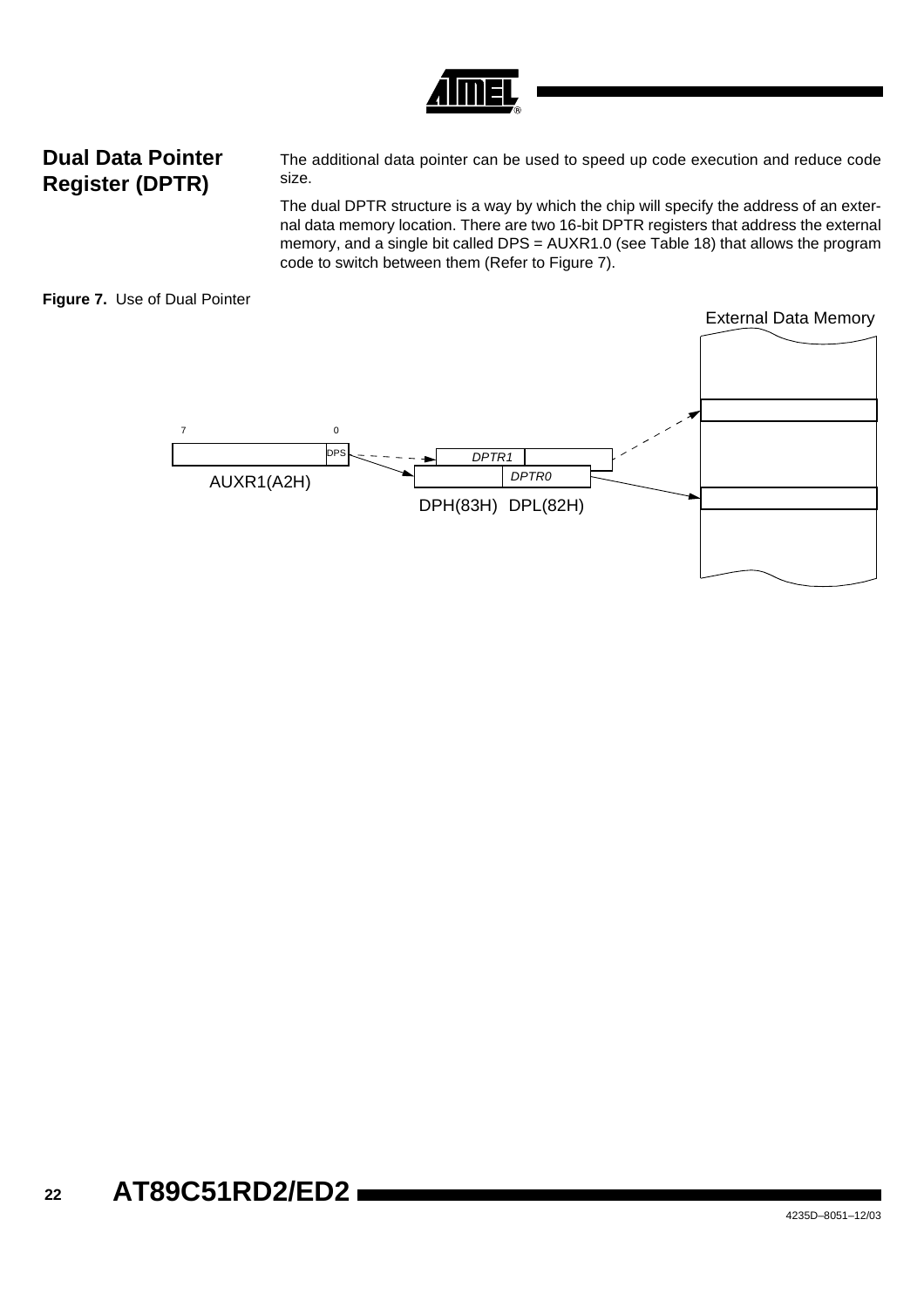### <span id="page-21-0"></span>**Table 18.** AUXR1 Register

AUXR1- Auxiliary Register 1(0A2h)

| $\overline{7}$       | 6                      | 5                  | 4                                                                                                           | 3                                                                   | $\overline{2}$ | 1 | 0          |  |  |
|----------------------|------------------------|--------------------|-------------------------------------------------------------------------------------------------------------|---------------------------------------------------------------------|----------------|---|------------|--|--|
|                      | $\blacksquare$         | <b>ENBOOT</b>      |                                                                                                             | GF <sub>3</sub>                                                     | 0              |   | <b>DPS</b> |  |  |
| Bit<br><b>Number</b> | Bit<br><b>Mnemonic</b> | <b>Description</b> |                                                                                                             |                                                                     |                |   |            |  |  |
| $\overline{7}$       |                        | <b>Reserved</b>    | The value read from this bit is indeterminate. Do not set this bit.                                         |                                                                     |                |   |            |  |  |
| 6                    |                        | <b>Reserved</b>    | The value read from this bit is indeterminate. Do not set this bit.                                         |                                                                     |                |   |            |  |  |
| 5                    | <b>ENBOOT</b>          |                    | <b>Enable Boot Flash</b><br>Cleared to disable boot ROM.<br>Set to map the boot ROM between F800h - 0FFFFh. |                                                                     |                |   |            |  |  |
| 4                    |                        | <b>Reserved</b>    |                                                                                                             | The value read from this bit is indeterminate. Do not set this bit. |                |   |            |  |  |
| 3                    | GF <sub>3</sub>        |                    |                                                                                                             | This bit is a general-purpose user flag. <sup>(1)</sup>             |                |   |            |  |  |
| 2                    | $\Omega$               | Always cleared     |                                                                                                             |                                                                     |                |   |            |  |  |
| 1                    |                        | <b>Reserved</b>    | The value read from this bit is indeterminate. Do not set this bit.                                         |                                                                     |                |   |            |  |  |
| $\Omega$             | <b>DPS</b>             |                    | <b>Data Pointer Selection</b><br>Cleared to select DPTR0.<br>Set to select DPTR1.                           |                                                                     |                |   |            |  |  |

Reset Value = XXXX XX0X0b

#### Not bit addressable

Note: 1. Bit 2 stuck at 0; this allows to use INC AUXR1 to toggle DPS without changing GF3.

#### ASSEMBLY LANGUAGE

| ; Block move using dual data pointers           |  |  |  |  |  |
|-------------------------------------------------|--|--|--|--|--|
| Modifies DPTRO, DPTR1, A and PSW<br>$\ddot{i}$  |  |  |  |  |  |
| ; note: DPS exits opposite of entry state       |  |  |  |  |  |
| ; unless an extra INC AUXR1 is added            |  |  |  |  |  |
| $\ddot{i}$                                      |  |  |  |  |  |
| 00A2 AUXR1 EOU 0A2H                             |  |  |  |  |  |
| $\ddot{ }$                                      |  |  |  |  |  |
| 0000 909000MOV DPTR,#SOURCE ; address of SOURCE |  |  |  |  |  |
| 0003 05A2 INC AUXR1 ; switch data pointers      |  |  |  |  |  |
| 0005 90A000 MOV DPTR, #DEST ; address of DEST   |  |  |  |  |  |
| 0008 LOOP:                                      |  |  |  |  |  |
| 0008 05A2 INC AUXR1 ; switch data pointers      |  |  |  |  |  |
| 000A E0 MOVX A, @DPTR ; get a byte from SOURCE  |  |  |  |  |  |
| 000B A3 INC DPTR ; increment SOURCE address     |  |  |  |  |  |
| 000C 05A2 INC AUXR1 ; switch data pointers      |  |  |  |  |  |
| 000E F0 MOVX @DPTR, A ; write the byte to DEST  |  |  |  |  |  |
| 000F A3 INC DPTR ; increment DEST address       |  |  |  |  |  |
| 0010 70F6JNZ LOOP ; check for 0 terminator      |  |  |  |  |  |
| 0012 05A2 INC AUXR1 ; (optional) restore DPS    |  |  |  |  |  |

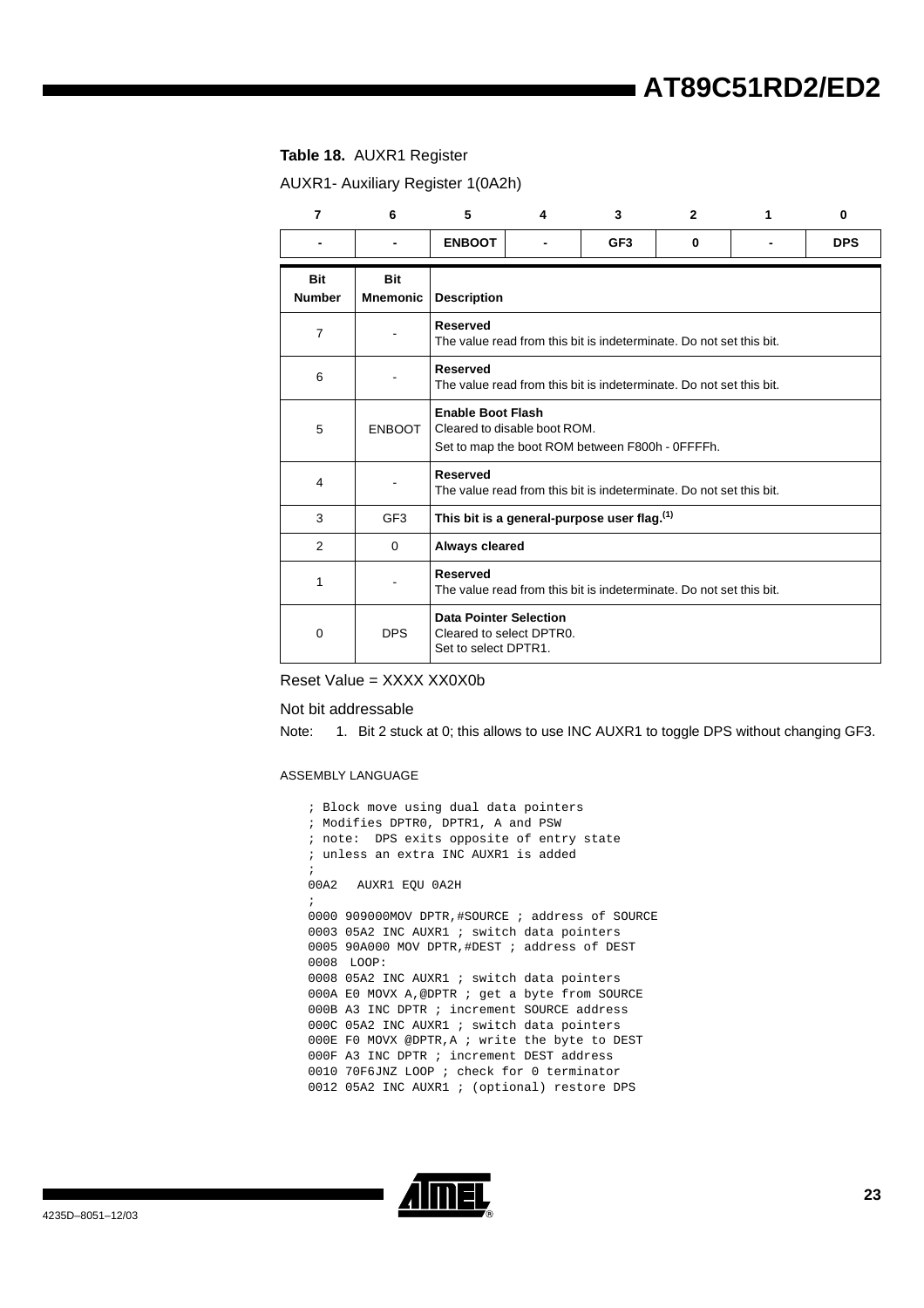

INC is a short (2 bytes) and fast (12 clocks) way to manipulate the DPS bit in the AUXR1 SFR. However, note that the INC instruction does not directly force the DPS bit to a particular state, but simply toggles it. In simple routines, such as the block move example, only the fact that DPS is toggled in the proper sequence matters, not its actual value. In other words, the block move routine works the same whether DPS is '0' or '1' on entry. Observe that without the last instruction (INC AUXR1), the routine will exit with DPS in the opposite state.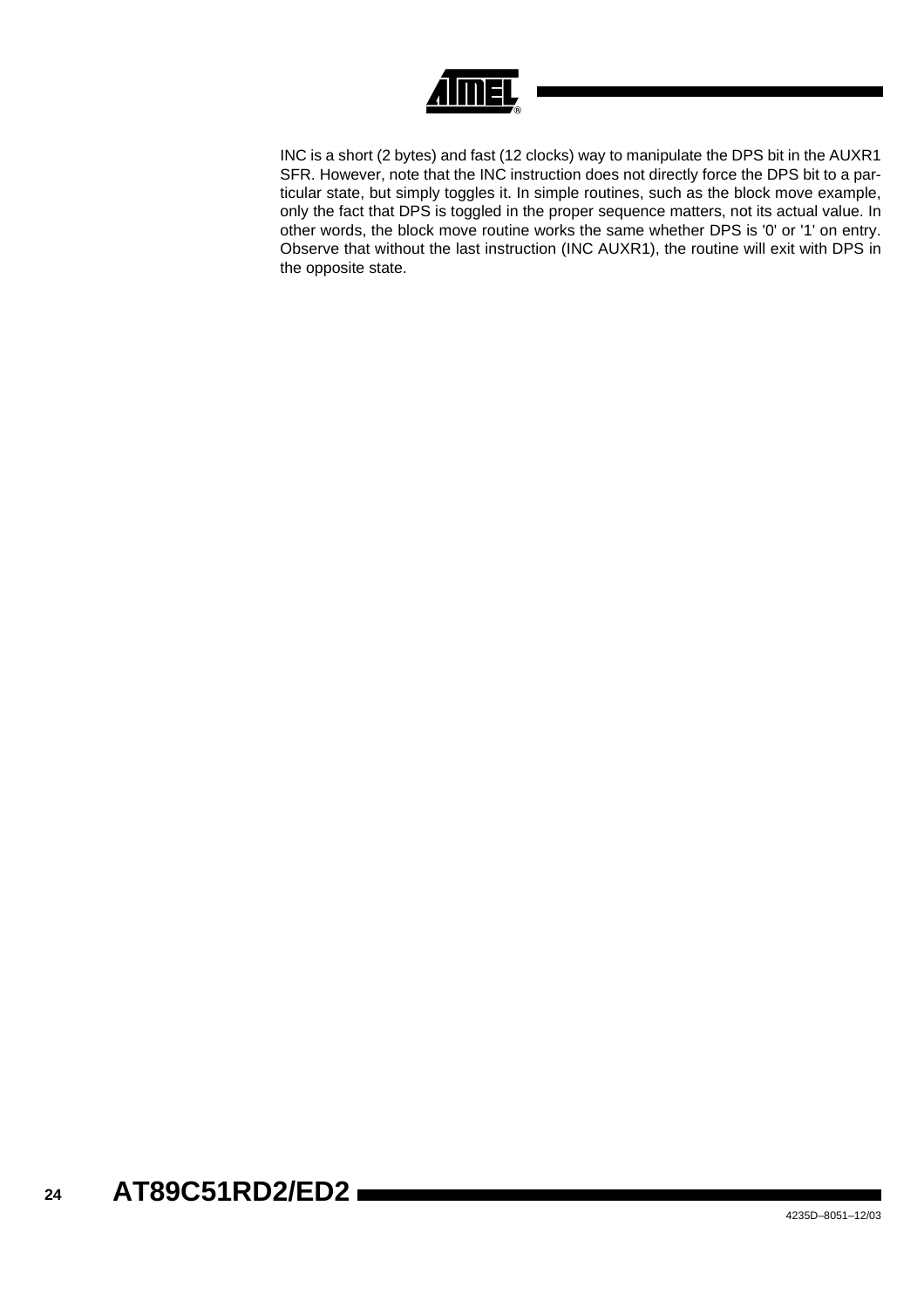## **Expanded RAM (XRAM)**

The AT89C51RD2/ED2 provides additional on-chip random access memory (RAM) space for increased data parameter handling and high level language usage.

AT89C51RD2/ED2 device haS expanded RAM in external data space configurable up to 1792 bytes (see [Table 19](#page-25-0)).

The AT89C51RD2/ED2 internal data memory is mapped into four separate segments.

The four segments are:

- 1. The Lower 128 bytes of RAM (addresses 00h to 7Fh) are directly and indirectly addressable.
- 2. The Upper 128 bytes of RAM (addresses 80h to FFh) are indirectly addressable only.
- 3. The Special Function Registers, SFRs, (addresses 80h to FFh) are directly addressable only.
- 4. The expanded RAM bytes are indirectly accessed by MOVX instructions, and with the EXTRAM bit cleared in the AUXR register (see [Table 19](#page-25-0)).

The lower 128 bytes can be accessed by either direct or indirect addressing. The Upper 128 bytes can be accessed by indirect addressing only. The Upper 128 bytes occupy the same address space as the SFR. That means they have the same address, but are physically separate from SFR space.





When an instruction accesses an internal location above address 7Fh, the CPU knows whether the access is to the upper 128 bytes of data RAM or to SFR space by the addressing mode used in the instruction.

- Instructions that use direct addressing access SFR space. For example: MOV 0A0H, # data, accesses the SFR at location 0A0h (which is P2).
- Instructions that use indirect addressing access the Upper 128 bytes of data RAM. For example: MOV @R0, # data where R0 contains 0A0h, accesses the data byte at address 0A0h, rather than P2 (whose address is 0A0h).
- The XRAM bytes can be accessed by indirect addressing, with EXTRAM bit cleared and MOVX instructions. This part of memory which is physically located on-chip, logically occupies the first bytes of external data memory. The bits XRS0 and XRS1 are used to hide a part of the available XRAM as explained in [Table 19](#page-25-0). This can be

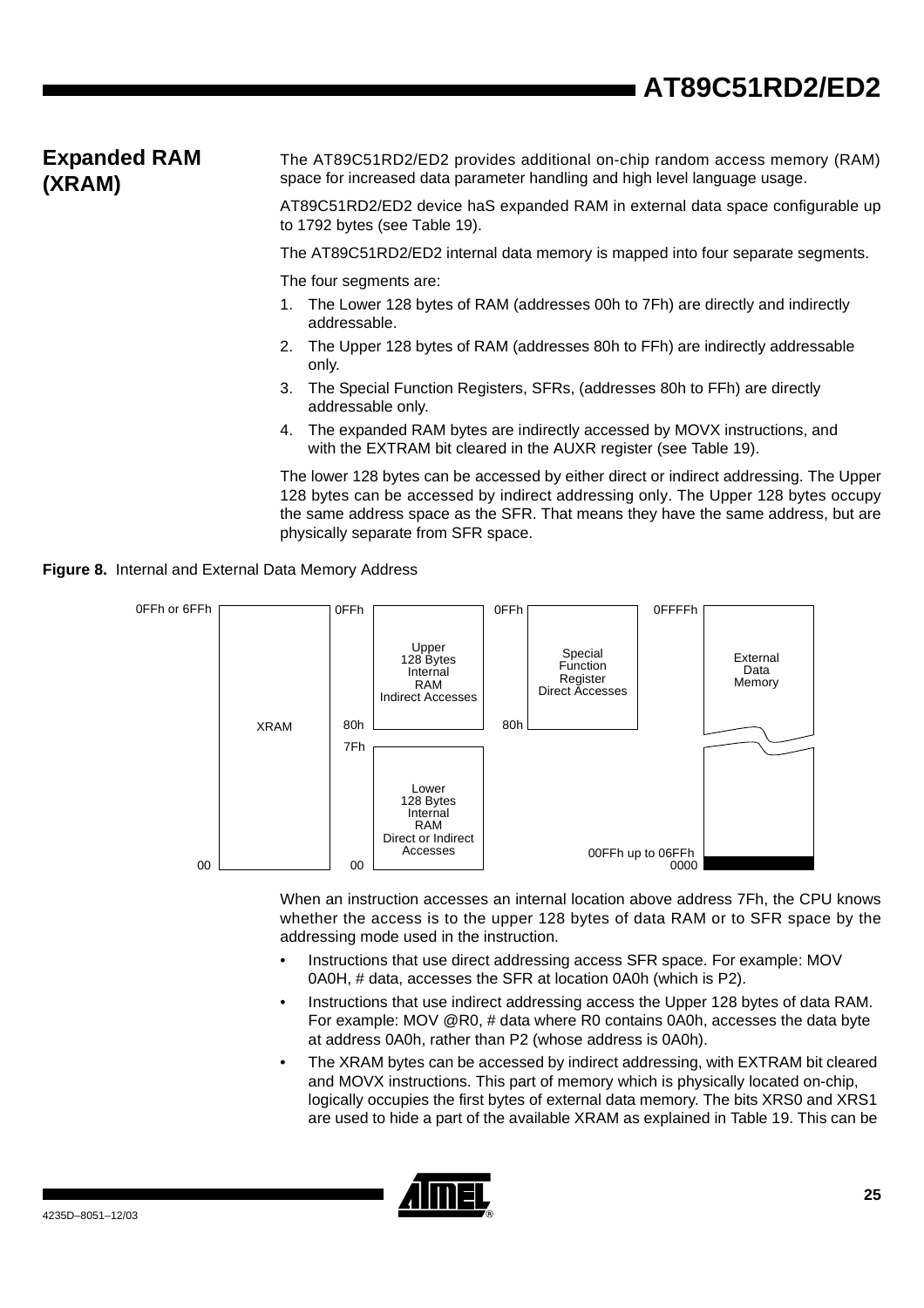

useful if external peripherals are mapped at addresses already used by the internal XRAM.

- With  $EXTRAM = 0$ , the  $XRAM$  is indirectly addressed, using the MOVX instruction in combination with any of the registers R0, R1 of the selected bank or DPTR. An access to XRAM will not affect ports P0, P2, P3.6 (WR) and P3.7 (RD). For example, with EXTRAM = 0, MOVX @R0, # data where R0 contains 0A0H, accesses the XRAM at address 0A0H rather than external memory. An access to external data memory locations higher than the accessible size of the XRAM will be performed with the MOVX DPTR instructions in the same way as in the standard 80C51, with P0 and P2 as data/address busses, and P3.6 and P3.7 as write and read timing signals. Accesses to XRAM above 0FFH can only be done by the use of DPTR.
- With EXTRAM = 1, MOVX @Ri and MOVX @DPTR will be similar to the standard 80C51.MOVX @ Ri will provide an eight-bit address multiplexed with data on Port0 and any output port pins can be used to output higher order address bits. This is to provide the external paging capability. MOVX @DPTR will generate a sixteen-bit address. Port2 outputs the high-order eight address bits (the contents of DPH) while Port0 multiplexes the low-order eight address bits (DPL) with data. MOVX @ Ri and MOVX @DPTR will generate either read or write signals on P3.6 (WR) and P3.7 (RD).

The stack pointer (SP) may be located anywhere in the 256 bytes RAM (lower and upper RAM) internal data memory. The stack may not be located in the XRAM.

The M0 bit allows to stretch the XRAM timings; if M0 is set, the read and write pulses are extended from 6 to 30 clock periods. This is useful to access external slow peripherals.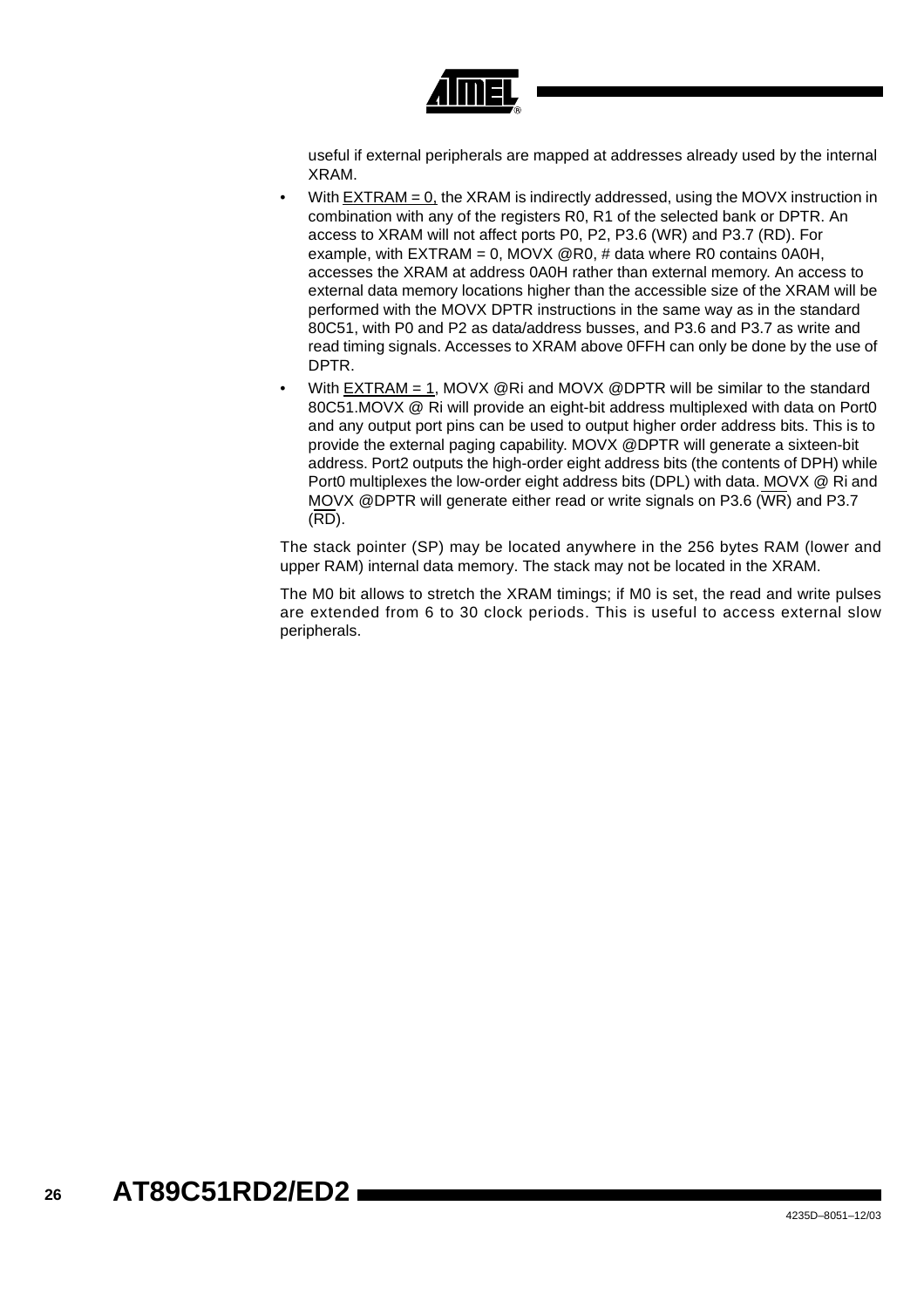### **Registers Table 19.** AUXR Register

<span id="page-25-0"></span>AUXR - Auxiliary Register (8Eh)

| $\overline{7}$              | 6                      | 5                                                                                                                                                                                                                                   | 4                                                                   | 3                                                                                                                                                                                        | $\mathbf{2}$ | 1             | 0   |  |
|-----------------------------|------------------------|-------------------------------------------------------------------------------------------------------------------------------------------------------------------------------------------------------------------------------------|---------------------------------------------------------------------|------------------------------------------------------------------------------------------------------------------------------------------------------------------------------------------|--------------|---------------|-----|--|
| <b>DPU</b>                  |                        | M0                                                                                                                                                                                                                                  | XRS2                                                                | XRS1                                                                                                                                                                                     | <b>XRS0</b>  | <b>EXTRAM</b> | AO. |  |
| <b>Bit</b><br><b>Number</b> | Bit<br><b>Mnemonic</b> | <b>Description</b>                                                                                                                                                                                                                  |                                                                     |                                                                                                                                                                                          |              |               |     |  |
| $\overline{7}$              | <b>DPU</b>             | Disable Weak Pull-up<br>Cleared by software to activate the permanent weak pull-up (default)<br>Set by software to disable the weak pull-up (reduce power consumption)                                                              |                                                                     |                                                                                                                                                                                          |              |               |     |  |
| 6                           |                        | <b>Reserved</b>                                                                                                                                                                                                                     | The value read from this bit is indeterminate. Do not set this bit. |                                                                                                                                                                                          |              |               |     |  |
| 5                           | M <sub>0</sub>         | Pulse length<br>periods (default).                                                                                                                                                                                                  |                                                                     | Cleared to stretch MOVX control: the $\overline{RD}$ and the $\overline{WR}$ pulse length is 6 clock<br>Set to stretch MOVX control: the RD and the WR pulse length is 30 clock periods. |              |               |     |  |
| 4                           | XRS <sub>2</sub>       | <b>XRAM Size</b>                                                                                                                                                                                                                    |                                                                     |                                                                                                                                                                                          |              |               |     |  |
| 3                           | XRS1                   | XRS <sub>2</sub><br>0<br>$\Omega$                                                                                                                                                                                                   | XRS1 XRS0<br>$\Omega$                                               | <b>XRAM</b> size<br>256 bytes                                                                                                                                                            |              |               |     |  |
| $\overline{2}$              | XRS0                   | 0<br>0<br>0<br>1<br>0<br>1<br>1<br>0                                                                                                                                                                                                | 1<br>$\Omega$<br>1<br>0                                             | 512 bytes<br>768 bytes(default)<br>1024 bytes<br>1792 bytes                                                                                                                              |              |               |     |  |
| 1                           | <b>EXTRAM</b>          | <b>EXTRAM bit</b><br>Cleared to access internal XRAM using movx @ Ri/ @ DPTR.<br>Set to access external memory.<br>Programmed by hardware after Power-up regarding Hardware Security Byte<br>(HSB), default setting, XRAM selected. |                                                                     |                                                                                                                                                                                          |              |               |     |  |
| $\mathbf 0$                 | AO                     | <b>ALE Output bit</b><br>Cleared, ALE is emitted at a constant rate of 1/6 the oscillator frequency (or 1/3 if<br>X2 mode is used). (default) Set, ALE is active only during a MOVX or MOVC<br>instruction is used.                 |                                                                     |                                                                                                                                                                                          |              |               |     |  |

Reset Value = 0X00 10'HSB. XRAM'0b Not bit addressable

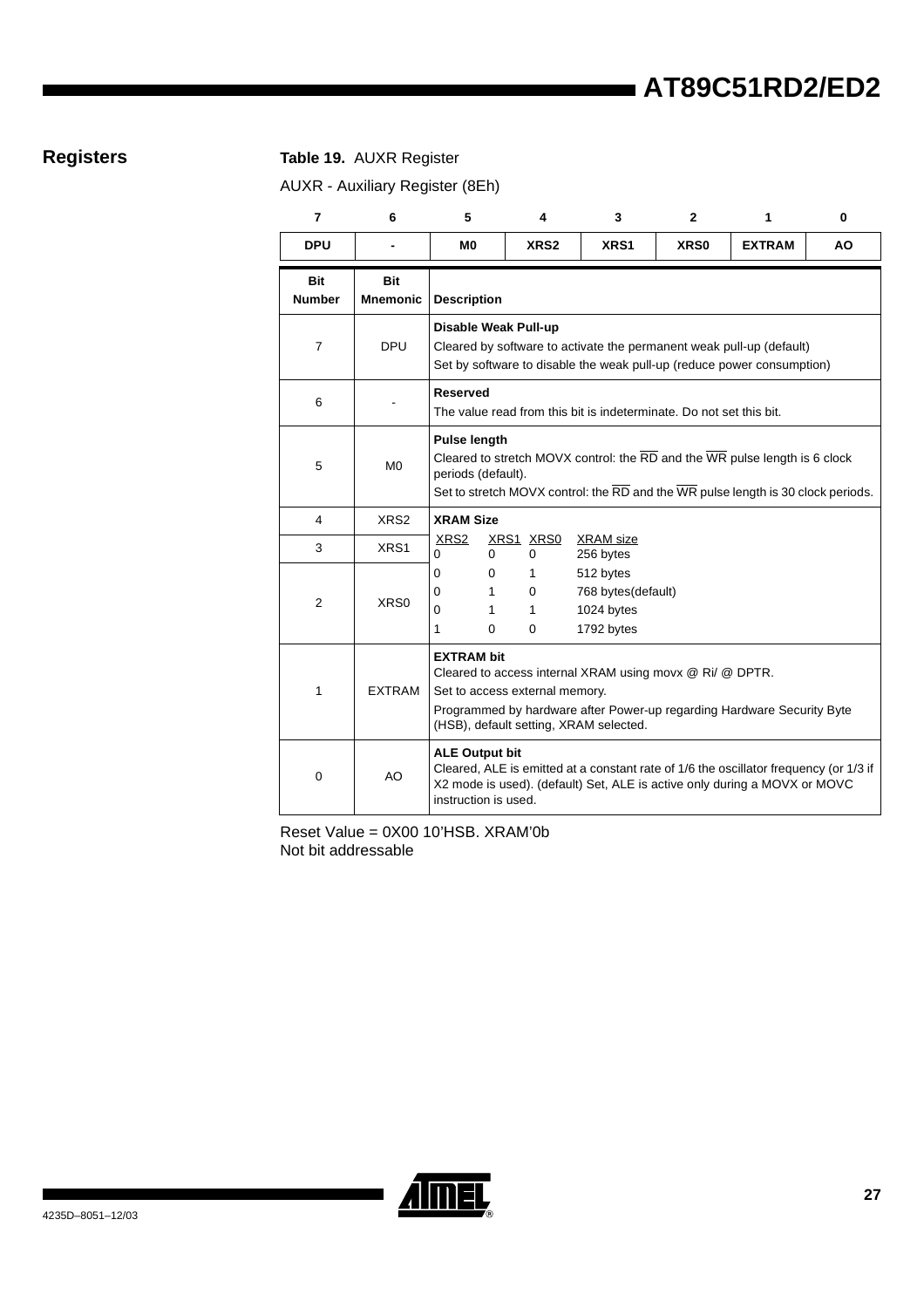

### **Reset**

**Introduction** The reset sources are: Power Management, Hardware Watchdog, PCA Watchdog and Reset input.

**Figure 9.** Reset schematic



**Reset Input** The Reset input can be used to force a reset pulse longer than the internal reset controlled by the Power Monitor. RST input has a pull-down resistor allowing power-on reset by simply connecting an external capacitor to  $\rm V_{CC}$  as shown in [Figure 10](#page-26-0). Resistor value and input characteristics are discussed in the Section "DC Characteristics" of the AT89C51RD2/ED2 datasheet.

<span id="page-26-0"></span>**Figure 10.** Reset Circuitry and Power-On Reset

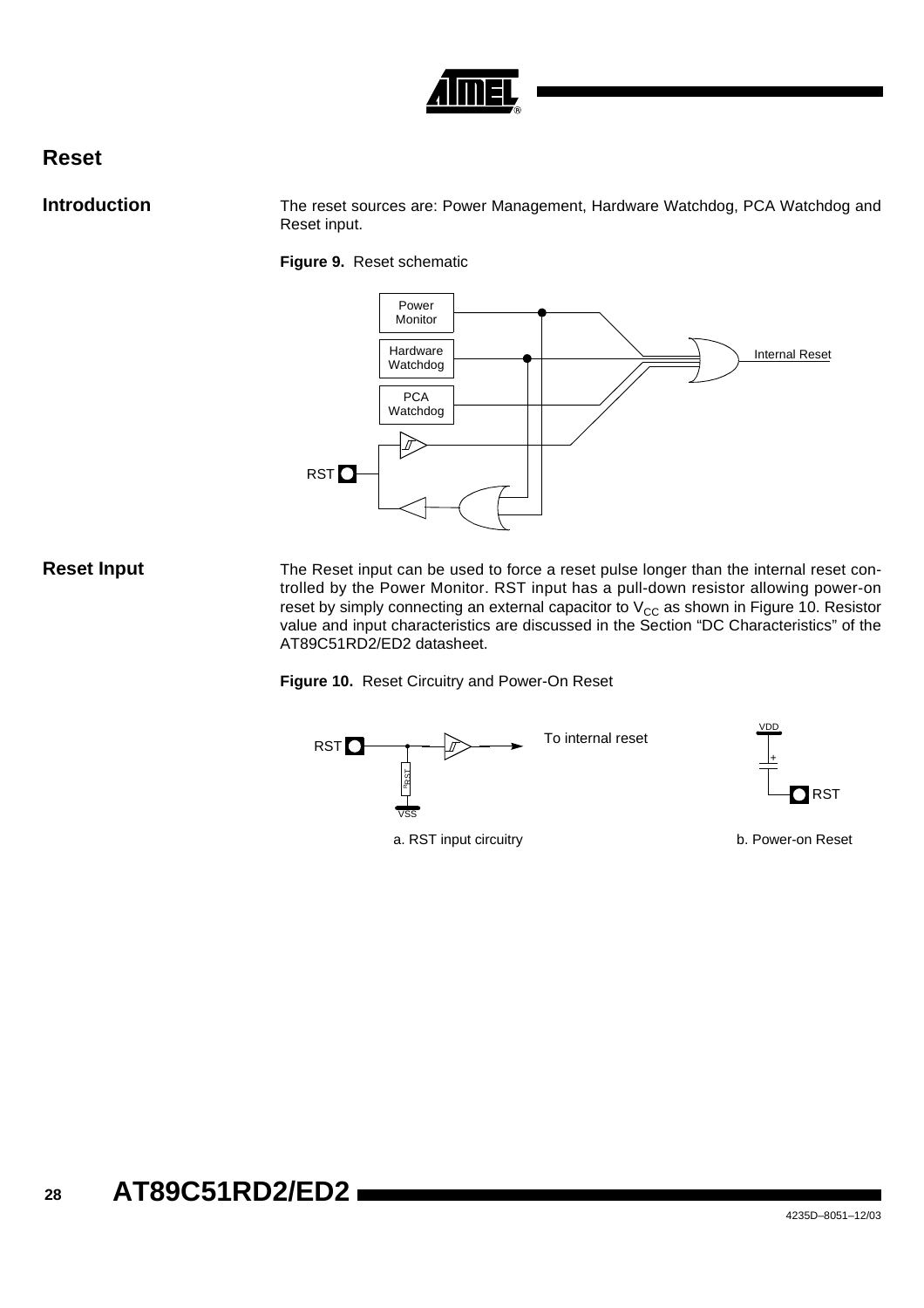### **Reset Output**

As detailed in [Section "Hardware Watchdog Timer", page 87,](#page-85-0) the WDT generates a 96 clock period pulse on the RST pin. In order to properly propagate this pulse to the rest of the application in case of external capacitor or power-supply supervisor circuit, a 1 kΩ resistor must be added as shown [Figure 11](#page-27-0).

### <span id="page-27-0"></span>**Figure 11.** Recommended Reset Output Schematic



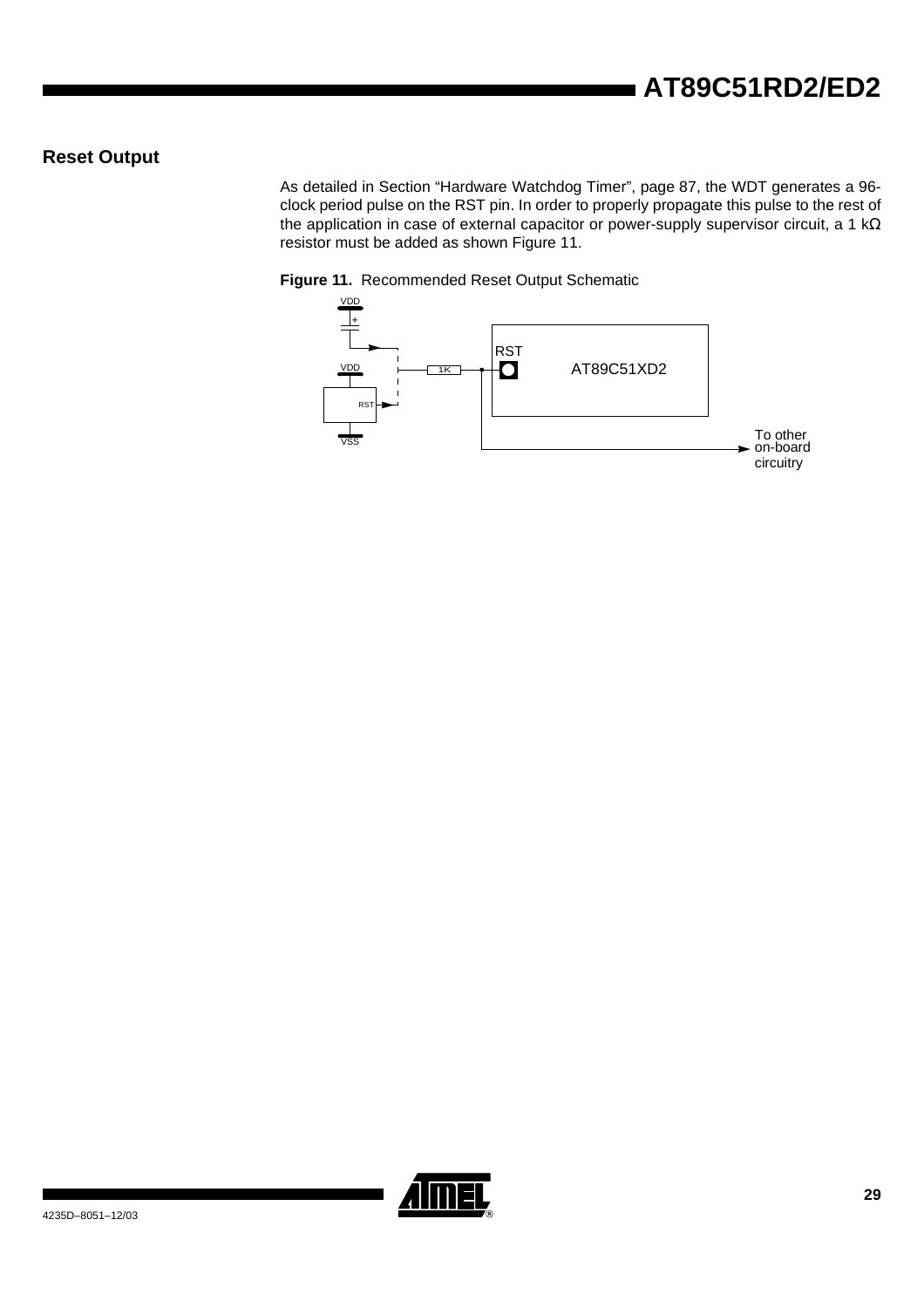

**Power Monitor** The POR/PFD function monitors the internal power-supply of the CPU core memories and the peripherals, and if needed, suspends their activity when the internal power supply falls below a safety threshold. This is achieved by applying an internal reset to them.

> By generating the Reset the Power Monitor insures a correct start up when AT89C51RD2/ED2 is powered up.

**Description** In order to startup and maintain the microcontroller in correct operating mode, V<sub>CC</sub> has to be stabilized in the  $V_{CC}$  operating range and the oscillator has to be stabilized with a nominal amplitude compatible with logic level VIH/VIL.

> These parameters are controlled during the three phases: power-up, normal operation and power going down. See [Figure 12](#page-28-0).

<span id="page-28-0"></span>



Note: 1. Once XTAL1 High and low levels reach above and below VIH/VIL. a 1024 clock period delay will extend the reset coming from the Power Fail Detect. If the power falls below the Power Fail Detect threshold level, the Reset will be applied immediately.

The Voltage regulator generates a regulated internal supply for the CPU core the memories and the peripherals. Spikes on the external Vcc are smoothed by the voltage regulator.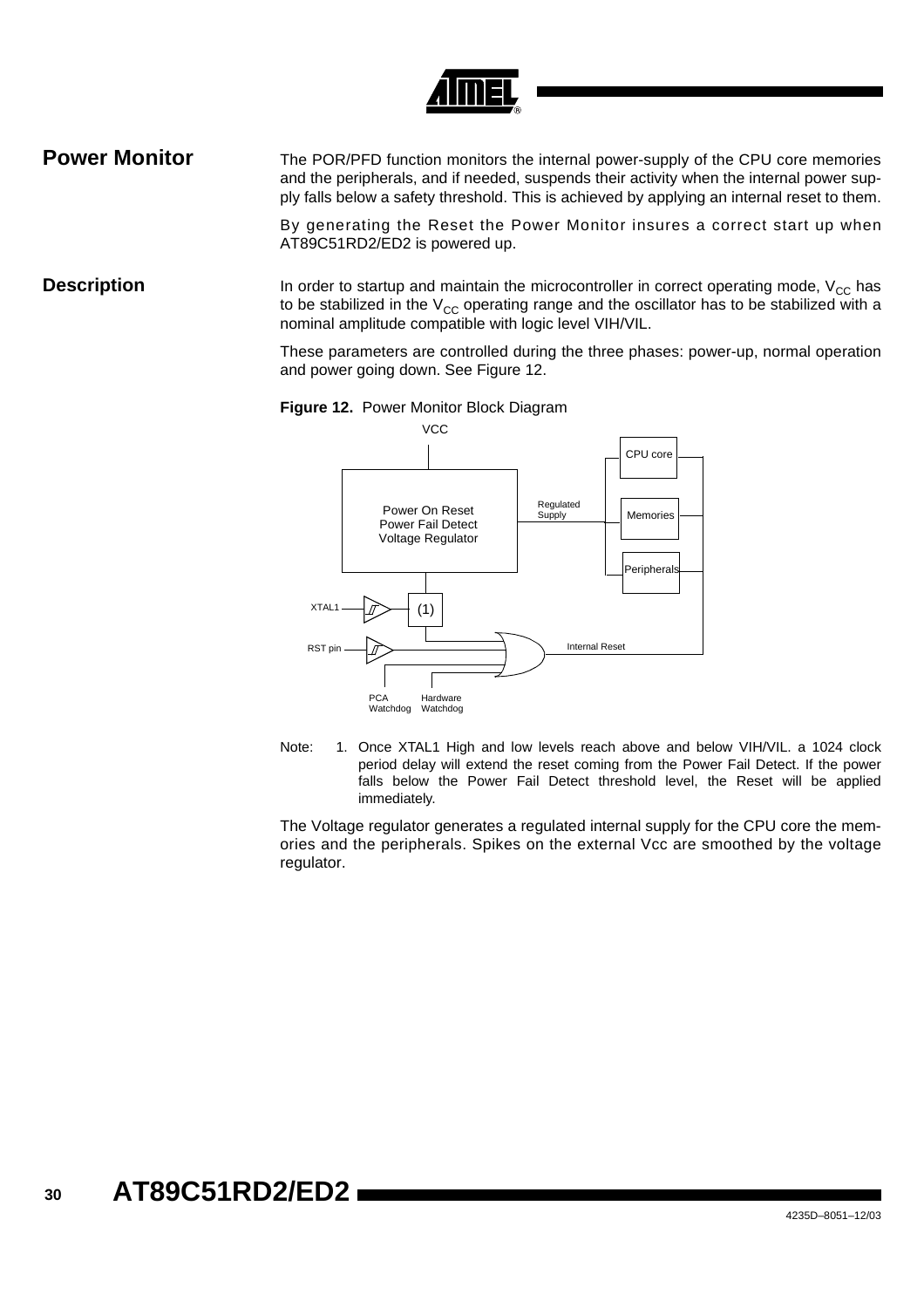The Power fail detect monitor the supply generated by the voltage regulator and generate a reset if this supply falls below a safety threshold as illustrated in the [Figure 13](#page-29-0) below.



<span id="page-29-0"></span>**Figure 13.** Power Fail Detect

When the power is applied, the Power Monitor immediately asserts a reset. Once the internal supply after the voltage regulator reach a safety level, the power monitor then looks at the XTAL clock input. The internal reset will remain asserted until the Xtal1 levels are above and below VIH and VIL. Further more. An internal counter will count 1024 clock periods before the reset is de-asserted.

If the internal power supply falls below a safety level, a reset is immediately asserted.



.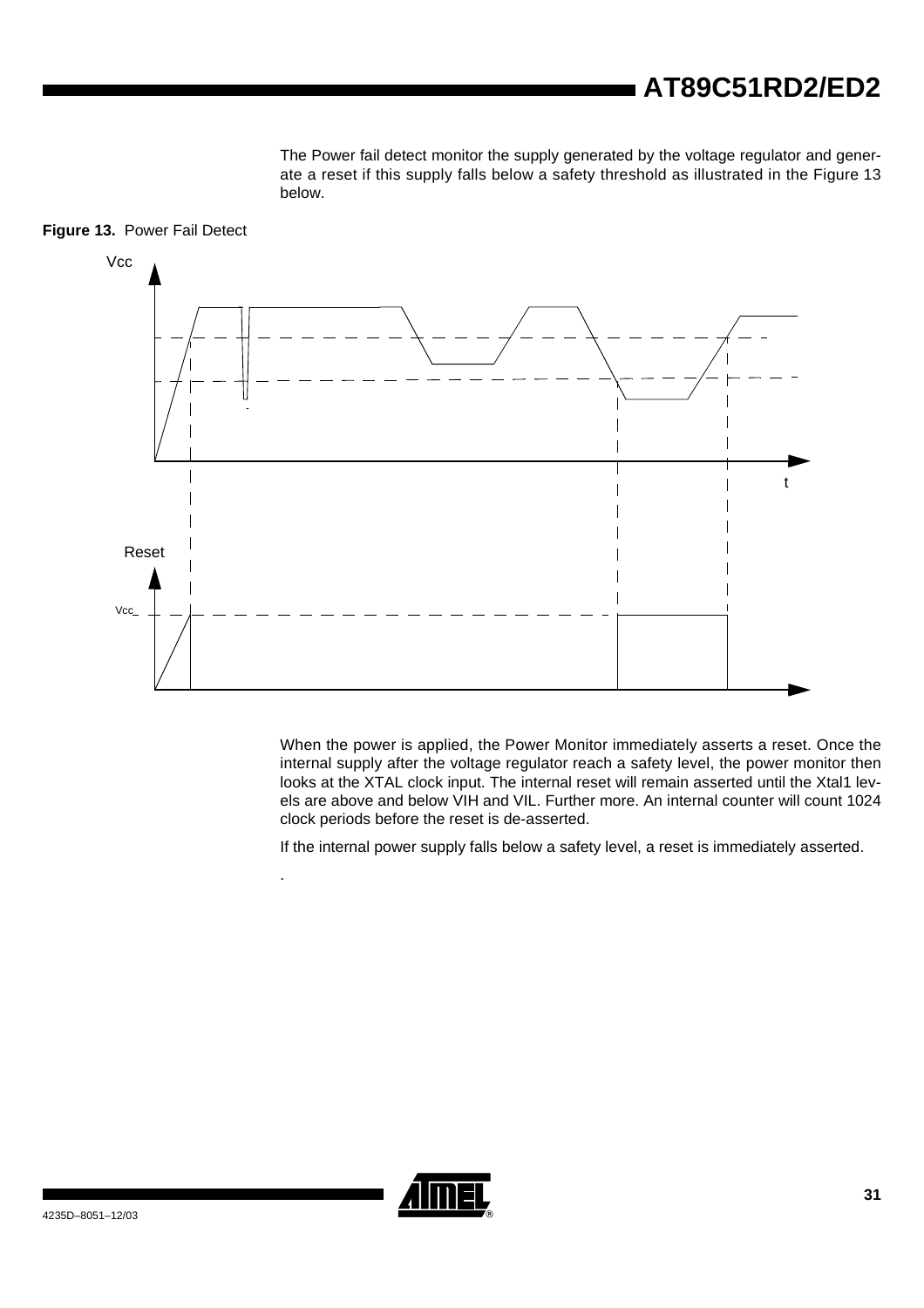| <b>Timer 2</b>          | The Timer 2 in the AT89C51RD2/ED2 is the standard C52 Timer 2. It is a 16-bit<br>timer/counter: the count is maintained by two eight-bit timer registers, TH2 and TL2 are<br>cascaded. It is controlled by T2CON (Table 20) and T2MOD (Table 21) registers. Timer<br>2 operation is similar to Timer 0 and Timer 1. C/T2 selects $F_{OS}/12$ (timer operation) or<br>external pin T2 (counter operation) as the timer clock input. Setting TR2 allows TL2 to<br>increment by the selected input. |  |  |  |  |  |
|-------------------------|--------------------------------------------------------------------------------------------------------------------------------------------------------------------------------------------------------------------------------------------------------------------------------------------------------------------------------------------------------------------------------------------------------------------------------------------------------------------------------------------------|--|--|--|--|--|
|                         | Timer 2 has 3 operating modes: capture, autoreload and Baud Rate Generator. These<br>modes are selected by the combination of RCLK, TCLK and CP/RL2 (T2CON).                                                                                                                                                                                                                                                                                                                                     |  |  |  |  |  |
|                         | Refer to the Atmel 8-bit Microcontroller Hardware Manual for the description of Capture<br>and Baud Rate Generator Modes.                                                                                                                                                                                                                                                                                                                                                                        |  |  |  |  |  |
|                         | Timer 2 includes the following enhancements:<br>Auto-reload mode with up or down counter<br>Programmable clock-output<br>$\bullet$                                                                                                                                                                                                                                                                                                                                                               |  |  |  |  |  |
| <b>Auto-reload Mode</b> | The auto-reload mode configures Timer 2 as a 16-bit timer or event counter with auto-<br>matic reload. If DCEN bit in T2MOD is cleared, Timer 2 behaves as in 80C52 (refer to<br>the Atmel C51 Microcontroller Hardware Manual). If DCEN bit is set, Timer 2 acts as an<br>Up/down timer/counter as shown in Figure 14. In this mode the T2EX pin controls the<br>direction of count.                                                                                                            |  |  |  |  |  |
|                         | When T2EX is high, Timer 2 counts up. Timer overflow occurs at FFFFh which sets the<br>TF2 flag and generates an interrupt request. The overflow also causes the 16-bit value<br>in RCAP2H and RCAP2L registers to be loaded into the timer registers TH2 and TL2.                                                                                                                                                                                                                               |  |  |  |  |  |
|                         | When T2EX is low, Timer 2 counts down. Timer underflow occurs when the count in the<br>timer registers TH2 and TL2 equals the value stored in RCAP2H and RCAP2L registers.<br>The underflow sets TF2 flag and reloads FFFFh into the timer registers.                                                                                                                                                                                                                                            |  |  |  |  |  |
|                         | The EXF2 bit toggles when Timer 2 overflows or underflows according to the direction of<br>the count. EXF2 does not generate any interrupt. This bit can be used to provide 17-bit<br>resolution.                                                                                                                                                                                                                                                                                                |  |  |  |  |  |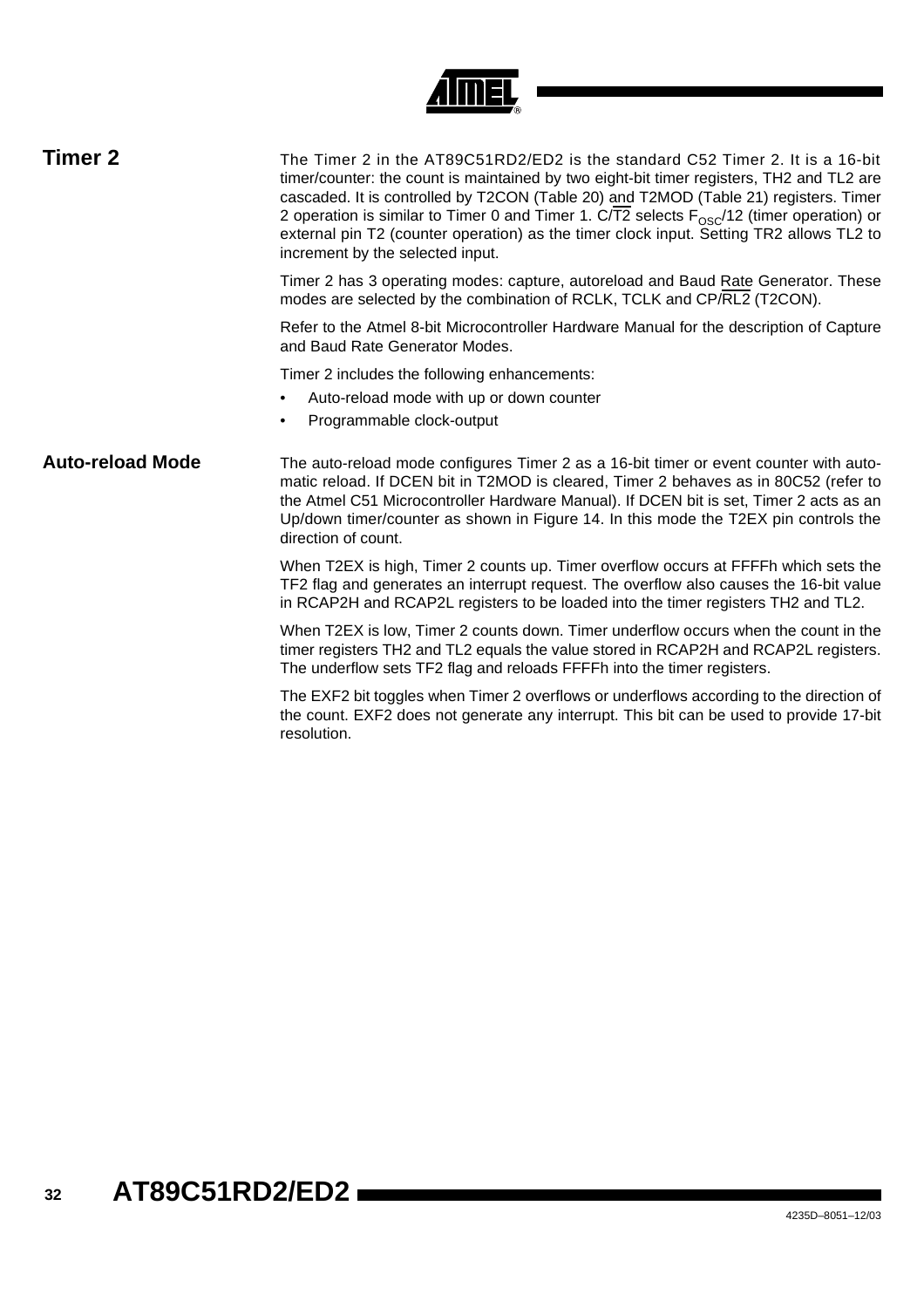<span id="page-31-0"></span>





### **Programmable Clock-output**

In the clock-out mode, Timer 2 operates as a 50% duty-cycle, programmable clock gen-erator (See [Figure 15](#page-32-0)). The input clock increments TL2 at frequency  $F_{\text{CI K PEPR}}/2$ . The timer repeatedly counts to overflow from a loaded value. At overflow, the contents of RCAP2H and RCAP2L registers are loaded into TH2 and TL2. In this mode, Timer 2 overflows do not generate interrupts. The formula gives the clock-out frequency as a function of the system oscillator frequency and the value in the RCAP2H and RCAP2L registers:

 ${Clock}\text{-}{OutFrequency} = \frac{{\color{red}F_{CLKPERIPH}}{4 \times (65536 - RCAP2H/RCAP2L)}}$ 

For a 16 MHz system clock, Timer 2 has a programmable frequency range of 61 Hz  $(F_{CLK PERIPH}/2^{16})$  to 4 MHz ( $F_{CLK PERIPH}/4$ ). The generated clock signal is brought out to T2 pin (P1.0).

Timer 2 is programmed for the clock-out mode as follows:

- Set T2OE bit in T2MOD register.
- Clear  $C\sqrt{T2}$  bit in T2CON register.
- Determine the 16-bit reload value from the formula and enter it in RCAP2H/RCAP2L registers.
- Enter a 16-bit initial value in timer registers TH2/TL2. It can be the same as the reload value or a different one depending on the application.
- To start the timer, set TR2 run control bit in T2CON register.

It is possible to use Timer 2 as a baud rate generator and a clock generator simultaneously. For this configuration, the baud rates and clock frequencies are not independent since both functions use the values in the RCAP2H and RCAP2L registers.

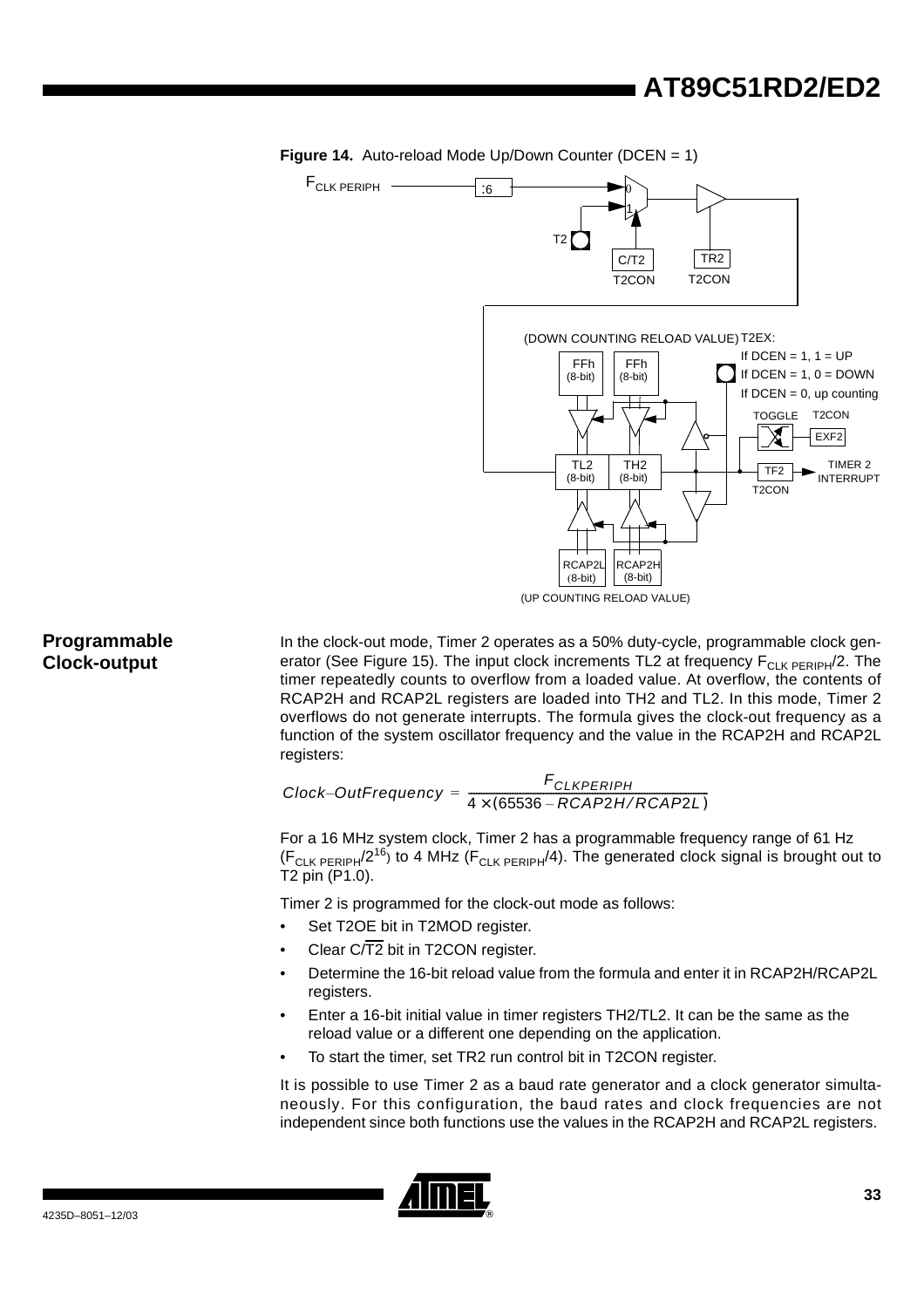

<span id="page-32-0"></span>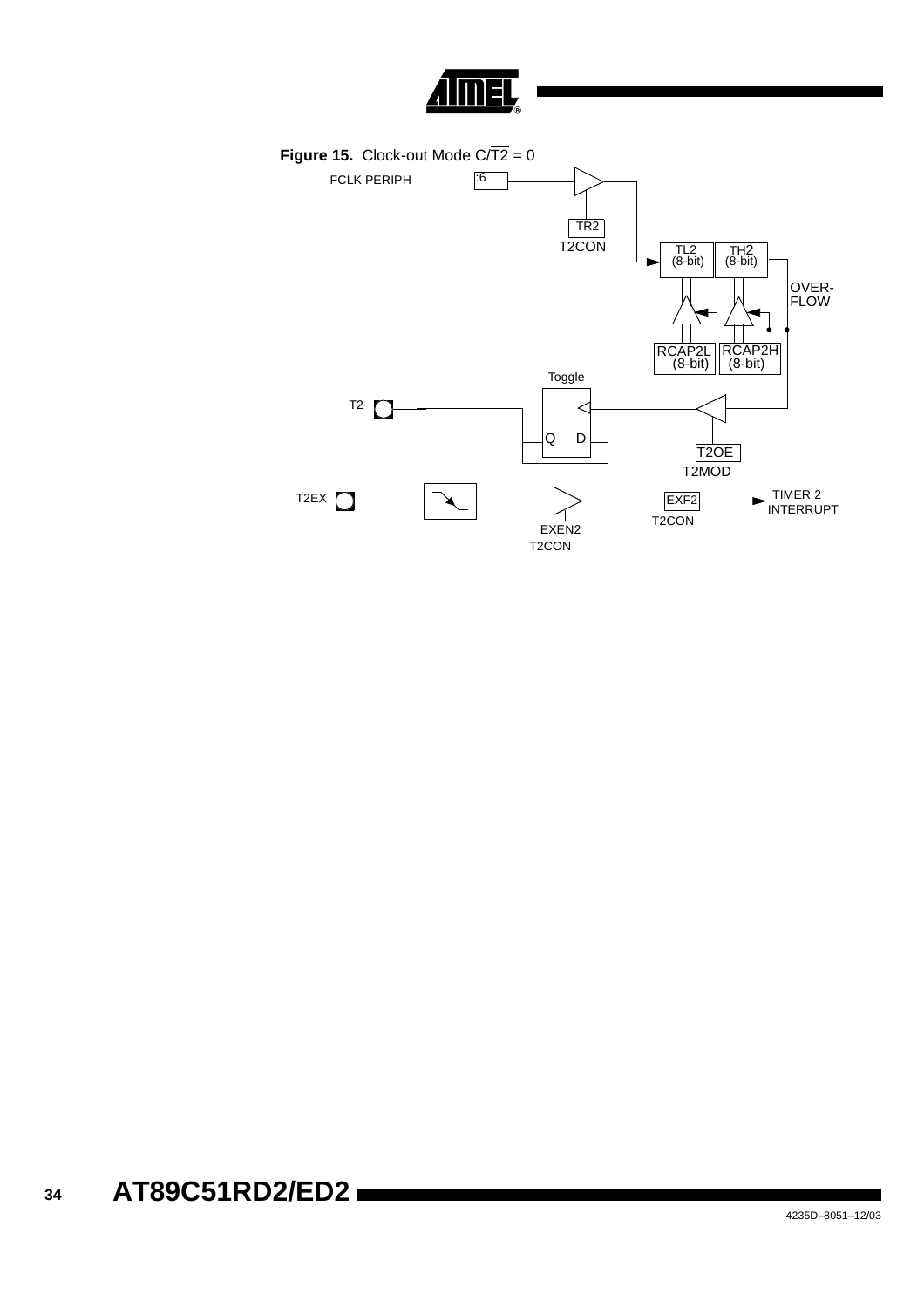### **Registers Table 20.** T2CON Register

<span id="page-33-0"></span>T2CON - Timer 2 Control Register (C8h)

| $\overline{7}$       | 6                      | 5                                                                                                                                                                                                                                                                                                                                                    | 4           | 3                 | $\mathbf{2}$    | 1     | 0       |  |
|----------------------|------------------------|------------------------------------------------------------------------------------------------------------------------------------------------------------------------------------------------------------------------------------------------------------------------------------------------------------------------------------------------------|-------------|-------------------|-----------------|-------|---------|--|
| TF <sub>2</sub>      | EXF <sub>2</sub>       | <b>RCLK</b>                                                                                                                                                                                                                                                                                                                                          | <b>TCLK</b> | EXEN <sub>2</sub> | TR <sub>2</sub> | C/T2# | CP/RL2# |  |
| Bit<br><b>Number</b> | Bit<br><b>Mnemonic</b> | <b>Description</b>                                                                                                                                                                                                                                                                                                                                   |             |                   |                 |       |         |  |
| 7                    | TF <sub>2</sub>        | <b>Timer 2 overflow Flag</b><br>Must be cleared by software.<br>Set by hardware on Timer 2 overflow, if RCLK = 0 and TCLK = $0$ .                                                                                                                                                                                                                    |             |                   |                 |       |         |  |
| 6                    | EXF <sub>2</sub>       | <b>Timer 2 External Flag</b><br>Set when a capture or a reload is caused by a negative transition on T2EX pin if<br>$EXEN2 = 1.$<br>When set, causes the CPU to vector to Timer 2 interrupt routine when Timer 2<br>interrupt is enabled.<br>Must be cleared by software. EXF2 doesn't cause an interrupt in Up/down<br>counter mode ( $DCEN = 1$ ). |             |                   |                 |       |         |  |
| 5                    | <b>RCLK</b>            | <b>Receive Clock bit</b><br>Cleared to use timer 1 overflow as receive clock for serial port in mode 1 or 3.<br>Set to use Timer 2 overflow as receive clock for serial port in mode 1 or 3.                                                                                                                                                         |             |                   |                 |       |         |  |
| 4                    | <b>TCLK</b>            | <b>Transmit Clock bit</b><br>Cleared to use timer 1 overflow as transmit clock for serial port in mode 1 or 3.<br>Set to use Timer 2 overflow as transmit clock for serial port in mode 1 or 3.                                                                                                                                                      |             |                   |                 |       |         |  |
| 3                    | EXEN <sub>2</sub>      | <b>Timer 2 External Enable bit</b><br>Cleared to ignore events on T2EX pin for Timer 2 operation.<br>Set to cause a capture or reload when a negative transition on T2EX pin is<br>detected, if Timer 2 is not used to clock the serial port.                                                                                                        |             |                   |                 |       |         |  |
| $\overline{2}$       | TR2                    | <b>Timer 2 Run control bit</b><br>Cleared to turn off Timer 2.<br>Set to turn on Timer 2.                                                                                                                                                                                                                                                            |             |                   |                 |       |         |  |
| 1                    | C/T2#                  | <b>Timer/Counter 2 select bit</b><br>Cleared for timer operation (input from internal clock system: F <sub>CLK PERIPH</sub> ).<br>Set for counter operation (input from T2 input pin, falling edge trigger). Must be 0<br>for clock out mode.                                                                                                        |             |                   |                 |       |         |  |
| 0                    | CP/RL2#                | <b>Timer 2 Capture/Reload bit</b><br>If RCLK = 1 or TCLK = 1, $CP/RL2#$ is ignored and timer is forced to auto-reload<br>on Timer 2 overflow.<br>Cleared to auto-reload on Timer 2 overflows or negative transitions on T2EX pin<br>if EXEN2=1.<br>Set to capture on negative transitions on T2EX pin if EXEN2 = 1.                                  |             |                   |                 |       |         |  |

Reset Value = 0000 0000b Bit addressable

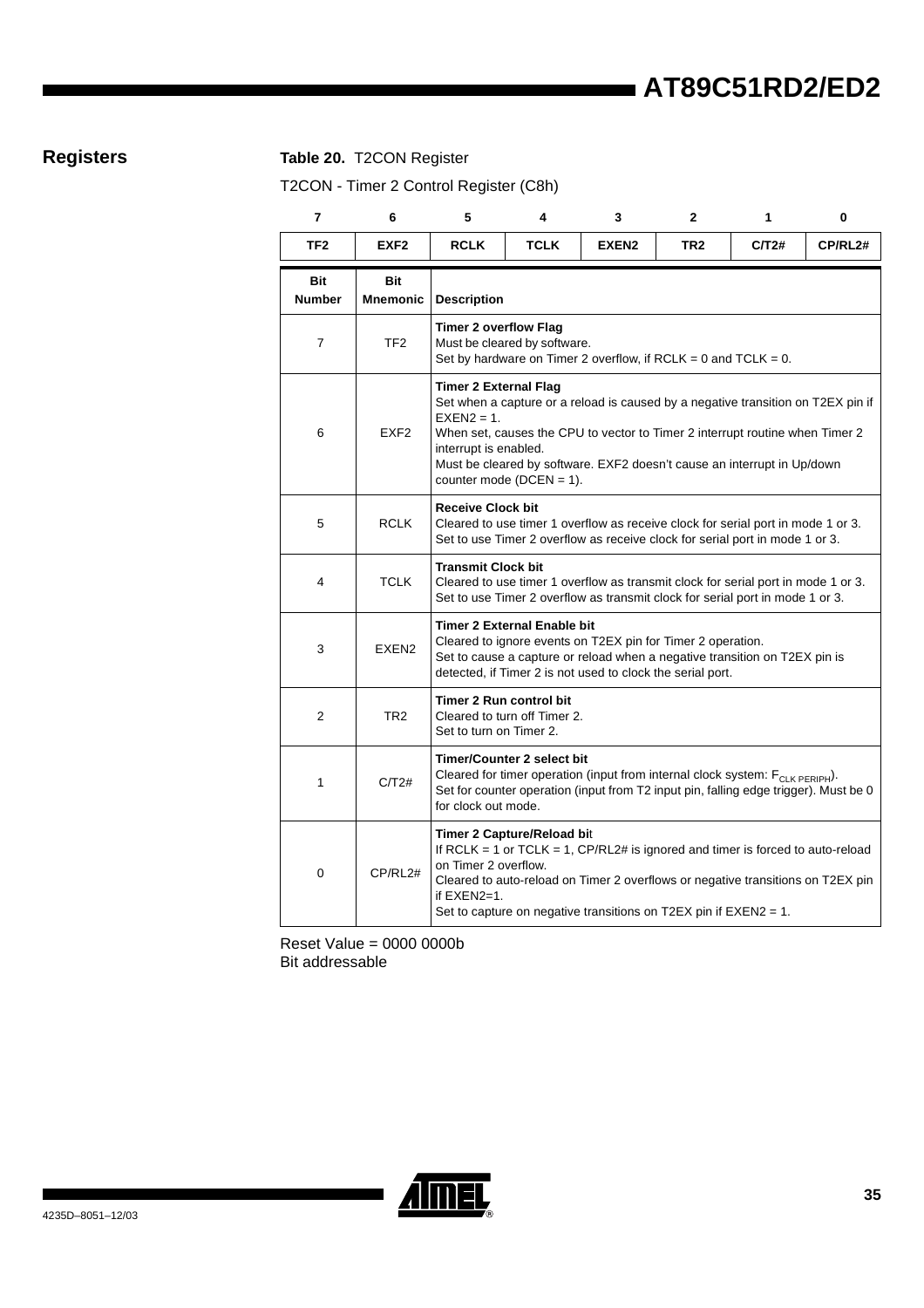

### <span id="page-34-0"></span>**Table 21.** T2MOD Register

T2MOD - Timer 2 Mode Control Register (C9h)

| $\overline{7}$              | 6                             | 5                                                                                                                                     | 4 | 3 | $\overline{2}$ | 1           | 0           |
|-----------------------------|-------------------------------|---------------------------------------------------------------------------------------------------------------------------------------|---|---|----------------|-------------|-------------|
|                             |                               |                                                                                                                                       |   |   |                | <b>T2OE</b> | <b>DCEN</b> |
| <b>Bit</b><br><b>Number</b> | <b>Bit</b><br><b>Mnemonic</b> | <b>Description</b>                                                                                                                    |   |   |                |             |             |
| $\overline{7}$              |                               | <b>Reserved</b><br>The value read from this bit is indeterminate. Do not set this bit.                                                |   |   |                |             |             |
| 6                           |                               | <b>Reserved</b><br>The value read from this bit is indeterminate. Do not set this bit.                                                |   |   |                |             |             |
| 5                           |                               | <b>Reserved</b><br>The value read from this bit is indeterminate. Do not set this bit.                                                |   |   |                |             |             |
| 4                           |                               | <b>Reserved</b><br>The value read from this bit is indeterminate. Do not set this bit.                                                |   |   |                |             |             |
| 3                           |                               | <b>Reserved</b><br>The value read from this bit is indeterminate. Do not set this bit.                                                |   |   |                |             |             |
| $\overline{2}$              |                               | <b>Reserved</b><br>The value read from this bit is indeterminate. Do not set this bit.                                                |   |   |                |             |             |
| 1                           | T <sub>2</sub> OE             | <b>Timer 2 Output Enable bit</b><br>Cleared to program P1.0/T2 as clock input or I/O port.<br>Set to program P1.0/T2 as clock output. |   |   |                |             |             |
| 0                           | <b>DCEN</b>                   | Down Counter Enable bit<br>Cleared to disable Timer 2 as up/down counter.<br>Set to enable Timer 2 as up/down counter.                |   |   |                |             |             |

Reset Value = XXXX XX00b Not bit addressable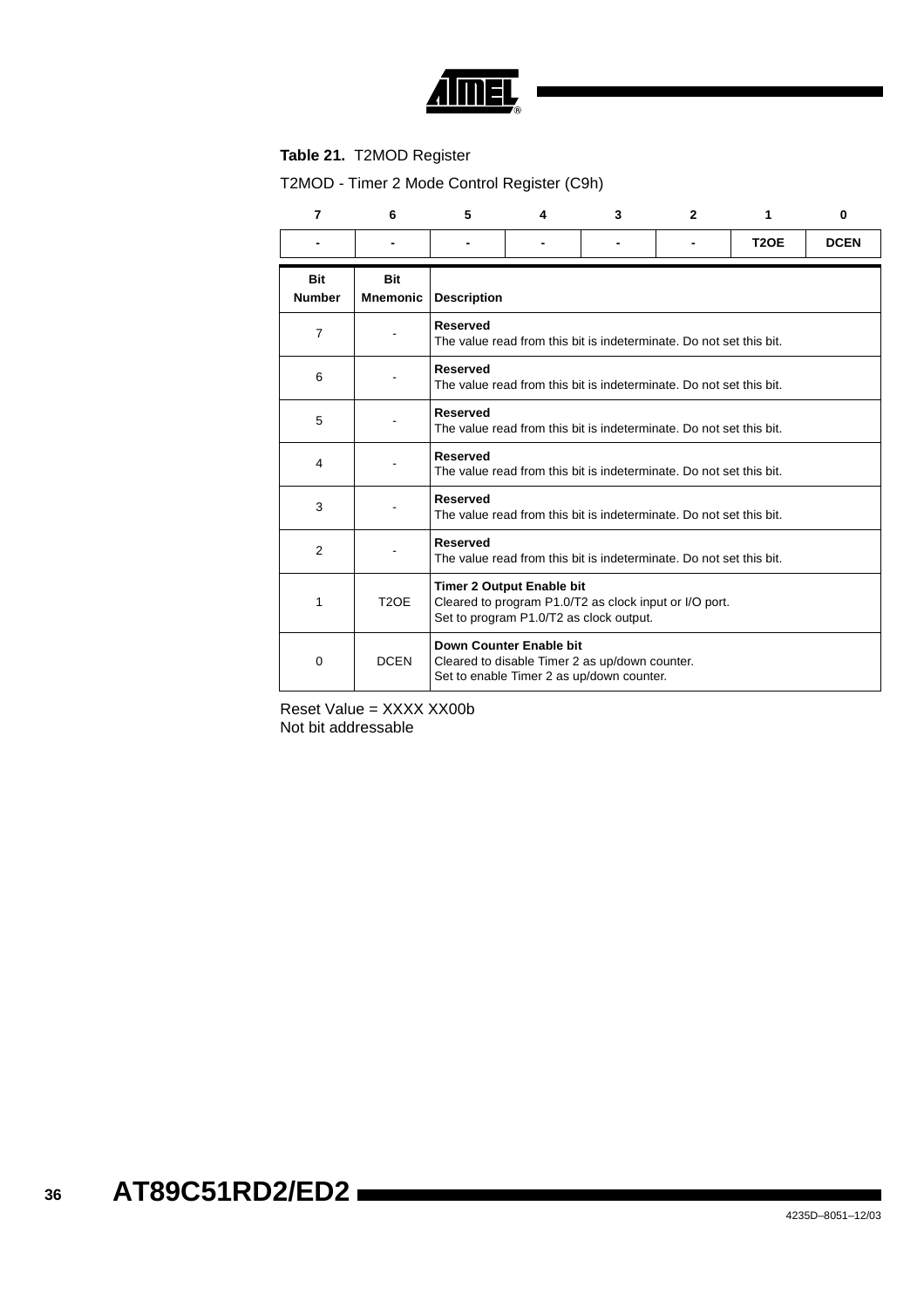### **Programmable Counter Array (PCA)**

The PCA provides more timing capabilities with less CPU intervention than the standard timer/counters. Its advantages include reduced software overhead and improved accuracy. The PCA consists of a dedicated timer/counter which serves as the time base for an array of five compare/capture modules. Its clock input can be programmed to count any one of the following signals:

- Peripheral clock frequency ( $F_{CLK PFRIPH}$ ) ÷ 6
- Peripheral clock frequency ( $F_{CLK\,PERIPH}$ ) ÷ 2
- Timer 0 overflow
- External input on ECI (P1.2)

Each compare/capture module can be programmed in any one of the following modes:

- Rising and/or falling edge capture
- Software timer
- High-speed output
- Pulse width modulator

Module 4 can also be programmed as a watchdog timer (see [Section "PCA Watchdog](#page-46-0) [Timer", page 48](#page-46-0)).

When the compare/capture modules are programmed in the capture mode, software timer, or high speed output mode, an interrupt can be generated when the module executes its function. All five modules plus the PCA timer overflow share one interrupt vector.

The PCA timer/counter and compare/capture modules share Port 1 for external I/O. These pins are listed below. If one or several bits in the port are not used for the PCA, they can still be used for standard I/O.

| <b>PCA Component</b> | <b>External I/O Pin</b>            |  |  |
|----------------------|------------------------------------|--|--|
| 16-bit Counter       | <b>P1.2/ECI</b>                    |  |  |
| 16-bit Module 0      | P1.3/CEX0                          |  |  |
| 16-bit Module 1      | <b>P1.4/CEX1</b>                   |  |  |
| 16-bit Module 2      | <b>P1.5/CEX2</b>                   |  |  |
| 16-bit Module 3      | P <sub>1.6</sub> /CEX <sub>3</sub> |  |  |

The PCA timer is a common time base for all five modules (see [Figure 16\)](#page-36-0). The timer count source is determined from the CPS1 and CPS0 bits in the CMOD register ([Table 22\)](#page-37-0) and can be programmed to run at:

- 1/6 the peripheral clock frequency  $(F_{\text{CI K PFRIPH}})$
- 1/2 the peripheral clock frequency  $(F_{\text{CI K PFRIPH}})$
- The Timer 0 overflow
- The input on the ECI pin (P1.2)

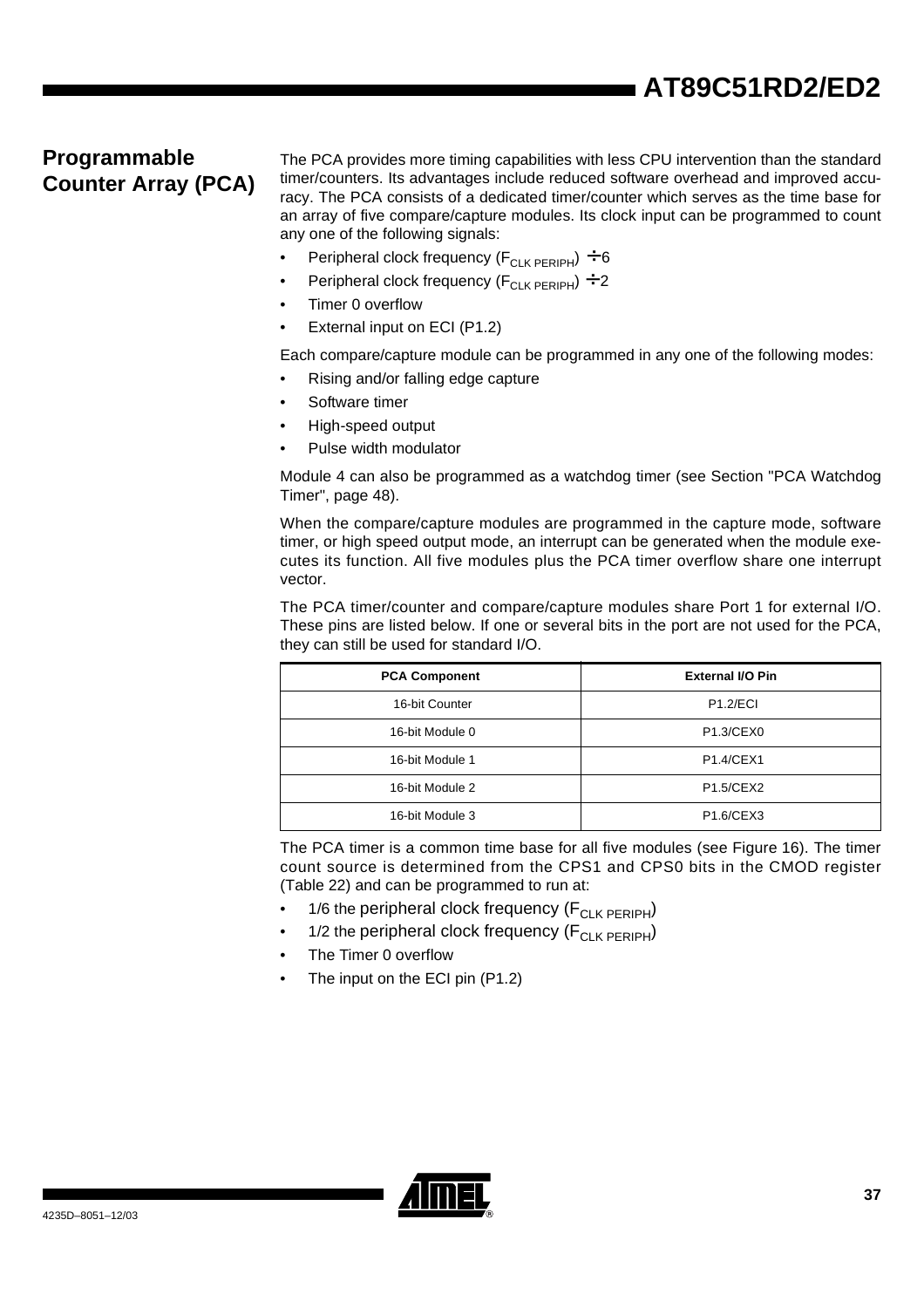

The CMOD register includes three additional bits associated with the PCA (See [Figure 16](#page-36-0) and [Table 22\)](#page-37-0).

- The CIDL bit which allows the PCA to stop during idle mode.
- The WDTE bit which enables or disables the watchdog function on module 4.
- The ECF bit which when set causes an interrupt and the PCA overflow flag CF (in the CCON SFR) to be set when the PCA timer overflows.

<span id="page-36-0"></span>

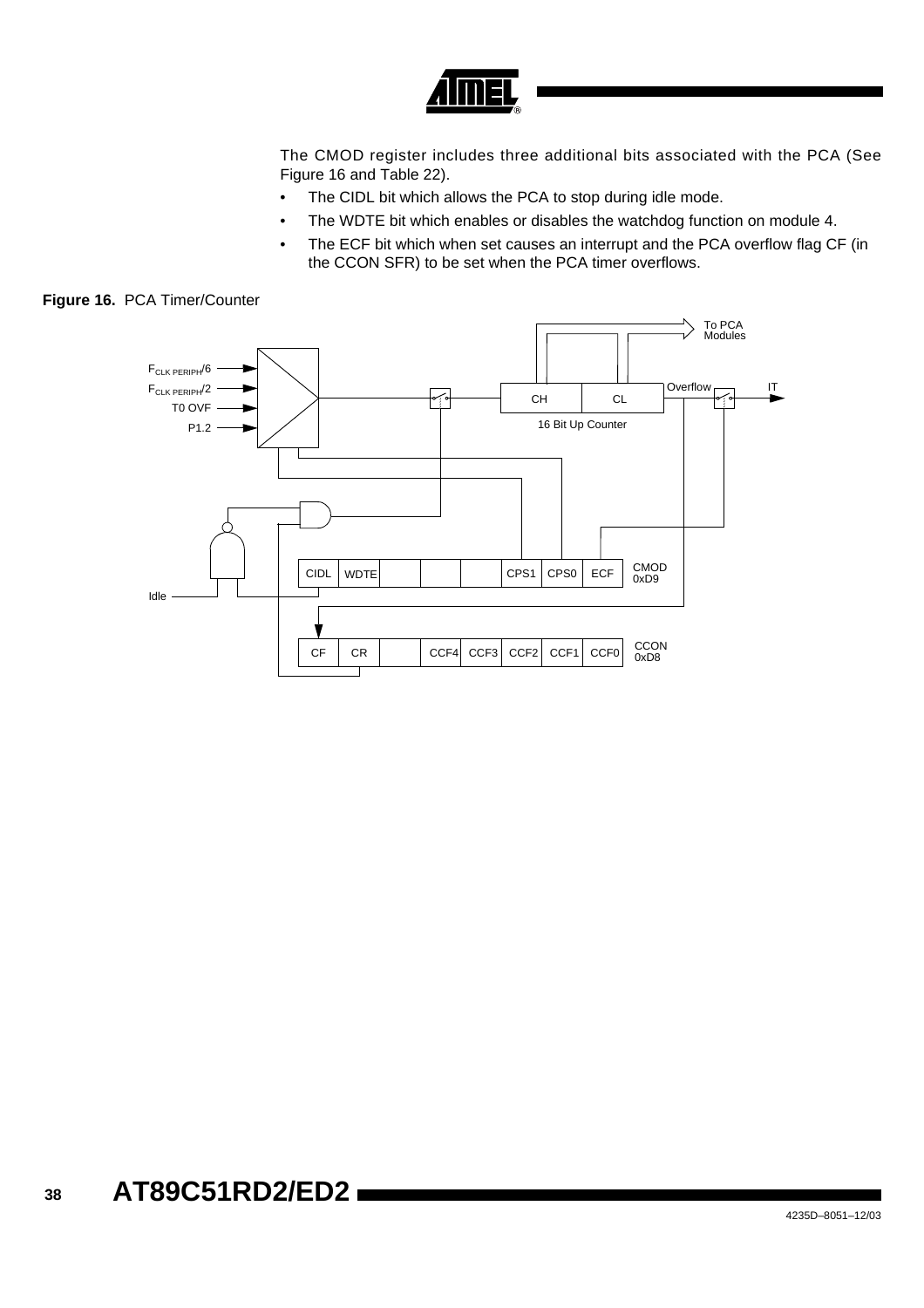#### <span id="page-37-0"></span>**Table 22.** CMOD Register

CMOD - PCA Counter Mode Register (D9h)

| $\overline{7}$              | 6                             | 5                                                                                             | 4                                                | 3                                                                              | $\mathbf{2}$                                                                                                          | 1                | $\bf{0}$   |
|-----------------------------|-------------------------------|-----------------------------------------------------------------------------------------------|--------------------------------------------------|--------------------------------------------------------------------------------|-----------------------------------------------------------------------------------------------------------------------|------------------|------------|
| <b>CIDL</b>                 | <b>WDTE</b>                   |                                                                                               |                                                  |                                                                                | CPS <sub>1</sub>                                                                                                      | CPS <sub>0</sub> | <b>ECF</b> |
| <b>Bit</b><br><b>Number</b> | <b>Bit</b><br><b>Mnemonic</b> | <b>Description</b>                                                                            |                                                  |                                                                                |                                                                                                                       |                  |            |
| $\overline{7}$              | <b>CIDL</b>                   | <b>Counter Idle Control</b>                                                                   |                                                  | Set to program PCA to be gated off during idle.                                | Cleared to program the PCA Counter to continue functioning during idle Mode.                                          |                  |            |
| 6                           | <b>WDTF</b>                   |                                                                                               | <b>Watchdog Timer Enable</b>                     |                                                                                | Cleared to disable Watchdog Timer function on PCA Module 4.<br>Set to enable Watchdog Timer function on PCA Module 4. |                  |            |
| 5                           |                               | <b>Reserved</b>                                                                               |                                                  |                                                                                | The value read from this bit is indeterminate. Do not set this bit.                                                   |                  |            |
| 4                           |                               | <b>Reserved</b>                                                                               |                                                  |                                                                                | The value read from this bit is indeterminate. Do not set this bit.                                                   |                  |            |
| 3                           |                               | <b>Reserved</b>                                                                               |                                                  |                                                                                | The value read from this bit is indeterminate. Do not set this bit.                                                   |                  |            |
| 2                           | CPS <sub>1</sub>              |                                                                                               | <b>PCA Count Pulse Select</b>                    |                                                                                |                                                                                                                       |                  |            |
| 1                           | CPS <sub>0</sub>              | $\Omega$<br>0<br>$\mathbf 0$<br>1<br>$\mathbf{1}$<br>$\Omega$<br>$\mathbf{1}$<br>$\mathbf{1}$ | CPS1 CPS0 Selected PCA input<br>Timer 0 Overflow | Internal clock F <sub>CLK PERIPH</sub> /6<br>Internal clock $F_{CLK PERIPH}/2$ | External clock at ECI/P1.2 pin (max rate = $F_{\text{CI K PFRIPH}}(4)$ )                                              |                  |            |
| $\mathbf 0$                 | <b>ECF</b>                    |                                                                                               |                                                  | PCA Enable Counter Overflow Interrupt                                          | Cleared to disable CF bit in CCON to inhibit an interrupt.<br>Set to enable CF bit in CCON to generate an interrupt.  |                  |            |

Reset Value = 00XX X000b Not bit addressable

The CCON register contains the run control bit for the PCA and the flags for the PCA timer (CF) and each module (Refer to [Table 23](#page-38-0)).

- Bit CR (CCON.6) must be set by software to run the PCA. The PCA is shut off by clearing this bit.
- Bit CF: The CF bit (CCON.7) is set when the PCA counter overflows and an interrupt will be generated if the ECF bit in the CMOD register is set. The CF bit can only be cleared by software.
- Bits 0 through 4 are the flags for the modules (bit 0 for module 0, bit 1 for module 1, etc.) and are set by hardware when either a match or a capture occurs. These flags also can only be cleared by software.

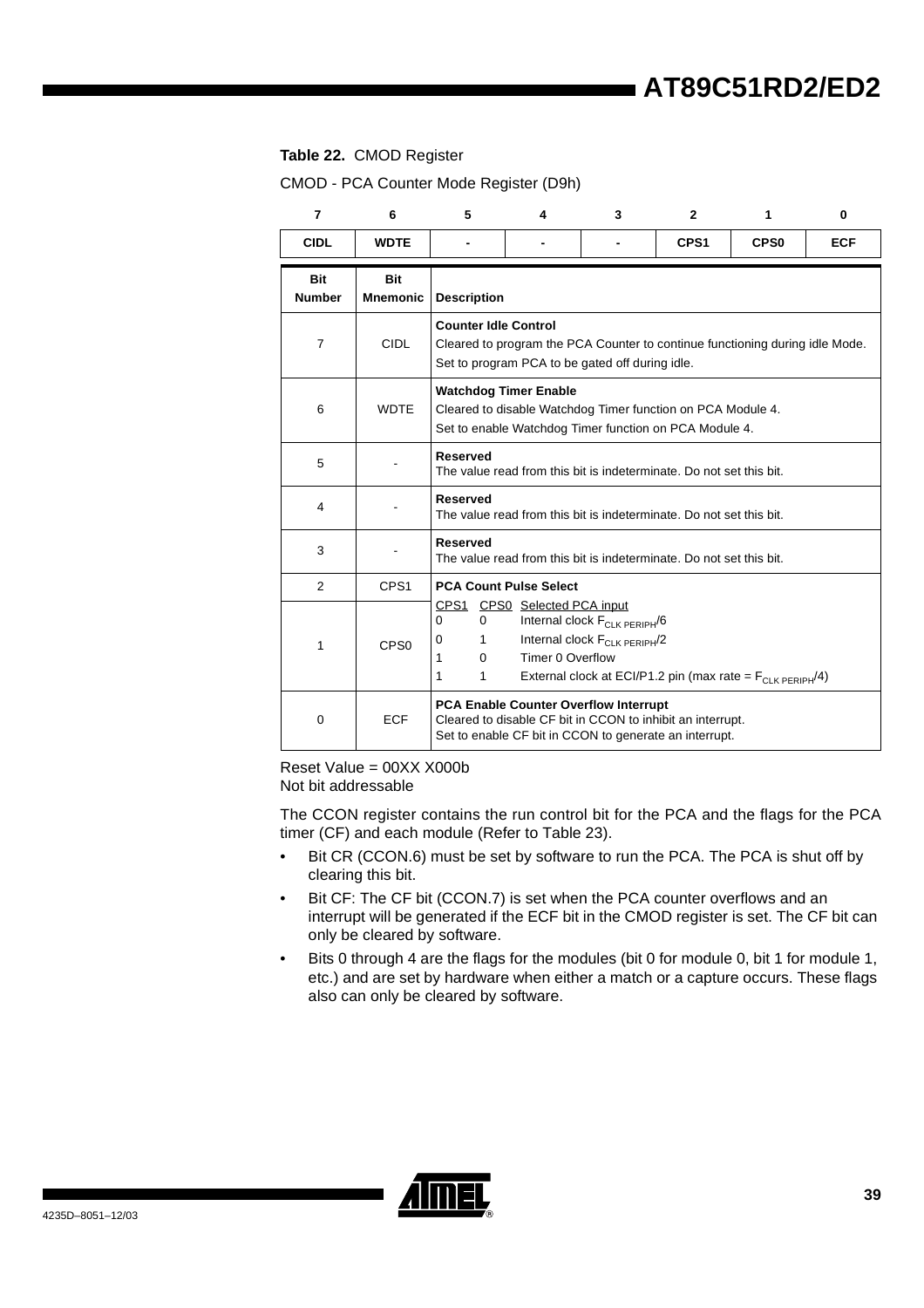

### <span id="page-38-0"></span>**Table 23.** CCON Register

CCON - PCA Counter Control Register (D8h)

| $\overline{7}$              | 6                             | 5                  | 4                                                                                                                                                                                                                         | 3                                                                                                       | 2                | 1    | 0           |  |  |  |
|-----------------------------|-------------------------------|--------------------|---------------------------------------------------------------------------------------------------------------------------------------------------------------------------------------------------------------------------|---------------------------------------------------------------------------------------------------------|------------------|------|-------------|--|--|--|
| <b>CF</b>                   | <b>CR</b>                     |                    | CCF4                                                                                                                                                                                                                      | CCF <sub>3</sub>                                                                                        | CCF <sub>2</sub> | CCF1 | <b>CCF0</b> |  |  |  |
| <b>Bit</b><br><b>Number</b> | <b>Bit</b><br><b>Mnemonic</b> | <b>Description</b> |                                                                                                                                                                                                                           |                                                                                                         |                  |      |             |  |  |  |
| $\overline{7}$              | <b>CF</b>                     |                    | <b>PCA Counter Overflow flag</b><br>Set by hardware when the counter rolls over. CF flags an interrupt if bit ECF in<br>CMOD is set. CF<br>may be set by either hardware or software but can only be cleared by software. |                                                                                                         |                  |      |             |  |  |  |
| 6                           | <b>CR</b>                     |                    | <b>PCA Counter Run control bit</b>                                                                                                                                                                                        | Must be cleared by software to turn the PCA counter off.<br>Set by software to turn the PCA counter on. |                  |      |             |  |  |  |
| 5                           |                               | <b>Reserved</b>    |                                                                                                                                                                                                                           | The value read from this bit is indeterminate. Do not set this bit.                                     |                  |      |             |  |  |  |
| 4                           | CCF4                          |                    | PCA Module 4 interrupt flag<br>Must be cleared by software.                                                                                                                                                               | Set by hardware when a match or capture occurs.                                                         |                  |      |             |  |  |  |
| 3                           | CCF <sub>3</sub>              |                    | PCA Module 3 interrupt flag<br>Must be cleared by software.                                                                                                                                                               | Set by hardware when a match or capture occurs.                                                         |                  |      |             |  |  |  |
| $\overline{2}$              | CCF <sub>2</sub>              |                    | PCA Module 2 interrupt flag<br>Must be cleared by software.                                                                                                                                                               | Set by hardware when a match or capture occurs.                                                         |                  |      |             |  |  |  |
| 1                           | CCF <sub>1</sub>              |                    | PCA Module 1 interrupt flag<br>Must be cleared by software.                                                                                                                                                               | Set by hardware when a match or capture occurs.                                                         |                  |      |             |  |  |  |
| 0                           | CCF <sub>0</sub>              |                    | PCA Module 0 interrupt flag<br>Must be cleared by software.                                                                                                                                                               | Set by hardware when a match or capture occurs.                                                         |                  |      |             |  |  |  |

Reset Value = 00X0 0000b Not bit addressable

The watchdog timer function is implemented in Module 4 (See [Figure 19](#page-44-0)).

The PCA interrupt system is shown in [Figure 17.](#page-39-0)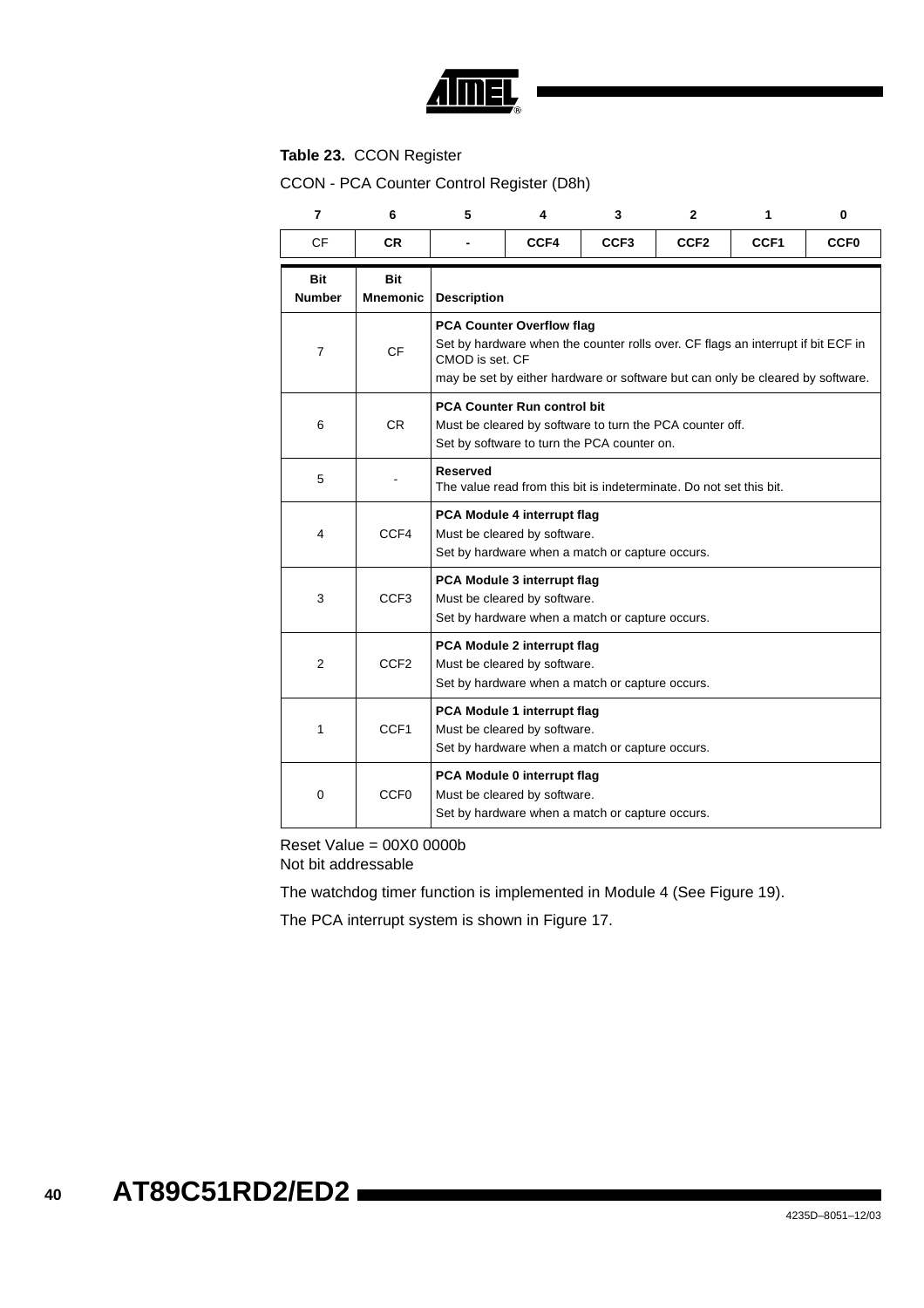### <span id="page-39-0"></span>**Figure 17.** PCA Interrupt System



**PCA Modules:** each one of the five compare/capture modules has six possible functions. It can perform:

- 16-bit Capture, positive-edge triggered
- 16-bit Capture, negative-edge triggered
- 16-bit Capture, both positive and negative-edge triggered
- 16-bit Software Timer
- 16-bit High Speed Output
- 8-bit Pulse Width Modulator

In addition, Module 4 can be used as a Watchdog Timer.

Each module in the PCA has a special function register associated with it. These registers are: CCAPM0 for Module 0, CCAPM1 for Module 1, etc. (See [Table 24\)](#page-40-0). The registers contain the bits that control the mode that each module will operate in.

- The ECCF bit (CCAPMn.0 where  $n = 0, 1, 2, 3$ , or 4 depending on the module) enables the CCF flag in the CCON SFR to generate an interrupt when a match or compare occurs in the associated module.
- PWM (CCAPMn.1) enables the pulse width modulation mode.
- The TOG bit (CCAPMn.2) when set causes the CEX output associated with the module to toggle when there is a match between the PCA counter and the modules capture/compare register.
- The match bit MAT (CCAPMn.3) when set will cause the CCFn bit in the CCON register to be set when there is a match between the PCA counter and the modules capture/compare register.
- The next two bits CAPN (CCAPMn.4) and CAPP (CCAPMn.5) determine the edge that a capture input will be active on. The CAPN bit enables the negative edge, and the CAPP bit enables the positive edge. If both bits are set both edges will be enabled and a capture will occur for either transition.
- The last bit in the register ECOM (CCAPMn.6) when set enables the comparator function.

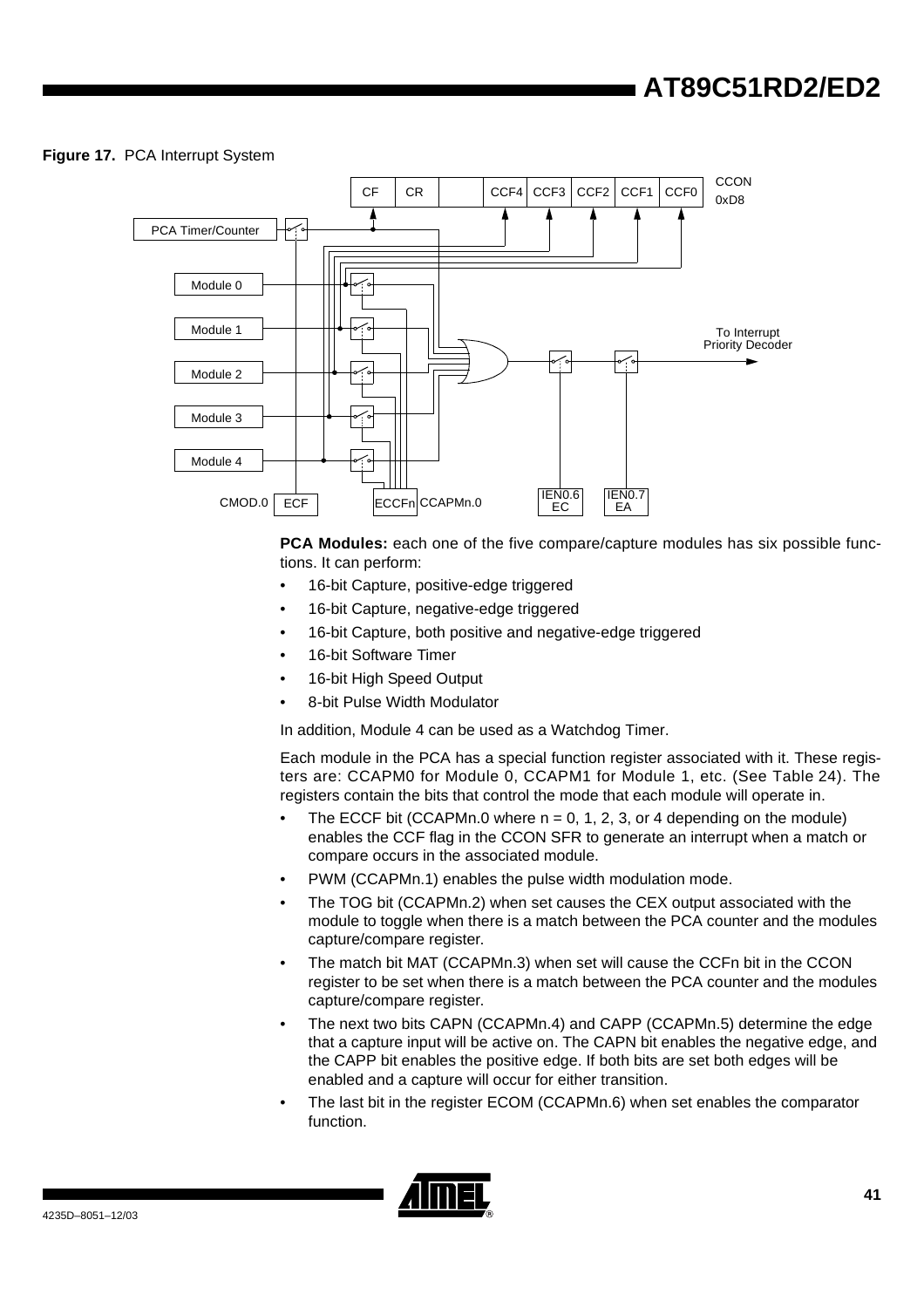

[Table 24](#page-40-0) shows the CCAPMn settings for the various PCA functions.

#### <span id="page-40-0"></span>**Table 24.** CCAPMn Registers  $(n = 0-4)$

- CCAPM0 PCA Module 0 Compare/Capture Control Register (0DAh)
- CCAPM1 PCA Module 1 Compare/Capture Control Register (0DBh)
- CCAPM2 PCA Module 2 Compare/Capture Control Register (0DCh)
- CCAPM3 PCA Module 3 Compare/Capture Control Register (0DDh)

CCAPM4 - PCA Module 4 Compare/Capture Control Register (0DEh)

| 7                    | 6                | 5                                                                                                            | 4                                                                                                                                                                                               | 3                                                                                                                                                            | 2           | 1           | 0            |  |  |
|----------------------|------------------|--------------------------------------------------------------------------------------------------------------|-------------------------------------------------------------------------------------------------------------------------------------------------------------------------------------------------|--------------------------------------------------------------------------------------------------------------------------------------------------------------|-------------|-------------|--------------|--|--|
|                      | <b>ECOMn</b>     | <b>CAPPn</b>                                                                                                 | <b>CAPNn</b>                                                                                                                                                                                    | <b>MATn</b>                                                                                                                                                  | <b>TOGn</b> | <b>PWMn</b> | <b>ECCFn</b> |  |  |
| Bit<br><b>Number</b> | Bit<br>Mnemonic  | <b>Description</b>                                                                                           |                                                                                                                                                                                                 |                                                                                                                                                              |             |             |              |  |  |
| $\overline{7}$       |                  | <b>Reserved</b>                                                                                              |                                                                                                                                                                                                 | The value read from this bit is indeterminate. Do not set this bit.                                                                                          |             |             |              |  |  |
| 6                    | <b>ECOMn</b>     | <b>Enable Comparator</b>                                                                                     | Set to enable the comparator function.                                                                                                                                                          | Cleared to disable the comparator function.                                                                                                                  |             |             |              |  |  |
| 5                    | CAPPn            | <b>Capture Positive</b>                                                                                      | Set to enable positive edge capture.                                                                                                                                                            | Cleared to disable positive edge capture.                                                                                                                    |             |             |              |  |  |
| 4                    | CAPNn            | <b>Capture Negative</b><br>Cleared to disable negative edge capture.<br>Set to enable negative edge capture. |                                                                                                                                                                                                 |                                                                                                                                                              |             |             |              |  |  |
| 3                    | <b>MATn</b>      | Match<br>interrupt.                                                                                          | When $MATn = 1$ , a match of the PCA counter with this module's<br>compare/capture register causes the CCFn bit in CCON to be set, flagging an                                                  |                                                                                                                                                              |             |             |              |  |  |
| 2                    | <b>TOGn</b>      | <b>Toggle</b>                                                                                                |                                                                                                                                                                                                 | When $TOGn = 1$ , a match of the PCA counter with this module's<br>compare/capture register causes the CEXn pin to toggle.                                   |             |             |              |  |  |
| 1                    | PWMn             |                                                                                                              | <b>Pulse Width Modulation Mode</b><br>Cleared to disable the CEXn pin to be used as a pulse width modulated output.<br>Set to enable the CEXn pin to be used as a pulse width modulated output. |                                                                                                                                                              |             |             |              |  |  |
| 0                    | CCF <sub>0</sub> | <b>Enable CCF interrupt</b><br>an interrupt.<br>interrupt.                                                   |                                                                                                                                                                                                 | Cleared to disable compare/capture flag CCFn in the CCON register to generate<br>Set to enable compare/capture flag CCFn in the CCON register to generate an |             |             |              |  |  |

Reset Value = X000 0000b Not bit addressable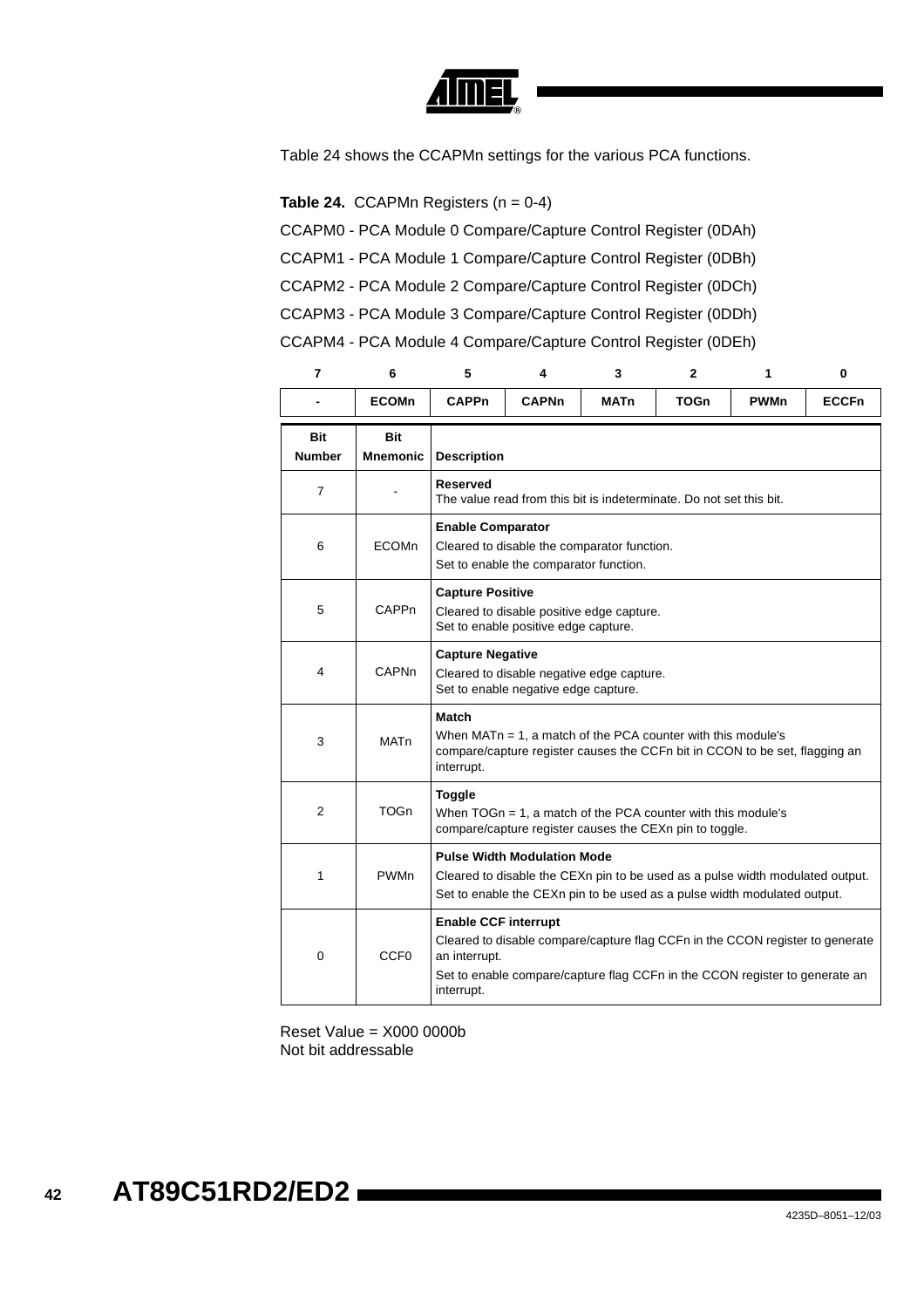| <b>ECOMn</b> | <b>CAPPn</b> | <b>CAPNn</b> | <b>MATn</b> | <b>TOGn</b>  | <b>PWMm</b> | <b>ECCFn</b> | <b>Module Function</b>                               |
|--------------|--------------|--------------|-------------|--------------|-------------|--------------|------------------------------------------------------|
| $\mathbf 0$  | 0            | 0            | $\Omega$    | $\Omega$     | $\Omega$    | $\Omega$     | No Operation                                         |
| X            | 1            | $\mathbf 0$  | $\mathbf 0$ | $\mathbf 0$  | $\Omega$    | X            | 16-bit capture by a positive-edge<br>trigger on CEXn |
| X            | $\mathbf 0$  | 1            | $\mathbf 0$ | $\mathbf 0$  | $\Omega$    | X            | 16-bit capture by a negative trigger<br>on CEXn      |
| X            | 1            | 1            | $\mathbf 0$ | $\mathbf 0$  | $\mathbf 0$ | X            | 16-bit capture by a transition on<br>CEXn            |
| 1            | $\mathbf 0$  | $\mathbf 0$  | 1           | $\mathbf 0$  | $\mathbf 0$ | X            | 16-bit Software Timer/Compare<br>mode.               |
| 1            | $\Omega$     | $\mathbf 0$  | 1           | $\mathbf{1}$ | $\Omega$    | X            | 16-bit High Speed Output                             |
| 1            | $\Omega$     | $\mathbf 0$  | $\Omega$    | $\Omega$     | 1           | $\Omega$     | 8-bit PWM                                            |
| 1            | 0            | 0            | 1           | X            | $\mathbf 0$ | X            | Watchdog Timer (module 4 only)                       |

|  | Table 25. PCA Module Modes (CCAPMn Registers) |  |  |  |  |
|--|-----------------------------------------------|--|--|--|--|
|--|-----------------------------------------------|--|--|--|--|

There are two additional registers associated with each of the PCA modules. They are CCAPnH and CCAPnL and these are the registers that store the 16-bit count when a capture occurs or a compare should occur. When a module is used in the PWM mode these registers are used to control the duty cycle of the output (See [Table 26](#page-41-0) & [Table 27](#page-42-0)).

<span id="page-41-0"></span>**Table 26.** CCAPnH Registers  $(n = 0 - 4)$ 

CCAP0H - PCA Module 0 Compare/Capture Control Register High (0FAh)

CCAP1H - PCA Module 1 Compare/Capture Control Register High (0FBh)

CCAP2H - PCA Module 2 Compare/Capture Control Register High (0FCh)

CCAP3H - PCA Module 3 Compare/Capture Control Register High (0FDh)

CCAP4H - PCA Module 4 Compare/Capture Control Register High (0FEh)

| $\overline{\phantom{a}}$    |     | $\overline{\phantom{0}}$    | $\overline{\phantom{0}}$ | -                                    | - |  |
|-----------------------------|-----|-----------------------------|--------------------------|--------------------------------------|---|--|
| <b>Bit</b><br><b>Number</b> | Bit | <b>Mnemonic</b> Description |                          |                                      |   |  |
| $7 - 0$                     |     | <b>CCAPnH Value</b>         |                          | PCA Module n Compare/Capture Control |   |  |

Reset Value =  $0000 0000$ Not bit addressable

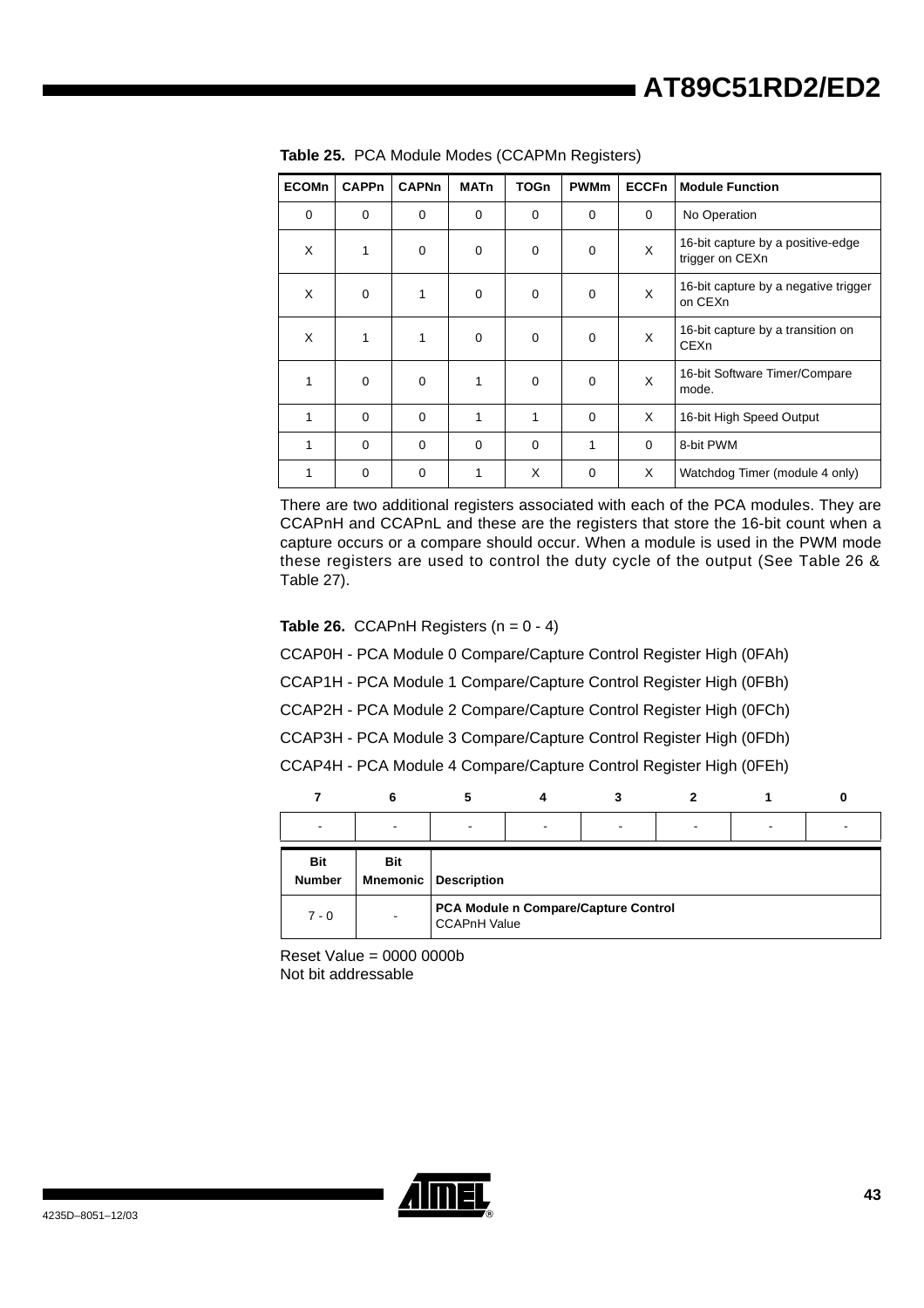

<span id="page-42-0"></span>**Table 27.** CCAPnL Registers  $(n = 0 - 4)$ 

CCAP0L - PCA Module 0 Compare/Capture Control Register Low (0EAh)

CCAP1L - PCA Module 1 Compare/Capture Control Register Low (0EBh)

CCAP2L - PCA Module 2 Compare/Capture Control Register Low (0ECh)

CCAP3L - PCA Module 3 Compare/Capture Control Register Low (0EDh)

CCAP4L - PCA Module 4 Compare/Capture Control Register Low (0EEh)

| $\blacksquare$              |                               | $\overline{\phantom{0}}$ | $\blacksquare$ |                                      | $\blacksquare$ |  |
|-----------------------------|-------------------------------|--------------------------|----------------|--------------------------------------|----------------|--|
| <b>Bit</b><br><b>Number</b> | <b>Bit</b><br><b>Mnemonic</b> | Description              |                |                                      |                |  |
| $7 - 0$                     | $\overline{\phantom{0}}$      | <b>CCAPnL Value</b>      |                | PCA Module n Compare/Capture Control |                |  |

Reset Value = 0000 0000b Not bit addressable

#### **Table 28.** CH Register

CH - PCA Counter Register High (0F9h)

|                             | 6                        |                                |                |                |                |  |
|-----------------------------|--------------------------|--------------------------------|----------------|----------------|----------------|--|
| $\blacksquare$              |                          | $\blacksquare$                 | $\blacksquare$ | $\blacksquare$ | $\blacksquare$ |  |
| <b>Bit</b><br><b>Number</b> | <b>Bit</b>               | <b>Mnemonic Description</b>    |                |                |                |  |
| $7 - 0$                     | $\overline{\phantom{a}}$ | <b>PCA counter</b><br>CH Value |                |                |                |  |

Reset Value = 0000 0000b Not bit addressable

#### **Table 29.** CL Register

CL - PCA Counter Register Low (0E9h)

|                             | 6                        | 5                              |                | 3 | $\mathbf{2}$ |                | 0 |
|-----------------------------|--------------------------|--------------------------------|----------------|---|--------------|----------------|---|
| $\blacksquare$              |                          | $\overline{\phantom{0}}$       | $\blacksquare$ |   |              | $\blacksquare$ |   |
| <b>Bit</b><br><b>Number</b> | <b>Bit</b>               | <b>Mnemonic Description</b>    |                |   |              |                |   |
| $7 - 0$                     | $\overline{\phantom{a}}$ | <b>PCA Counter</b><br>CL Value |                |   |              |                |   |

Reset Value = 0000 0000b Not bit addressable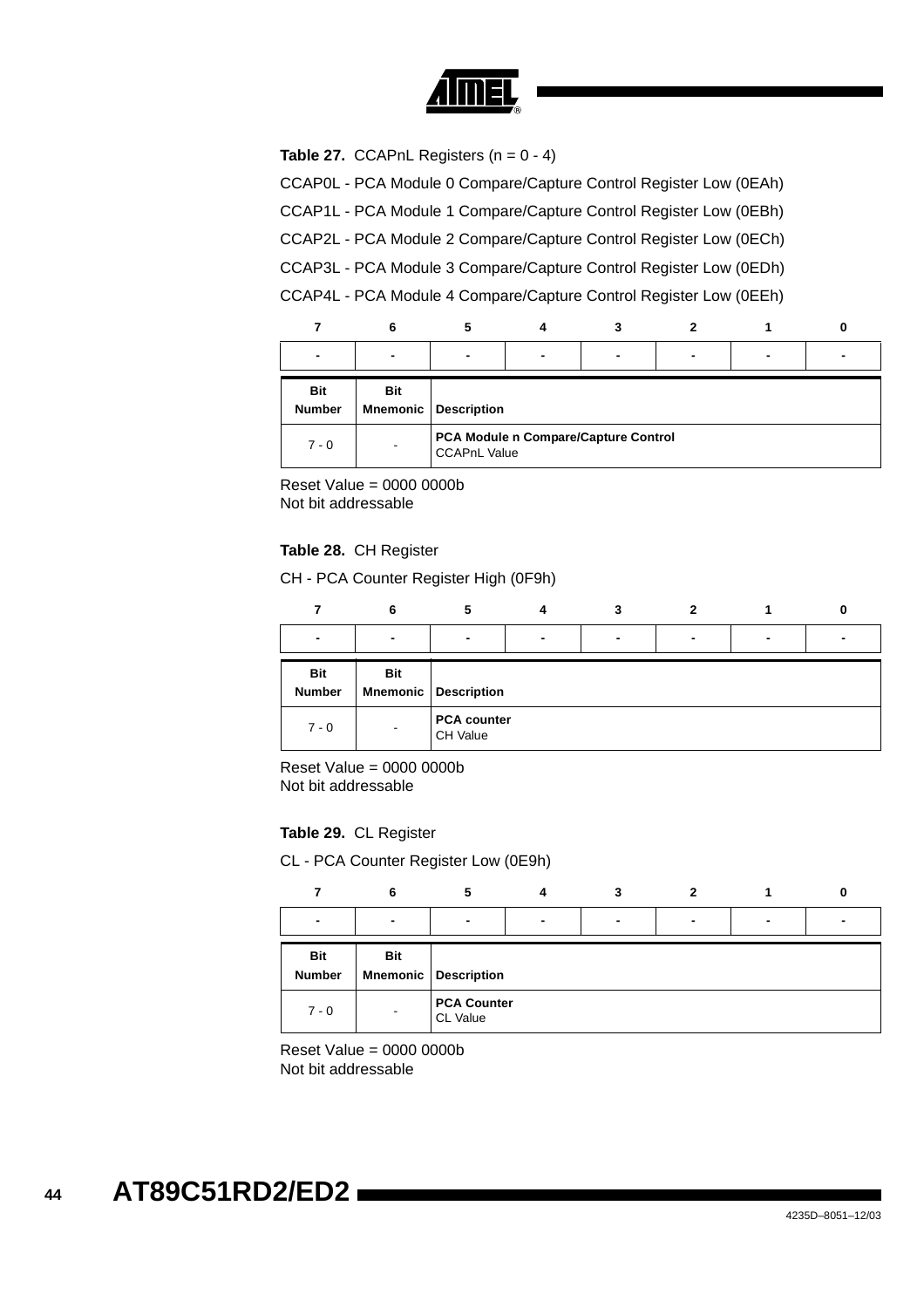**PCA Capture Mode** To use one of the PCA modules in the capture mode either one or both of the CCAPM bits CAPN and CAPP for that module must be set. The external CEX input for the module (on port 1) is sampled for a transition. When a valid transition occurs the PCA hardware loads the value of the PCA counter registers (CH and CL) into the module's capture registers (CCAPnL and CCAPnH). If the CCFn bit for the module in the CCON SFR and the ECCFn bit in the CCAPMn SFR are set then an interrupt will be generated (Refer to [Figure 18](#page-43-0)).

### <span id="page-43-0"></span>**Figure 18.** PCA Capture Mode



### **16-bit Software Timer/ Compare Mode**

The PCA modules can be used as software timers by setting both the ECOM and MAT bits in the modules CCAPMn register. The PCA timer will be compared to the module's capture registers and when a match occurs an interrupt will occur if the CCFn (CCON SFR) and the ECCFn (CCAPMn SFR) bits for the module are both set (See [Figure 19\)](#page-44-0).

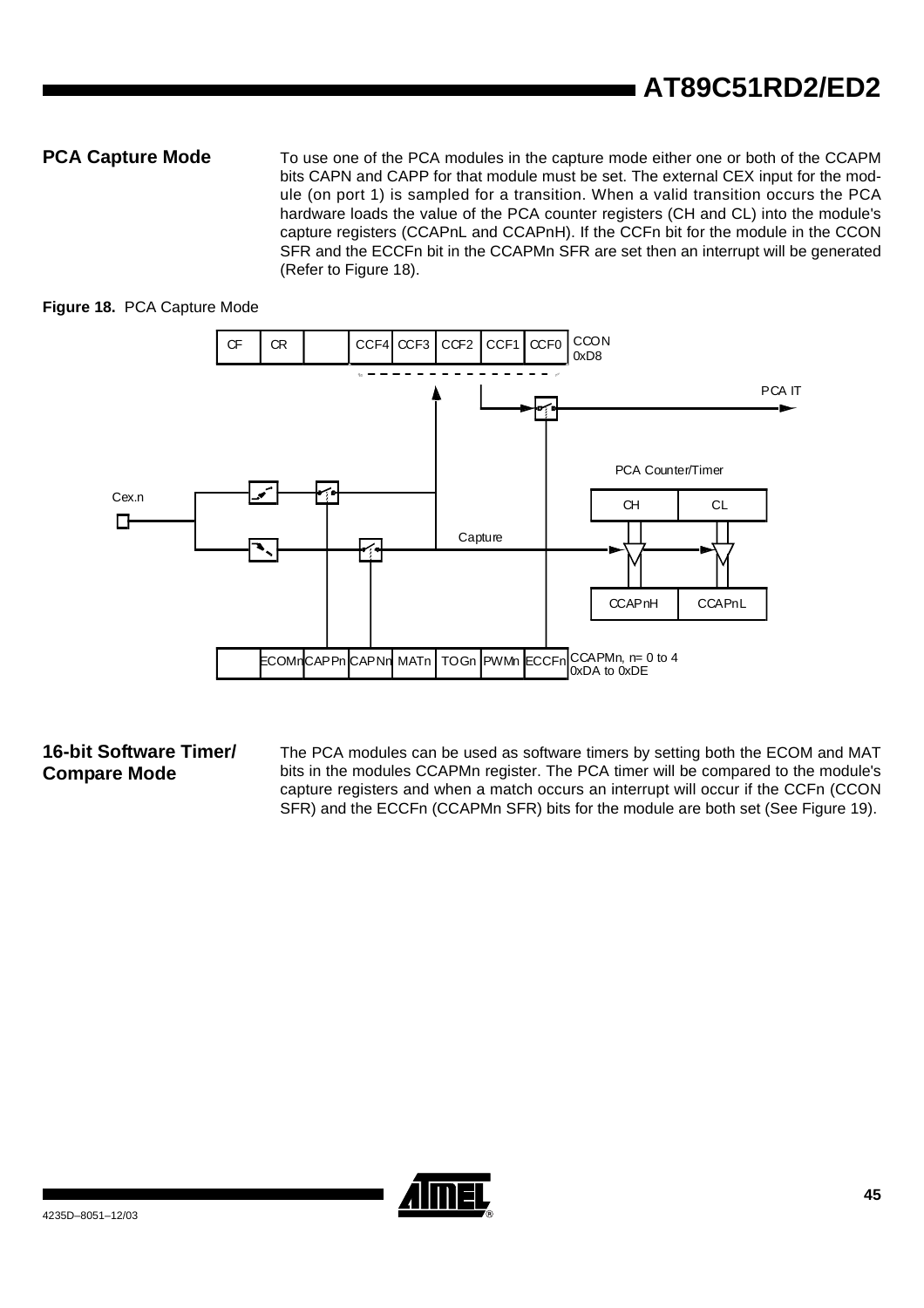



<span id="page-44-0"></span>**Figure 19.** PCA Compare Mode and PCA Watchdog Timer

Before enabling ECOM bit, CCAPnL and CCAPnH should be set with a non zero value, otherwise an unwanted match could happen. Writing to CCAPnH will set the ECOM bit.

Once ECOM is set, writing CCAPnL will clear ECOM so that an unwanted match doesn't occur while modifying the compare value. Writing to CCAPnH will set ECOM. For this reason, user software should write CCAPnL first, and then CCAPnH. Of course, the ECOM bit can still be controlled by accessing to CCAPMn register.

#### **High Speed Output Mode** In this mode the CEX output (on port 1) associated with the PCA module will toggle each time a match occurs between the PCA counter and the modules capture registers. To activate this mode the TOG, MAT, and ECOM bits in the module's CCAPMn SFR must be set (See [Figure 20\)](#page-45-0).

A prior write must be done to CCAPnL and CCAPnH before writing the ECOMn bit.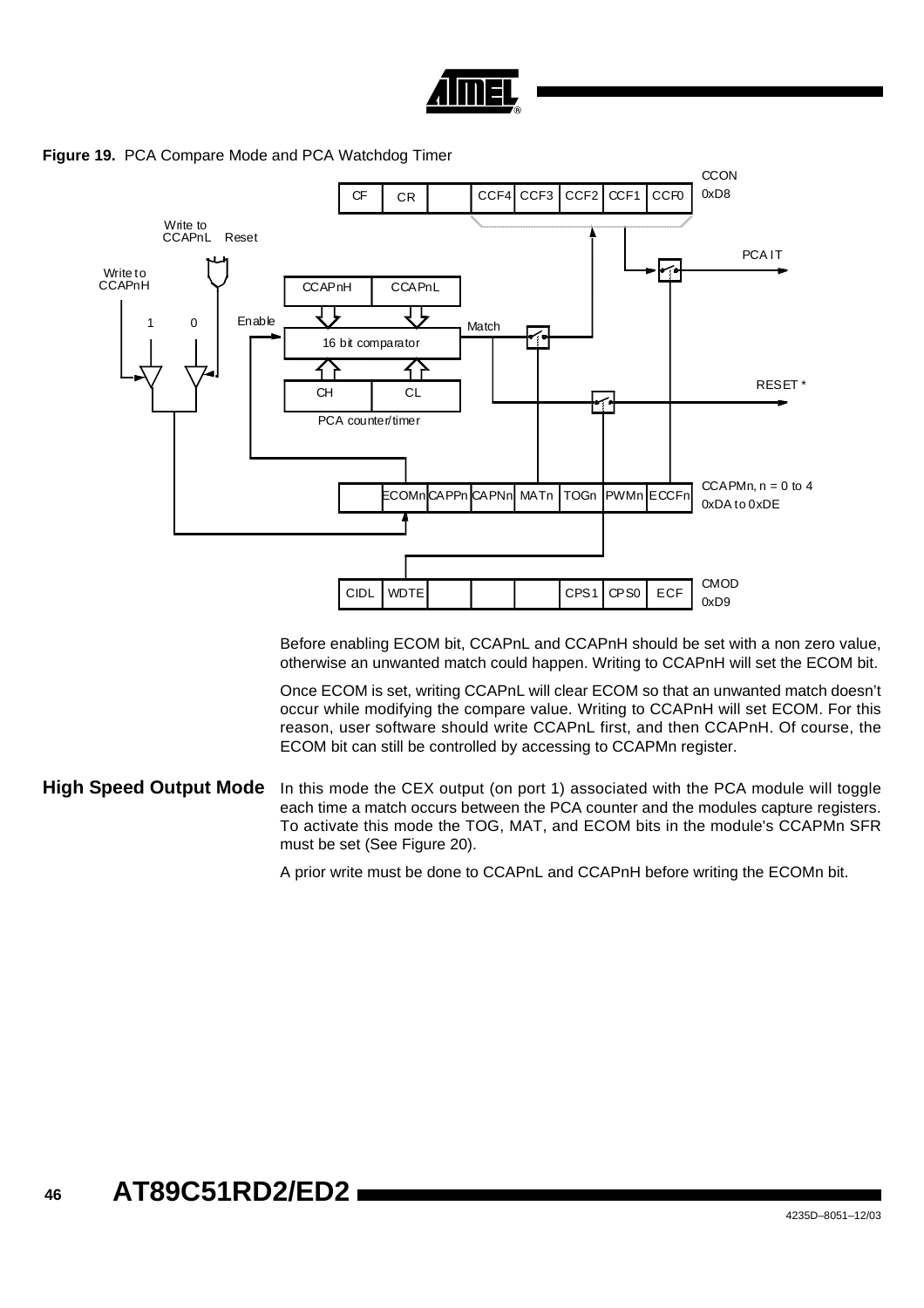<span id="page-45-0"></span>



Before enabling ECOM bit, CCAPnL and CCAPnH should be set with a non zero value, otherwise an unwanted match could happen.

Once ECOM is set, writing CCAPnL will clear ECOM so that an unwanted match doesn't occur while modifying the compare value. Writing to CCAPnH will set ECOM. For this reason, user software should write CCAPnL first, and then CCAPnH. Of course, the ECOM bit can still be controlled by accessing to CCAPMn register.

**Pulse Width Modulator Mode** All of the PCA modules can be used as PWM outputs. [Figure 21](#page-46-0) shows the PWM function. The frequency of the output depends on the source for the PCA timer. All of the modules will have the same frequency of output because they all share the PCA timer. The duty cycle of each module is independently variable using the modules capture register CCAPLn. When the value of the PCA CL SFR is less than the value in the modules CCAPLn SFR the output will be low, when it is equal to or greater than the output will be high. When CL overflows from FF to 00, CCAPLn is reloaded with the value in CCAPHn. This allows updating the PWM without glitches. The PWM and ECOM bits in the module's CCAPMn register must be set to enable the PWM mode.

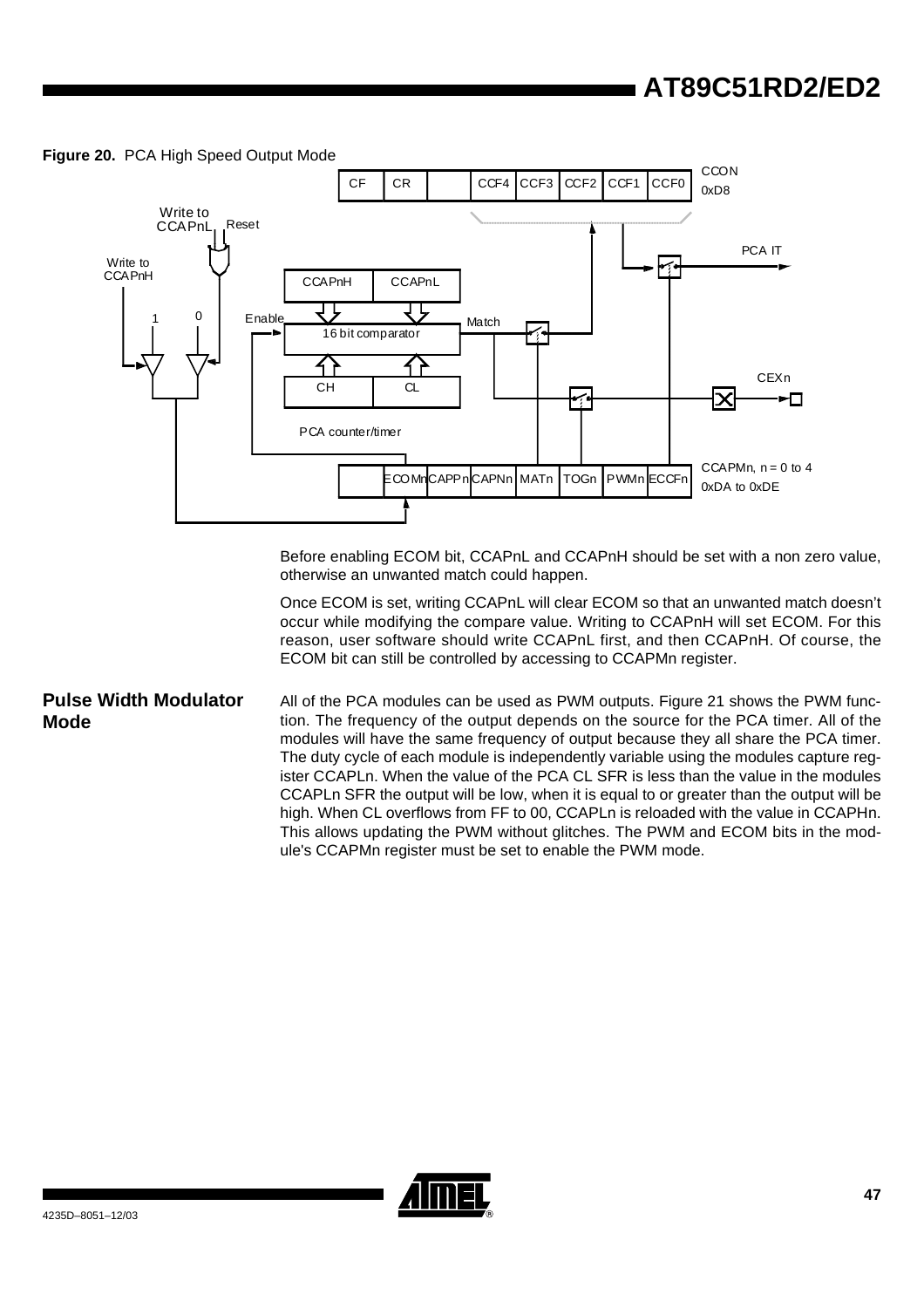

**Figure 21.** PCA PWM Mode

<span id="page-46-0"></span>

**PCA Watchdog Timer** An on-board watchdog timer is available with the PCA to improve the reliability of the system without increasing chip count. Watchdog timers are useful for systems that are susceptible to noise, power glitches, or electrostatic discharge. Module 4 is the only PCA module that can be programmed as a watchdog. However, this module can still be used for other modes if the watchdog is not needed. [Figure 19](#page-44-0) shows a diagram of how the watchdog works. The user pre-loads a 16-bit value in the compare registers. Just like the other compare modes, this 16-bit value is compared to the PCA timer value. If a match is allowed to occur, an internal reset will be generated. This will not cause the RST pin to be driven high.

In order to hold off the reset, the user has three options:

- 1. Periodically change the compare value so it will never match the PCA timer.
- 2. Periodically change the PCA timer value so it will never match the compare values.
- 3. Disable the watchdog by clearing the WDTE bit before a match occurs and then re-enable it.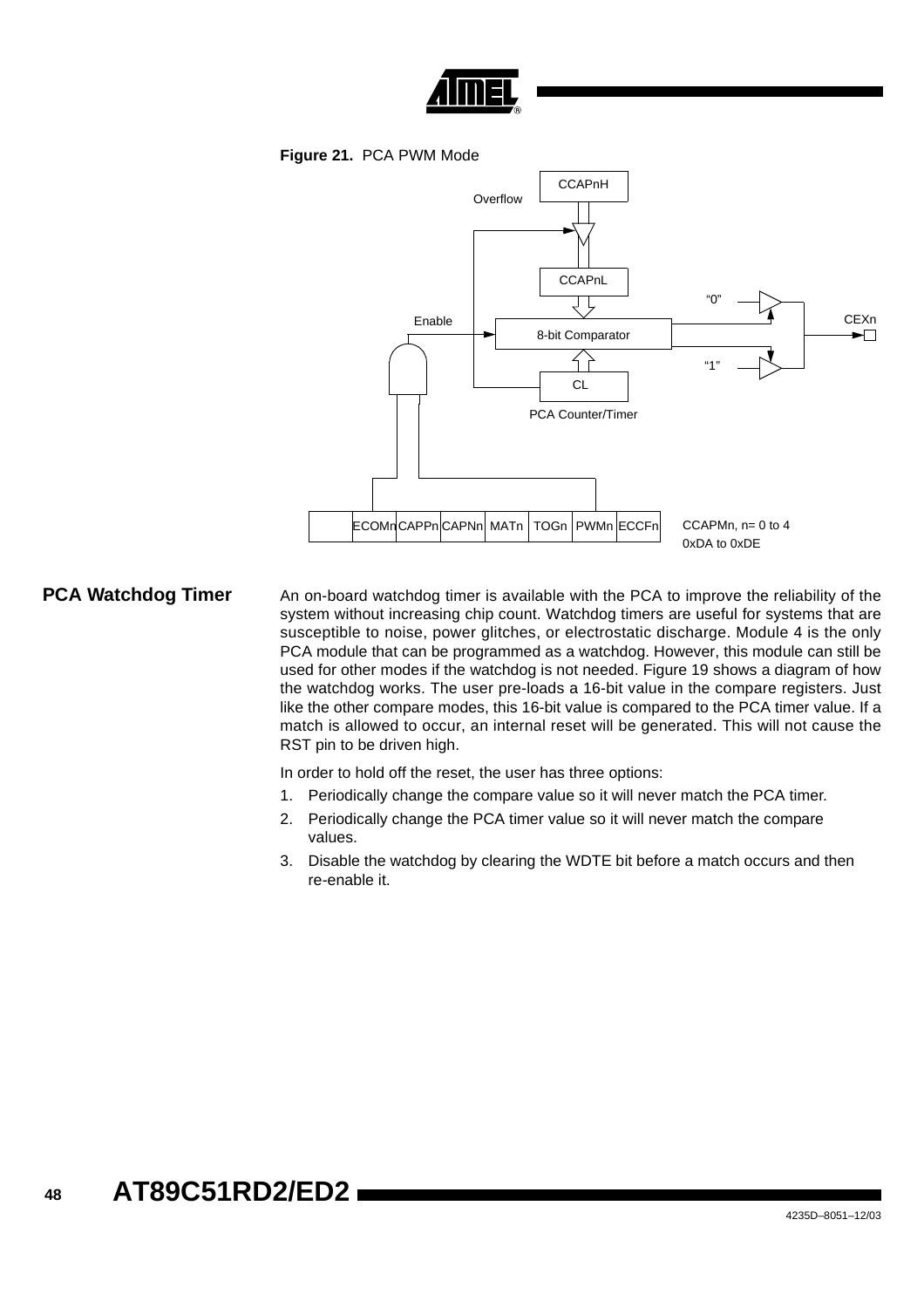The first two options are more reliable because the watchdog timer is never disabled as in option #3. If the program counter ever goes astray, a match will eventually occur and cause an internal reset. The second option is also not recommended if other PCA modules are being used. Remember, the PCA timer is the time base for all modules; changing the time base for other modules would not be a good idea. Thus, in most applications the first solution is the best option.

This watchdog timer won't generate a reset out on the reset pin.

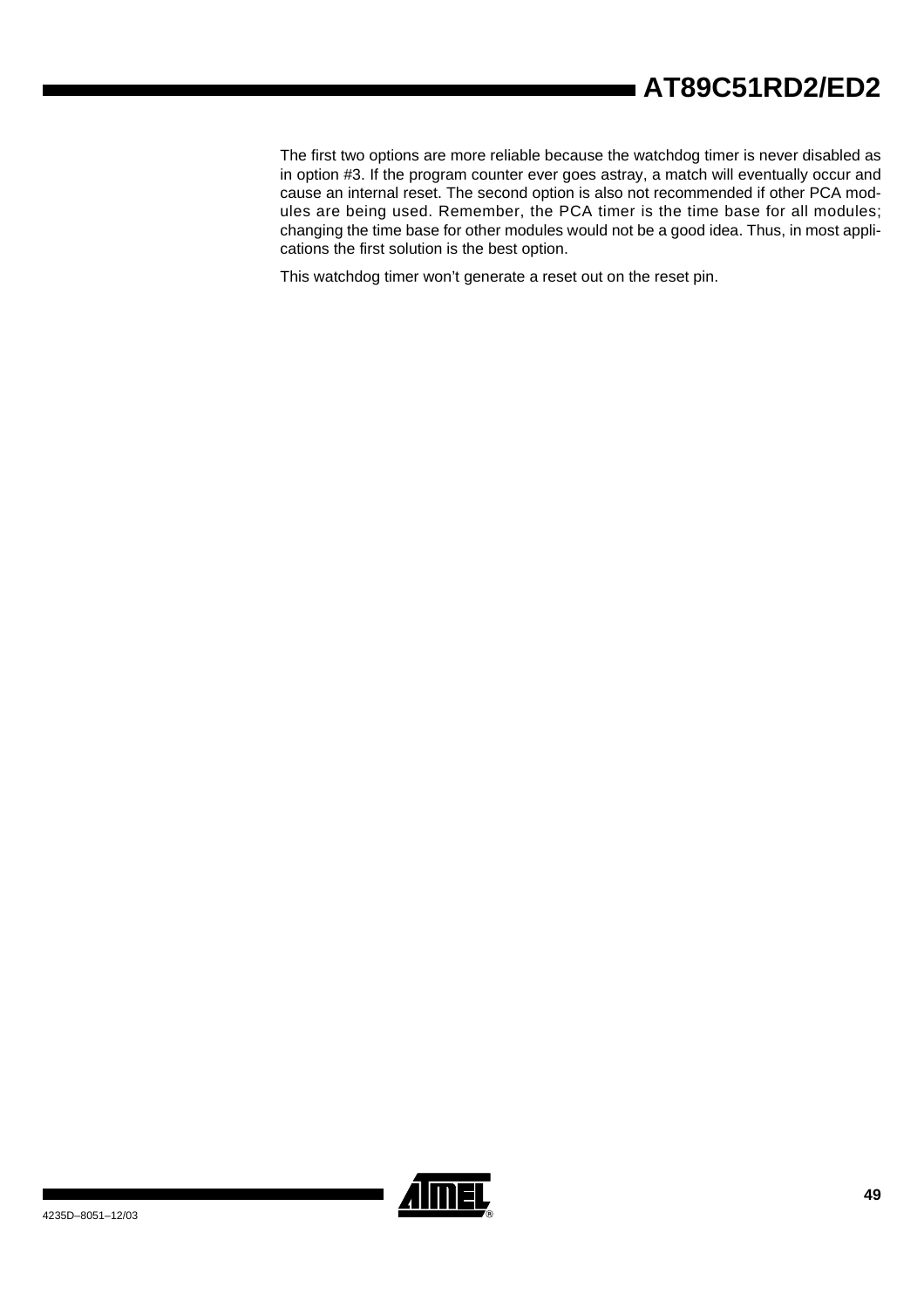

### **Serial I/O Port** The serial I/O port in the AT89C51RD2/ED2 is compatible with the serial I/O port in the 80C52.

It provides both synchronous and asynchronous communication modes. It operates as a Universal Asynchronous Receiver and Transmitter (UART) in three full-duplex modes (Modes 1, 2 and 3). Asynchronous transmission and reception can occur simultaneously and at different baud rates

Serial I/O port includes the following enhancements:

- Framing error detection
- Automatic address recognition

**Framing Error Detection** Framing bit error detection is provided for the three asynchronous modes (modes 1, 2) and 3). To enable the framing bit error detection feature, set SMOD0 bit in PCON register (See [Figure 22\)](#page-48-1).

<span id="page-48-1"></span>**Figure 22.** Framing Error Block Diagram



When this feature is enabled, the receiver checks each incoming data frame for a valid stop bit. An invalid stop bit may result from noise on the serial lines or from simultaneous transmission by two CPUs. If a valid stop bit is not found, the Framing Error bit (FE) in SCON register (See [Table 33.\)](#page-53-0) bit is set.

Software may examine FE bit after each reception to check for data errors. Once set, only software or a reset can clear FE bit. Subsequently received frames with valid stop bits cannot clear FE bit. When FE feature is enabled, RI rises on stop bit instead of the last data bit (See [Figure 23.](#page-48-0) and [Figure 24.](#page-49-0)).

<span id="page-48-0"></span>

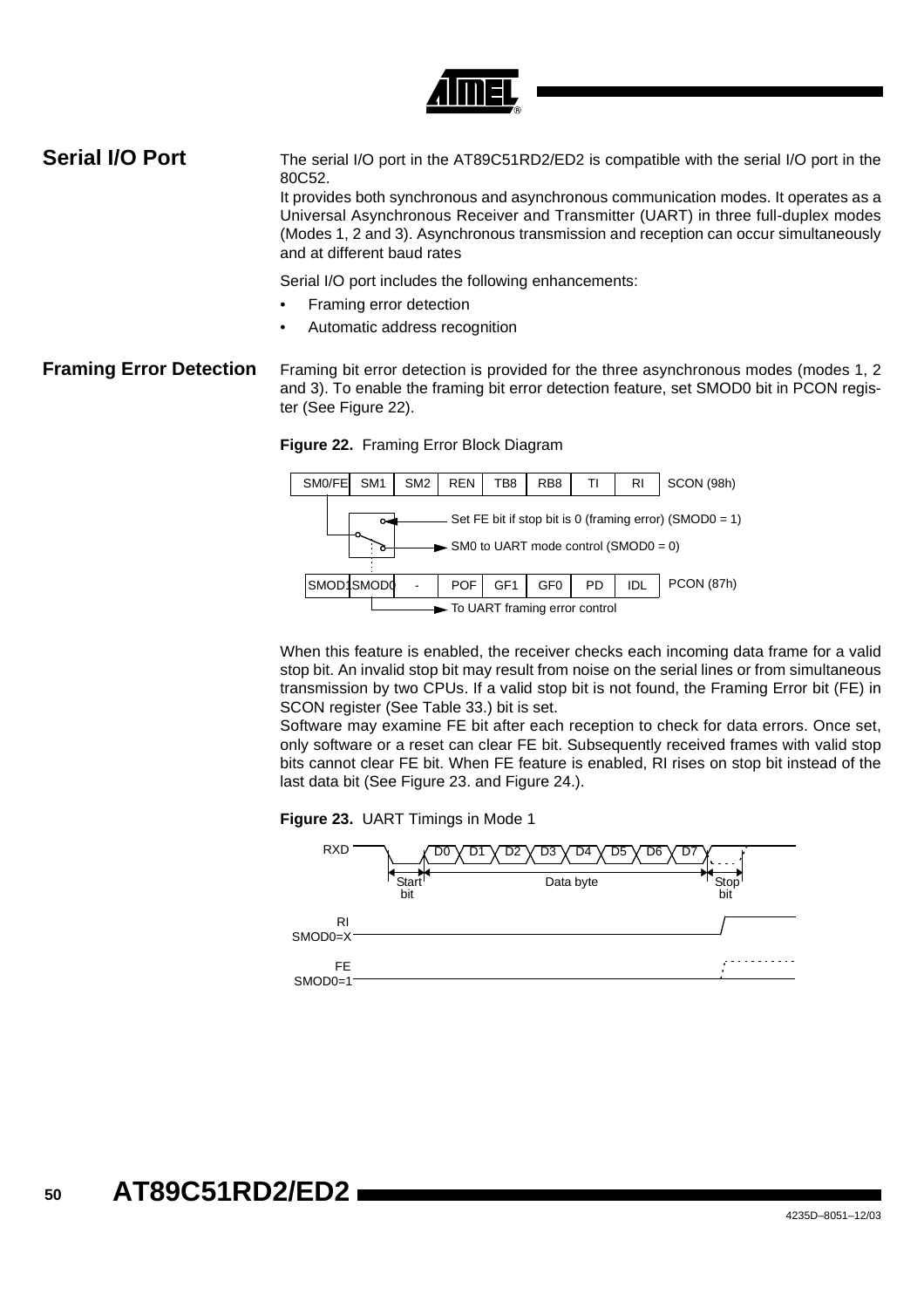<span id="page-49-0"></span>

|                                                | Figure 24. UART Timings in Modes 2 and 3 |                                              |                          |                                                                                    |          |              |                                                                                                                                                                                                                                                                                                                                                                                                                                                                        |  |  |
|------------------------------------------------|------------------------------------------|----------------------------------------------|--------------------------|------------------------------------------------------------------------------------|----------|--------------|------------------------------------------------------------------------------------------------------------------------------------------------------------------------------------------------------------------------------------------------------------------------------------------------------------------------------------------------------------------------------------------------------------------------------------------------------------------------|--|--|
|                                                |                                          | RXD                                          |                          | D <sub>3</sub><br>D4                                                               | D6<br>D5 | D7<br>D8     |                                                                                                                                                                                                                                                                                                                                                                                                                                                                        |  |  |
|                                                |                                          |                                              | Start<br>bit             | Data byte                                                                          |          | Ninth<br>bit | Stop<br>bit                                                                                                                                                                                                                                                                                                                                                                                                                                                            |  |  |
|                                                |                                          | R <sub>l</sub>                               |                          |                                                                                    |          |              |                                                                                                                                                                                                                                                                                                                                                                                                                                                                        |  |  |
|                                                | SMOD0=0                                  |                                              |                          |                                                                                    |          |              |                                                                                                                                                                                                                                                                                                                                                                                                                                                                        |  |  |
|                                                | $SMOD0=1$                                | RI                                           |                          |                                                                                    |          |              |                                                                                                                                                                                                                                                                                                                                                                                                                                                                        |  |  |
|                                                | $SMOD0=1$                                | <b>FE</b>                                    |                          |                                                                                    |          |              |                                                                                                                                                                                                                                                                                                                                                                                                                                                                        |  |  |
| <b>Automatic Address</b><br><b>Recognition</b> |                                          |                                              |                          | nication feature is enabled (SM2 bit in SCON register is set).                     |          |              | The automatic address recognition feature is enabled when the multiprocessor commu-<br>Implemented in hardware, automatic address recognition enhances the multiprocessor<br>communication feature by allowing the serial port to examine the address of each<br>incoming command frame. Only when the serial port recognizes its own address, the                                                                                                                     |  |  |
|                                                |                                          | by a valid stop bit.<br>a broadcast address. |                          | is not interrupted by command frames addressed to other devices.                   |          |              | receiver sets RI bit in SCON register to generate an interrupt. This ensures that the CPU<br>If desired, the user may enable the automatic address recognition feature in mode 1.In<br>this configuration, the stop bit takes the place of the ninth data bit. Bit RI is set only when<br>the received command frame address matches the device's address and is terminated<br>To support automatic address recognition, a device is identified by a given address and |  |  |
|                                                | Note:                                    |                                              |                          |                                                                                    |          |              | The multiprocessor communication and automatic address recognition features cannot<br>be enabled in mode 0 (i. e. setting SM2 bit in SCON register in mode 0 has no effect).                                                                                                                                                                                                                                                                                           |  |  |
| <b>Given Address</b>                           | 1111b.                                   |                                              |                          | slaves at a time. The following example illustrates how a given address is formed. |          |              | Each device has an individual address that is specified in SADDR register; the SADEN<br>register is a mask byte that contains don't-care bits (defined by zeros) to form the<br>device's given address. The don't-care bits provide the flexibility to address one or more<br>To address a device by its individual address, the SADEN mask byte must be 1111                                                                                                          |  |  |
|                                                | For example:                             | SADDR0101 0110b<br>SADEN1111 1100b           |                          |                                                                                    |          |              |                                                                                                                                                                                                                                                                                                                                                                                                                                                                        |  |  |
|                                                |                                          | Given0101 01XXb                              |                          |                                                                                    |          |              |                                                                                                                                                                                                                                                                                                                                                                                                                                                                        |  |  |
|                                                |                                          | <u>SADEN1111 1010b</u>                       | Slave A: SADDR1111 0001b |                                                                                    |          |              | The following is an example of how to use given addresses to address different slaves:                                                                                                                                                                                                                                                                                                                                                                                 |  |  |
|                                                |                                          | Given1111 0X0Xb                              |                          |                                                                                    |          |              |                                                                                                                                                                                                                                                                                                                                                                                                                                                                        |  |  |
|                                                |                                          | <u>SADEN1111 1001b</u>                       | Slave B:SADDR1111 0011b  |                                                                                    |          |              |                                                                                                                                                                                                                                                                                                                                                                                                                                                                        |  |  |
|                                                |                                          | Given1111 0XX1b                              |                          |                                                                                    |          |              |                                                                                                                                                                                                                                                                                                                                                                                                                                                                        |  |  |
|                                                |                                          | <u>SADEN1111 1101b</u>                       | Slave C: SADDR1111 0010b |                                                                                    |          |              |                                                                                                                                                                                                                                                                                                                                                                                                                                                                        |  |  |
|                                                |                                          | Given1111 00X1b                              |                          |                                                                                    |          |              |                                                                                                                                                                                                                                                                                                                                                                                                                                                                        |  |  |

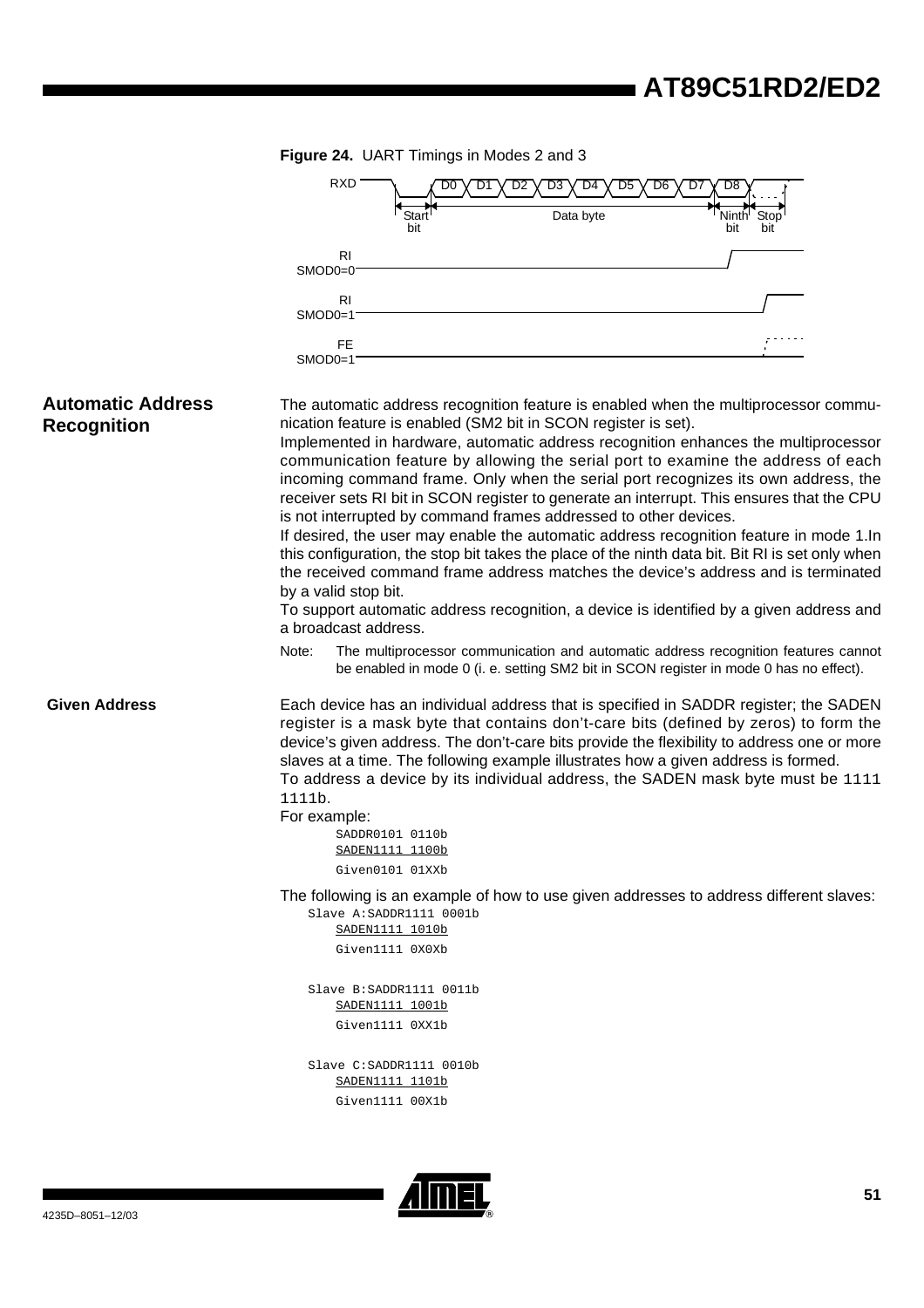

The SADEN byte is selected so that each slave may be addressed separately. For slave A, bit 0 (the LSB) is a don't-care bit; for slaves B and C, bit 0 is a 1.To communicate with slave A only, the master must send an address where bit 0 is clear (e. g. 1111 0000b).

For slave A, bit 1 is a 1; for slaves B and C, bit 1 is a don't care bit. To communicate with slaves B and C, but not slave A, the master must send an address with bits 0 and 1 both set (e. g. 1111 0011b).

To communicate with slaves A, B and C, the master must send an address with bit 0 set, bit 1 clear, and bit 2 clear (e. g. 1111 0001b).

**Broadcast Address** A broadcast address is formed from the logical OR of the SADDR and SADEN registers with zeros defined as don't-care bits, e. g. :

> SADDR 0101 0110b SADEN 1111 1100b Broadcast =SADDR OR SADEN1111 111Xb

The use of don't-care bits provides flexibility in defining the broadcast address, however in most applications, a broadcast address is FFh. The following is an example of using broadcast addresses:

Slave A:SADDR1111 0001b SADEN1111 1010b

Broadcast1111 1X11b,

Slave B:SADDR1111 0011b SADEN1111 1001b Broadcast1111 1X11B,

Slave C:SADDR=1111 0011b SADEN1111 1101b Broadcast1111 1111b

For slaves A and B, bit 2 is a don't care bit; for slave C, bit 2 is set. To communicate with all of the slaves, the master must send an address FFh. To communicate with slaves A and B, but not slave C, the master can send and address FBh.

 **Reset Addresses** On reset, the SADDR and SADEN registers are initialized to 00h, i. e. the given and broadcast addresses are XXXX XXXXb (all don't-care bits). This ensures that the serial port will reply to any address, and so, that it is backwards compatible with the 80C51 microcontrollers that do not support automatic address recognition.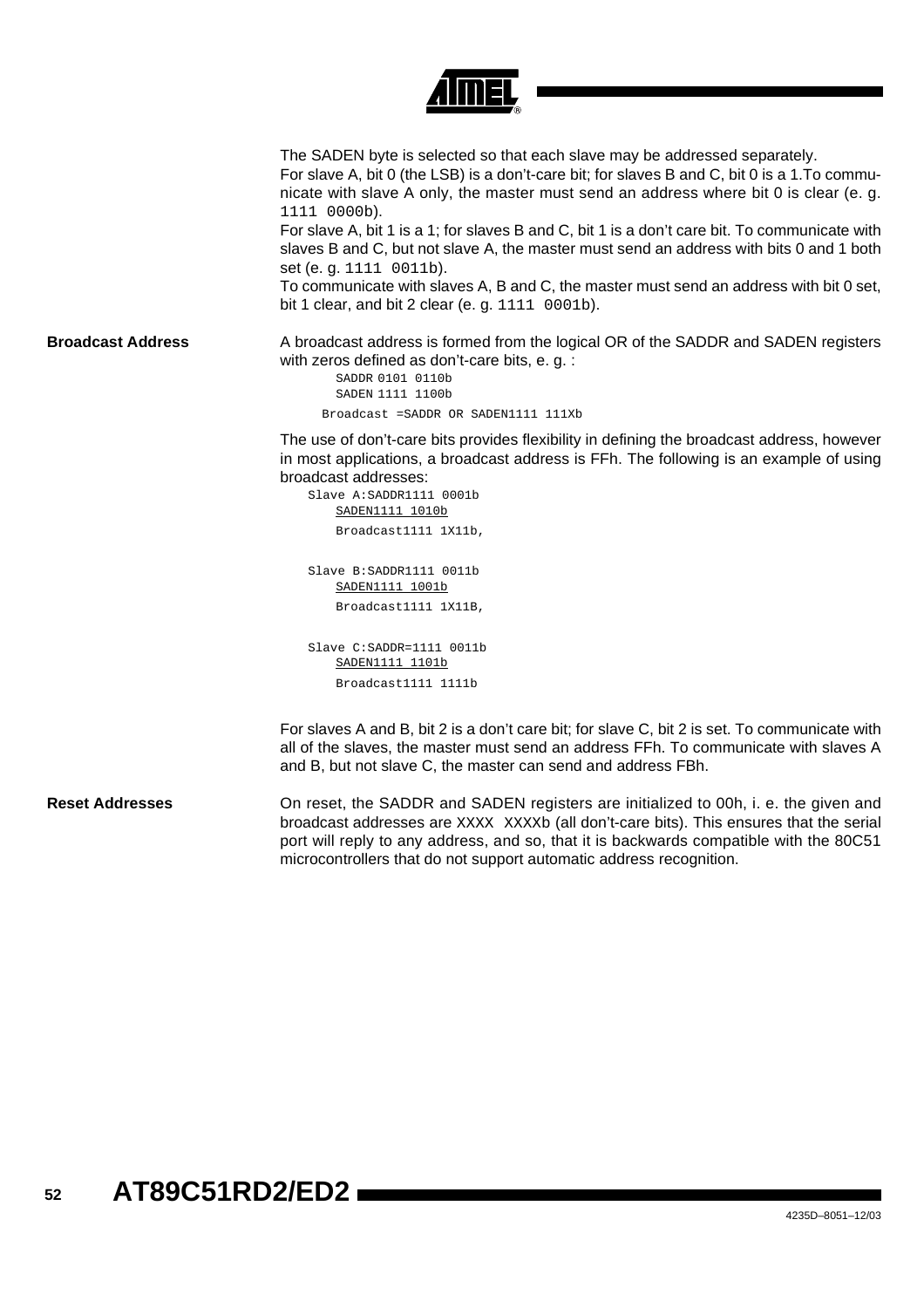### **Registers Table 30.** SADEN Register

SADEN - Slave Address Mask Register (B9h)

|  |  | 6 5 4 3 2 1 |  |
|--|--|-------------|--|
|  |  |             |  |

Reset Value = 0000 0000b Not bit addressable

#### **Table 31.** SADDR Register

SADDR - Slave Address Register (A9h)

Reset Value = 0000 0000b Not bit addressable

### **Baud Rate Selection for UART for Mode 1 and 3**

The Baud Rate Generator for transmit and receive clocks can be selected separately via the T2CON and BDRCON registers.

#### <span id="page-51-0"></span>**Figure 25.** Baud Rate Selection



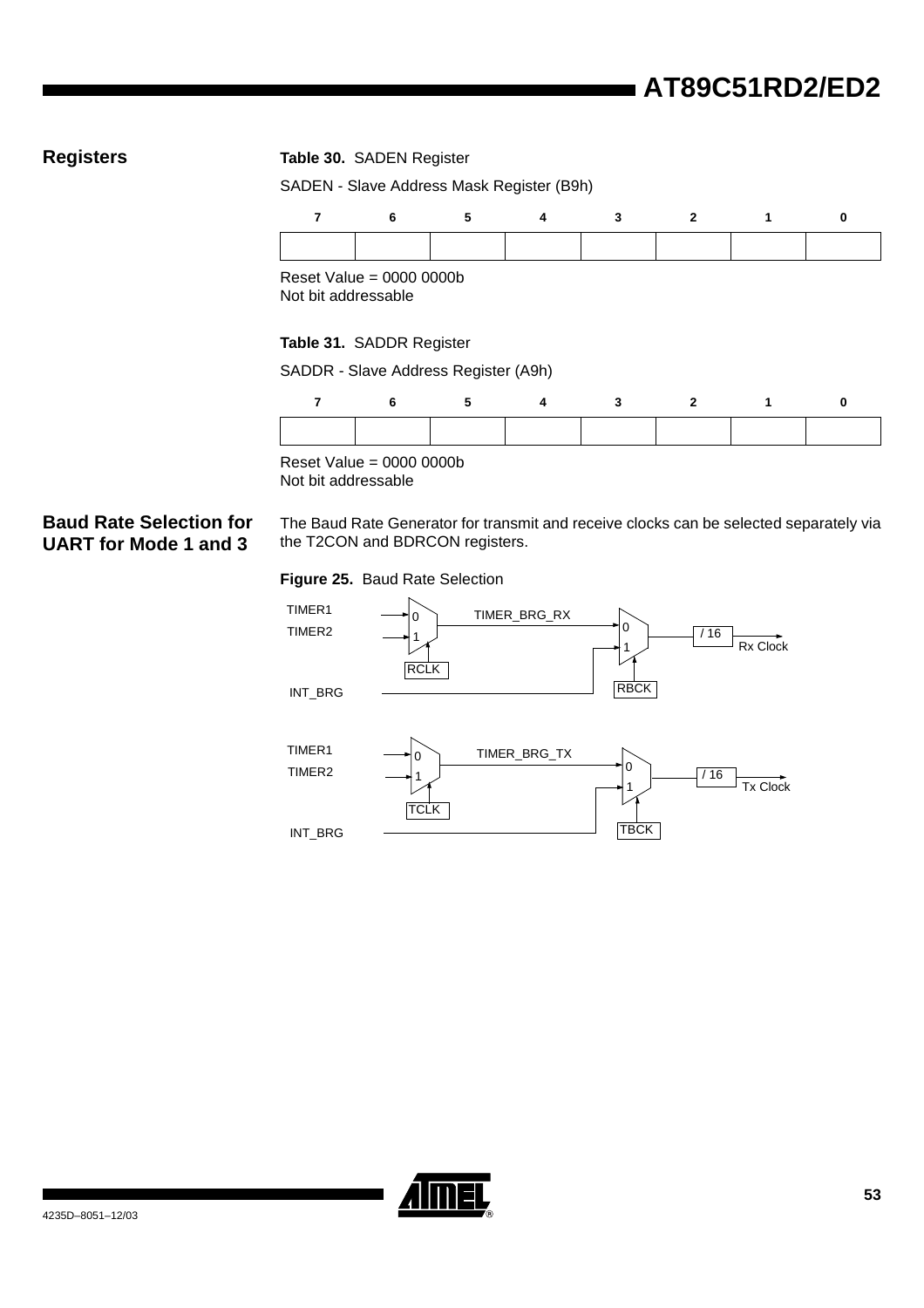

| <b>TCLK</b><br>(T2CON) | <b>RCLK</b><br>(T2CON) | <b>TBCK</b><br>(BDRCON) | <b>RBCK</b><br>(BDRCON) | <b>Clock Source</b><br><b>UART Tx</b> | <b>Clock Source</b><br><b>UART Rx</b> |
|------------------------|------------------------|-------------------------|-------------------------|---------------------------------------|---------------------------------------|
| $\mathbf 0$            | $\mathbf 0$            | 0                       | $\mathbf 0$             | Timer 1                               | Timer 1                               |
| 1                      | 0                      | $\mathbf 0$             | $\mathbf 0$             | Timer 2                               | Timer 1                               |
| $\mathbf 0$            | 1                      | $\mathbf 0$             | $\mathbf 0$             | Timer 1                               | Timer 2                               |
| 1                      | 1                      | 0                       | $\mathbf 0$             | Timer 2                               | Timer 2                               |
| X                      | $\mathbf 0$            | 1                       | $\mathbf 0$             | INT_BRG                               | Timer 1                               |
| X                      | 1                      | 1                       | $\mathbf 0$             | INT_BRG                               | Timer 2                               |
| $\mathbf 0$            | X                      | $\mathbf 0$             | 1                       | Timer 1                               | INT_BRG                               |
| 1                      | X                      | $\mathbf 0$             | 1                       | Timer 2                               | INT_BRG                               |
| X                      | X                      |                         |                         | INT_BRG                               | INT_BRG                               |

**Table 32.** Baud Rate Selection Table UART

### **Internal Baud Rate Generator (BRG)**

When the internal Baud Rate Generator is used, the Baud Rates are determined by the BRG overflow depending on the BRL reload value, the value of SPD bit (Speed Mode) in BDRCON register and the value of the SMOD1 bit in PCON register.

**Figure 26.** Internal Baud Rate



• The baud rate for UART is token by formula:

$$
Baud\_Rate = \frac{2^{SMOD1} \cdot F_{PER}}{6^{(1-SPD)} \cdot 32 \cdot (256 - BRL)}
$$

 $BRL = 256 - \frac{2}{6^{(1-SPD)} \cdot 32 \cdot Baud\_Rate}$ 2<sup>SMOD1</sup> ⋅ F<sub>PER</sub>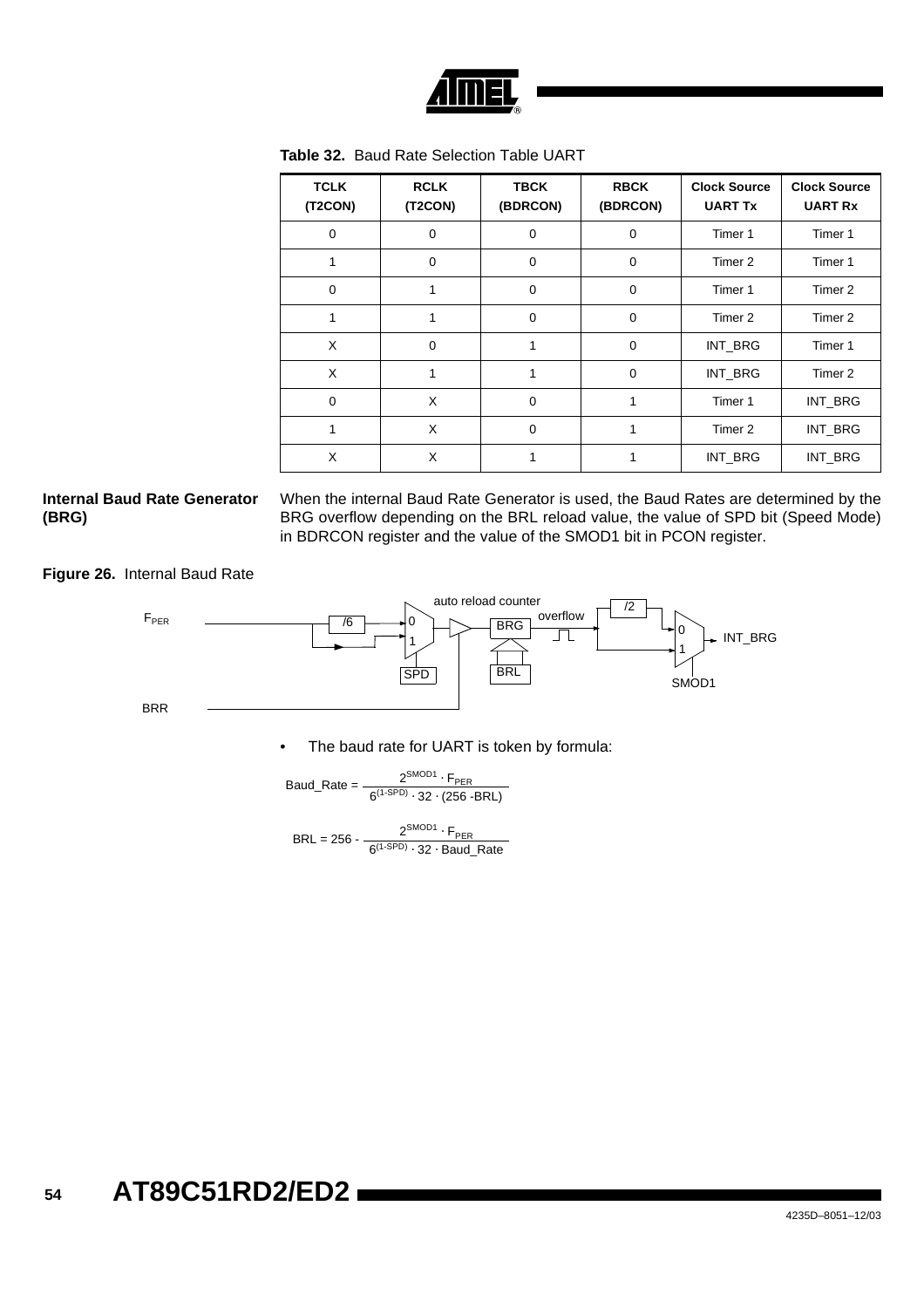## <span id="page-53-0"></span>**Table 33.** SCON Register

SCON - Serial Control Register (98h)

| $\overline{7}$       | 6               | 5                | 4                                                                                                                                                                                                                                                                                                                        | 3   | 2               | 1  | 0  |  |  |  |
|----------------------|-----------------|------------------|--------------------------------------------------------------------------------------------------------------------------------------------------------------------------------------------------------------------------------------------------------------------------------------------------------------------------|-----|-----------------|----|----|--|--|--|
| FE/SM0               | SM <sub>1</sub> | SM <sub>2</sub>  | <b>REN</b>                                                                                                                                                                                                                                                                                                               | TB8 | RB <sub>8</sub> | ΤI | RI |  |  |  |
| Bit<br><b>Number</b> | Bit<br>Mnemonic |                  | <b>Description</b>                                                                                                                                                                                                                                                                                                       |     |                 |    |    |  |  |  |
| 7                    | <b>FE</b>       |                  | Framing Error bit (SMOD0=1)<br>Clear to reset the error state, not cleared by a valid stop bit.<br>Set by hardware when an invalid stop bit is detected.<br>SMOD0 must be set to enable access to the FE bit.                                                                                                            |     |                 |    |    |  |  |  |
|                      | SM <sub>0</sub> |                  | Serial port Mode bit 0<br>Refer to SM1 for serial port mode selection.<br>SMOD0 must be cleared to enable access to the SM0 bit.                                                                                                                                                                                         |     |                 |    |    |  |  |  |
| 6                    | SM <sub>1</sub> | 0<br>0<br>1<br>1 | Serial port Mode bit 1<br>SM <sub>0</sub><br><b>SM1</b><br><u>Mode</u><br><b>Baud Rate</b><br>0<br>Shift Register $F_{\text{XTAL}}/12$ (or $F_{\text{XTAL}}/6$ in mode X2)<br>1<br>8-bit UART<br>Variable<br>0<br>9-bit UART<br>$F_{\text{XTAL}}$ /64 or $F_{\text{XTAL}}$ /32<br>$\mathbf{1}$<br>9-bit UART<br>Variable |     |                 |    |    |  |  |  |
| 5                    | SM <sub>2</sub> |                  | Serial port Mode 2 bit / Multiprocessor Communication Enable bit<br>Clear to disable multiprocessor communication feature.<br>Set to enable multiprocessor communication feature in mode 2 and 3, and<br>eventually mode 1. This bit should be cleared in mode 0.                                                        |     |                 |    |    |  |  |  |
| 4                    | <b>REN</b>      |                  | <b>Reception Enable bit</b><br>Clear to disable serial reception.<br>Set to enable serial reception.                                                                                                                                                                                                                     |     |                 |    |    |  |  |  |
| 3                    | TB8             |                  | Transmitter Bit 8 / Ninth bit to transmit in modes 2 and 3<br>Clear to transmit a logic 0 in the 9th bit.<br>Set to transmit a logic 1 in the 9th bit.                                                                                                                                                                   |     |                 |    |    |  |  |  |
| 2                    | RB <sub>8</sub> |                  | Receiver Bit 8 / Ninth bit received in modes 2 and 3<br>Cleared by hardware if 9th bit received is a logic 0.<br>Set by hardware if 9th bit received is a logic 1.<br>In mode 1, if $SM2 = 0$ , RB8 is the received stop bit. In mode 0 RB8 is not<br>used.                                                              |     |                 |    |    |  |  |  |
| 1                    | ΤI              |                  | <b>Transmit Interrupt flag</b><br>Clear to acknowledge interrupt.<br>Set by hardware at the end of the 8th bit time in mode 0 or at the beginning<br>of the stop bit in the other modes.                                                                                                                                 |     |                 |    |    |  |  |  |
| 0                    | <b>RI</b>       |                  | Receive Interrupt flag<br>Clear to acknowledge interrupt.<br>Set by hardware at the end of the 8th bit time in mode 0, see Figure 23.<br>and Figure 24. in the other modes.                                                                                                                                              |     |                 |    |    |  |  |  |

Reset Value = 0000 0000b Bit addressable

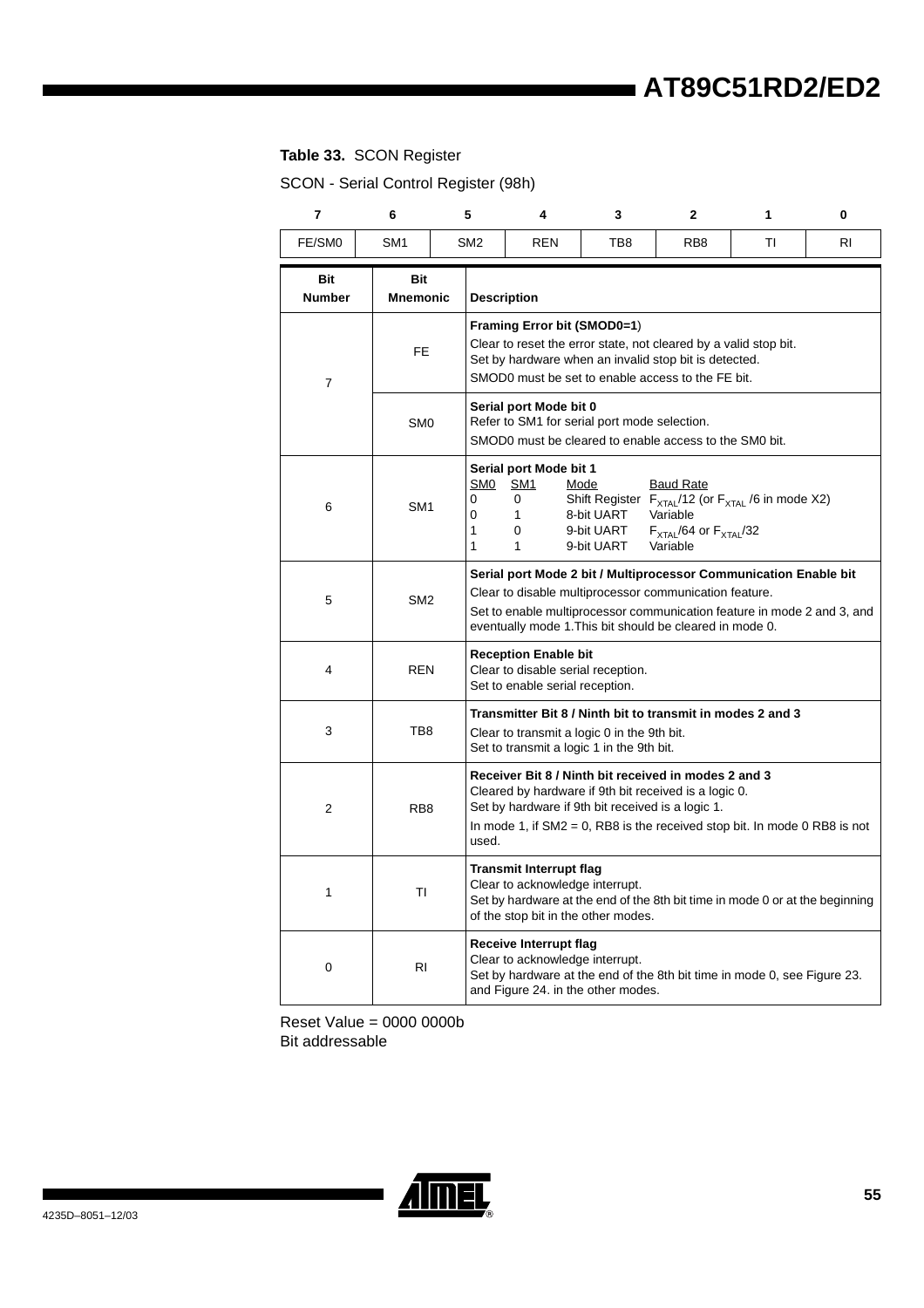

| <b>Baud Rates</b> |            | $F_{\text{osc}}$ = 16. 384 MHz | $F_{\text{osc}} = 24 \text{MHz}$ |              |  |
|-------------------|------------|--------------------------------|----------------------------------|--------------|--|
|                   | <b>BRL</b> | Error $(\%)$                   | <b>BRL</b>                       | Error $(\%)$ |  |
| 115200            | 247        | 1.23                           | 243                              | 0.16         |  |
| 57600             | 238        | 1.23                           | 230                              | 0.16         |  |
| 38400             | 229        | 1.23                           | 217                              | 0.16         |  |
| 28800             | 220        | 1.23                           | 204                              | 0.16         |  |
| 19200             | 203        | 0.63                           | 178                              | 0.16         |  |
| 9600              | 149        | 0.31                           | 100                              | 0.16         |  |
| 4800              | 43         | 1.23                           |                                  |              |  |

**Table 34.** Example of Computed Value When X2=1, SMOD1=1, SPD=1

**Table 35.** Example of Computed Value When X2=0, SMOD1=0, SPD=0

| <b>Baud Rates</b> | $F_{\text{osc}}$ = 16. 384 MHz |              | $F_{\text{OSC}} = 24 \text{MHz}$ |              |  |
|-------------------|--------------------------------|--------------|----------------------------------|--------------|--|
|                   | <b>BRL</b>                     | Error $(\%)$ | <b>BRL</b>                       | Error $(\%)$ |  |
| 4800              | 247                            | 1.23         | 243                              | 0.16         |  |
| 2400              | 238                            | 1.23         | 230                              | 0.16         |  |
| 1200              | 220                            | 1.23         | 202                              | 3.55         |  |
| 600               | 185                            | 0.16         | 152                              | 0.16         |  |

The baud rate generator can be used for mode 1 or 3 (refer to [Figure 25.\)](#page-51-0), but also for mode 0 for UART, thanks to the bit SRC located in BDRCON register ([Table 42.\)](#page-58-0)

#### **UART Registers Table 36.** SADEN Register

SADEN - Slave Address Mask Register for UART (B9h)

| - 6 | 5 <sub>5</sub> | $\overline{4}$ 3 | $\overline{\mathbf{2}}$ and $\overline{\mathbf{2}}$ and $\overline{\mathbf{2}}$ and $\overline{\mathbf{2}}$ and $\overline{\mathbf{2}}$ and $\overline{\mathbf{2}}$ and $\overline{\mathbf{2}}$ and $\overline{\mathbf{2}}$ and $\overline{\mathbf{2}}$ and $\overline{\mathbf{2}}$ and $\overline{\mathbf{2}}$ and $\overline{\mathbf{2}}$ and $\overline{\mathbf{2}}$ and $\overline{\mathbf{2}}$ a | $\sim$ 1. |  |
|-----|----------------|------------------|-------------------------------------------------------------------------------------------------------------------------------------------------------------------------------------------------------------------------------------------------------------------------------------------------------------------------------------------------------------------------------------------------------|-----------|--|
|     |                |                  |                                                                                                                                                                                                                                                                                                                                                                                                       |           |  |

Reset Value = 0000 0000b

#### **Table 37.** SADDR Register

SADDR - Slave Address Register for UART (A9h)

|  |  |  | 6 5 4 3 2 1 |  |
|--|--|--|-------------|--|
|  |  |  |             |  |

Reset Value = 0000 0000b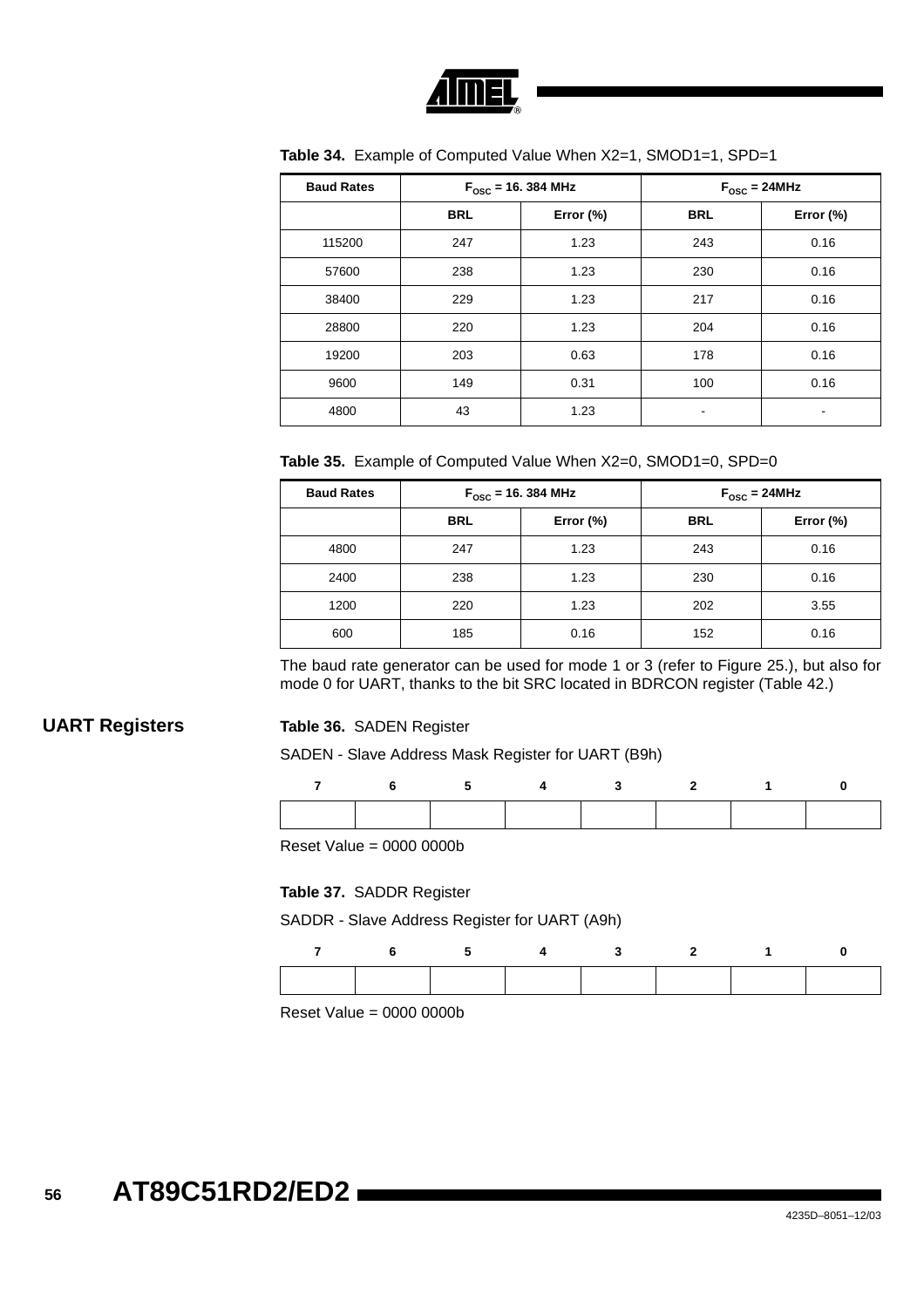#### **Table 38.** SBUF Register

SBUF - Serial Buffer Register for UART (99h)

| -6 | $\sim$ 4 | $\overline{\mathbf{3}}$ | $\sim$ 2 |  |
|----|----------|-------------------------|----------|--|
|    |          |                         |          |  |

Reset Value = XXXX XXXXb

#### **Table 39.** BRL Register

BRL - Baud Rate Reload Register for the internal baud rate generator, UART (9Ah)

|  | 5 <sup>5</sup> | $\overline{\mathbf{4}}$ | $\sim$ 3 | $\overline{\mathbf{2}}$ |  |
|--|----------------|-------------------------|----------|-------------------------|--|
|  |                |                         |          |                         |  |

Reset Value =  $0000 0000$ 

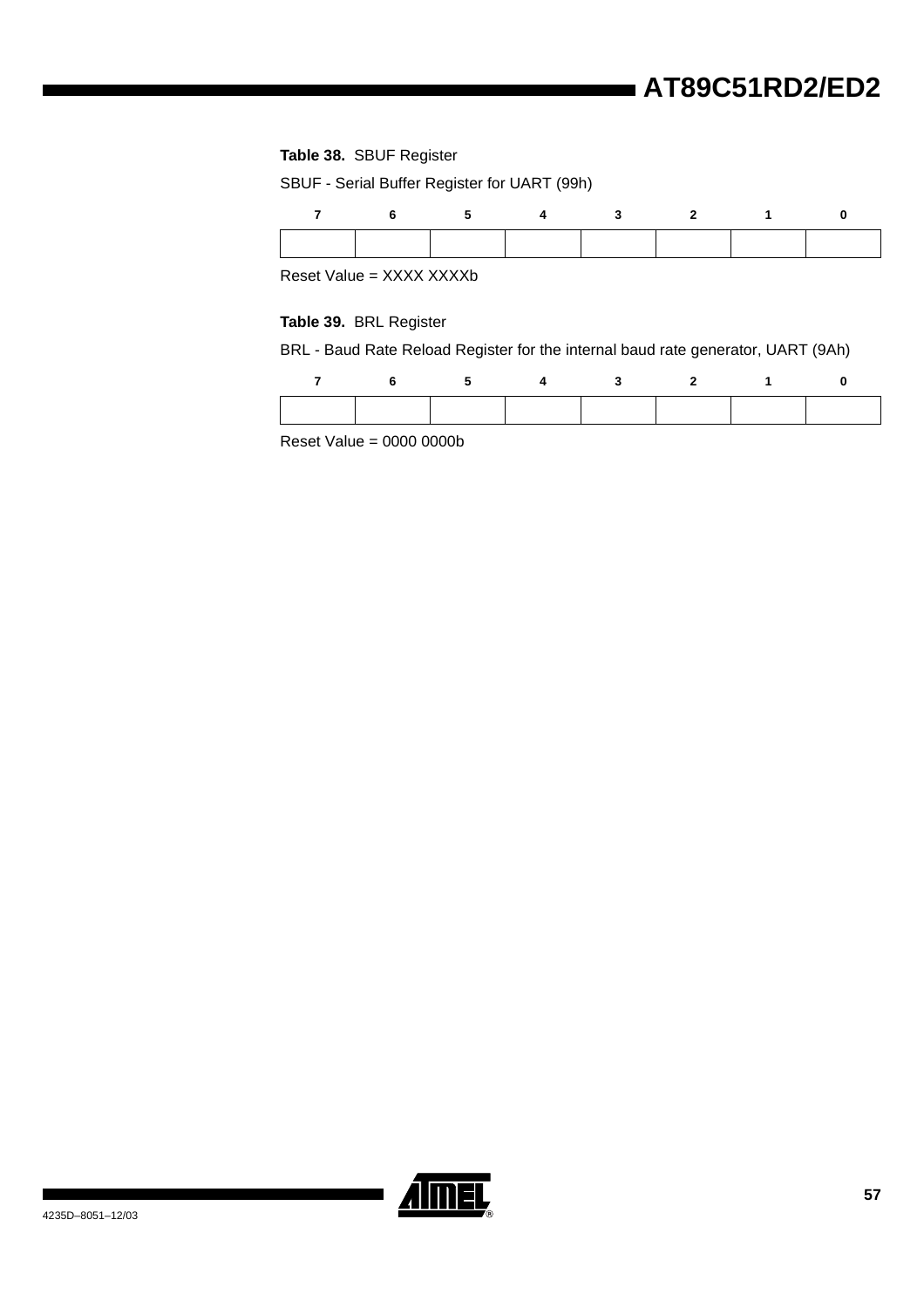

### **Table 40.** T2CON Register

T2CON - Timer 2 Control Register (C8h)

| $\overline{7}$       | 6                             | 5                                                                                                                                                                                                     | 4                                                                                                                                                                                                                                                                                                                                   | 3                                                                                                                                                                                                                                  | $\mathbf{2}$    | 1     | 0       |  |  |  |  |
|----------------------|-------------------------------|-------------------------------------------------------------------------------------------------------------------------------------------------------------------------------------------------------|-------------------------------------------------------------------------------------------------------------------------------------------------------------------------------------------------------------------------------------------------------------------------------------------------------------------------------------|------------------------------------------------------------------------------------------------------------------------------------------------------------------------------------------------------------------------------------|-----------------|-------|---------|--|--|--|--|
| TF <sub>2</sub>      | EXF <sub>2</sub>              | <b>RCLK</b>                                                                                                                                                                                           | <b>TCLK</b>                                                                                                                                                                                                                                                                                                                         | EXEN <sub>2</sub>                                                                                                                                                                                                                  | TR <sub>2</sub> | C/T2# | CP/RL2# |  |  |  |  |
| Bit<br><b>Number</b> | <b>Bit</b><br><b>Mnemonic</b> |                                                                                                                                                                                                       | <b>Description</b>                                                                                                                                                                                                                                                                                                                  |                                                                                                                                                                                                                                    |                 |       |         |  |  |  |  |
| $\overline{7}$       | TF <sub>2</sub>               |                                                                                                                                                                                                       | <b>Timer 2 overflow Flag</b><br>Must be cleared by software.<br>Set by hardware on timer 2 overflow, if RCLK = 0 and TCLK = $0$ .                                                                                                                                                                                                   |                                                                                                                                                                                                                                    |                 |       |         |  |  |  |  |
| 6                    | EXF <sub>2</sub>              | $EXEN2=1.$                                                                                                                                                                                            | <b>Timer 2 External Flag</b><br>Set when a capture or a reload is caused by a negative transition on T2EX pin if<br>When set, causes the CPU to vector to timer 2 interrupt routine when timer 2<br>interrupt is enabled.<br>Must be cleared by software. EXF2 doesn't cause an interrupt in Up/down<br>counter mode ( $DCEN = 1$ ) |                                                                                                                                                                                                                                    |                 |       |         |  |  |  |  |
| 5                    | <b>RCLK</b>                   | <b>Receive Clock bit for UART</b><br>Cleared to use timer 1 overflow as receive clock for serial port in mode 1 or 3.<br>Set to use timer 2 overflow as receive clock for serial port in mode 1 or 3. |                                                                                                                                                                                                                                                                                                                                     |                                                                                                                                                                                                                                    |                 |       |         |  |  |  |  |
| 4                    | <b>TCLK</b>                   |                                                                                                                                                                                                       | Transmit Clock bit for UART                                                                                                                                                                                                                                                                                                         | Cleared to use timer 1 overflow as transmit clock for serial port in mode 1 or 3.<br>Set to use timer 2 overflow as transmit clock for serial port in mode 1 or 3.                                                                 |                 |       |         |  |  |  |  |
| 3                    | EXEN <sub>2</sub>             |                                                                                                                                                                                                       | <b>Timer 2 External Enable bit</b>                                                                                                                                                                                                                                                                                                  | Cleared to ignore events on T2EX pin for timer 2 operation.<br>Set to cause a capture or reload when a negative transition on T2EX pin is<br>detected, if timer 2 is not used to clock the serial port.                            |                 |       |         |  |  |  |  |
| $\overline{2}$       | TR <sub>2</sub>               | Set to turn on timer 2.                                                                                                                                                                               | Timer 2 Run control bit<br>Cleared to turn off timer 2.                                                                                                                                                                                                                                                                             |                                                                                                                                                                                                                                    |                 |       |         |  |  |  |  |
| 1                    | C/T2#                         |                                                                                                                                                                                                       | <b>Timer/Counter 2 select bit</b><br>Cleared for timer operation (input from internal clock system: F <sub>CLK PERIPH</sub> ).<br>Set for counter operation (input from T2 input pin, falling edge trigger). Must be<br>0 for clock out mode.                                                                                       |                                                                                                                                                                                                                                    |                 |       |         |  |  |  |  |
| 0                    | CP/RL2#                       | timer 2 overflow.<br>if $EXEN2=1$ .                                                                                                                                                                   | Timer 2 Capture/Reload bit                                                                                                                                                                                                                                                                                                          | If RCLK=1 or TCLK=1, CP/RL2# is ignored and timer is forced to auto-reload on<br>Cleared to auto-reload on timer 2 overflows or negative transitions on T2EX pin<br>Set to capture on negative transitions on T2EX pin if EXEN2=1. |                 |       |         |  |  |  |  |

Reset Value = 0000 0000b Bit addressable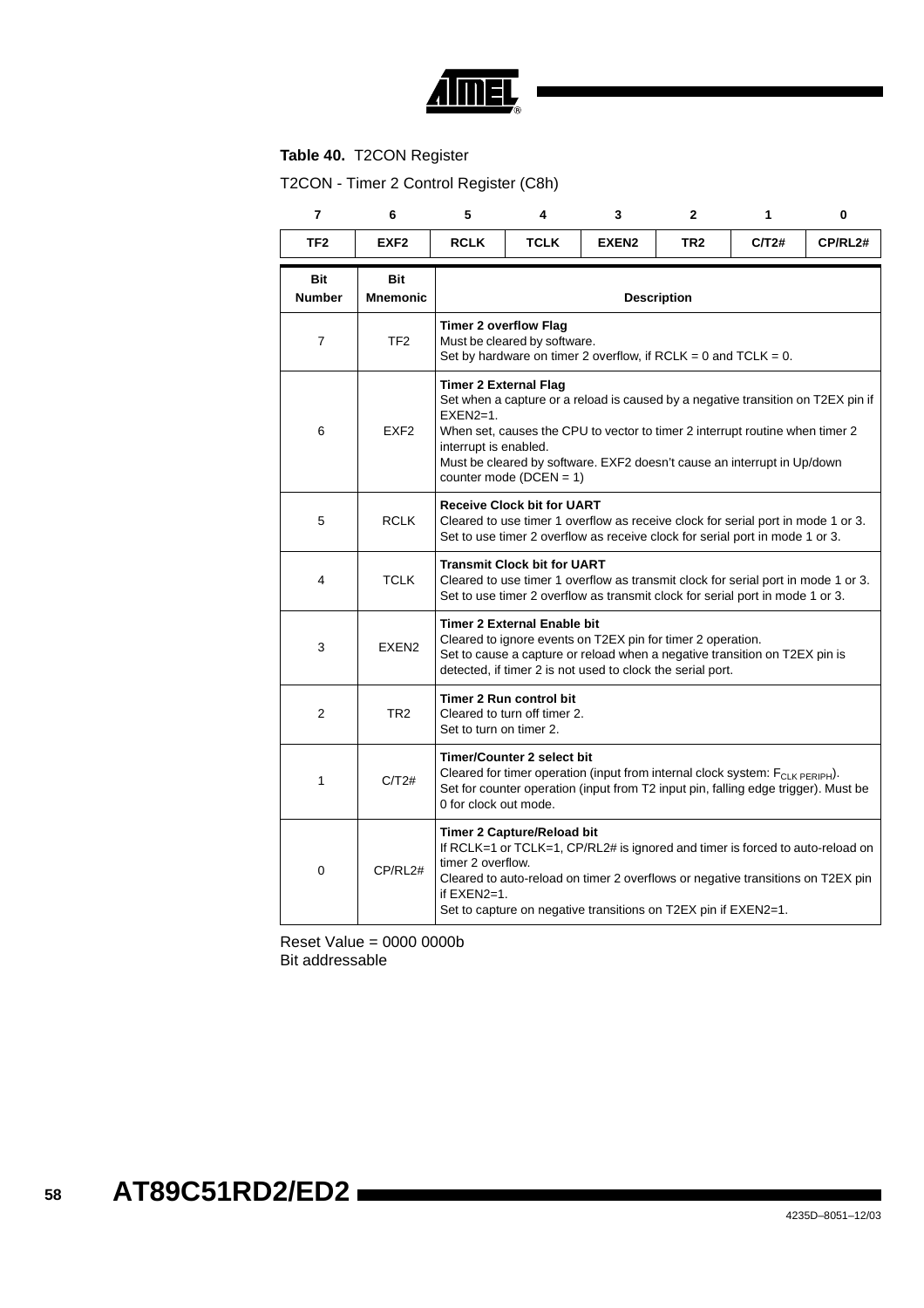#### **Table 41.** PCON Register

PCON - Power Control Register (87h)

| 7                           | 6                             | 5                                        | 4                                                                                                                        | 3                                                                                    | 2               | 1         | $\bf{0}$   |  |  |
|-----------------------------|-------------------------------|------------------------------------------|--------------------------------------------------------------------------------------------------------------------------|--------------------------------------------------------------------------------------|-----------------|-----------|------------|--|--|
| SMOD1                       | <b>SMOD0</b>                  |                                          | <b>POF</b>                                                                                                               | GF <sub>1</sub>                                                                      | GF <sub>0</sub> | <b>PD</b> | <b>IDL</b> |  |  |
| <b>Bit</b><br><b>Number</b> | <b>Bit</b><br><b>Mnemonic</b> |                                          | <b>Description</b>                                                                                                       |                                                                                      |                 |           |            |  |  |
| $\overline{7}$              | SMOD1                         |                                          | Serial port Mode bit 1 for UART                                                                                          | Set to select double baud rate in mode 1, 2 or 3.                                    |                 |           |            |  |  |
| 6                           | SMOD <sub>0</sub>             |                                          | Serial port Mode bit 0 for UART<br>Cleared to select SM0 bit in SCON register.<br>Set to select FE bit in SCON register. |                                                                                      |                 |           |            |  |  |
| 5                           |                               | <b>Reserved</b>                          | The value read from this bit is indeterminate. Do not set this bit.                                                      |                                                                                      |                 |           |            |  |  |
| 4                           | <b>POF</b>                    | <b>Power-Off Flag</b><br>by software.    | Cleared to recognize next reset type.                                                                                    | Set by hardware when VCC rises from 0 to its nominal voltage. Can also be set        |                 |           |            |  |  |
| 3                           | GF <sub>1</sub>               | <b>General purpose Flag</b>              |                                                                                                                          | Cleared by user for general purpose usage.<br>Set by user for general purpose usage. |                 |           |            |  |  |
| $\overline{2}$              | GF <sub>0</sub>               | <b>General purpose Flag</b>              |                                                                                                                          | Cleared by user for general purpose usage.<br>Set by user for general purpose usage. |                 |           |            |  |  |
| 1                           | <b>PD</b>                     |                                          | Power-Down mode bit<br>Cleared by hardware when reset occurs.<br>Set to enter power-down mode.                           |                                                                                      |                 |           |            |  |  |
| $\mathbf 0$                 | IDI                           | Idle mode bit<br>Set to enter idle mode. |                                                                                                                          | Cleared by hardware when interrupt or reset occurs.                                  |                 |           |            |  |  |

Reset Value = 00X1 0000b Not bit addressable

Power-off flag reset value will be 1 only after a power on (cold reset). A warm reset doesn't affect the value of this bit.

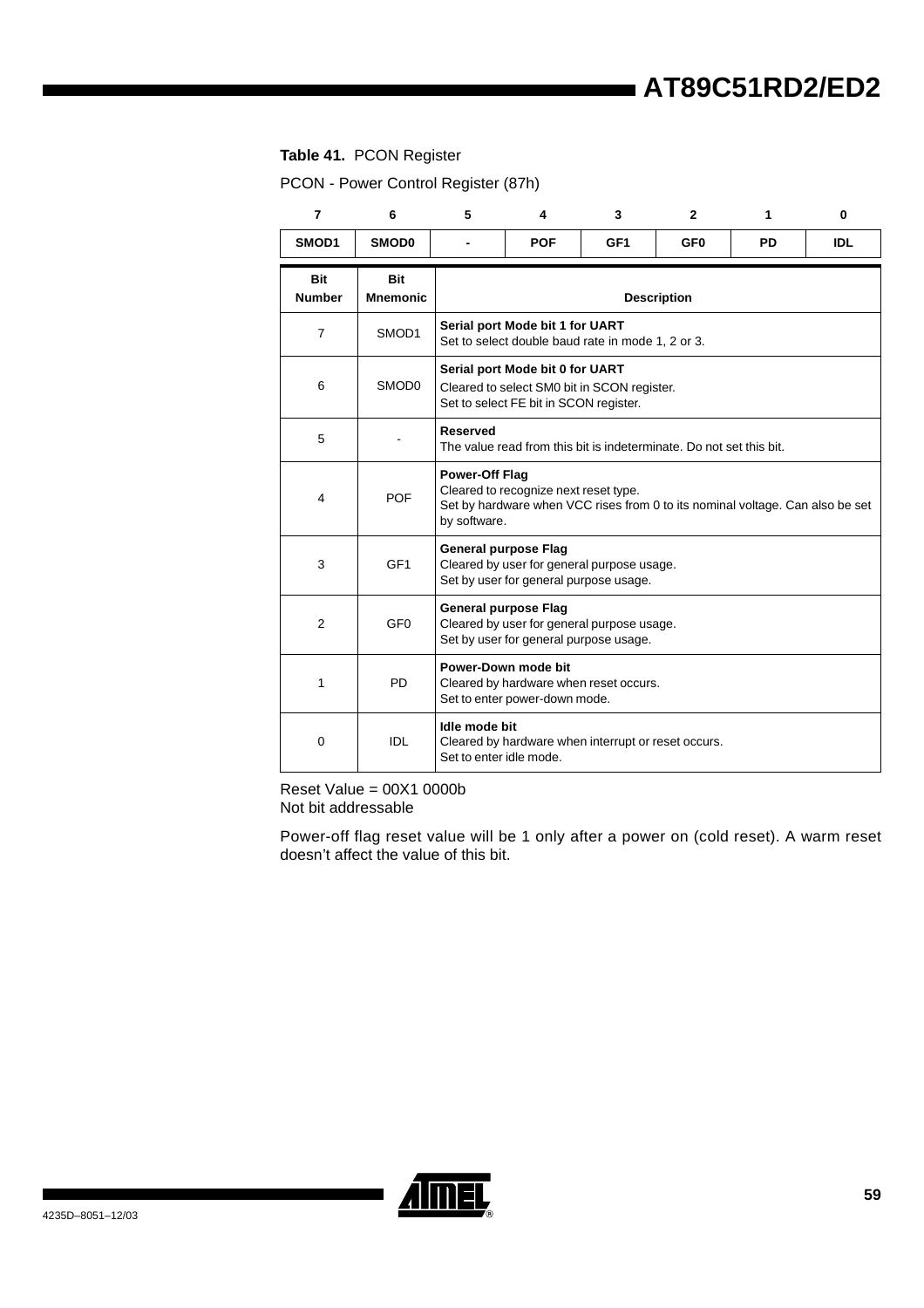

### <span id="page-58-0"></span>**Table 42.** BDRCON Register

BDRCON - Baud Rate Control Register (9Bh)

| $\overline{7}$              | 6                             | 5               | 4                                                                                                                                             | 3                                                                                                                                                                                                            | $\mathbf{2}$ | 1          | $\bf{0}$   |  |  |  |
|-----------------------------|-------------------------------|-----------------|-----------------------------------------------------------------------------------------------------------------------------------------------|--------------------------------------------------------------------------------------------------------------------------------------------------------------------------------------------------------------|--------------|------------|------------|--|--|--|
|                             |                               |                 | <b>BRR</b>                                                                                                                                    | <b>TBCK</b>                                                                                                                                                                                                  | <b>RBCK</b>  | <b>SPD</b> | <b>SRC</b> |  |  |  |
| <b>Bit</b><br><b>Number</b> | <b>Bit</b><br><b>Mnemonic</b> |                 | <b>Description</b>                                                                                                                            |                                                                                                                                                                                                              |              |            |            |  |  |  |
| $\overline{7}$              |                               | <b>Reserved</b> | The value read from this bit is indeterminate. Do not set this bit                                                                            |                                                                                                                                                                                                              |              |            |            |  |  |  |
| 6                           |                               | <b>Reserved</b> |                                                                                                                                               | The value read from this bit is indeterminate. Do not set this bit                                                                                                                                           |              |            |            |  |  |  |
| 5                           |                               | <b>Reserved</b> | The value read from this bit is indeterminate. Do not set this bit.                                                                           |                                                                                                                                                                                                              |              |            |            |  |  |  |
| 4                           | <b>BRR</b>                    |                 | <b>Baud Rate Run Control bit</b><br>Cleared to stop the internal Baud Rate Generator.<br>Set to start the internal Baud Rate Generator.       |                                                                                                                                                                                                              |              |            |            |  |  |  |
| 3                           | <b>TBCK</b>                   |                 |                                                                                                                                               | Transmission Baud rate Generator Selection bit for UART<br>Cleared to select Timer 1 or Timer 2 for the Baud Rate Generator.<br>Set to select internal Baud Rate Generator.                                  |              |            |            |  |  |  |
| $\overline{2}$              | <b>RBCK</b>                   |                 |                                                                                                                                               | Reception Baud Rate Generator Selection bit for UART<br>Cleared to select Timer 1 or Timer 2 for the Baud Rate Generator.<br>Set to select internal Baud Rate Generator.                                     |              |            |            |  |  |  |
| 1                           | <b>SPD</b>                    |                 | <b>Baud Rate Speed Control bit for UART</b><br>Cleared to select the SLOW Baud Rate Generator.<br>Set to select the FAST Baud Rate Generator. |                                                                                                                                                                                                              |              |            |            |  |  |  |
| 0                           | <b>SRC</b>                    | mode).          |                                                                                                                                               | Baud Rate Source select bit in Mode 0 for UART<br>Cleared to select $F_{OSC}/12$ as the Baud Rate Generator ( $F_{CIKPERIPH}/6$ in X2<br>Set to select the internal Baud Rate Generator for UARTs in mode 0. |              |            |            |  |  |  |

Reset Value = XXX0 0000b Not bit addressable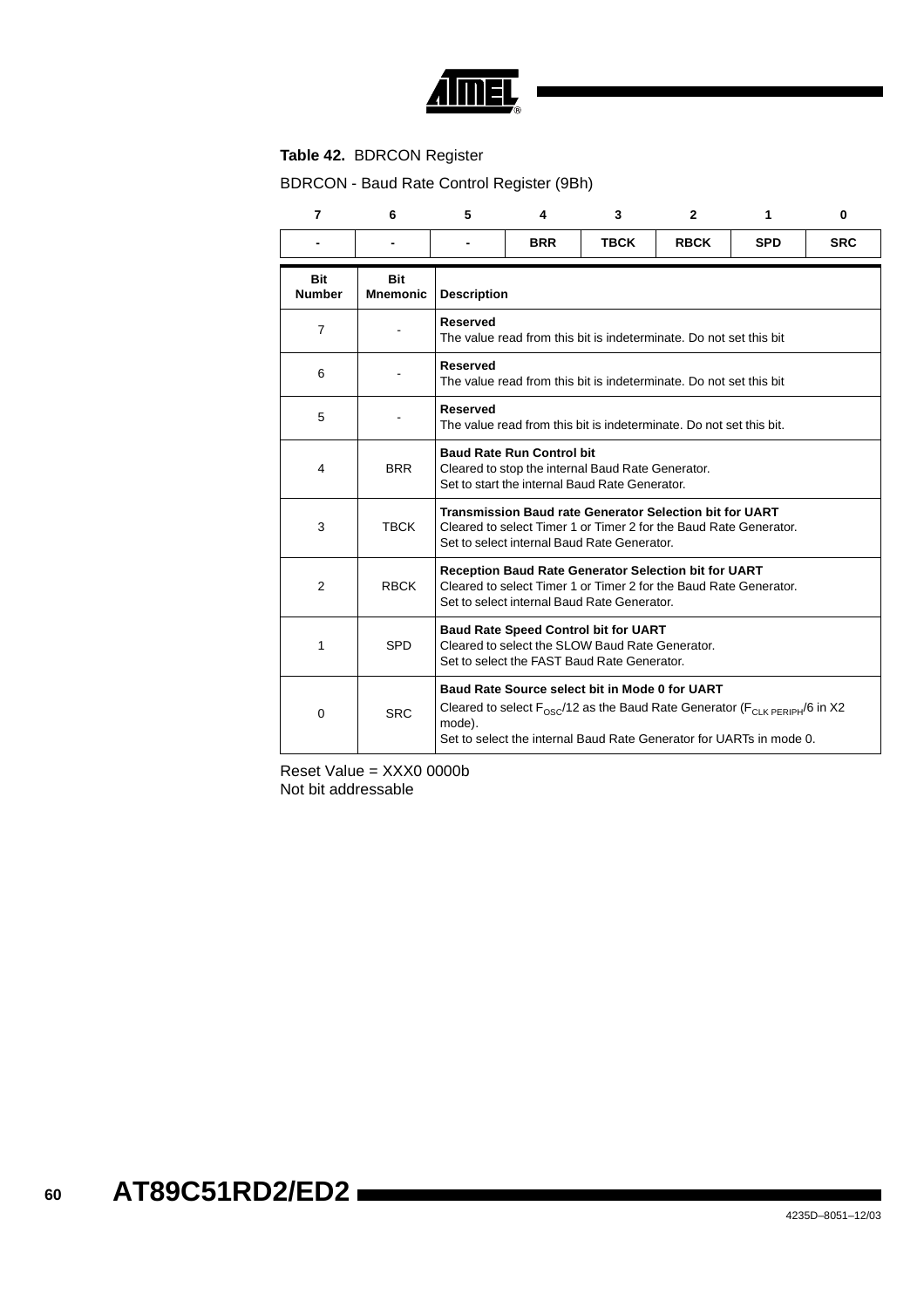**Keyboard Interface** The AT89C51RD2/ED2 implements a keyboard interface allowing the connection of a 8 x n matrix keyboard. It is based on 8 inputs with programmable interrupt capability on both high or low level. These inputs are available as alternate function of P1 and allow to exit from idle and power-down modes.

> The keyboard interfaces with the C51 core through 3 special function registers: KBLS, the Keyboard Level Selection register ([Table 45](#page-62-0)), KBE, the Keyboard interrupt Enable register ([Table 44\)](#page-61-0), and KBF, the Keyboard Flag register [\(Table 43\)](#page-60-0).

**Interrupt** The keyboard inputs are considered as 8 independent interrupt sources sharing the same interrupt vector. An interrupt enable bit (KBD in IE1) allows global enable or disable of the keyboard interrupt (see [Figure 27](#page-59-0)). As detailed in [Figure 28](#page-59-1) each keyboard input has the capability to detect a programmable level according to KBLS. x bit value. Level detection is then reported in interrupt flags KBF.x that can be masked by software using KBE. x bits.

> This structure allow keyboard arrangement from 1 by n to 8 by n matrix and allows usage of P1 inputs for other purpose.

<span id="page-59-0"></span>



<span id="page-59-1"></span>**Figure 28.** Keyboard Input Circuitry



**Power Reduction Mode** P1 inputs allow exit from idle and power-down modes as detailed in [Section "Power](#page-81-0) [Management", page 83.](#page-81-0)

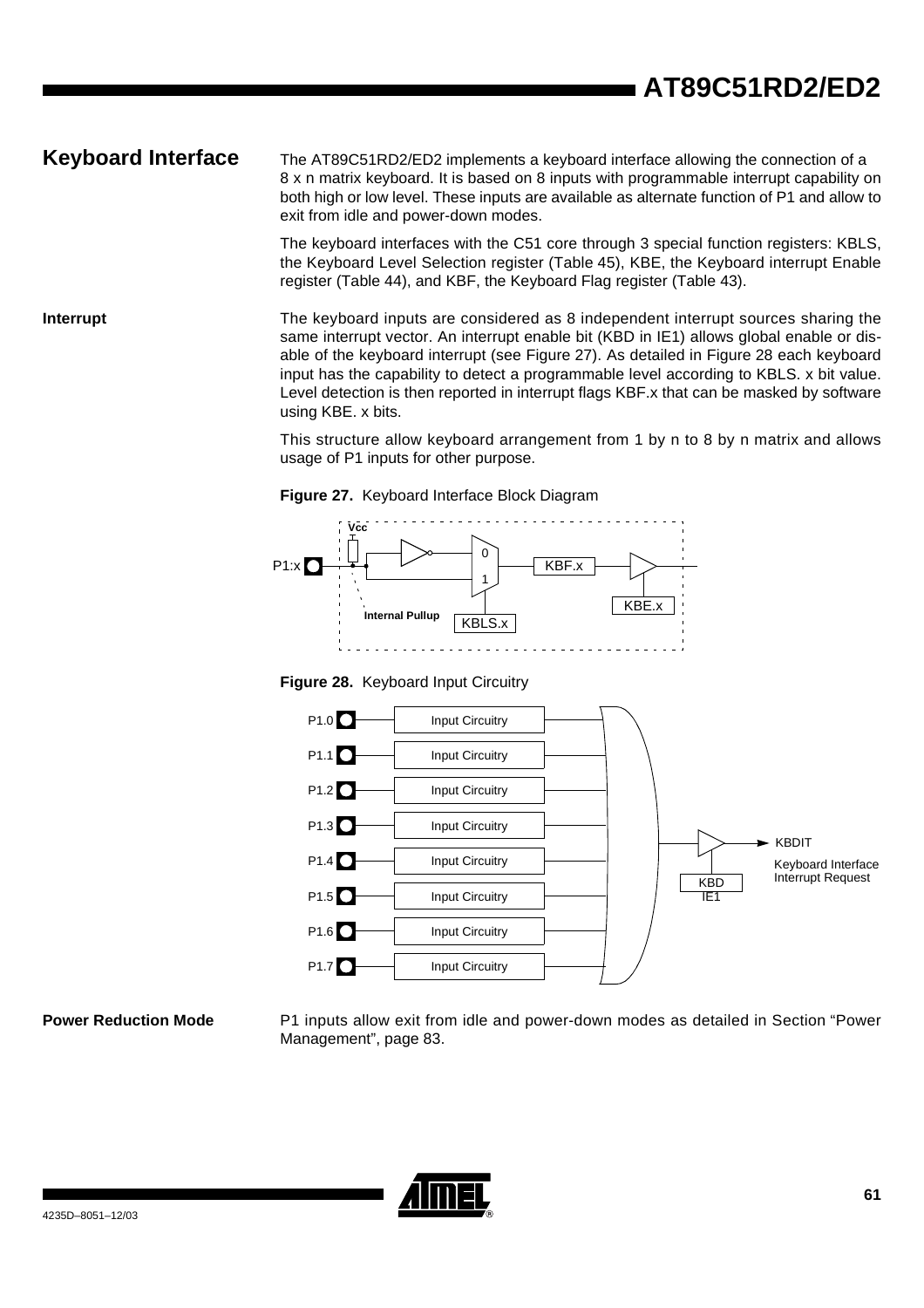

## **Registers Table 43. KBF Register**

<span id="page-60-0"></span>KBF**-**Keyboard Flag Register (9Eh)

| 7                    | 6                      | 5                    | 4                                                                                                                                                                                                                  | 3                                                                                                                                                        | $\mathbf{2}$     | 1    | 0    |  |  |  |
|----------------------|------------------------|----------------------|--------------------------------------------------------------------------------------------------------------------------------------------------------------------------------------------------------------------|----------------------------------------------------------------------------------------------------------------------------------------------------------|------------------|------|------|--|--|--|
| KBF7                 | KBF6                   | KBF5                 | KBF4                                                                                                                                                                                                               | KBF3                                                                                                                                                     | KBF <sub>2</sub> | KBF1 | KBF0 |  |  |  |
| Bit<br><b>Number</b> | Bit<br><b>Mnemonic</b> | <b>Description</b>   |                                                                                                                                                                                                                    |                                                                                                                                                          |                  |      |      |  |  |  |
| $\overline{7}$       | KBF7                   |                      | Keyboard line 7 flag<br>Set by hardware when the Port line 7 detects a programmed level. It generates a<br>Keyboard interrupt request if the KBKBIE.7 bit in KBIE register is set.<br>Must be cleared by software. |                                                                                                                                                          |                  |      |      |  |  |  |
| 6                    | KBF6                   |                      | Keyboard line 6 flag<br>Set by hardware when the Port line 6 detects a programmed level. It generates a<br>Keyboard interrupt request if the KBIE.6 bit in KBIE register is set.<br>Must be cleared by software.   |                                                                                                                                                          |                  |      |      |  |  |  |
| 5                    | KBF <sub>5</sub>       |                      | Keyboard line 5 flag<br>Set by hardware when the Port line 5 detects a programmed level. It generates a<br>Keyboard interrupt request if the KBIE.5 bit in KBIE register is set.<br>Must be cleared by software.   |                                                                                                                                                          |                  |      |      |  |  |  |
| 4                    | KBF4                   |                      | Keyboard line 4 flag<br>Set by hardware when the Port line 4 detects a programmed level. It generates a<br>Keyboard interrupt request if the KBIE.4 bit in KBIE register is set.<br>Must be cleared by software.   |                                                                                                                                                          |                  |      |      |  |  |  |
| 3                    | KBF3                   | Keyboard line 3 flag | Must be cleared by software.                                                                                                                                                                                       | Set by hardware when the Port line 3 detects a programmed level. It generates a<br>Keyboard interrupt request if the KBIE.3 bit in KBIE register is set. |                  |      |      |  |  |  |
| 2                    | KBF <sub>2</sub>       | Keyboard line 2 flag | Must be cleared by software.                                                                                                                                                                                       | Set by hardware when the Port line 2 detects a programmed level. It generates a<br>Keyboard interrupt request if the KBIE.2 bit in KBIE register is set. |                  |      |      |  |  |  |
| 1                    | KBF1                   | Keyboard line 1 flag | Must be cleared by software.                                                                                                                                                                                       | Set by hardware when the Port line 1 detects a programmed level. It generates a<br>Keyboard interrupt request if the KBIE.1 bit in KBIE register is set. |                  |      |      |  |  |  |
| 0                    | KBF <sub>0</sub>       | Keyboard line 0 flag | Must be cleared by software.                                                                                                                                                                                       | Set by hardware when the Port line 0 detects a programmed level. It generates a<br>Keyboard interrupt request if the KBIE.0 bit in KBIE register is set. |                  |      |      |  |  |  |

Reset Value = 0000 0000b

This register is read only access, all flags are automatically cleared by reading the register.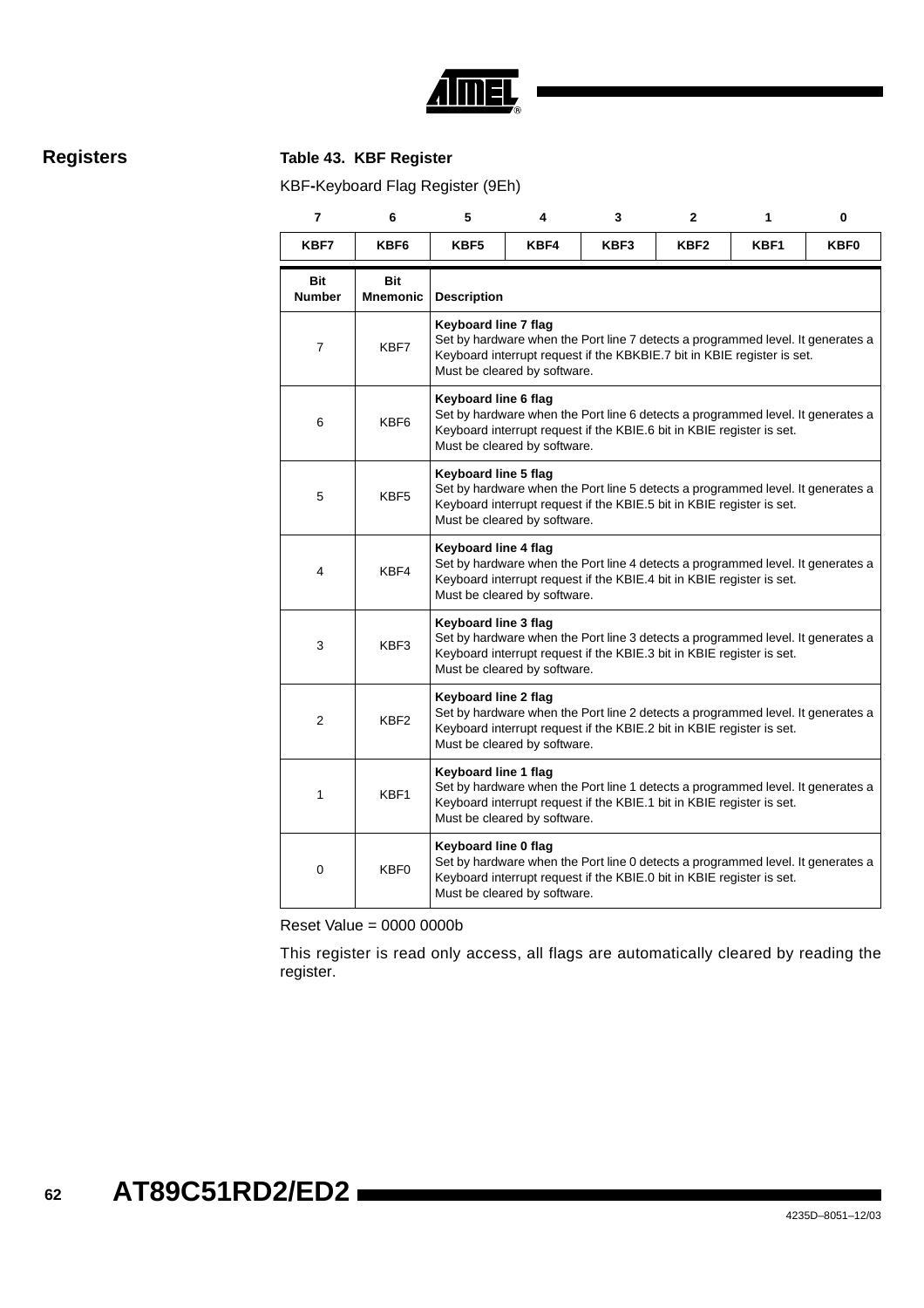### <span id="page-61-0"></span>**Table 44.** KBE Register

KBE-Keyboard Input Enable Register (9Dh)

| 7                           | 6                             | 5                  | 4                                                                                                                                              | 3                                                                         | $\mathbf{2}$     | 1    | 0           |  |
|-----------------------------|-------------------------------|--------------------|------------------------------------------------------------------------------------------------------------------------------------------------|---------------------------------------------------------------------------|------------------|------|-------------|--|
| KBE7                        | KBE6                          | KBE5               | KBE4                                                                                                                                           | KBE3                                                                      | KBE <sub>2</sub> | KBE1 | <b>KBE0</b> |  |
| <b>Bit</b><br><b>Number</b> | <b>Bit</b><br><b>Mnemonic</b> | <b>Description</b> |                                                                                                                                                |                                                                           |                  |      |             |  |
| $\overline{7}$              | KBE7                          |                    | Keyboard line 7 Enable bit<br>Cleared to enable standard I/O pin.<br>Set to enable KBF.7 bit in KBF register to generate an interrupt request. |                                                                           |                  |      |             |  |
| 6                           | KBE6                          |                    | Keyboard line 6 Enable bit<br>Cleared to enable standard I/O pin.<br>Set to enable KBF.6 bit in KBF register to generate an interrupt request. |                                                                           |                  |      |             |  |
| 5                           | KBE5                          |                    | Keyboard line 5 Enable bit<br>Cleared to enable standard I/O pin.<br>Set to enable KBF.5 bit in KBF register to generate an interrupt request. |                                                                           |                  |      |             |  |
| 4                           | KBE4                          |                    | Keyboard line 4 Enable bit<br>Cleared to enable standard I/O pin.<br>Set to enable KBF.4 bit in KBF register to generate an interrupt request. |                                                                           |                  |      |             |  |
| 3                           | KBE3                          |                    | Keyboard line 3 Enable bit<br>Cleared to enable standard I/O pin.<br>Set to enable KBF.3 bit in KBF register to generate an interrupt request. |                                                                           |                  |      |             |  |
| 2                           | KBE2                          |                    | Keyboard line 2 Enable bit<br>Cleared to enable standard I/O pin.<br>Set to enable KBF.2 bit in KBF register to generate an interrupt request. |                                                                           |                  |      |             |  |
| 1                           | KBE1                          |                    | Keyboard line 1 Enable bit<br>Cleared to enable standard I/O pin.<br>Set to enable KBF.1 bit in KBF register to generate an interrupt request. |                                                                           |                  |      |             |  |
| $\Omega$                    | KBE0                          |                    | Keyboard line 0 Enable bit<br>Cleared to enable standard I/O pin.                                                                              | Set to enable KBF.0 bit in KBF register to generate an interrupt request. |                  |      |             |  |

Reset Value = 0000 0000b

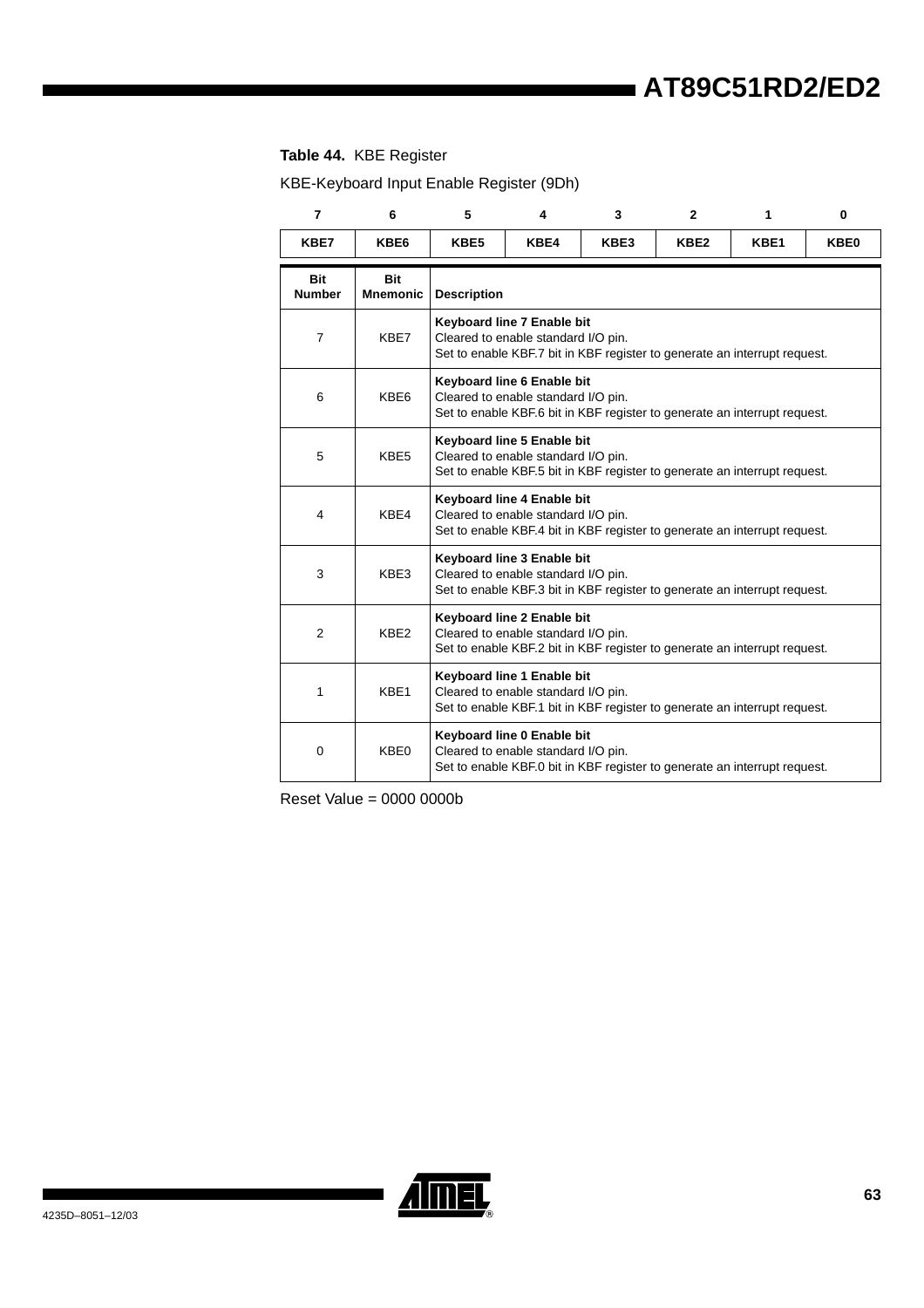

### <span id="page-62-0"></span>**Table 45.** KBLS Register

KBLS-Keyboard Level Selector Register (9Ch)

| $\overline{7}$              | 6                             | 5                  | 4                                                                                                                                                      | 3                                                                                                               | $\overline{2}$ | 1            | $\mathbf 0$  |  |  |
|-----------------------------|-------------------------------|--------------------|--------------------------------------------------------------------------------------------------------------------------------------------------------|-----------------------------------------------------------------------------------------------------------------|----------------|--------------|--------------|--|--|
| <b>KBLS7</b>                | KBLS6                         | <b>KBLS5</b>       | <b>KBLS4</b>                                                                                                                                           | KBLS3                                                                                                           | <b>KBLS2</b>   | <b>KBLS1</b> | <b>KBLS0</b> |  |  |
| <b>Bit</b><br><b>Number</b> | <b>Bit</b><br><b>Mnemonic</b> | <b>Description</b> |                                                                                                                                                        |                                                                                                                 |                |              |              |  |  |
| $\overline{7}$              | KBLS7                         |                    | Keyboard line 7 Level Selection bit<br>Cleared to enable a low level detection on Port line 7.<br>Set to enable a high level detection on Port line 7. |                                                                                                                 |                |              |              |  |  |
| 6                           | KBLS6                         |                    | Keyboard line 6 Level Selection bit<br>Cleared to enable a low level detection on Port line 6.<br>Set to enable a high level detection on Port line 6. |                                                                                                                 |                |              |              |  |  |
| 5                           | KBLS5                         |                    | Keyboard line 5 Level Selection bit<br>Cleared to enable a low level detection on Port line 5.<br>Set to enable a high level detection on Port line 5. |                                                                                                                 |                |              |              |  |  |
| 4                           | KBLS4                         |                    | Keyboard line 4 Level Selection bit<br>Cleared to enable a low level detection on Port line 4.<br>Set to enable a high level detection on Port line 4. |                                                                                                                 |                |              |              |  |  |
| 3                           | KBLS3                         |                    | Keyboard line 3 Level Selection bit<br>Cleared to enable a low level detection on Port line 3.<br>Set to enable a high level detection on Port line 3. |                                                                                                                 |                |              |              |  |  |
| $\overline{2}$              | KBLS2                         |                    | Keyboard line 2 Level Selection bit<br>Cleared to enable a low level detection on Port line 2.<br>Set to enable a high level detection on Port line 2. |                                                                                                                 |                |              |              |  |  |
| 1                           | KBLS1                         |                    | Keyboard line 1 Level Selection bit<br>Cleared to enable a low level detection on Port line 1.<br>Set to enable a high level detection on Port line 1. |                                                                                                                 |                |              |              |  |  |
| 0                           | KBLS0                         |                    | Keyboard line 0 Level Selection bit                                                                                                                    | Cleared to enable a low level detection on Port line 0.<br>Set to enable a high level detection on Port line 0. |                |              |              |  |  |

Reset Value = 0000 0000b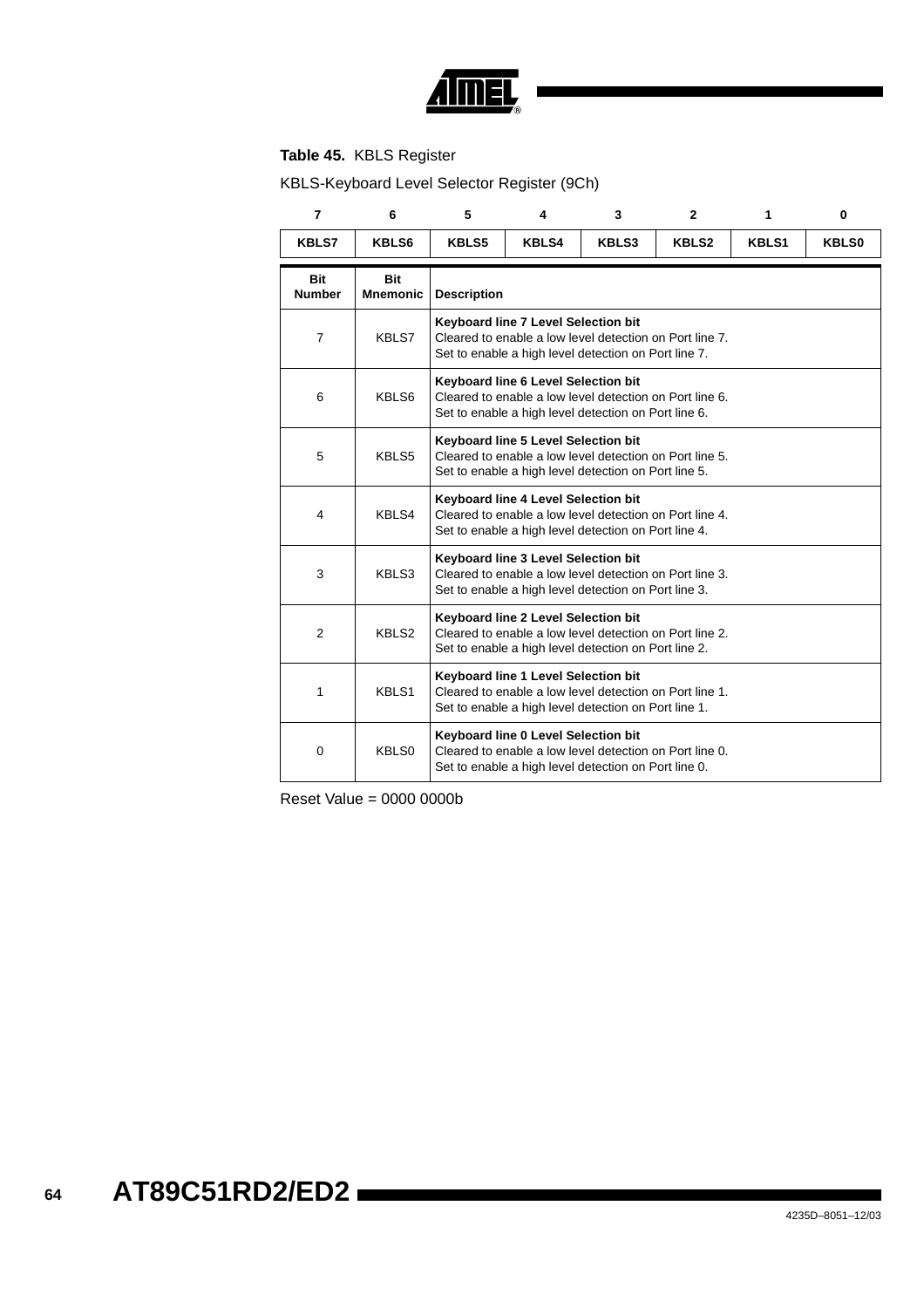## **Serial Port Interface (SPI)**

The Serial Peripheral Interface Module (SPI) allows full-duplex, synchronous, serial communication between the MCU and peripheral devices, including other MCUs.

**Features Features** Features of the SPI Module include the following:

- Full-duplex, three-wire synchronous transfers
- **Master or Slave operation**
- Eight programmable Master clock rates
- Serial clock with programmable polarity and phase
- Master Mode fault error flag with MCU interrupt capability
- Write collision flag protection

**Signal Description** [Figure 29](#page-63-0) shows a typical SPI bus configuration using one Master controller and many Slave peripherals. The bus is made of three wires connecting all the devices.

<span id="page-63-0"></span>**Figure 29.** SPI Master/Slaves Interconnection



The Master device selects the individual Slave devices by using four pins of a parallel port to control the four  $\overline{SS}$  pins of the Slave devices.

**Master Output Slave Input (MOSI)** This 1-bit signal is directly connected between the Master Device and a Slave Device. The MOSI line is used to transfer data in series from the Master to the Slave. Therefore, it is an output signal from the Master, and an input signal to a Slave. A Byte (8-bit word) is transmitted most significant bit (MSB) first, least significant bit (LSB) last.

**Master Input Slave Output (MISO)** This 1-bit signal is directly connected between the Slave Device and a Master Device. The MISO line is used to transfer data in series from the Slave to the Master. Therefore, it is an output signal from the Slave, and an input signal to the Master. A Byte (8-bit word) is transmitted most significant bit (MSB) first, least significant bit (LSB) last.

**SPI Serial Clock (SCK)** This signal is used to synchronize the data movement both in and out of the devices through their MOSI and MISO lines. It is driven by the Master for eight clock cycles which allows to exchange one Byte on the serial lines.

**Slave Select (SS)** Each Slave peripheral is selected by one Slave Select pin (SS). This signal must stay low for any message for a Slave. It is obvious that only one Master (SS high level) can

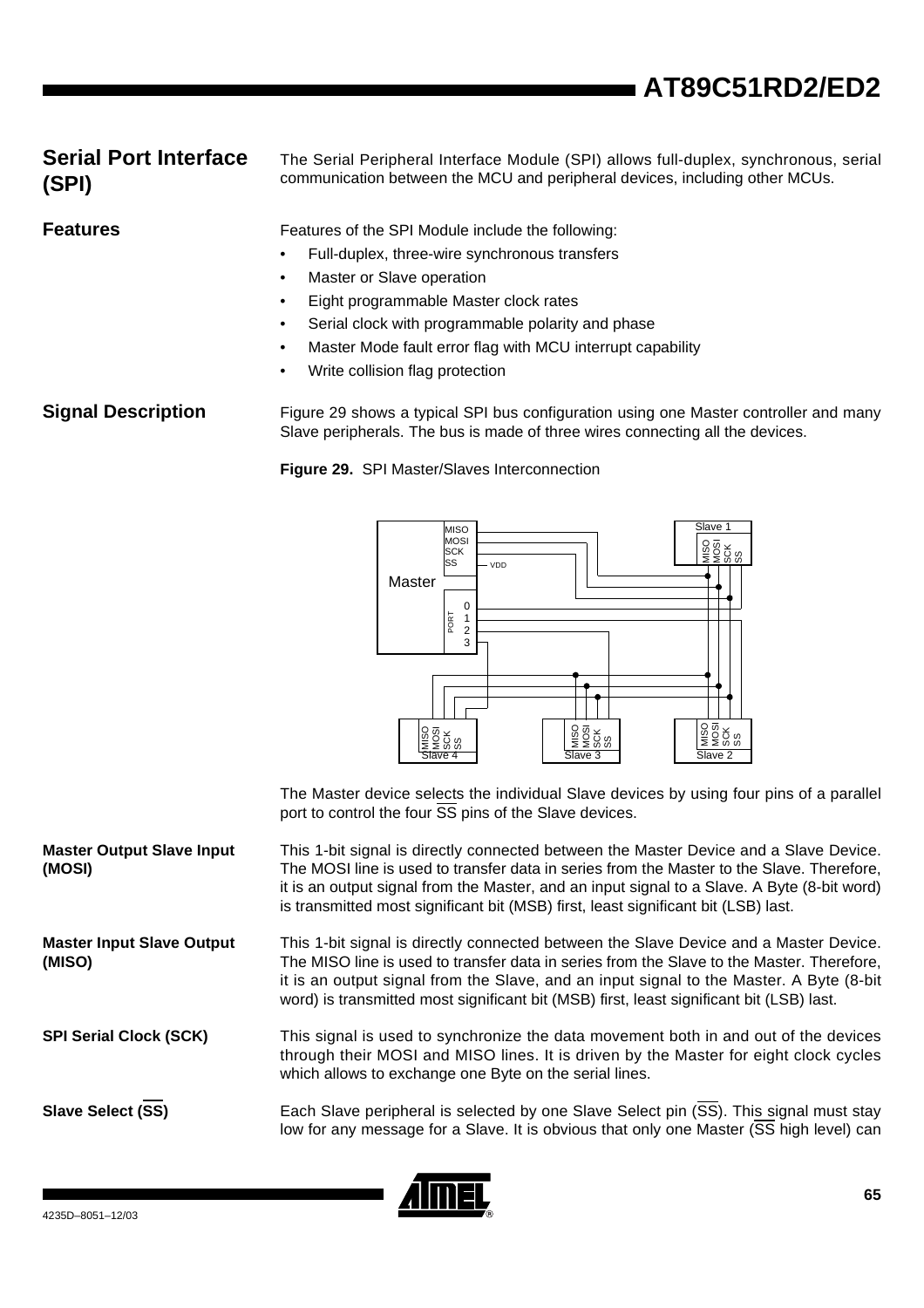|                  | drive the network. The Master may select each Slave device by software through port<br>pins (Figure 30). To prevent bus conflicts on the MISO line, only one slave should be<br>selected at a time by the Master for a transmission.                                                                                                                                                                 |
|------------------|------------------------------------------------------------------------------------------------------------------------------------------------------------------------------------------------------------------------------------------------------------------------------------------------------------------------------------------------------------------------------------------------------|
|                  | In a Master configuration, the SS line can be used in conjunction with the MODF flag in<br>the SPI Status register (SPSTA) to prevent multiple masters from driving MOSI and<br>SCK (see Error conditions).                                                                                                                                                                                          |
|                  | A high level on the SS pin puts the MISO line of a Slave SPI in a high-impedance state.                                                                                                                                                                                                                                                                                                              |
|                  | The SS pin could be used as a general-purpose if the following conditions are met:<br>The device is configured as a Master and the SSDIS control bit in SPCON is set.<br>This kind of configuration can be found when only one Master is driving the network<br>and there is no way that the SS pin could be pulled low. Therefore, the MODF flag in<br>the SPSTA will never be set <sup>(1)</sup> . |
|                  | The Device is configured as a Slave with CPHA and SSDIS control bits set <sup>(2)</sup> . This<br>$\bullet$<br>kind of configuration can happen when the system comprises one Master and one<br>Slave only. Therefore, the device should always be selected and there is no reason<br>that the Master uses the SS pin to select the communicating Slave device.                                      |
|                  | Note:<br>1. Clearing SSDIS control bit does not clear MODF.                                                                                                                                                                                                                                                                                                                                          |
|                  | 2. Special care should be taken not to set SSDIS control bit when CPHA = '0' because<br>in this mode, the $\overline{SS}$ is used to start the transmission.                                                                                                                                                                                                                                         |
| <b>Baud Rate</b> | In Master mode, the baud rate can be selected from a baud rate generator which is con-<br>trolled by three bits in the SPCON register: SPR2, SPR1 and SPR0. The Master clock is<br>selected from one of seven clock rates resulting from the division of the internal clock by<br>2, 4, 8, 16, 32, 64 or 128.                                                                                        |
|                  | Table 46 gives the different clock rates selected by SPR2:SPR1:SPR0.                                                                                                                                                                                                                                                                                                                                 |
|                  | Table 46. SPI Master Baud Rate Selection                                                                                                                                                                                                                                                                                                                                                             |
|                  |                                                                                                                                                                                                                                                                                                                                                                                                      |

<span id="page-64-0"></span>

| SPR <sub>2</sub> | SPR <sub>1</sub> | SPR <sub>0</sub> | <b>Clock Rate</b>            | <b>Baud Rate Divisor (BD)</b> |
|------------------|------------------|------------------|------------------------------|-------------------------------|
| $\mathbf 0$      | 0                | $\mathbf 0$      | $F_{CLK PERIPH}$ /2          | 2                             |
| $\mathbf 0$      | 0                |                  | $F_{CLK PERIPH}$ /4          | 4                             |
| $\mathbf 0$      | 1                | 0                | $F_{CLK PERIPH}$ /8          | 8                             |
| $\mathbf 0$      | 1                |                  | $F_{CLK PERIPH}$ /16         | 16                            |
| 1                | 0                | 0                | $F_{CLK PERIPH}$ /32         | 32                            |
| 1                | $\Omega$         |                  | F <sub>CLK PERIPH</sub> /64  | 64                            |
|                  |                  | $\Omega$         | F <sub>CLK PERIPH</sub> /128 | 128                           |
|                  |                  |                  | Don't Use                    | No BRG                        |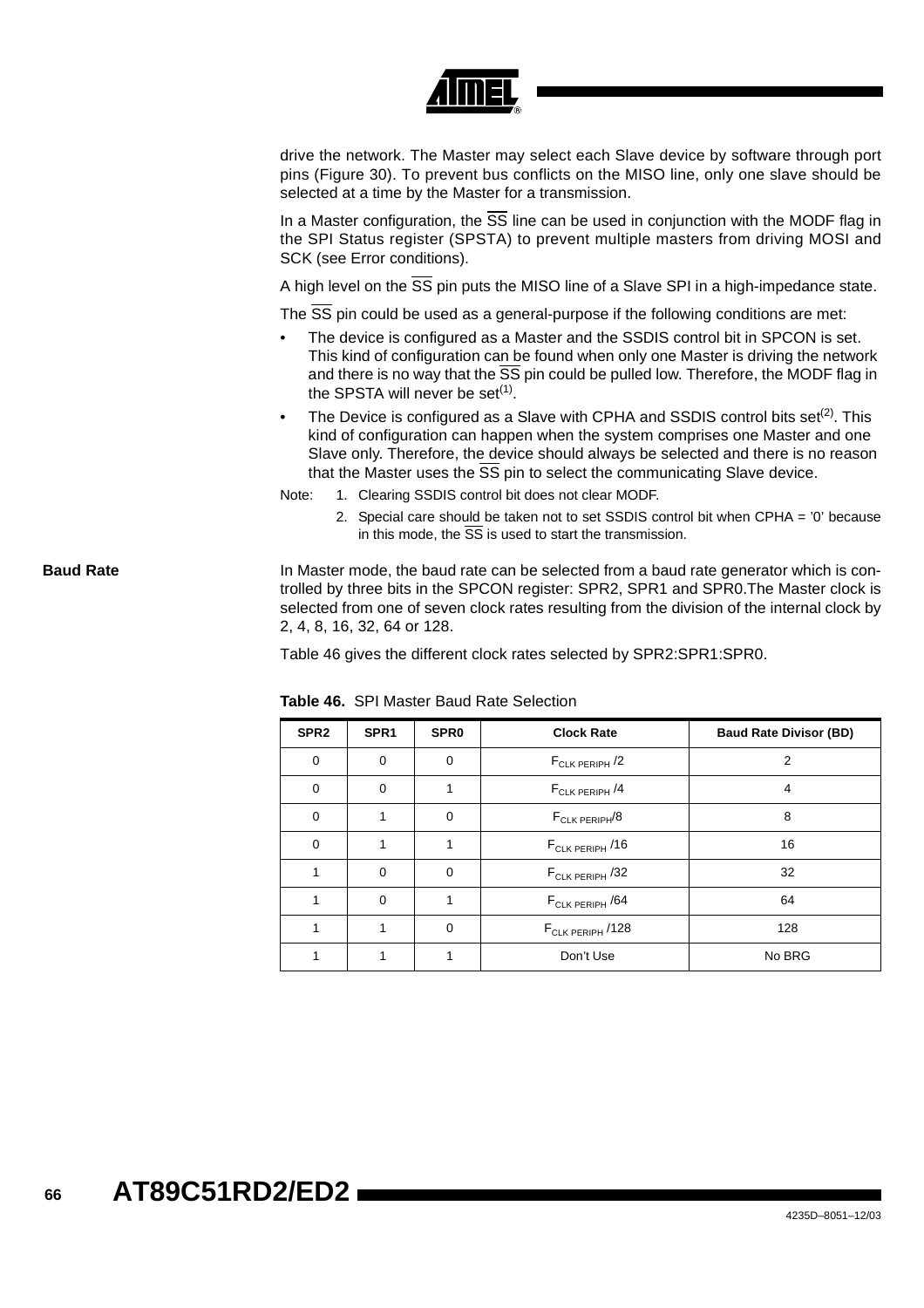**Functional Description** [Figure 30](#page-65-0) shows a detailed structure of the SPI Module.

<span id="page-65-0"></span>**Figure 30.** SPI Module Block Diagram



**Operating Modes** The Serial Peripheral Interface can be configured in one of the two modes: Master mode or Slave mode. The configuration and initialization of the SPI Module is made through one register:

The Serial Peripheral Control register (SPCON)

Once the SPI is configured, the data exchange is made using:

- **SPCON**
- The Serial Peripheral STAtus register (SPSTA)
- The Serial Peripheral DATa register (SPDAT)

During an SPI transmission, data is simultaneously transmitted (shifted out serially) and received (shifted in serially). A serial clock line (SCK) synchronizes shifting and sampling on the two serial data lines (MOSI and MISO). A Slave Select line (SS) allows individual selection of a Slave SPI device; Slave devices that are not selected do not interfere with SPI bus activities.

When the Master device transmits data to the Slave device via the MOSI line, the Slave device responds by sending data to the Master device via the MISO line. This implies full-duplex transmission with both data out and data in synchronized with the same clock ([Figure 31\)](#page-66-0).

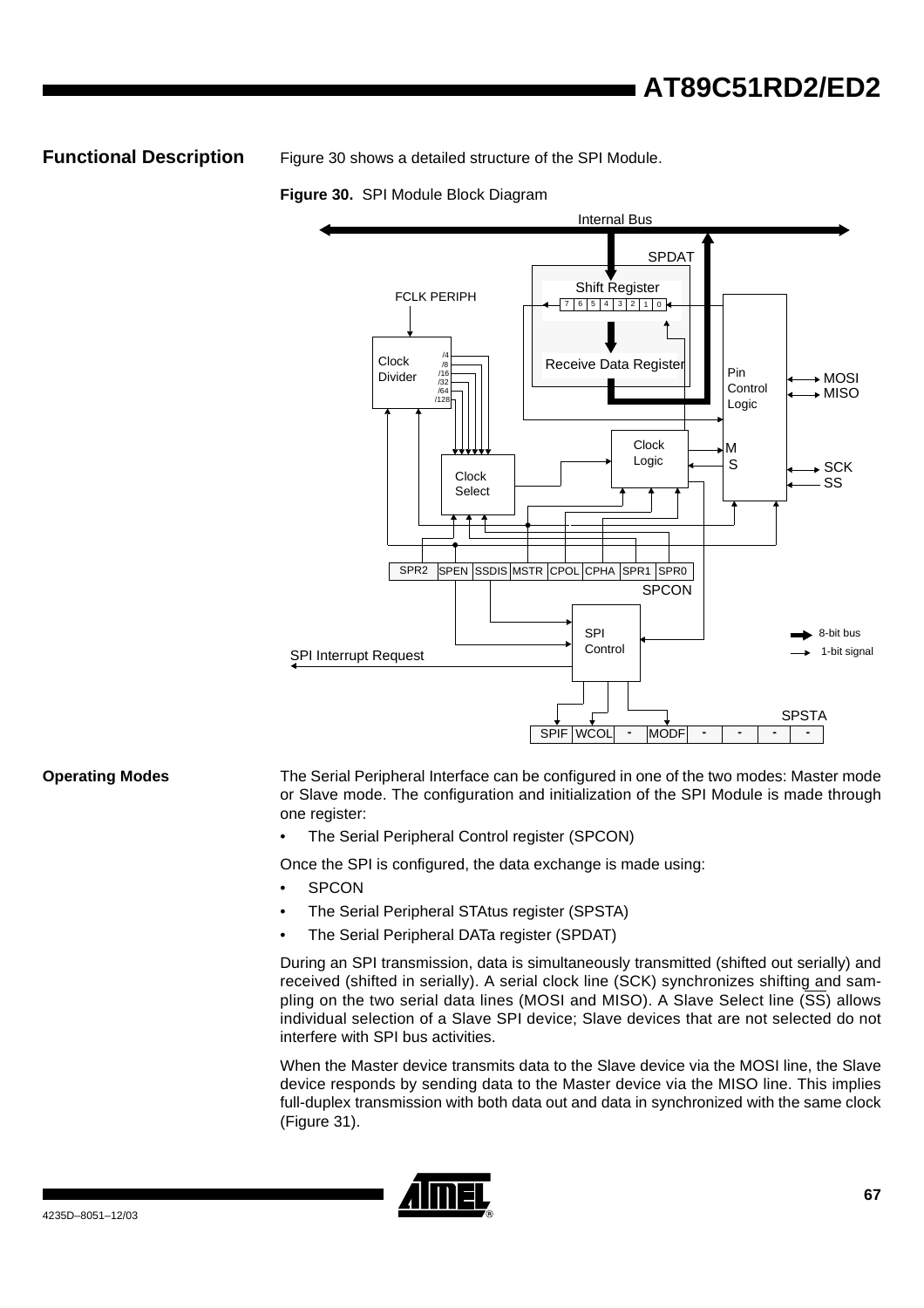

<span id="page-66-0"></span>



- 1. The SPI Module should be configured as a Master before it is enabled (SPEN set). Also, the Master SPI should be configured before the Slave SPI.
- 2. The SPI Module should be configured as a Slave before it is enabled (SPEN set).
- 3. The maximum frequency of the SCK for an SPI configured as a Slave is the bus clock speed.
- 4. Before writing to the CPOL and CPHA bits, the SPI should be disabled (SPEN = '0').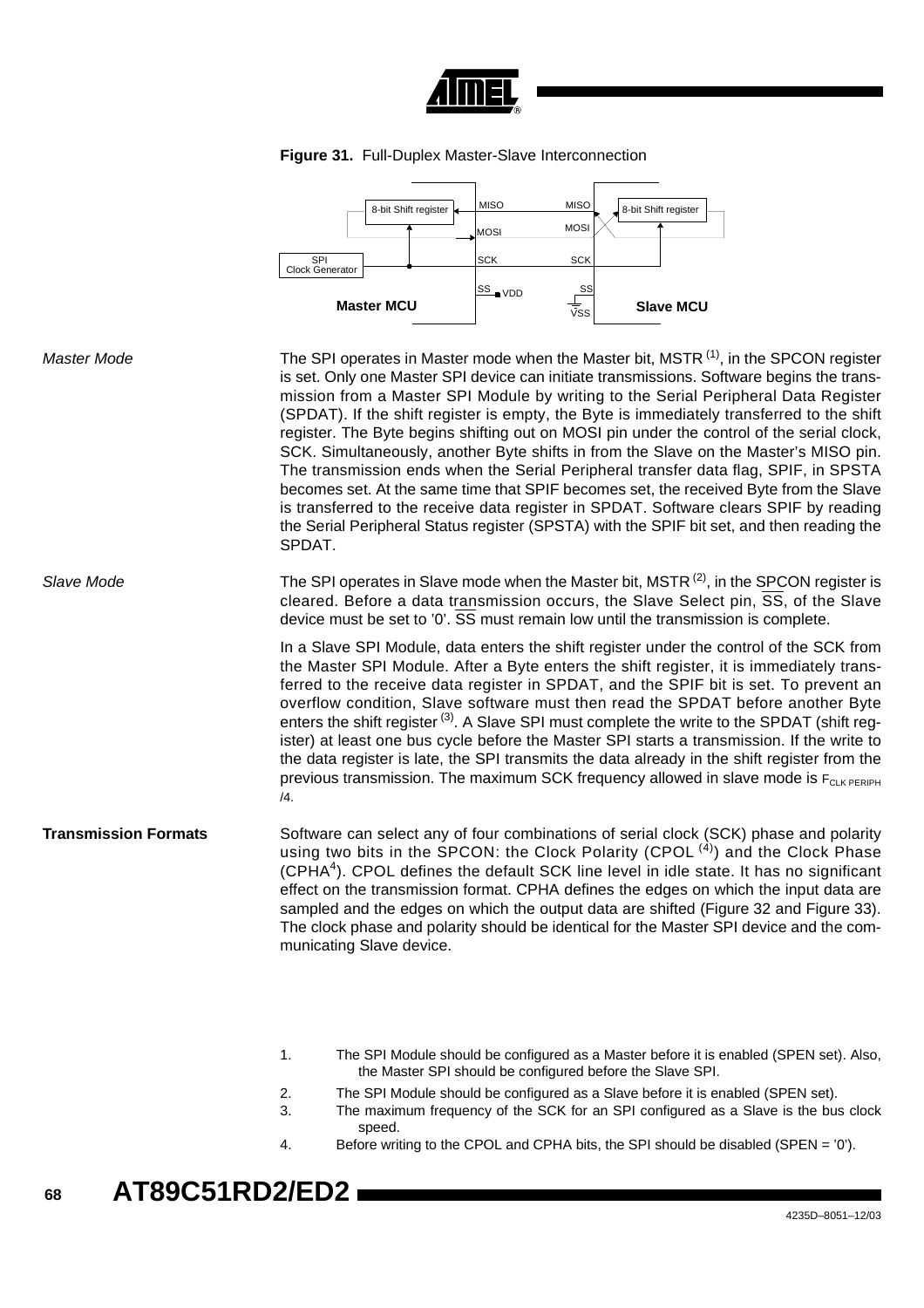<span id="page-67-0"></span>

<span id="page-67-1"></span>

<span id="page-67-2"></span>



As shown in [Figure 32](#page-67-0), the first SCK edge is the MSB capture strobe. Therefore, the Slave must begin driving its data before the first SCK edge, and a falling edge on the SS pin is used to start the transmission. The  $\overline{SS}$  pin must be toggled high and then low between each Byte transmitted ([Figure 34\)](#page-67-2).

[Figure 33](#page-67-1) shows an SPI transmission in which CPHA is '1'. In this case, the Master begins driving its MOSI pin on the first SCK edge. Therefore, the Slave uses the first SCK edge as a start transmission signal. The  $\overline{SS}$  pin can remain low between transmissions [\(Figure 34](#page-67-2)). This format may be preferred in systems having only one Master and only one Slave driving the MISO data line.

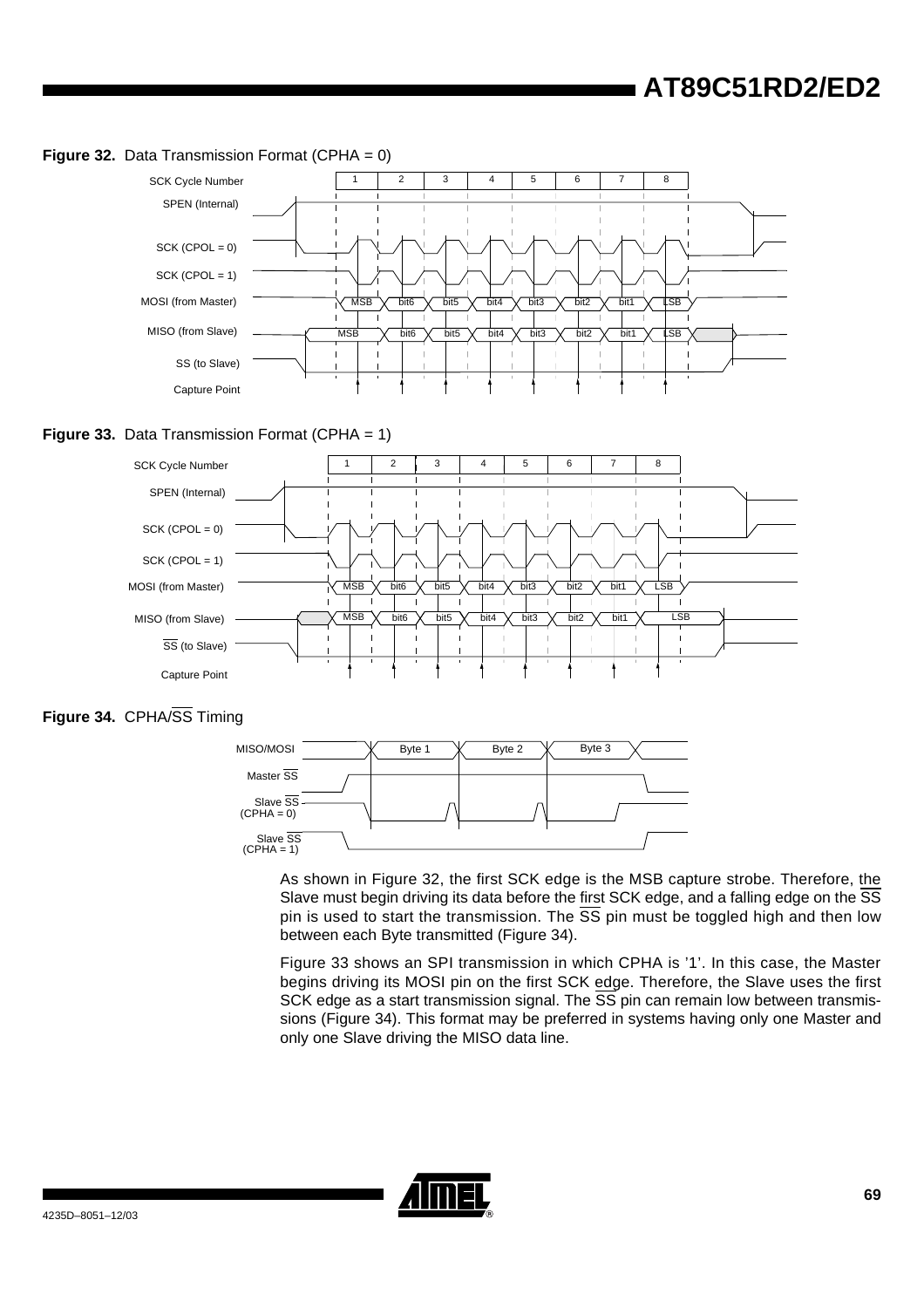

| <b>Error Conditions</b>  | The following flags in the SPSTA signal SPI error conditions:                                                                                                                                                                                                                                                                                                    |
|--------------------------|------------------------------------------------------------------------------------------------------------------------------------------------------------------------------------------------------------------------------------------------------------------------------------------------------------------------------------------------------------------|
| Mode Fault (MODF)        | Mode Fault error in Master mode SPI indicates that the level on the Slave Select (SS)<br>pin is inconsistent with the actual mode of the device. MODF is set to warn that there<br>may be a multi-master conflict for system control. In this case, the SPI system is<br>affected in the following ways:                                                         |
|                          | An SPI receiver/error CPU interrupt request is generated<br>$\bullet$                                                                                                                                                                                                                                                                                            |
|                          | The SPEN bit in SPCON is cleared. This disables the SPI<br>$\bullet$                                                                                                                                                                                                                                                                                             |
|                          | The MSTR bit in SPCON is cleared                                                                                                                                                                                                                                                                                                                                 |
|                          | When SS Disable (SSDIS) bit in the SPCON register is cleared, the MODF flag is set<br>when the SS signal becomes '0'.                                                                                                                                                                                                                                            |
|                          | However, as stated before, for a system with one Master, if the SS pin of the Master<br>device is pulled low, there is no way that another Master attempts to drive the network.<br>In this case, to prevent the MODF flag from being set, software can set the SSDIS bit in<br>the SPCON register and therefore making the SS pin as a general-purpose I/O pin. |
|                          | Clearing the MODF bit is accomplished by a read of SPSTA register with MODF bit set,<br>followed by a write to the SPCON register. SPEN Control bit may be restored to its orig-<br>inal set state after the MODF bit has been cleared.                                                                                                                          |
| Write Collision (WCOL)   | A Write Collision (WCOL) flag in the SPSTA is set when a write to the SPDAT register is<br>done during a transmit sequence.                                                                                                                                                                                                                                      |
|                          | WCOL does not cause an interruption, and the transfer continues uninterrupted.                                                                                                                                                                                                                                                                                   |
|                          | Clearing the WCOL bit is done through a software sequence of an access to SPSTA<br>and an access to SPDAT.                                                                                                                                                                                                                                                       |
| <b>Overrun Condition</b> | An overrun condition occurs when the Master device tries to send several data Bytes<br>and the Slave devise has not cleared the SPIF bit issuing from the previous data Byte<br>transmitted. In this case, the receiver buffer contains the Byte sent after the SPIF bit was<br>last cleared. A read of the SPDAT returns this Byte. All others Bytes are lost.  |
|                          | This condition is not detected by the SPI peripheral.                                                                                                                                                                                                                                                                                                            |
| SS Error Flag (SSERR)    | A Synchronous Serial Slave Error occurs when SS goes high before the end of a<br>received data in slave mode. SSERR does not cause in interruption, this bit is cleared<br>by writing 0 to SPEN bit (reset of the SPI state machine).                                                                                                                            |
| <b>Interrupts</b>        | Two SPI status flags can generate a CPU interrupt requests:                                                                                                                                                                                                                                                                                                      |

#### **Table 47.** SPI Interrupts

| Flag                    | Request                                               |
|-------------------------|-------------------------------------------------------|
| SPIF (SP data transfer) | SPI Transmitter Interrupt request                     |
| MODF (Mode Fault)       | SPI Receiver/Error Interrupt Request (if SSDIS = '0') |

Serial Peripheral data transfer flag, SPIF: This bit is set by hardware when a transfer has been completed. SPIF bit generates transmitter CPU interrupt requests.

Mode Fault flag, MODF: This bit becomes set to indicate that the level on the SS is inconsistent with the mode of the SPI. MODF with SSDIS reset, generates receiver/error CPU interrupt requests. When SSDIS is set, no MODF interrupt request is generated.

[Figure 35](#page-69-0) gives a logical view of the above statements.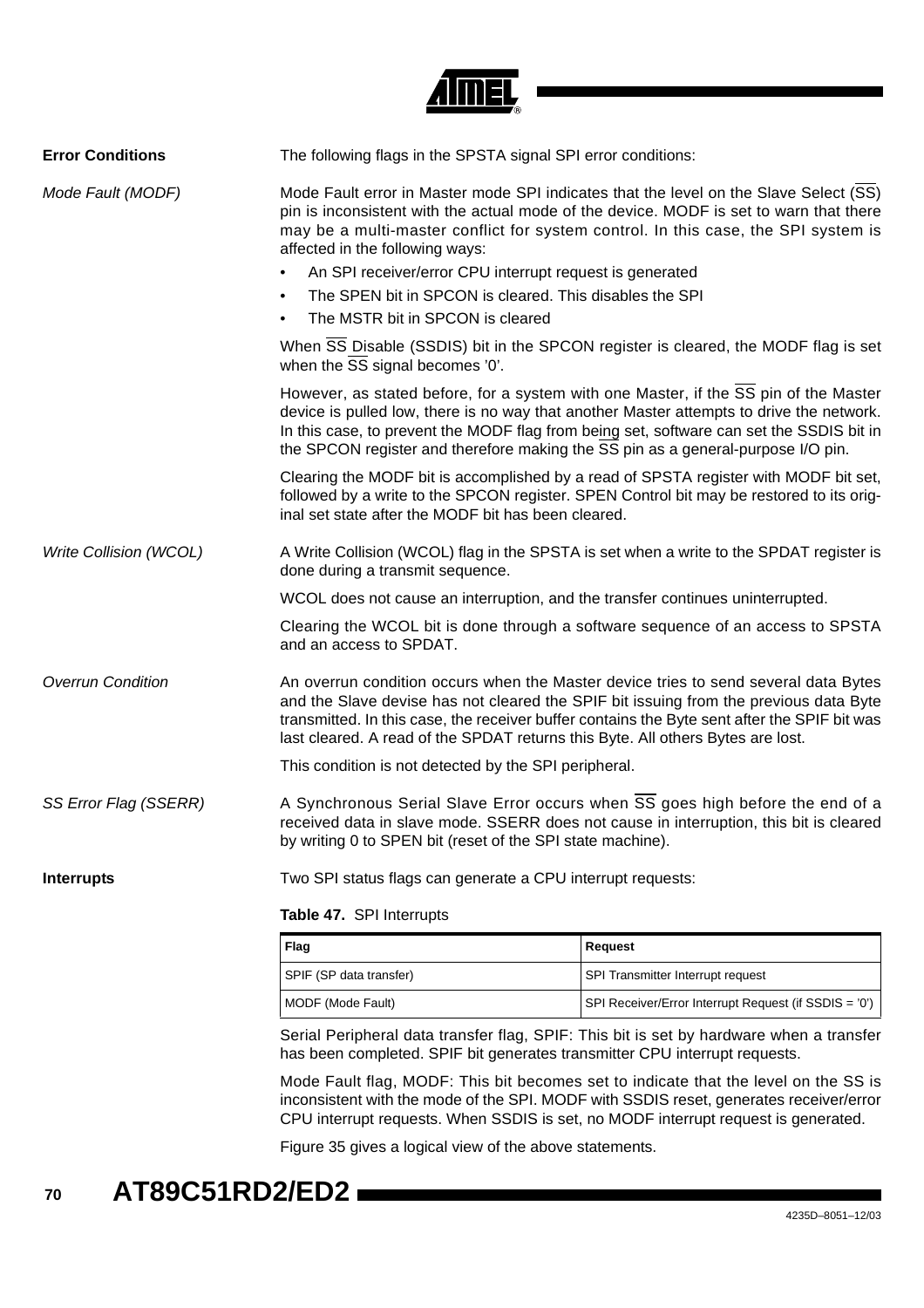#### <span id="page-69-0"></span>**Figure 35.** SPI Interrupt Requests Generation



Serial Peripheral Control Register (SPCON)

Registers **There are three registers** in the Module that provide control, status and data storage functions. These registers are describes in the following paragraphs.

- The Serial Peripheral Control Register does the following:
	- Selects one of the Master clock rates
	- Configure the SPI Module as Master or Slave
	- Selects serial clock polarity and phase
	- Enables the SPI Module
	- Frees the SS pin for a general-purpose

[Table 48](#page-69-1) describes this register and explains the use of each bit

#### <span id="page-69-1"></span>**Table 48.** SPCON Register

SPCON - Serial Peripheral Control Register (0C3H)

| $\overline{7}$    | 6           | 5                   | 4                                                                                                                                                                                                                                                                       | 3           | $\mathbf{2}$ | 1                | 0                |  |  |
|-------------------|-------------|---------------------|-------------------------------------------------------------------------------------------------------------------------------------------------------------------------------------------------------------------------------------------------------------------------|-------------|--------------|------------------|------------------|--|--|
| SPR <sub>2</sub>  | <b>SPEN</b> | <b>SSDIS</b>        | <b>MSTR</b>                                                                                                                                                                                                                                                             | <b>CPOL</b> | <b>CPHA</b>  | SPR <sub>1</sub> | SPR <sub>0</sub> |  |  |
| <b>Bit Number</b> |             | <b>Bit Mnemonic</b> | <b>Description</b>                                                                                                                                                                                                                                                      |             |              |                  |                  |  |  |
| $\overline{7}$    |             | SPR <sub>2</sub>    | <b>Serial Peripheral Rate 2</b><br>Bit with SPR1 and SPR0 define the clock rate.                                                                                                                                                                                        |             |              |                  |                  |  |  |
| 6                 | <b>SPEN</b> |                     | <b>Serial Peripheral Enable</b><br>Cleared to disable the SPI interface.<br>Set to enable the SPI interface.                                                                                                                                                            |             |              |                  |                  |  |  |
| 5                 |             | <b>SSDIS</b>        | <b>SS Disable</b><br>Cleared to enable $\overline{\text{SS}}$ in both Master and Slave modes.<br>Set to disable SS in both Master and Slave modes. In Slave mode,<br>this bit has no effect if CPHA ='0'. When SSDIS is set, no MODF<br>interrupt request is generated. |             |              |                  |                  |  |  |
| 4                 | <b>MSTR</b> |                     | <b>Serial Peripheral Master</b><br>Cleared to configure the SPI as a Slave.<br>Set to configure the SPI as a Master.                                                                                                                                                    |             |              |                  |                  |  |  |
| 3                 |             | CPOL                | <b>Clock Polarity</b><br>Cleared to have the SCK set to '0' in idle state.<br>Set to have the SCK set to '1' in idle low.                                                                                                                                               |             |              |                  |                  |  |  |
| $\overline{2}$    |             | <b>CPHA</b>         | <b>Clock Phase</b><br>Cleared to have the data sampled when the SCK leaves the idle<br>state (see CPOL).<br>Set to have the data sampled when the SCK returns to idle state (see<br>CPOL).                                                                              |             |              |                  |                  |  |  |

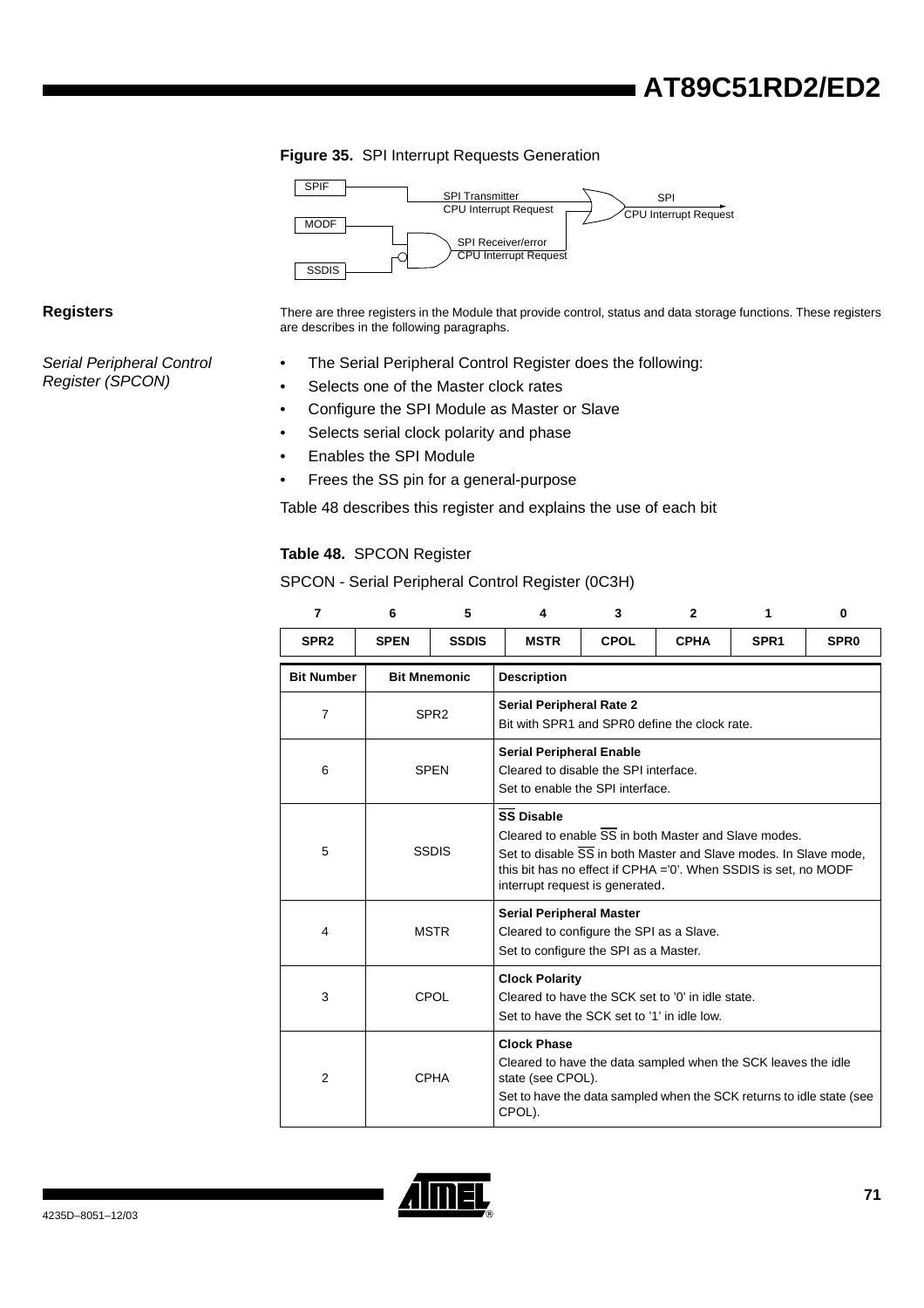

| <b>Bit Number</b> | <b>Bit Mnemonic</b> | <b>Description</b> |             |   |                                    |
|-------------------|---------------------|--------------------|-------------|---|------------------------------------|
|                   |                     | <b>SPR2</b>        | <b>SPR1</b> |   | <b>SPR0</b> Serial Peripheral Rate |
|                   | SPR <sub>1</sub>    | 0                  | 0           | 0 | $F_{CLK PERIPH}$ /2                |
|                   |                     | $\Omega$           | $\mathbf 0$ |   | $F_{CLK PERIPH}$ /4                |
|                   |                     | 0                  |             | 0 | $F_{CLK PERIPH}$ /8                |
|                   |                     | O                  |             |   | $F_{CLK PERIPH}$ /16               |
|                   |                     |                    | 0           | 0 | $F_{CLK PERIPH}$ /32               |
| 0                 | SPR <sub>0</sub>    |                    | 0           |   | $F_{CLK PERIPH}$ /64               |
|                   |                     |                    |             | 0 | $F_{CLK PERIPH}$ /128              |
|                   |                     |                    |             |   | Invalid                            |

Reset Value = 0001 0100b

Not bit addressable

Serial Peripheral Status Register (SPSTA)

- The Serial Peripheral Status Register contains flags to signal the following conditions:
	- Data transfer complete
	- Write collision
	- Inconsistent logic level on  $\overline{SS}$  pin (mode fault error)

[Table 49](#page-70-0) describes the SPSTA register and explains the use of every bit in the register.

#### <span id="page-70-0"></span>**Table 49.** SPSTA Register

SPSTA - Serial Peripheral Status and Control register (0C4H)

| 7                    | 6                             | 5                  | 4                                                                                                                                                                                                                              | 3                                                                   | $\mathbf{2}$ | 1 | 0 |  |  |
|----------------------|-------------------------------|--------------------|--------------------------------------------------------------------------------------------------------------------------------------------------------------------------------------------------------------------------------|---------------------------------------------------------------------|--------------|---|---|--|--|
| <b>SPIF</b>          | <b>WCOL</b>                   | <b>SSERR</b>       | <b>MODF</b>                                                                                                                                                                                                                    |                                                                     |              |   |   |  |  |
| Bit<br><b>Number</b> | <b>Bit</b><br><b>Mnemonic</b> | <b>Description</b> |                                                                                                                                                                                                                                |                                                                     |              |   |   |  |  |
| $\overline{7}$       | <b>SPIF</b>                   |                    | Serial Peripheral Data Transfer Flag<br>Cleared by hardware to indicate data transfer is in progress or has been<br>approved by a clearing sequence.<br>Set by hardware to indicate that the data transfer has been completed. |                                                                     |              |   |   |  |  |
| 6                    | <b>WCOL</b>                   |                    | <b>Write Collision Flag</b><br>Cleared by hardware to indicate that no collision has occurred or has been<br>approved by a clearing sequence.<br>Set by hardware to indicate that a collision has been detected.               |                                                                     |              |   |   |  |  |
| 5                    | <b>SSERR</b>                  |                    | <b>Synchronous Serial Slave Error Flag</b><br>Set by hardware when SS is de-asserted before the end of a received data.<br>Cleared by disabling the SPI (clearing SPEN bit in SPCON).                                          |                                                                     |              |   |   |  |  |
| 4                    | <b>MODF</b>                   | <b>Mode Fault</b>  | Cleared by hardware to indicate that the SS pin is at appropriate logic level, or<br>has been approved by a clearing sequence.<br>Set by hardware to indicate that the SS pin is at inappropriate logic level.                 |                                                                     |              |   |   |  |  |
| 3                    |                               | <b>Reserved</b>    | The value read from this bit is indeterminate. Do not set this bit                                                                                                                                                             |                                                                     |              |   |   |  |  |
| 2                    |                               | <b>Reserved</b>    |                                                                                                                                                                                                                                | The value read from this bit is indeterminate. Do not set this bit. |              |   |   |  |  |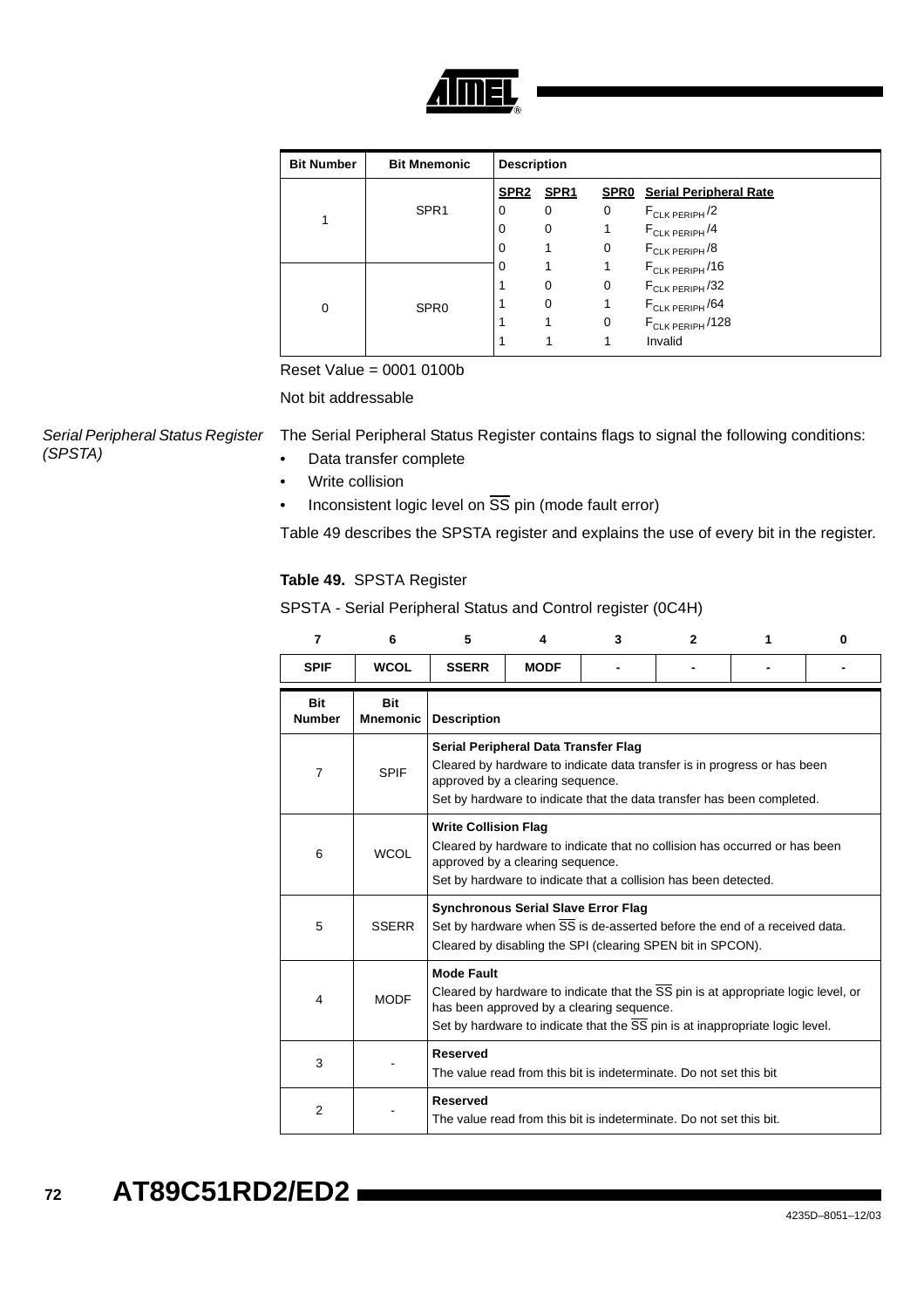| Bit<br><b>Number</b> | Bit | <b>Mnemonic   Description</b>                                                   |
|----------------------|-----|---------------------------------------------------------------------------------|
| 1                    |     | Reserved<br>The value read from this bit is indeterminate. Do not set this bit. |
| 0                    |     | Reserved<br>The value read from this bit is indeterminate. Do not set this bit. |

Reset Value = 00X0 XXXXb

Not Bit addressable

Serial Peripheral DATa Register (SPDAT) The Serial Peripheral Data Register [\(Table 50\)](#page-71-0) is a read/write buffer for the receive data register. A write to SPDAT places data directly into the shift register. No transmit buffer is available in this model.

> A Read of the SPDAT returns the value located in the receive buffer and not the content of the shift register.

#### <span id="page-71-0"></span>**Table 50.** SPDAT Register

SPDAT - Serial Peripheral Data Register (0C5H)

|  | R7   R6   R5   R4   R3   R2   R1   R0 |  |  |
|--|---------------------------------------|--|--|

Reset Value = Indeterminate

R7:R0: Receive data bits

SPCON, SPSTA and SPDAT registers may be read and written at any time while there is no on-going exchange. However, special care should be taken when writing to them while a transmission is on-going:

- Do not change SPR2, SPR1 and SPR0
- Do not change CPHA and CPOL
- Do not change MSTR
- Clearing SPEN would immediately disable the peripheral
- Writing to the SPDAT will cause an overflow.

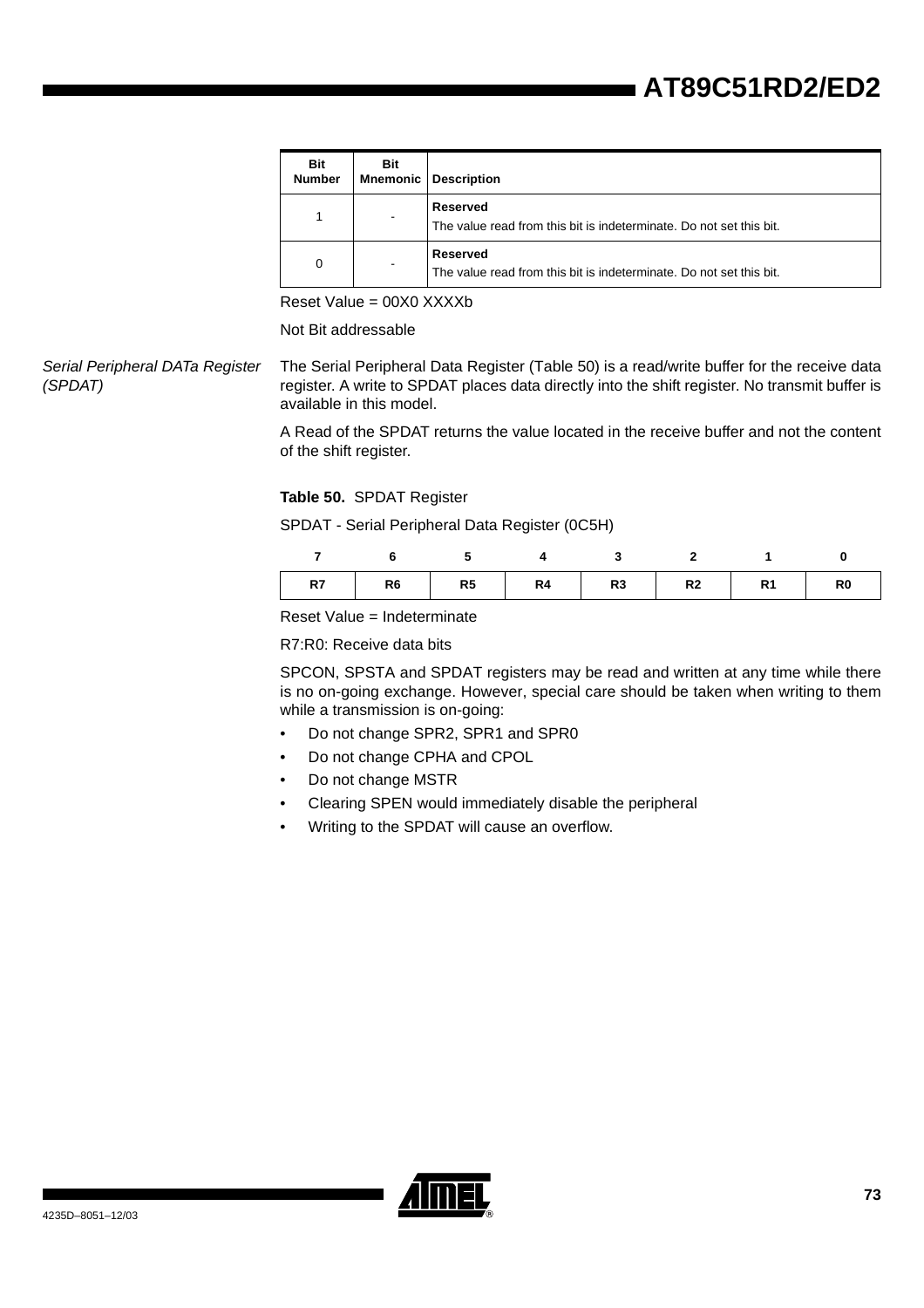**Interrupt System** The AT89C51RD2/ED2 has a total of 9 interrupt vectors: two external interrupts (INT0 and  $\overline{INT1}$ , three timer interrupts (timers 0, 1 and 2), the serial port interrupt, SPI interrupt, Keyboard interrupt and the PCA global interrupt. These interrupts are shown in [Figure 36.](#page-72-0)



<span id="page-72-0"></span>**Figure 36.** Interrupt Control System

Each of the interrupt sources can be individually enabled or disabled by setting or clearing a bit in the Interrupt Enable register ([Table 54](#page-76-0) and [Table 56](#page-78-0)). This register also contains a global disable bit, which must be cleared to disable all interrupts at once.

Each interrupt source can also be individually programmed to one out of four priority levels by setting or clearing a bit in the Interrupt Priority register ([Table 57\)](#page-79-0) and in the Interrupt Priority High register ([Table 55](#page-77-0) and [Table 56](#page-78-0)) shows the bit values and priority levels associated with each combination.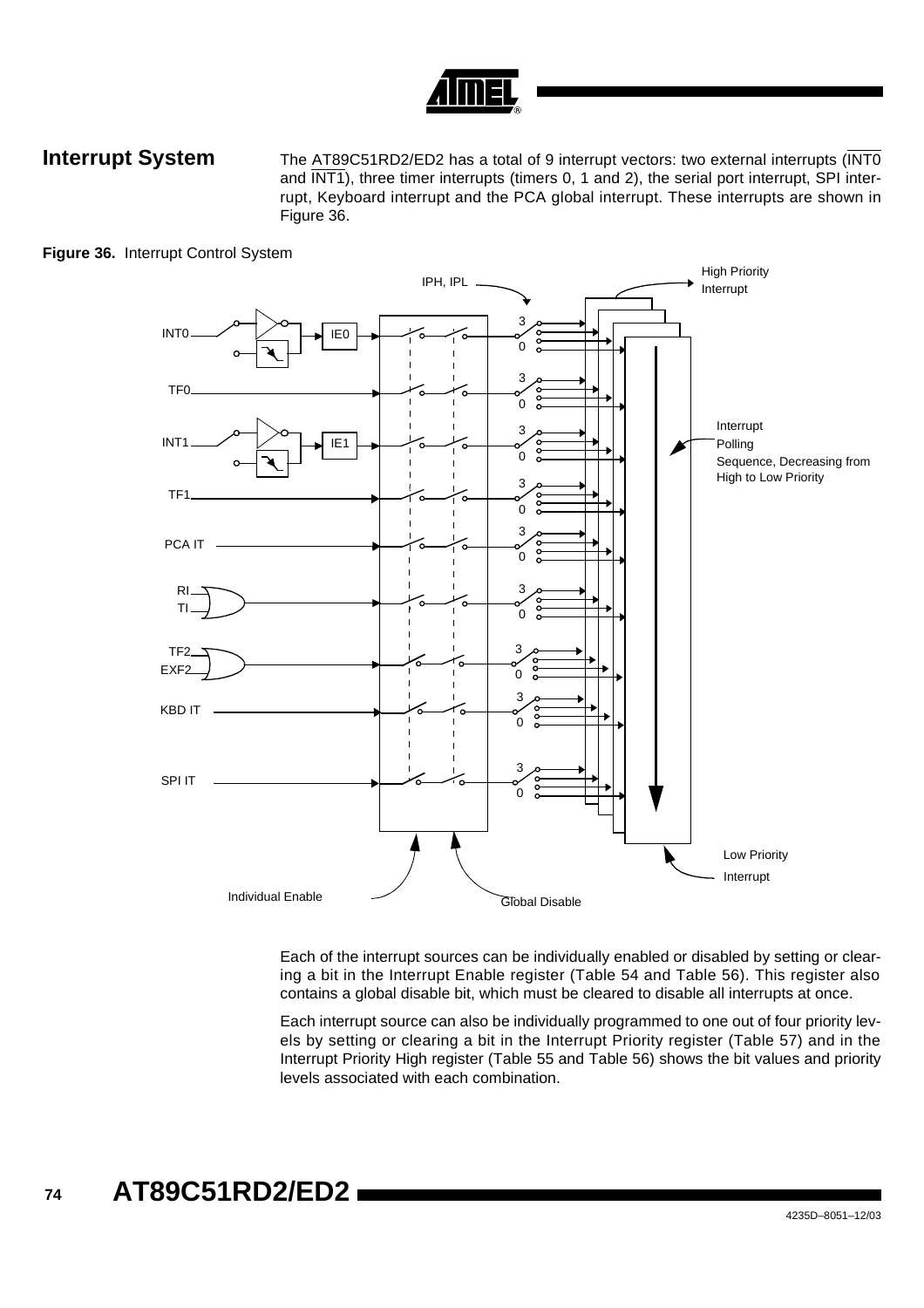Registers The PCA interrupt vector is located at address 0033H, the SPI interrupt vector is located at address 004BH and Keyboard interrupt vector is located at address 003BH. All other vectors addresses are the same as standard C52 devices.

| Table 51. Priority Level Bit Values |  |  |  |
|-------------------------------------|--|--|--|
|-------------------------------------|--|--|--|

| IPH.x | <b>IPL.x</b> | <b>Interrupt Level Priority</b> |
|-------|--------------|---------------------------------|
|       |              | 0 (Lowest)                      |
|       |              |                                 |
|       |              |                                 |
|       |              | 3 (Highest)                     |

<span id="page-73-0"></span>A low-priority interrupt can be interrupted by a high priority interrupt, but not by another low-priority interrupt. A high-priority interrupt can't be interrupted by any other interrupt source.

If two interrupt requests of different priority levels are received simultaneously, the request of higher priority level is serviced. If interrupt requests of the same priority level are received simultaneously, an internal polling sequence determines which request is serviced. Thus within each priority level there is a second priority structure determined by the polling sequence.

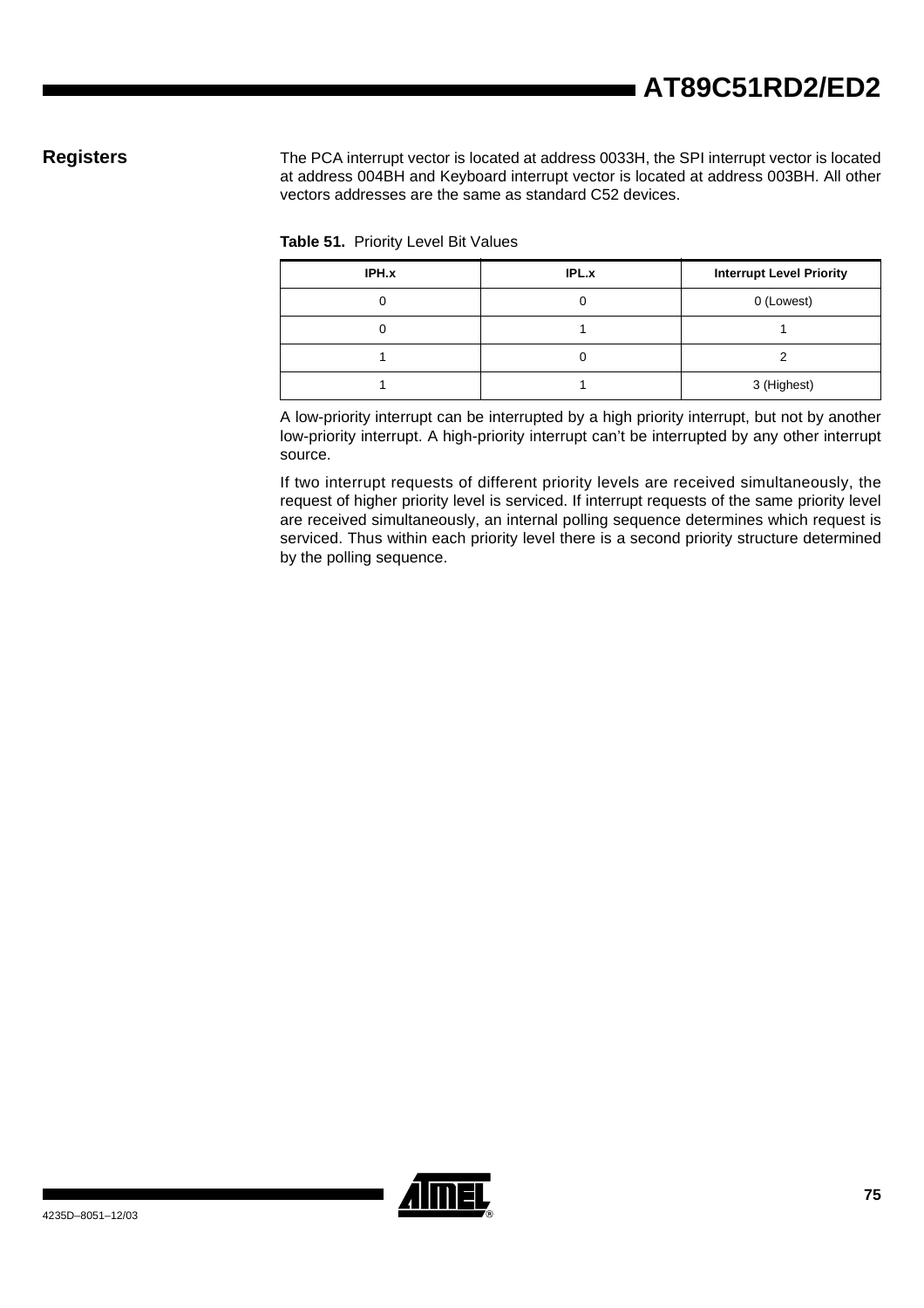

# **Interrupt Sources and Vector Addresses**

## **Table 52.** Interrupt Sources and Vector Addresses

| <b>Number</b>  | <b>Polling Priority</b> | <b>Interrupt Source</b> | Interrupt<br><b>Request</b> | Vector<br><b>Address</b> |
|----------------|-------------------------|-------------------------|-----------------------------|--------------------------|
| $\mathbf 0$    | $\mathbf 0$             | Reset                   |                             | 0000h                    |
| 1              | 1                       | <b>INTO</b>             | IE <sub>0</sub>             | 0003h                    |
| 2              | 2                       | Timer 0                 | TF <sub>0</sub>             | 000Bh                    |
| 3              | 3                       | INT <sub>1</sub>        | IE <sub>1</sub>             | 0013h                    |
| $\overline{4}$ | 4                       | Timer 1                 | IF <sub>1</sub>             | 001Bh                    |
| 5              | 6                       | <b>UART</b>             | $RI+TI$                     | 0023h                    |
| 6              | 7                       | Timer 2                 | $TF2+EXF2$                  | 002Bh                    |
| $\overline{7}$ | 5                       | <b>PCA</b>              | $CF + CCFn (n = 0 - 4)$     | 0033h                    |
| 8              | 8                       | Keyboard                | <b>KBDIT</b>                | 003Bh                    |
| 9              | 9                       |                         |                             | 0043h                    |
| 10             | 10                      | <b>SPI</b>              | <b>SPIIT</b>                | 004Bh                    |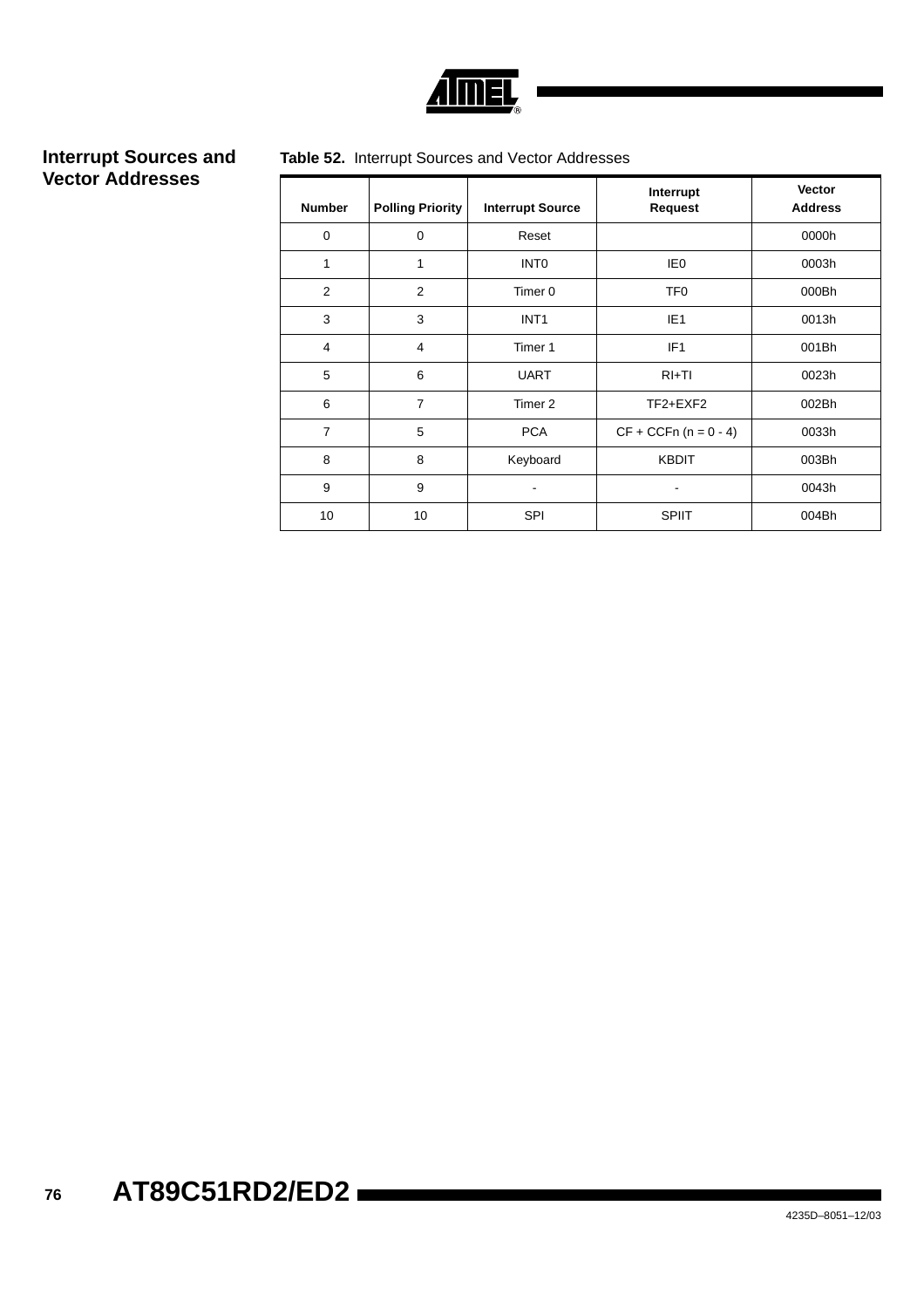## **Table 53.** IENO Register

IEN0 - Interrupt Enable Register (A8h)

| $\overline{7}$              | 6                      | 5                                     | 4                                                                                                                                    | 3                                                                                                                                    | $\mathbf{2}$    | 1               | $\bf{0}$        |  |
|-----------------------------|------------------------|---------------------------------------|--------------------------------------------------------------------------------------------------------------------------------------|--------------------------------------------------------------------------------------------------------------------------------------|-----------------|-----------------|-----------------|--|
| EA                          | EC                     | ET <sub>2</sub>                       | ES                                                                                                                                   | ET <sub>1</sub>                                                                                                                      | EX <sub>1</sub> | ET <sub>0</sub> | EX <sub>0</sub> |  |
| <b>Bit</b><br><b>Number</b> | <b>Bit</b><br>Mnemonic | <b>Description</b>                    |                                                                                                                                      |                                                                                                                                      |                 |                 |                 |  |
| $\overline{7}$              | EA                     | Enable All interrupt bit              | Cleared to disable all interrupts.<br>Set to enable all interrupts.                                                                  |                                                                                                                                      |                 |                 |                 |  |
| 6                           | EC                     | Cleared to disable.<br>Set to enable. | PCA interrupt enable bit                                                                                                             |                                                                                                                                      |                 |                 |                 |  |
| 5                           | ET <sub>2</sub>        |                                       |                                                                                                                                      | Timer 2 overflow interrupt Enable bit<br>Cleared to disable timer 2 overflow interrupt.<br>Set to enable timer 2 overflow interrupt. |                 |                 |                 |  |
| 4                           | ES.                    | Serial port Enable bit                | Cleared to disable serial port interrupt.<br>Set to enable serial port interrupt.                                                    |                                                                                                                                      |                 |                 |                 |  |
| 3                           | ET <sub>1</sub>        |                                       |                                                                                                                                      | Timer 1 overflow interrupt Enable bit<br>Cleared to disable timer 1 overflow interrupt.<br>Set to enable timer 1 overflow interrupt. |                 |                 |                 |  |
| $\overline{2}$              | EX <sub>1</sub>        |                                       | <b>External interrupt 1 Enable bit</b><br>Cleared to disable external interrupt 1.<br>Set to enable external interrupt 1.            |                                                                                                                                      |                 |                 |                 |  |
| 1                           | ET <sub>0</sub>        |                                       | Timer 0 overflow interrupt Enable bit<br>Cleared to disable timer 0 overflow interrupt.<br>Set to enable timer 0 overflow interrupt. |                                                                                                                                      |                 |                 |                 |  |
| 0                           | EX <sub>0</sub>        |                                       | External interrupt 0 Enable bit<br>Cleared to disable external interrupt 0.<br>Set to enable external interrupt 0.                   |                                                                                                                                      |                 |                 |                 |  |

Reset Value = 0000 0000b Bit addressable

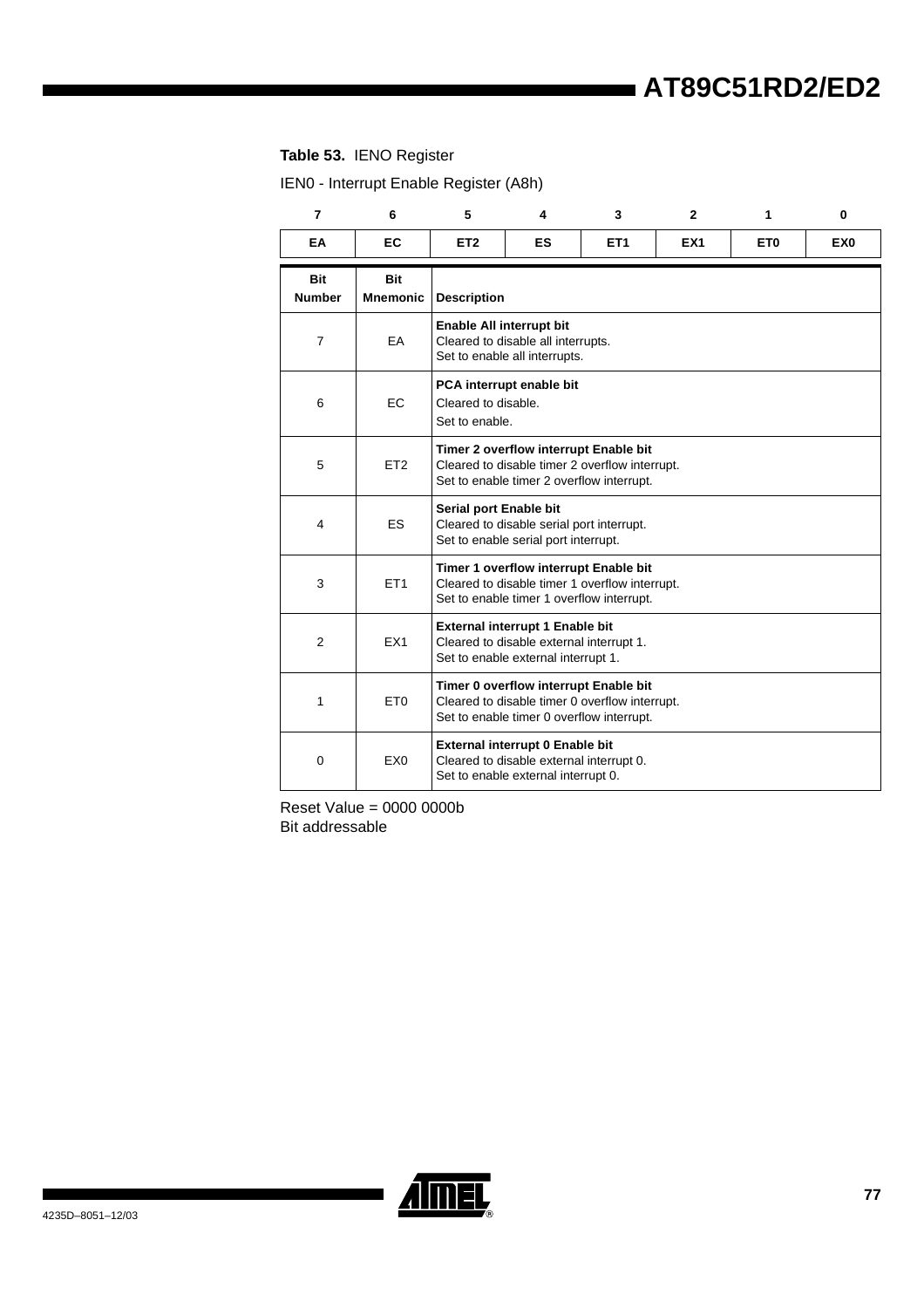

## <span id="page-76-0"></span>**Table 54.** IPL0 Register

IPL0 - Interrupt Priority Register (B8h)

| $\overline{7}$              | 6                             | 5                        | 4                                                                             | 3                                                                   | $\mathbf{2}$      | 1           | $\bf{0}$    |
|-----------------------------|-------------------------------|--------------------------|-------------------------------------------------------------------------------|---------------------------------------------------------------------|-------------------|-------------|-------------|
|                             | <b>PPCL</b>                   | PT <sub>2</sub> L        | <b>PSL</b>                                                                    | PT <sub>1</sub> L                                                   | PX <sub>1</sub> L | <b>PTOL</b> | <b>PX0L</b> |
| <b>Bit</b><br><b>Number</b> | <b>Bit</b><br><b>Mnemonic</b> | <b>Description</b>       |                                                                               |                                                                     |                   |             |             |
| $\overline{7}$              |                               | <b>Reserved</b>          |                                                                               | The value read from this bit is indeterminate. Do not set this bit. |                   |             |             |
| 6                           | PPCL                          |                          | <b>PCA interrupt Priority bit</b><br>Refer to PPCH for priority level.        |                                                                     |                   |             |             |
| 5                           | PT <sub>2</sub> L             |                          | Refer to PT2H for priority level.                                             | Timer 2 overflow interrupt Priority bit                             |                   |             |             |
| $\overline{\mathbf{4}}$     | <b>PSL</b>                    | Serial port Priority bit | Refer to PSH for priority level.                                              |                                                                     |                   |             |             |
| 3                           | PT <sub>1</sub> L             |                          | Refer to PT1H for priority level.                                             | Timer 1 overflow interrupt Priority bit                             |                   |             |             |
| $\overline{2}$              | PX <sub>1</sub> L             |                          | <b>External interrupt 1 Priority bit</b><br>Refer to PX1H for priority level. |                                                                     |                   |             |             |
| 1                           | PT <sub>OL</sub>              |                          | Refer to PT0H for priority level.                                             | Timer 0 overflow interrupt Priority bit                             |                   |             |             |
| 0                           | PX <sub>0</sub> L             |                          | <b>External interrupt 0 Priority bit</b><br>Refer to PX0H for priority level. |                                                                     |                   |             |             |

Reset Value = X000 0000b Bit addressable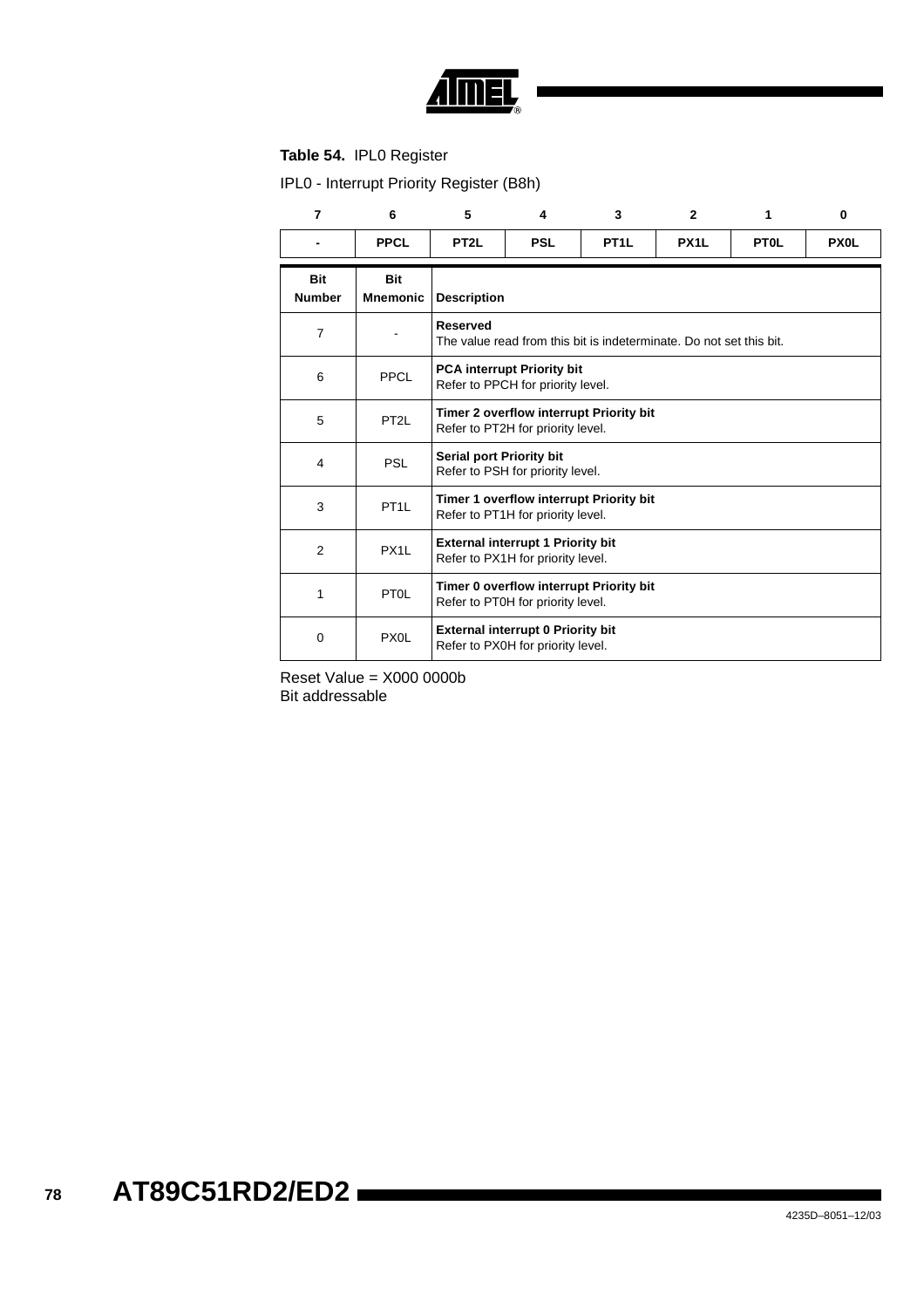## <span id="page-77-0"></span>**Table 55.** IPH0 Register

IPH0 - Interrupt Priority High Register (B7h)

| $\overline{\mathbf{r}}$     | 6                             | 5                                                                                 | 4                                                                          | 3                                                                     | $\mathbf 2$ | 1           | 0    |
|-----------------------------|-------------------------------|-----------------------------------------------------------------------------------|----------------------------------------------------------------------------|-----------------------------------------------------------------------|-------------|-------------|------|
| $\blacksquare$              | PPCH                          | PT <sub>2</sub> H                                                                 | <b>PSH</b>                                                                 | PT <sub>1</sub> H                                                     | PX1H        | <b>PT0H</b> | PX0H |
| <b>Bit</b><br><b>Number</b> | <b>Bit</b><br><b>Mnemonic</b> | <b>Description</b>                                                                |                                                                            |                                                                       |             |             |      |
| $\overline{7}$              |                               | <b>Reserved</b>                                                                   |                                                                            | The value read from this bit is indeterminate. Do not set this bit.   |             |             |      |
| 6                           | <b>PPCH</b>                   | <b>PPCH</b><br>0<br>0<br>0<br>1<br>1<br>0<br>1<br>1                               | PCA interrupt Priority high bit.<br><b>PPCL</b><br>Lowest<br>Highest       | <b>Priority Level</b>                                                 |             |             |      |
| $\mathbf 5$                 | PT <sub>2H</sub>              | PT <sub>2H</sub><br>0<br>0<br>0<br>1<br>1<br>0<br>1<br>1                          | PT2L<br>Lowest<br>Highest                                                  | Timer 2 overflow interrupt Priority High bit<br><b>Priority Level</b> |             |             |      |
| 4                           | <b>PSH</b>                    | <b>PSH</b><br>0<br>0<br>0<br>1<br>1<br>0<br>1<br>1                                | Serial port Priority High bit<br><b>PSL</b><br>Lowest<br>Highest           | <b>Priority Level</b>                                                 |             |             |      |
| 3                           | PT <sub>1H</sub>              | PT1H<br>0<br>0<br>0<br>1<br>1<br>0<br>1<br>1                                      | PT1L<br>Lowest<br>Highest                                                  | Timer 1 overflow interrupt Priority High bit<br><b>Priority Level</b> |             |             |      |
| $\overline{c}$              | PX1H                          | PX1H<br>0<br>0<br>$\mathbf 0$<br>1<br>1<br>0<br>1<br>1                            | External interrupt 1 Priority High bit<br>PX1L<br>Lowest<br>Highest        | <b>Priority Level</b>                                                 |             |             |      |
| $\mathbf 1$                 | <b>PT0H</b>                   | <b>PT0H</b><br>0<br>0<br>$\pmb{0}$<br>1<br>1<br>0<br>$\mathbf{1}$<br>$\mathbf{1}$ | <b>PTOL</b><br>Lowest<br>Highest                                           | Timer 0 overflow interrupt Priority High bit<br><b>Priority Level</b> |             |             |      |
| $\mathsf{O}\xspace$         | <b>PX0H</b>                   | <b>PX0H</b><br>0<br>0<br>0<br>1<br>$\pmb{0}$<br>1<br>$\mathbf 1$<br>1             | External interrupt 0 Priority High bit<br><b>PX0L</b><br>Lowest<br>Highest | <b>Priority Level</b>                                                 |             |             |      |

Reset Value = X000 0000b Not bit addressable

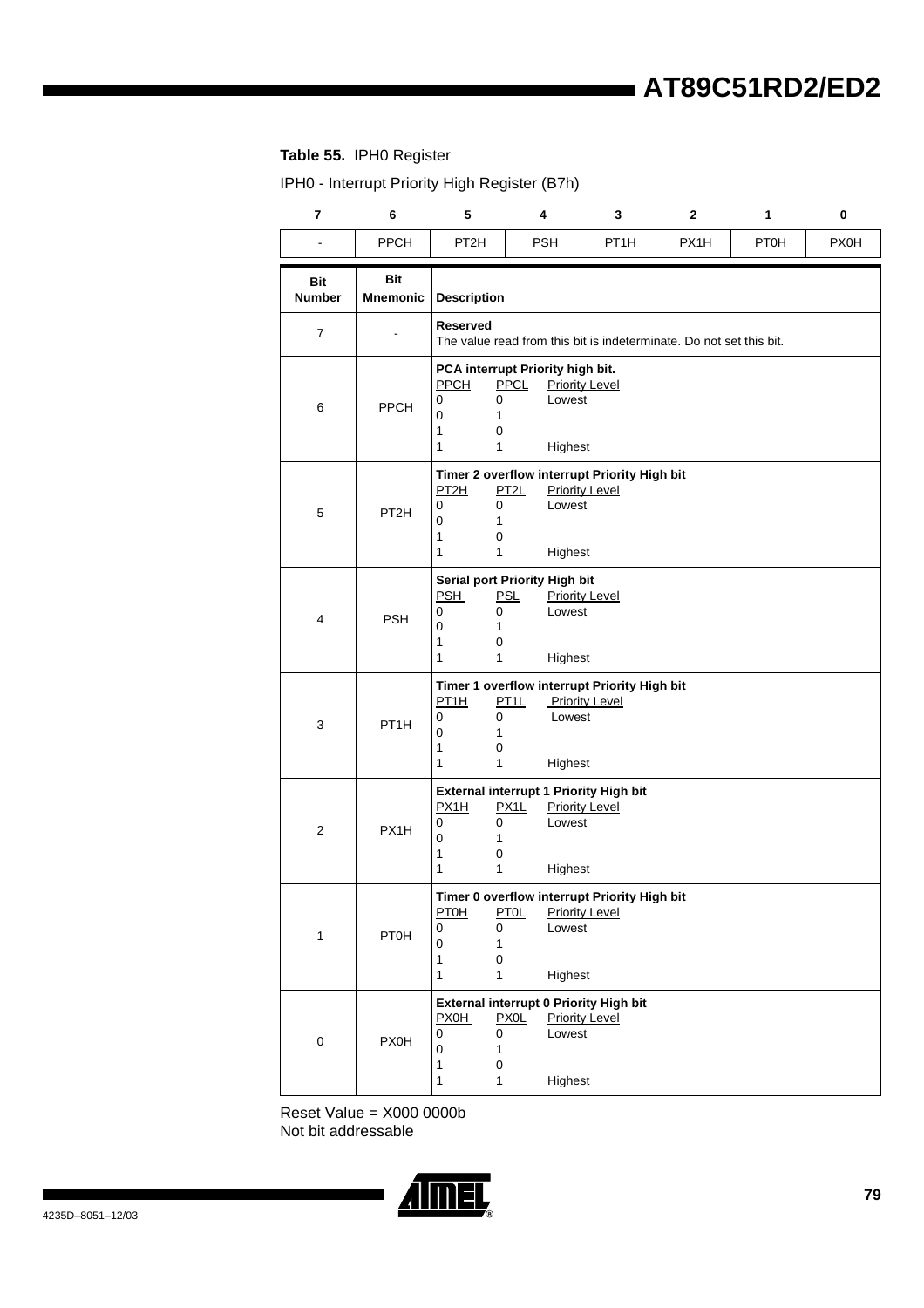

## <span id="page-78-0"></span>**Table 56.** IEN1 Register

IEN1 - Interrupt Enable Register (B1h)

| $\overline{7}$              | 6                             | 5                  | 4                                                                                                            | 3 | $\mathbf{2}$ | 1 | $\bf{0}$ |  |  |
|-----------------------------|-------------------------------|--------------------|--------------------------------------------------------------------------------------------------------------|---|--------------|---|----------|--|--|
|                             |                               |                    |                                                                                                              |   | <b>ESPI</b>  |   | KBD      |  |  |
| <b>Bit</b><br><b>Number</b> | <b>Bit</b><br><b>Mnemonic</b> | <b>Description</b> |                                                                                                              |   |              |   |          |  |  |
| $\overline{7}$              |                               | Reserved           |                                                                                                              |   |              |   |          |  |  |
| 6                           |                               | <b>Reserved</b>    |                                                                                                              |   |              |   |          |  |  |
| 5                           |                               | <b>Reserved</b>    |                                                                                                              |   |              |   |          |  |  |
| 4                           |                               | <b>Reserved</b>    |                                                                                                              |   |              |   |          |  |  |
| 3                           |                               | <b>Reserved</b>    |                                                                                                              |   |              |   |          |  |  |
| 2                           | <b>ESPI</b>                   |                    | <b>SPI interrupt Enable bit</b><br>Cleared to disable SPI interrupt.<br>Set to enable SPI interrupt.         |   |              |   |          |  |  |
| 1                           |                               | <b>Reserved</b>    |                                                                                                              |   |              |   |          |  |  |
| 0                           | <b>KBD</b>                    |                    | Keyboard interrupt Enable bit<br>Cleared to disable keyboard interrupt.<br>Set to enable keyboard interrupt. |   |              |   |          |  |  |

Reset Value = XXXX X000b Bit addressable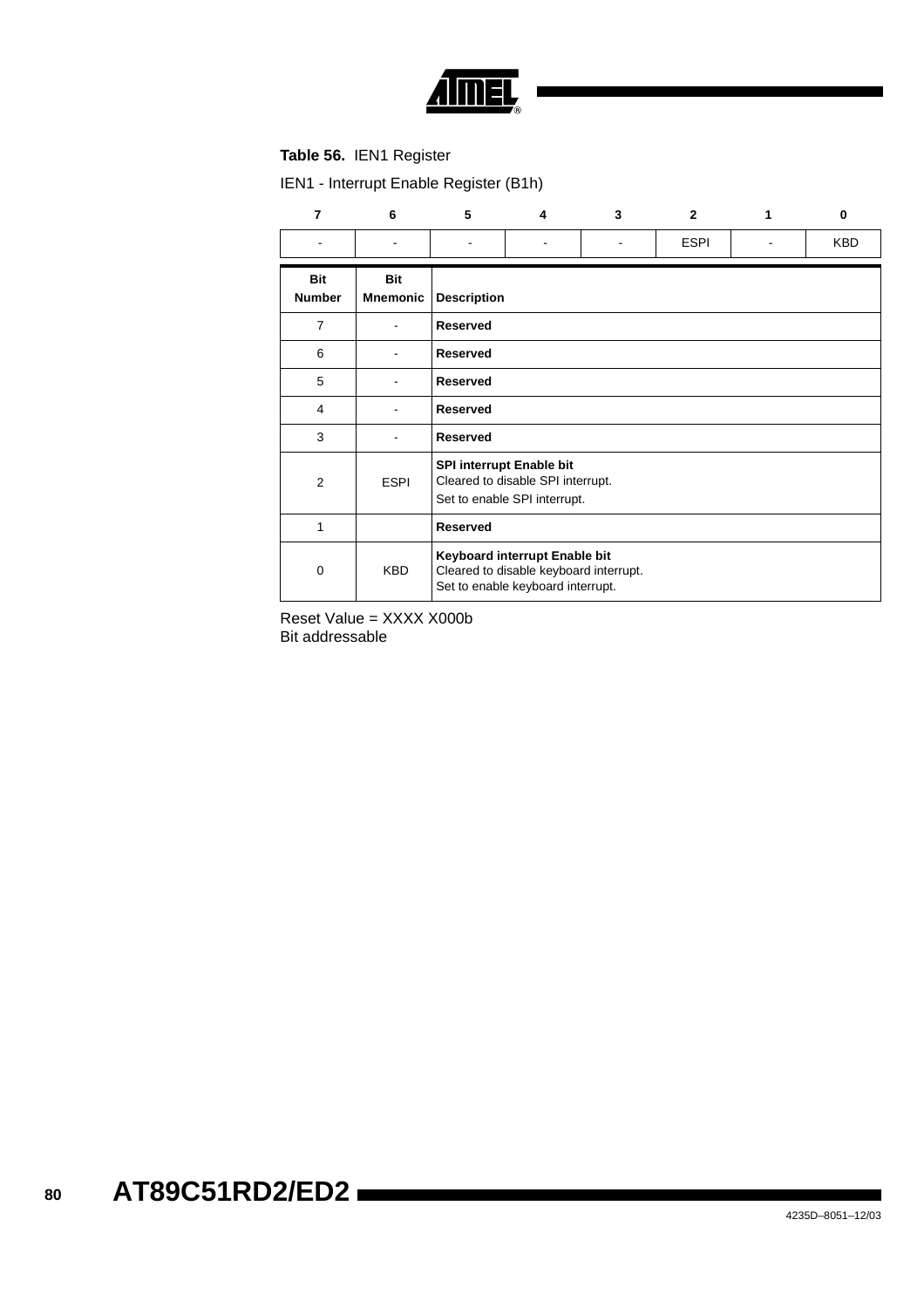## <span id="page-79-0"></span>**Table 57.** IPL1 Register

IPL1 - Interrupt Priority Register (B2h)

| $\overline{7}$              | 6                             | 5                  | 4                                                                      | 3 | $\overline{2}$                                                      | 1           | $\bf{0}$    |
|-----------------------------|-------------------------------|--------------------|------------------------------------------------------------------------|---|---------------------------------------------------------------------|-------------|-------------|
|                             |                               |                    |                                                                        |   | <b>SPIL</b>                                                         | <b>TWIL</b> | <b>KBDL</b> |
| <b>Bit</b><br><b>Number</b> | <b>Bit</b><br><b>Mnemonic</b> | <b>Description</b> |                                                                        |   |                                                                     |             |             |
| 7                           |                               | <b>Reserved</b>    |                                                                        |   | The value read from this bit is indeterminate. Do not set this bit. |             |             |
| 6                           |                               | <b>Reserved</b>    |                                                                        |   | The value read from this bit is indeterminate. Do not set this bit. |             |             |
| 5                           |                               | <b>Reserved</b>    |                                                                        |   | The value read from this bit is indeterminate. Do not set this bit. |             |             |
| 4                           |                               | <b>Reserved</b>    |                                                                        |   | The value read from this bit is indeterminate. Do not set this bit. |             |             |
| 3                           |                               | <b>Reserved</b>    |                                                                        |   | The value read from this bit is indeterminate. Do not set this bit. |             |             |
| 2                           | SPIL                          |                    | <b>SPI interrupt Priority bit</b><br>Refer to SPIH for priority level. |   |                                                                     |             |             |
| 1                           |                               | <b>Reserved</b>    |                                                                        |   | The value read from this bit is indeterminate. Do not set this bit. |             |             |
| 0                           | <b>KBDL</b>                   |                    | Keyboard interrupt Priority bit<br>Refer to KBDH for priority level.   |   |                                                                     |             |             |

Reset Value = XXXX X000b Bit addressable

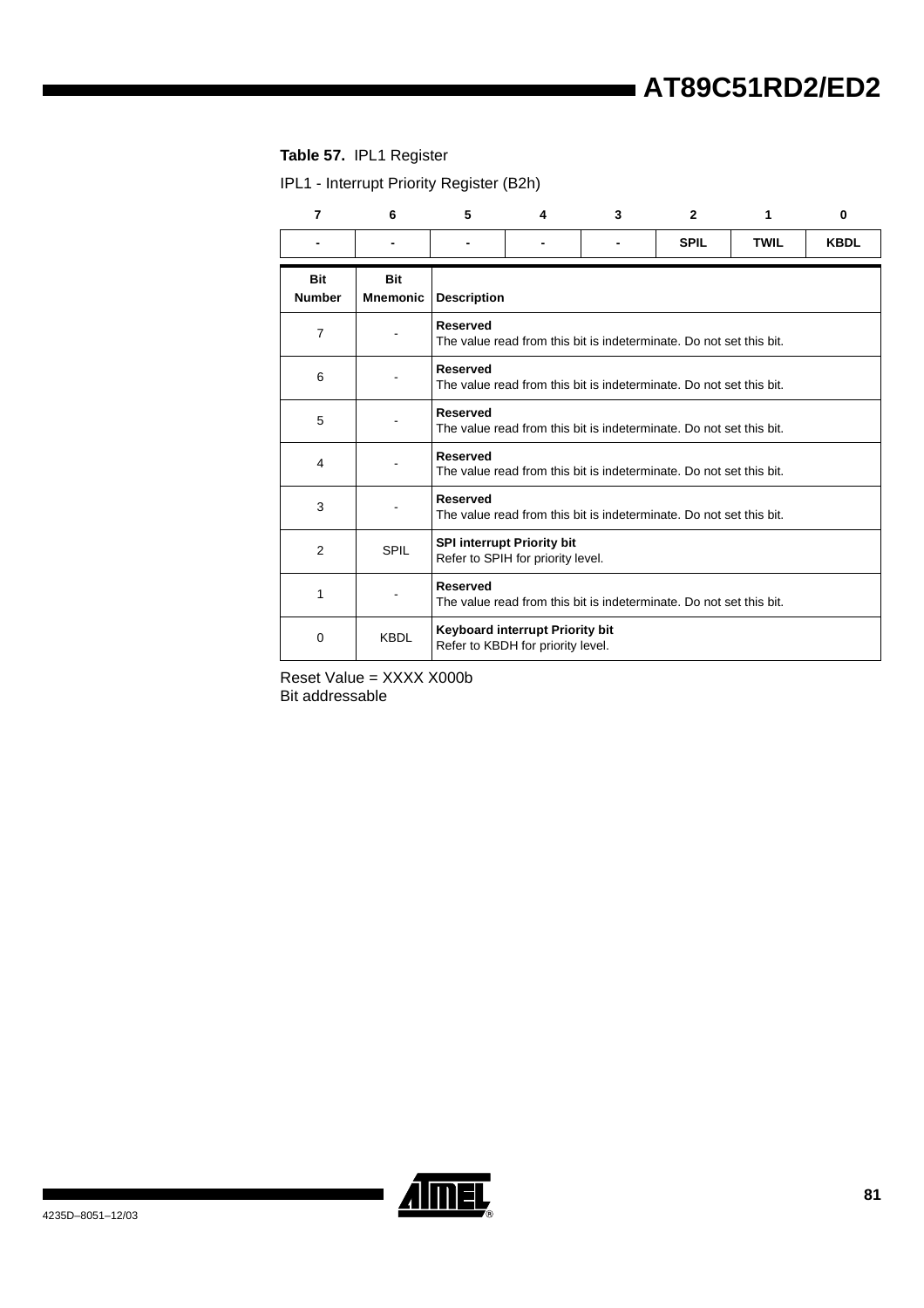

## **Table 58.** IPH1 Register

IPH1 - Interrupt Priority High Register (B3h)

| $\overline{7}$       | 6                             | 5                                                             | $\overline{\mathbf{4}}$                                             | 3                                                                   | $\overline{2}$ | 1 | $\bf{0}$    |
|----------------------|-------------------------------|---------------------------------------------------------------|---------------------------------------------------------------------|---------------------------------------------------------------------|----------------|---|-------------|
|                      |                               |                                                               |                                                                     |                                                                     | <b>SPIH</b>    |   | <b>KBDH</b> |
| Bit<br><b>Number</b> | <b>Bit</b><br><b>Mnemonic</b> | <b>Description</b>                                            |                                                                     |                                                                     |                |   |             |
| $\overline{7}$       |                               | <b>Reserved</b>                                               |                                                                     | The value read from this bit is indeterminate. Do not set this bit. |                |   |             |
| 6                    |                               | <b>Reserved</b>                                               |                                                                     | The value read from this bit is indeterminate. Do not set this bit. |                |   |             |
| 5                    |                               | <b>Reserved</b>                                               |                                                                     | The value read from this bit is indeterminate. Do not set this bit. |                |   |             |
| $\overline{4}$       |                               | <b>Reserved</b>                                               |                                                                     | The value read from this bit is indeterminate. Do not set this bit. |                |   |             |
| 3                    |                               | <b>Reserved</b>                                               |                                                                     | The value read from this bit is indeterminate. Do not set this bit. |                |   |             |
| $\overline{2}$       | <b>SPIH</b>                   | <b>SPIH</b><br>0<br>$\mathbf 0$<br>0<br>1<br>1<br>0<br>1<br>1 | SPI interrupt Priority High bit<br><b>SPIL</b><br>Lowest<br>Highest | <b>Priority Level</b>                                               |                |   |             |
| 1                    |                               | <b>Reserved</b>                                               |                                                                     | The value read from this bit is indeterminate. Do not set this bit. |                |   |             |
| $\mathbf 0$          | <b>KBDH</b>                   | KB DH<br>$\Omega$<br>0<br>0<br>1<br>1<br>0<br>1<br>1          | Keyboard interrupt Priority High bit<br>KBDL<br>Lowest<br>Highest   | <b>Priority Level</b>                                               |                |   |             |

Reset Value = XXXX X000b Not bit addressable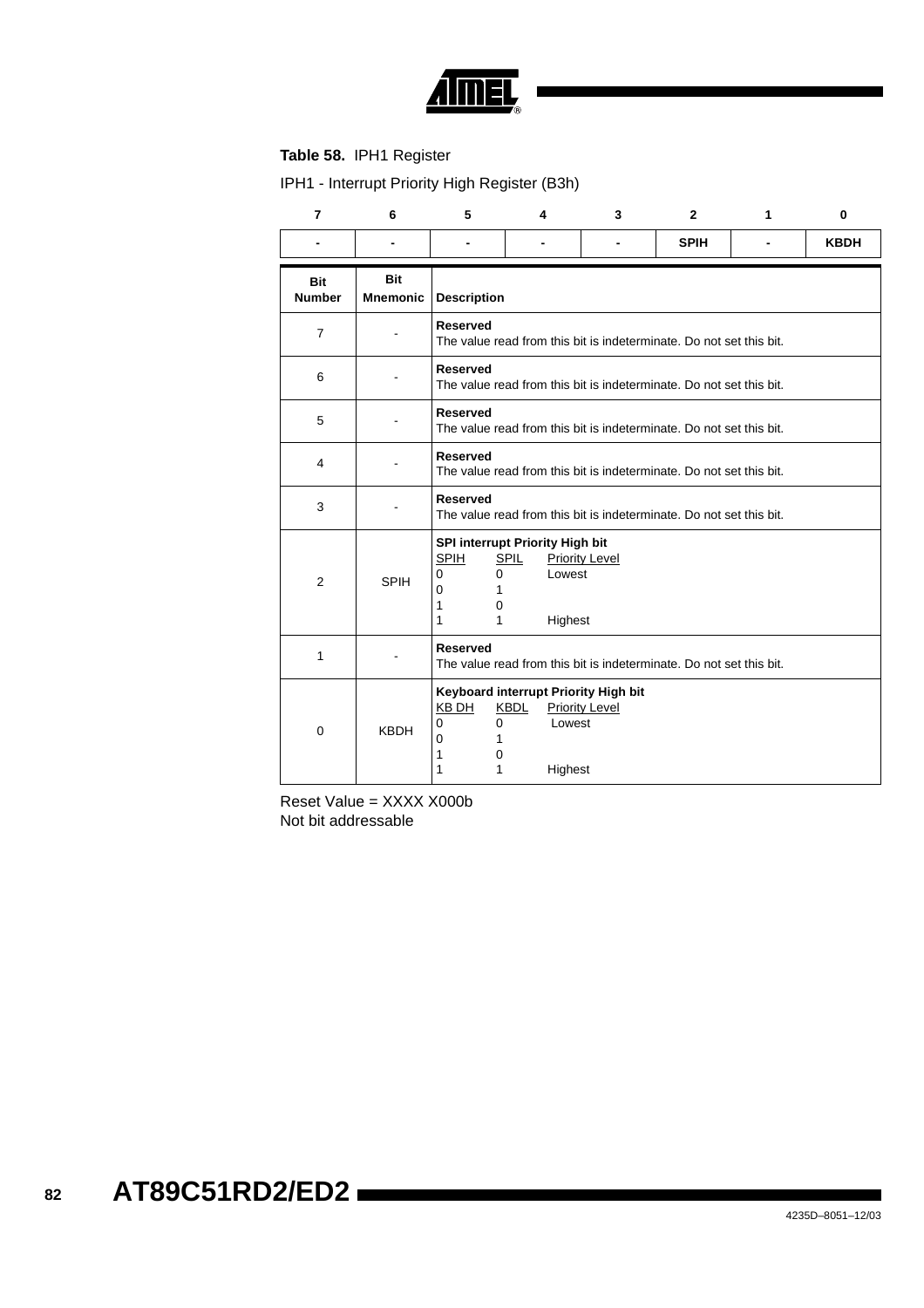# **Power Management**

| <b>Introduction</b>       | Two power reduction modes are implemented in the AT89C51RD2/ED2. The Idle mode<br>and the Power-Down mode. These modes are detailed in the following sections. In addi-<br>tion to these power reduction modes, the clocks of the core and peripherals can be<br>dynamically divided by 2 using the X2 mode detailed in Section "Enhanced Features",<br>page 18.                                                                                                                                                                                                                                                                                                                                                                                                                                                                                                                                                                                                                                                                                                                                                                                                                                                                                                                                                                                                                                                                                                                                        |
|---------------------------|---------------------------------------------------------------------------------------------------------------------------------------------------------------------------------------------------------------------------------------------------------------------------------------------------------------------------------------------------------------------------------------------------------------------------------------------------------------------------------------------------------------------------------------------------------------------------------------------------------------------------------------------------------------------------------------------------------------------------------------------------------------------------------------------------------------------------------------------------------------------------------------------------------------------------------------------------------------------------------------------------------------------------------------------------------------------------------------------------------------------------------------------------------------------------------------------------------------------------------------------------------------------------------------------------------------------------------------------------------------------------------------------------------------------------------------------------------------------------------------------------------|
| <b>Idle Mode</b>          | Idle mode is a power reduction mode that reduces the power consumption. In this mode,<br>program execution halts. Idle mode freezes the clock to the CPU at known states while<br>the peripherals continue to be clocked. The CPU status before entering Idle mode is<br>preserved, i.e., the program counter and program status word register retain their data<br>for the duration of Idle mode. The contents of the SFRs and RAM are also retained. The<br>status of the Port pins during Idle mode is detailed in Table 59.                                                                                                                                                                                                                                                                                                                                                                                                                                                                                                                                                                                                                                                                                                                                                                                                                                                                                                                                                                         |
| <b>Entering Idle Mode</b> | To enter Idle mode, set the IDL bit in PCON register (see Table 60). The<br>AT89C51RD2/ED2 enters Idle mode upon execution of the instruction that sets IDL bit.<br>The instruction that sets IDL bit is the last instruction executed.<br>If IDL bit and PD bit are set simultaneously, the AT89C51RD2/ED2 enters Power-Down<br>Note:<br>mode. Then it does not go in Idle mode when exiting Power-Down mode.                                                                                                                                                                                                                                                                                                                                                                                                                                                                                                                                                                                                                                                                                                                                                                                                                                                                                                                                                                                                                                                                                          |
| <b>Exiting Idle Mode</b>  | There are two ways to exit Idle mode:<br>1. Generate an enabled interrupt.<br>Hardware clears IDL bit in PCON register which restores the clock to the<br>CPU. Execution resumes with the interrupt service routine. Upon completion<br>of the interrupt service routine, program execution resumes with the<br>instruction immediately following the instruction that activated Idle mode.<br>The general purpose flags (GF1 and GF0 in PCON register) may be used to<br>indicate whether an interrupt occurred during normal operation or during Idle<br>mode. When Idle mode is exited by an interrupt, the interrupt service routine<br>may examine GF1 and GF0.<br>2. Generate a reset.<br>A logic high on the RST pin clears IDL bit in PCON register directly and<br>asynchronously. This restores the clock to the CPU. Program execution<br>momentarily resumes with the instruction immediately following the<br>instruction that activated the Idle mode and may continue for a number of<br>clock cycles before the internal reset algorithm takes control. Reset<br>initializes the AT89C51RD2/ED2 and vectors the CPU to address C:0000h.<br>Note:<br>During the time that execution resumes, the internal RAM cannot be accessed; however,<br>it is possible for the Port pins to be accessed. To avoid unexpected outputs at the Port<br>pins, the instruction immediately following the instruction that activated Idle mode should<br>not write to a Port pin or to the external RAM. |
| <b>Power-Down Mode</b>    | The Power-Down mode places the AT89C51RD2/ED2 in a very low power state.<br>Power-Down mode stops the oscillator, freezes all clock at known states. The CPU sta-<br>tus prior to entering Power-Down mode is preserved, i.e., the program counter, program<br>status word register retain their data for the duration of Power-Down mode. In addition,                                                                                                                                                                                                                                                                                                                                                                                                                                                                                                                                                                                                                                                                                                                                                                                                                                                                                                                                                                                                                                                                                                                                                 |

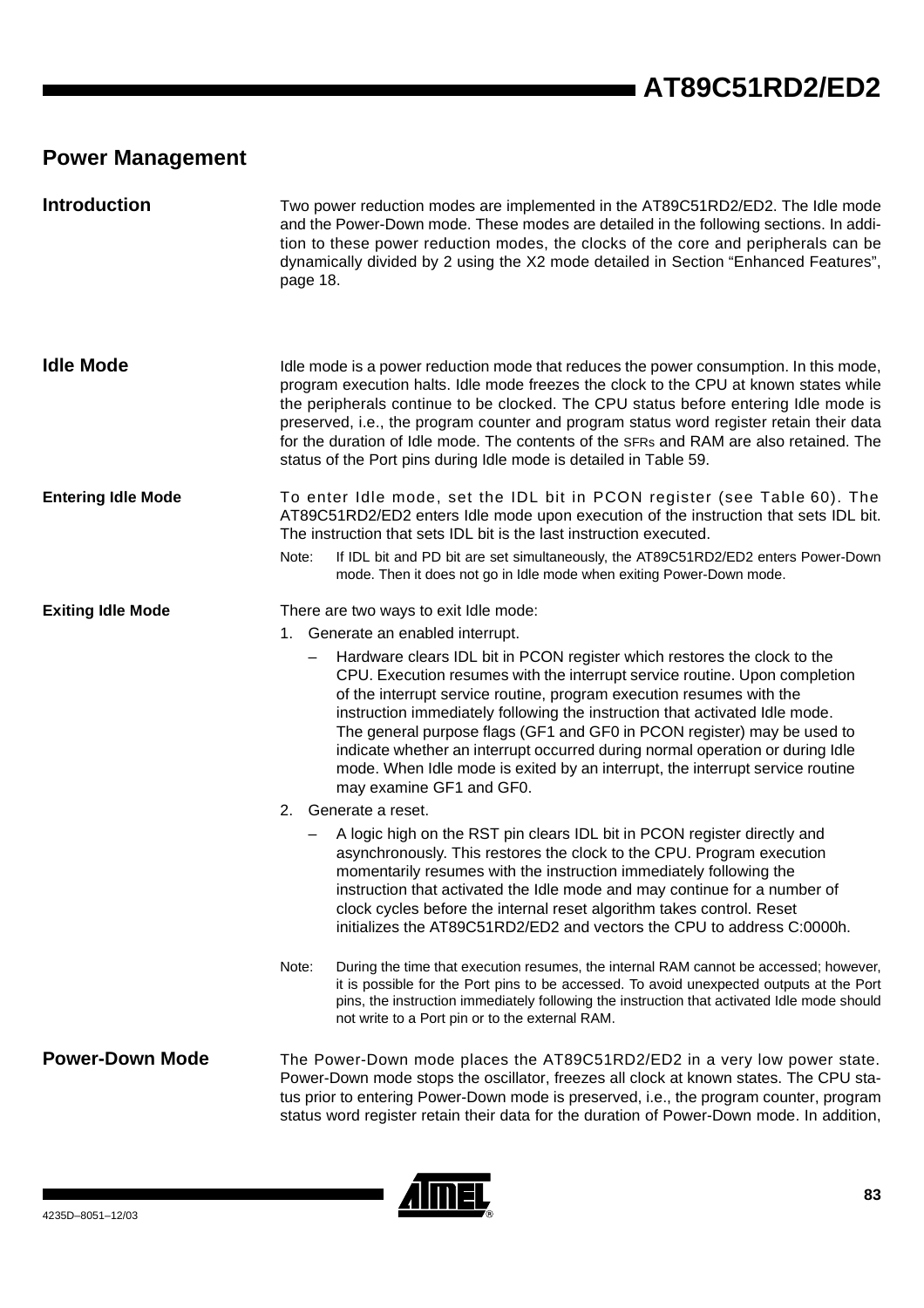|                                 |       | the SFR and RAM contents are preserved. The status of the Port pins during Power-<br>Down mode is detailed in Table 59.                                                                                                                                                                                                                                                                                                                                                                                                                              |
|---------------------------------|-------|------------------------------------------------------------------------------------------------------------------------------------------------------------------------------------------------------------------------------------------------------------------------------------------------------------------------------------------------------------------------------------------------------------------------------------------------------------------------------------------------------------------------------------------------------|
|                                 | Note: | VCC may be reduced to as low as $V_{RET}$ during Power-Down mode to further reduce<br>power dissipation. Take care, however, that VDD is not reduced until Power-Down mode<br>is invoked.                                                                                                                                                                                                                                                                                                                                                            |
| <b>Entering Power-Down Mode</b> |       | To enter Power-Down mode, set PD bit in PCON register. The AT89C51RD2/ED2<br>enters the Power-Down mode upon execution of the instruction that sets PD bit. The<br>instruction that sets PD bit is the last instruction executed.                                                                                                                                                                                                                                                                                                                    |
| <b>Exiting Power-Down Mode</b>  | Note: | If VCC was reduced during the Power-Down mode, do not exit Power-Down mode until<br>VCC is restored to the normal operating level.                                                                                                                                                                                                                                                                                                                                                                                                                   |
|                                 |       | There are two ways to exit the Power-Down mode:                                                                                                                                                                                                                                                                                                                                                                                                                                                                                                      |
|                                 |       | 1. Generate an enabled external interrupt.                                                                                                                                                                                                                                                                                                                                                                                                                                                                                                           |
|                                 |       | The AT89C51RD2/ED2 provides capability to exit from Power-Down using<br><b>INT0#, INT1#.</b><br>Hardware clears PD bit in PCON register which starts the oscillator and<br>restores the clocks to the CPU and peripherals. Using INTx# input,<br>execution resumes when the input is released (see Figure 37). Execution<br>resumes with the interrupt service routine. Upon completion of the interrupt<br>service routine, program execution resumes with the instruction immediately<br>following the instruction that activated Power-Down mode. |
|                                 | Note: | The external interrupt used to exit Power-Down mode must be configured as level sensi-<br>tive (INT0# and INT1#) and must be assigned the highest priority. In addition, the<br>duration of the interrupt must be long enough to allow the oscillator to stabilize. The exe-<br>cution will only resume when the interrupt is deasserted.                                                                                                                                                                                                            |
|                                 | Note: | Exit from power-down by external interrupt does not affect the SFRs nor the internal RAM                                                                                                                                                                                                                                                                                                                                                                                                                                                             |

### <span id="page-82-0"></span>**Figure 37.** Power-Down Exit Waveform Using INT1:0#



2. Generate a reset.

content.

- A logic high on the RST pin clears PD bit in PCON register directly and asynchronously. This starts the oscillator and restores the clock to the CPU and peripherals. Program execution momentarily resumes with the instruction immediately following the instruction that activated Power-Down mode and may continue for a number of clock cycles before the internal reset algorithm takes control. Reset initializes the AT89C51RD2/ED2 and vectors the CPU to address 0000h.
- Note: During the time that execution resumes, the internal RAM cannot be accessed; however, it is possible for the Port pins to be accessed. To avoid unexpected outputs at the Port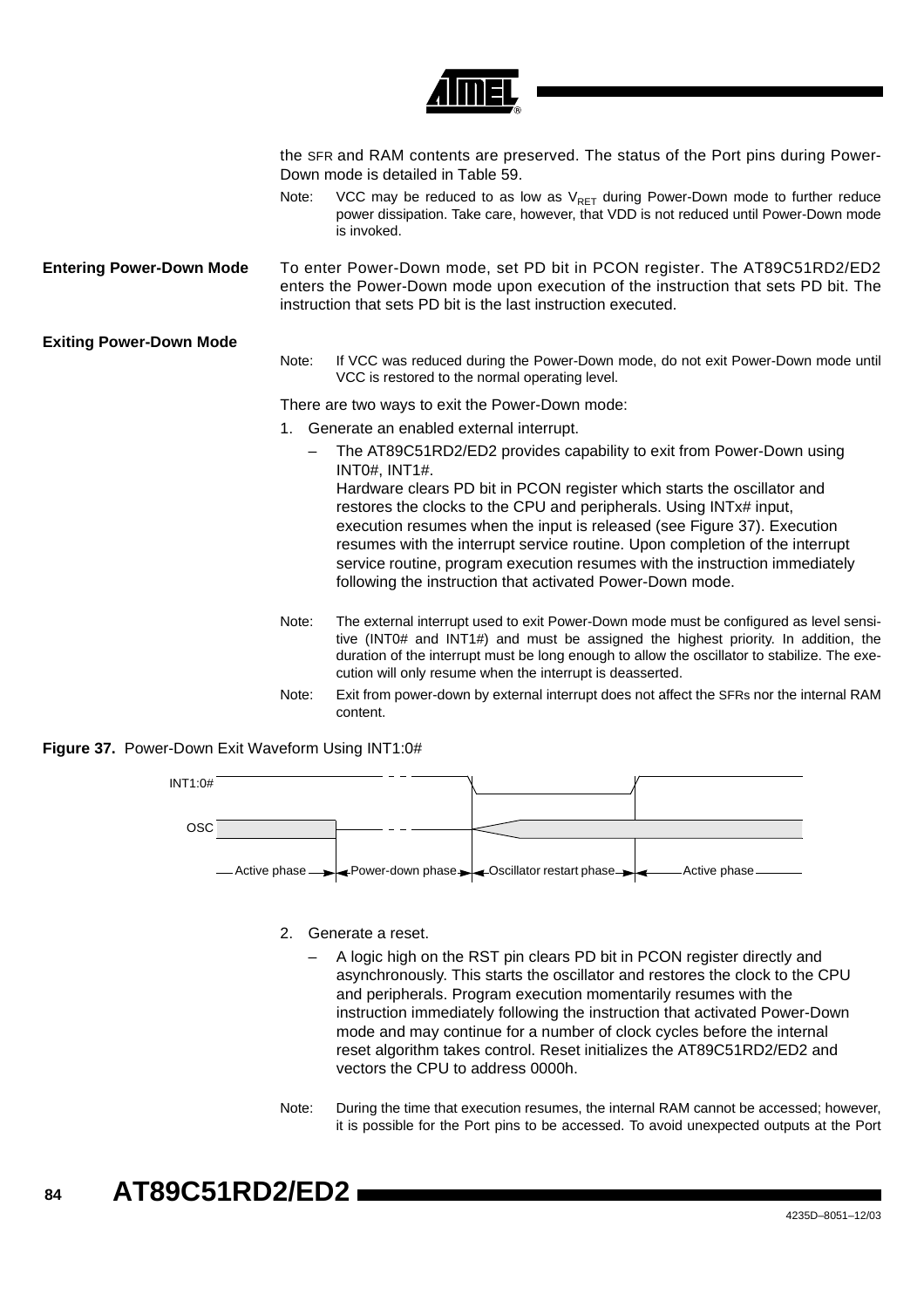pins, the instruction immediately following the instruction that activated the Power-Down mode should not write to a Port pin or to the external RAM.

Note: Exit from power-down by reset redefines all the SFRs, but does not affect the internal RAM content.

| <b>Mode</b>                          | Port 0   | Port 1 | Port 2 | Port <sub>3</sub> | Port 4 | <b>ALE</b> | <b>PSEN#</b> |
|--------------------------------------|----------|--------|--------|-------------------|--------|------------|--------------|
| Reset                                | Floating | High   | High   | High              | High   | High       | High         |
| Idle<br>(internal<br>code)           | Data     | Data   | Data   | Data              | Data   | High       | High         |
| Idle<br>(external<br>code)           | Floating | Data   | Data   | Data              | Data   | High       | High         |
| Power-<br>Down<br>(internal<br>code) | Data     | Data   | Data   | Data              | Data   | Low        | Low          |
| Power-<br>Down<br>(external<br>code) | Floating | Data   | Data   | Data              | Data   | Low        | Low          |

<span id="page-83-0"></span>**Table 59.** Pin Conditions in Special Operating Modes

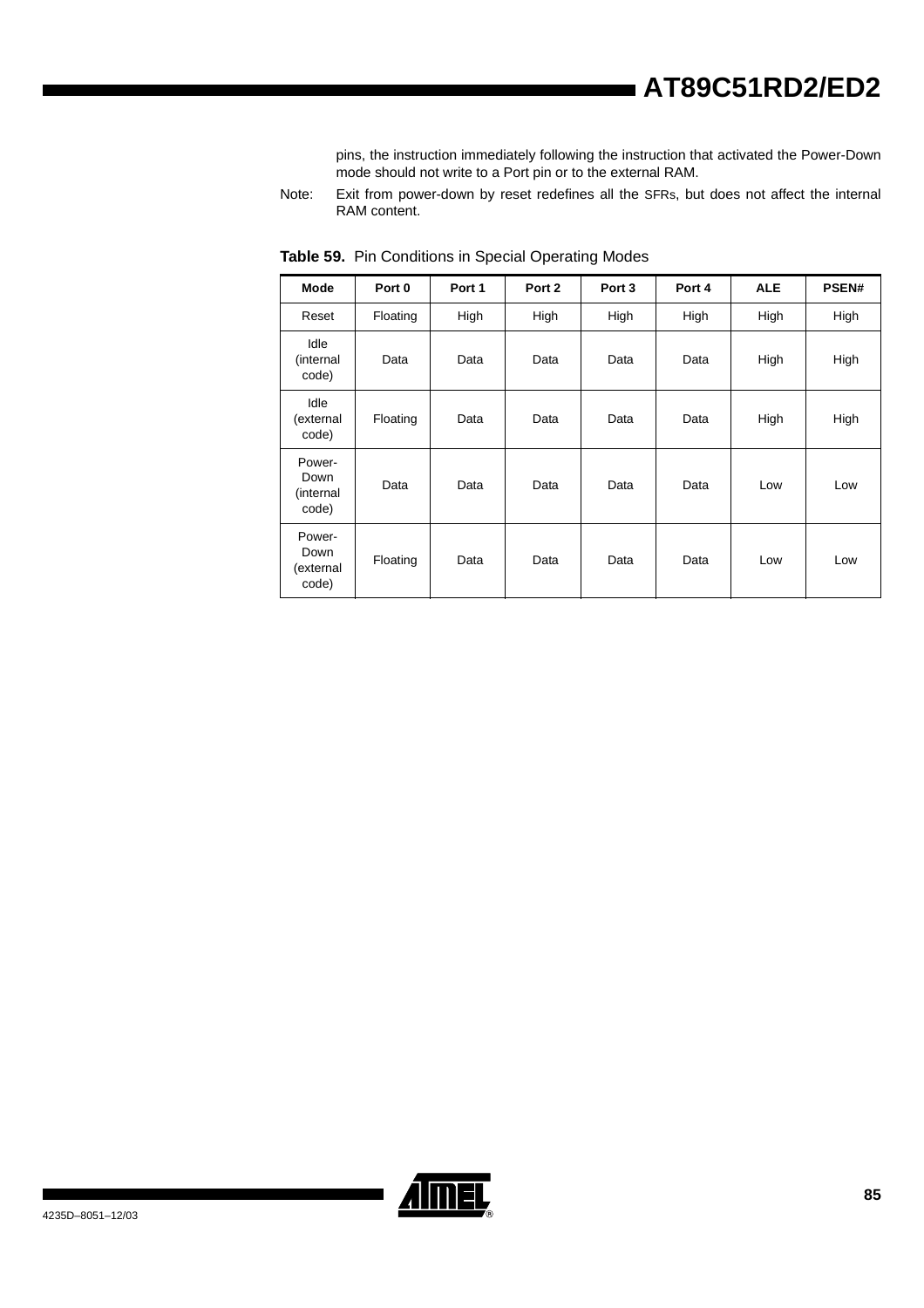

## **Registers Table 60.** PCON Register

<span id="page-84-0"></span>PCON (S87:h) Power configuration Register

| 7                           | 6                             | 5                    | 4                                                                                                                                                                         | 3                                                                                                          | $\mathbf{2}$    | 1         | 0          |  |  |
|-----------------------------|-------------------------------|----------------------|---------------------------------------------------------------------------------------------------------------------------------------------------------------------------|------------------------------------------------------------------------------------------------------------|-----------------|-----------|------------|--|--|
|                             |                               |                      |                                                                                                                                                                           | GF <sub>1</sub>                                                                                            | GF <sub>0</sub> | <b>PD</b> | <b>IDL</b> |  |  |
| <b>Bit</b><br><b>Number</b> | <b>Bit</b><br><b>Mnemonic</b> | <b>Description</b>   |                                                                                                                                                                           |                                                                                                            |                 |           |            |  |  |
| $7 - 4$                     |                               | <b>Reserved</b>      | The value read from these bits is indeterminate. Do not set these bits.                                                                                                   |                                                                                                            |                 |           |            |  |  |
| 3                           | GF <sub>1</sub>               |                      | <b>General Purpose flag 1</b><br>One use is to indicate whether an interrupt occurred during normal operation or<br>during Idle mode.                                     |                                                                                                            |                 |           |            |  |  |
| $\overline{2}$              | GF <sub>0</sub>               |                      | General Purpose flag 0<br>One use is to indicate whether an interrupt occurred during normal operation or<br>during Idle mode.                                            |                                                                                                            |                 |           |            |  |  |
| 1                           | <b>PD</b>                     |                      | Power-Down Mode bit<br>Cleared by hardware when an interrupt or reset occurs.<br>Set to activate the Power-Down mode.<br>If IDL and PD are both set, PD takes precedence. |                                                                                                            |                 |           |            |  |  |
| 0                           | IDL                           | <b>Idle Mode bit</b> | Set to activate the Idle mode.                                                                                                                                            | Cleared by hardware when an interrupt or reset occurs.<br>If IDL and PD are both set, PD takes precedence. |                 |           |            |  |  |

Reset Value= XXXX 0000b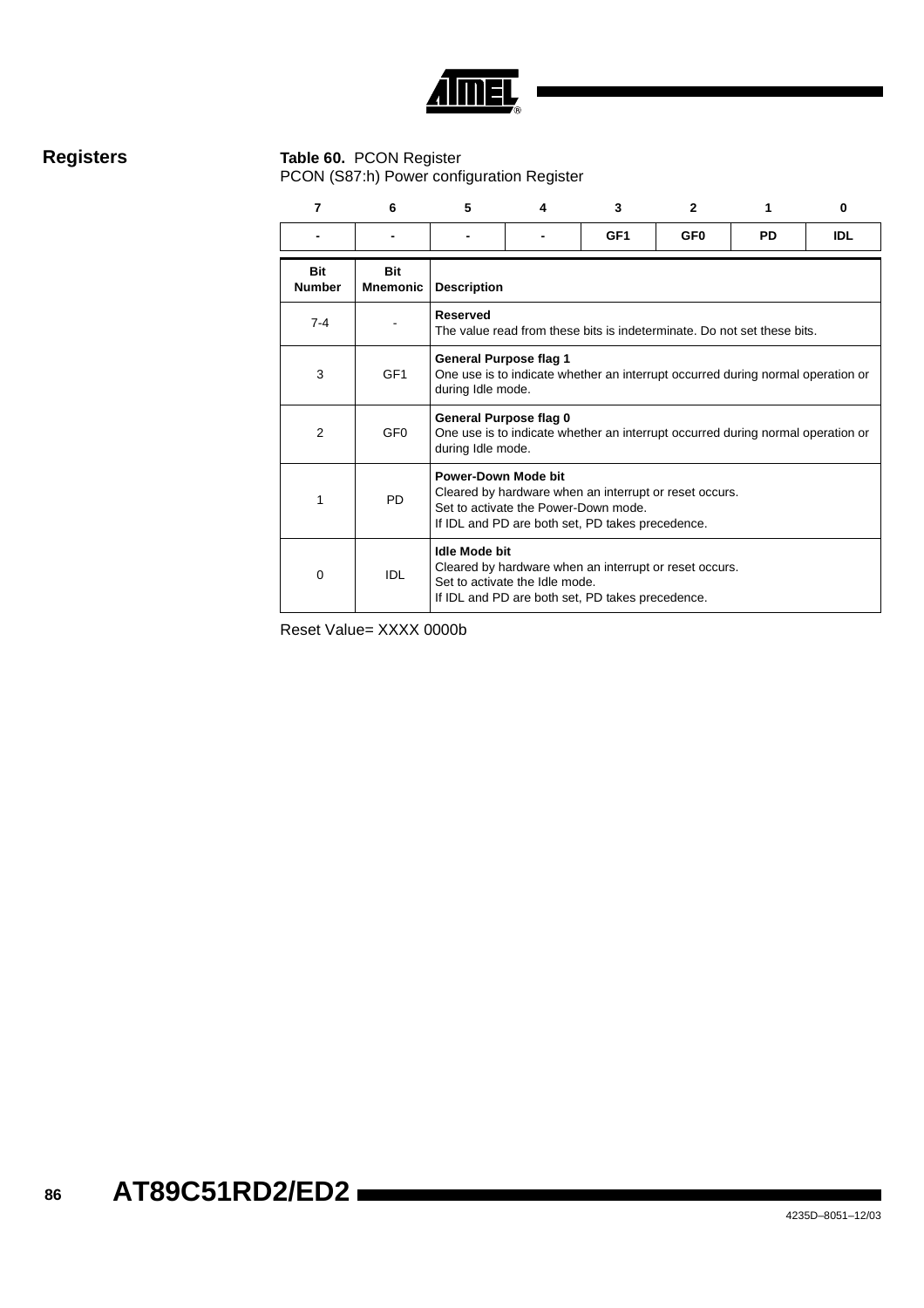# **Hardware Watchdog Timer**

The WDT is intended as a recovery method in situations where the CPU may be subjected to software upset. The WDT consists of a 14-bit counter and the Watchdog Timer ReSeT (WDTRST) SFR. The WDT is by default disabled from exiting reset. To enable the WDT, user must write 01EH and 0E1H in sequence to the WDTRST, SFR location 0A6H. When WDT is enabled, it will increment every machine cycle while the oscillator is running and there is no way to disable the WDT except through reset (either hardware reset or WDT overflow reset). When WDT overflows, it will drive an output RESET HIGH pulse at the RST-pin.

Using the WDT To enable the WDT, user must write 01EH and 0E1H in sequence to the WDTRST, SFR location 0A6H. When WDT is enabled, the user needs to service it by writing to 01EH and 0E1H to WDTRST to avoid WDT overflow. The 14-bit counter overflows when it reaches 16383 (3FFFH) and this will reset the device. When WDT is enabled, it will increment every machine cycle while the oscillator is running. This means the user must reset the WDT at least every 16383 machine cycle. To reset the WDT the user must write 01EH and 0E1H to WDTRST. WDTRST is a write only register. The WDT counter cannot be read or written. When WDT overflows, it will generate an output RESET pulse at the RST-pin. The RESET pulse duration is 96 x  $T_{CLK\ PERIPH}$ , where  $T_{CLK\ PERIPH}$ = 1/ $F_{CLK}$ **PERIPH.** To make the best use of the WDT, it should be serviced in those sections of code that will periodically be executed within the time required to prevent a WDT reset.

> To have a more powerful WDT, a 2<sup>7</sup> counter has been added to extend the Time-out capability, ranking from 16 ms to 2s  $\circledR$  F<sub>OSCA</sub> = 12 MHz. To manage this feature, refer to WDTPRG register description, [Table 61.](#page-85-0) The WDTPRG register should be configured before the WDT activation sequence, and can not be modified until next reset.

<span id="page-85-0"></span>**Table 61.** WDTRST Register

WDTRST - Watchdog Reset Register (0A6h)

|                               | 7 6 5 4 3 2 1 0 |  |  |  |
|-------------------------------|-----------------|--|--|--|
| .   .   .   .   .   .   .   . |                 |  |  |  |

Reset Value = XXXX XXXXb

Write only, this SFR is used to reset/enable the WDT by writing 01EH then 0E1H in sequence.

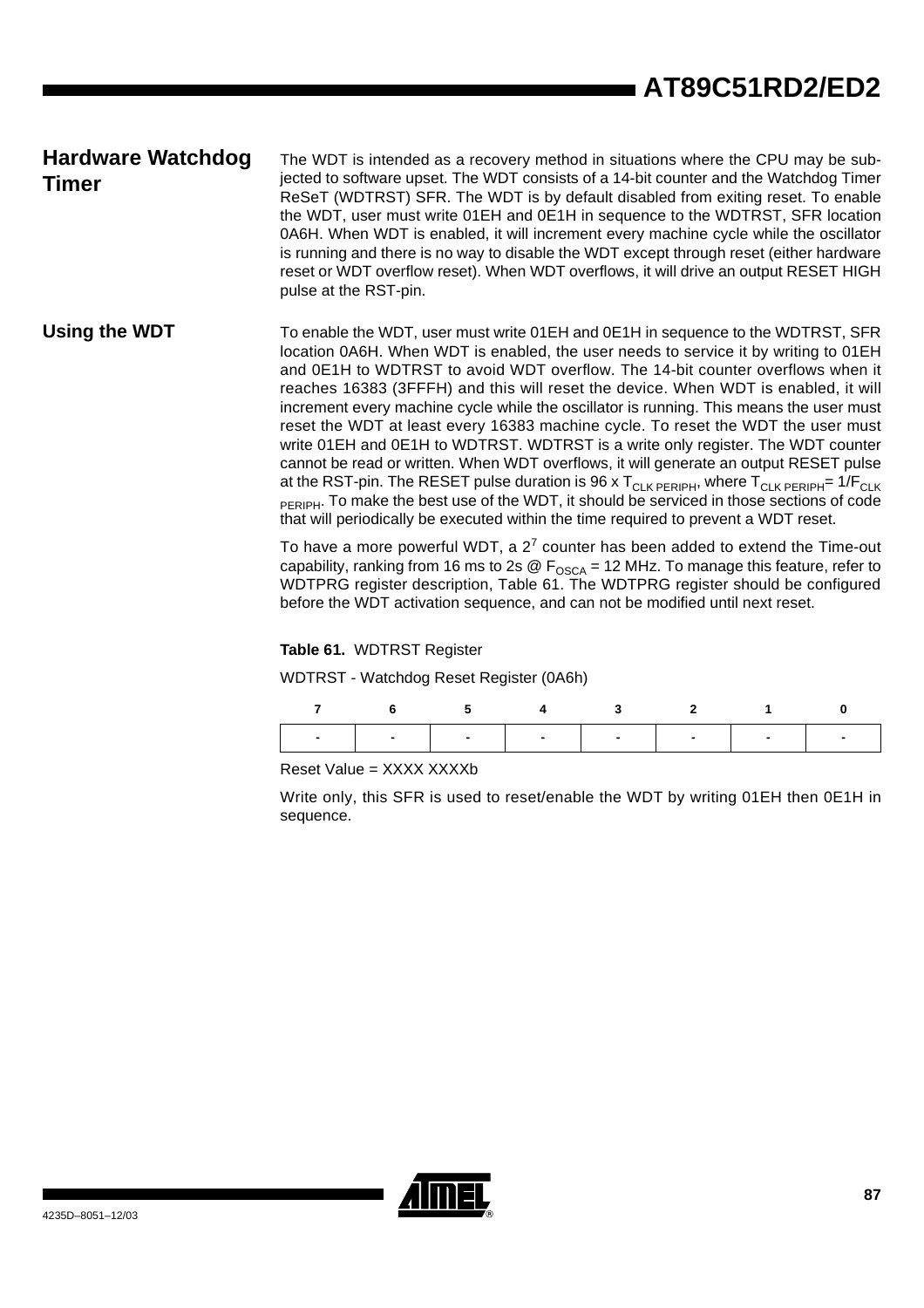

### **Table 62.** WDTPRG Register

WDTPRG - Watchdog Timer Out Register (0A7h)

| $\overline{7}$              | 6                             | 5                                                                                                                                                                                                                                                                           | 4                                                                               | 3                                                                                                                                                                                                                                                                                                                                                                                                                                                                                                                                                       | $\mathbf{2}$   | 1              | $\bf{0}$       |
|-----------------------------|-------------------------------|-----------------------------------------------------------------------------------------------------------------------------------------------------------------------------------------------------------------------------------------------------------------------------|---------------------------------------------------------------------------------|---------------------------------------------------------------------------------------------------------------------------------------------------------------------------------------------------------------------------------------------------------------------------------------------------------------------------------------------------------------------------------------------------------------------------------------------------------------------------------------------------------------------------------------------------------|----------------|----------------|----------------|
|                             |                               |                                                                                                                                                                                                                                                                             |                                                                                 |                                                                                                                                                                                                                                                                                                                                                                                                                                                                                                                                                         | S <sub>2</sub> | S <sub>1</sub> | S <sub>0</sub> |
| <b>Bit</b><br><b>Number</b> | <b>Bit</b><br><b>Mnemonic</b> | <b>Description</b>                                                                                                                                                                                                                                                          |                                                                                 |                                                                                                                                                                                                                                                                                                                                                                                                                                                                                                                                                         |                |                |                |
| $\overline{7}$              |                               |                                                                                                                                                                                                                                                                             |                                                                                 |                                                                                                                                                                                                                                                                                                                                                                                                                                                                                                                                                         |                |                |                |
| 6                           |                               |                                                                                                                                                                                                                                                                             |                                                                                 |                                                                                                                                                                                                                                                                                                                                                                                                                                                                                                                                                         |                |                |                |
| 5                           |                               | <b>Reserved</b>                                                                                                                                                                                                                                                             | The value read from this bit is undetermined. Do not try to set this bit.       |                                                                                                                                                                                                                                                                                                                                                                                                                                                                                                                                                         |                |                |                |
| 4                           |                               |                                                                                                                                                                                                                                                                             |                                                                                 |                                                                                                                                                                                                                                                                                                                                                                                                                                                                                                                                                         |                |                |                |
| 3                           |                               |                                                                                                                                                                                                                                                                             |                                                                                 |                                                                                                                                                                                                                                                                                                                                                                                                                                                                                                                                                         |                |                |                |
| 2                           | S <sub>2</sub>                |                                                                                                                                                                                                                                                                             | <b>WDT Time-out select bit 2</b>                                                |                                                                                                                                                                                                                                                                                                                                                                                                                                                                                                                                                         |                |                |                |
| 1                           | S <sub>1</sub>                |                                                                                                                                                                                                                                                                             | <b>WDT Time-out select bit 1</b>                                                |                                                                                                                                                                                                                                                                                                                                                                                                                                                                                                                                                         |                |                |                |
| 0                           | S <sub>0</sub>                |                                                                                                                                                                                                                                                                             | <b>WDT Time-out select bit 0</b>                                                |                                                                                                                                                                                                                                                                                                                                                                                                                                                                                                                                                         |                |                |                |
|                             |                               | S <sub>2</sub><br><u>S1</u><br>0<br>$\Omega$<br>$\mathbf 0$<br>$\mathbf 0$<br>$\overline{1}$<br>1<br>$\mathbf{0}$<br>$\Omega$<br>$\mathbf{1}$<br>$\Omega$<br>$\overline{1}$<br>$\mathbf{0}$<br>1<br>$\Omega$<br>1<br>$\mathbf{1}$<br>1<br>$\mathbf{1}$<br>1<br>$\mathbf{1}$ | <u>so</u><br>$\overline{0}$<br>$\overline{0}$<br>$\mathbf{1}$<br>$\overline{0}$ | <b>Selected Time-out</b><br>$(2^{14} - 1)$ machine cycles, 16. 3 ms @ $F_{OSCA} = 12$ MHz<br>$(2^{15} - 1)$ machine cycles, 32.7 ms @ $F_{OSCA} = 12$ MHz<br>$(2^{16} - 1)$ machine cycles, 65. 5 ms @ $F_{OSCA} = 12$ MHz<br>$(2^{17} - 1)$ machine cycles, 131 ms @ $F_{OSCA} = 12$ MHz<br>$(2^{18} - 1)$ machine cycles, 262 ms @ $F_{OSCA} = 12$ MHz<br>$(2^{19} - 1)$ machine cycles, 542 ms @ $F_{OSCA} = 12$ MHz<br>$(2^{20} - 1)$ machine cycles, 1.05 ms @ $F_{OSCA} = 12$ MHz<br>$(2^{21} - 1)$ machine cycles, 2.09 ms @ $F_{OSCA} = 12$ MHz |                |                |                |

Reset Value = XXXX X000

## **WDT during Power-down and Idle**

In Power-down mode the oscillator stops, which means the WDT also stops. While in Power-down mode the user does not need to service the WDT. There are 2 methods of exiting Power-down mode: by a hardware reset or via a level activated external interrupt which is enabled prior to entering Power-down mode. When Power-down is exited with hardware reset, servicing the WDT should occur as it normally should whenever the AT89C51RD2/ED2 is reset. Exiting Power-down with an interrupt is significantly different. The interrupt is held low long enough for the oscillator to stabilize. When the interrupt is brought high, the interrupt is serviced. To prevent the WDT from resetting the device while the interrupt pin is held low, the WDT is not started until the interrupt is pulled high. It is suggested that the WDT be reset during the interrupt service routine.

To ensure that the WDT does not overflow within a few states of exiting of powerdown, it is better to reset the WDT just before entering powerdown.

In the Idle mode, the oscillator continues to run. To prevent the WDT from resetting the AT89C51RD2/ED2 while in Idle mode, the user should always set up a timer that will periodically exit Idle, service the WDT, and re-enter Idle mode.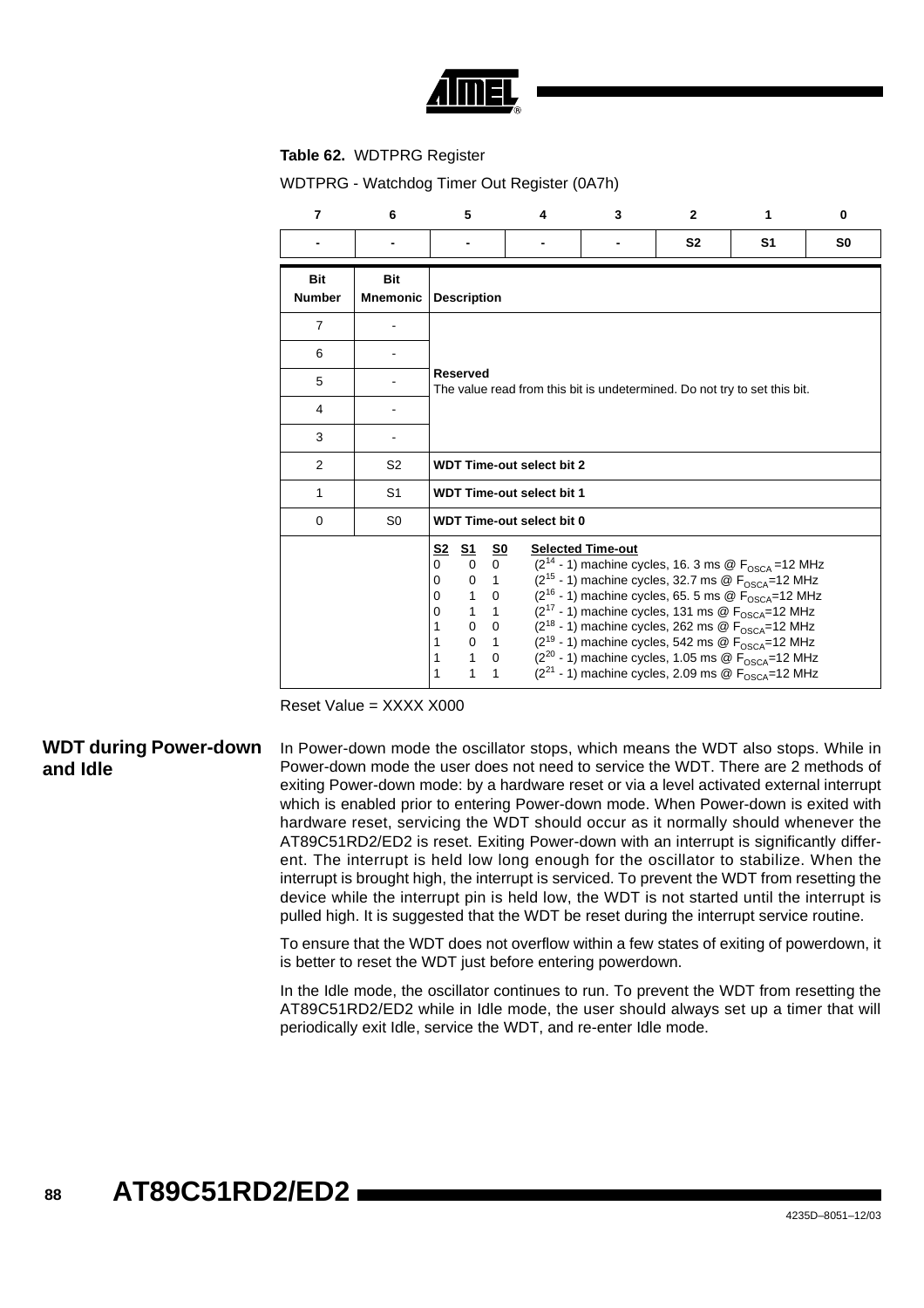# **ONCE® Mode (ON-Chip Emulation)**

The ONCE mode facilitates testing and debugging of systems using AT89C51RD2/ED2 without removing the circuit from the board. The ONCE mode is invoked by driving certain pins of the AT89C51RD2/ED2; the following sequence must be exercised:

- Pull ALE low while the device is in reset (RST high) and  $\overline{PSEN}$  is high.
- Hold ALE low as RST is deactivated.

While the AT89C51RD2/ED2 is in ONCE mode, an emulator or test CPU can be used to drive the circuit. [Table 63](#page-87-0) shows the status of the port pins during ONCE mode.

Normal operation is restored when normal reset is applied.

| ALE             | <b>PSEN</b>     | Port 0 | Port 1          | Port 2          | Port 3          | Port 12 | XTALA <sub>1/2</sub> | XTALB <sub>1</sub> /2 |
|-----------------|-----------------|--------|-----------------|-----------------|-----------------|---------|----------------------|-----------------------|
| Weak<br>pull-up | Weak<br>pull-up | Float  | Weak<br>pull-up | Weak<br>pull-up | Weak<br>pull-up | Float   | Active               | Active                |

<span id="page-87-0"></span>**Table 63.** External Pin Status During ONCE Mode

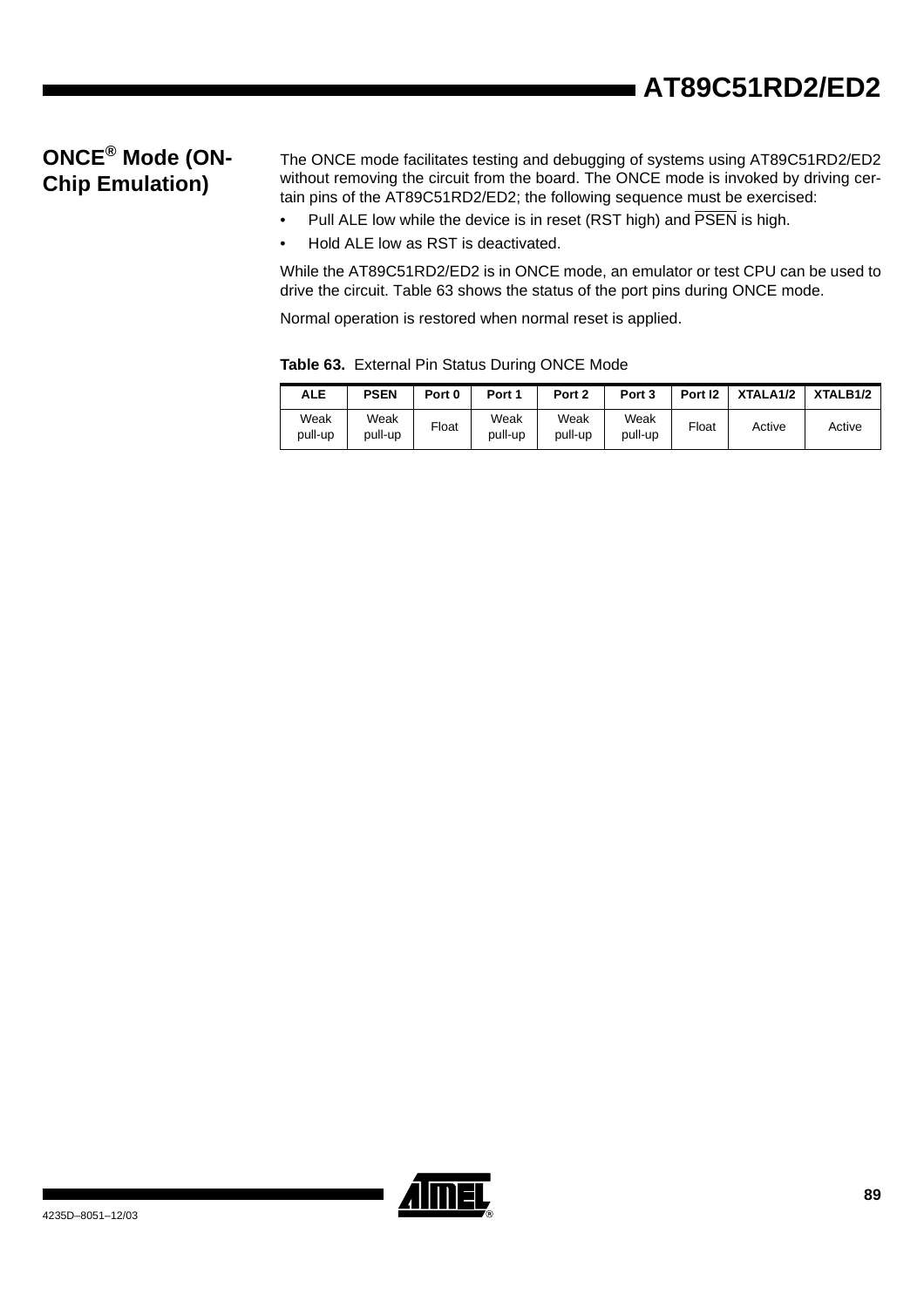

**Power-off Flag** The power-off flag allows the user to distinguish between a "cold start" reset and a "warm start" reset.

> A cold start reset is the one induced by  $V_{CC}$  switch-on. A warm start reset occurs while  $V_{CC}$  is still applied to the device and could be generated for example by an exit from power-down.

> The power-off flag (POF) is located in PCON register ([Table 64](#page-88-1)[\)](#page-88-0). POF is set by hardware when  $V_{CC}$  rises from 0 to its nominal voltage. The POF can be set or cleared by software allowing the user to determine the type of reset.

### <span id="page-88-1"></span>**Table 64.** PCON Register

| $\overline{7}$              | 6                             | 5                                                                                                                                                                                    | 4                                                                                                               | 3                                                   | $\mathbf{2}$    | 1         | 0          |  |
|-----------------------------|-------------------------------|--------------------------------------------------------------------------------------------------------------------------------------------------------------------------------------|-----------------------------------------------------------------------------------------------------------------|-----------------------------------------------------|-----------------|-----------|------------|--|
| SMOD1                       | <b>SMOD0</b>                  |                                                                                                                                                                                      | <b>POF</b>                                                                                                      | GF <sub>1</sub>                                     | GF <sub>0</sub> | <b>PD</b> | <b>IDL</b> |  |
| <b>Bit</b><br><b>Number</b> | <b>Bit</b><br><b>Mnemonic</b> | <b>Description</b>                                                                                                                                                                   |                                                                                                                 |                                                     |                 |           |            |  |
| $\overline{7}$              | SMOD1                         | Serial port Mode bit 1                                                                                                                                                               |                                                                                                                 | Set to select double baud rate in mode 1, 2 or 3.   |                 |           |            |  |
| 6                           | SMOD <sub>0</sub>             |                                                                                                                                                                                      | Serial port Mode bit 0<br>Cleared to select SM0 bit in SCON register.<br>Set to select FE bit in SCON register. |                                                     |                 |           |            |  |
| 5                           |                               | <b>Reserved</b>                                                                                                                                                                      | The value read from this bit is indeterminate. Do not set this bit.                                             |                                                     |                 |           |            |  |
| 4                           | <b>POF</b>                    | <b>Power-Off Flag</b><br>Cleared by software to recognize the next reset type.<br>Set by hardware when $V_{CC}$ rises from 0 to its nominal voltage. Can also be set by<br>software. |                                                                                                                 |                                                     |                 |           |            |  |
| 3                           | GF <sub>1</sub>               | General-purpose Flag                                                                                                                                                                 | Set by user for general-purpose usage.                                                                          | Cleared by user for general-purpose usage.          |                 |           |            |  |
| 2                           | GF <sub>0</sub>               | <b>General-purpose Flag</b>                                                                                                                                                          | Set by user for general-purpose usage.                                                                          | Cleared by user for general-purpose usage.          |                 |           |            |  |
| 1                           | <b>PD</b>                     |                                                                                                                                                                                      | Power-down mode bit<br>Cleared by hardware when reset occurs.<br>Set to enter power-down mode.                  |                                                     |                 |           |            |  |
| $\mathbf 0$                 | <b>IDL</b>                    | Idle mode bit<br>Set to enter idle mode.                                                                                                                                             |                                                                                                                 | Cleared by hardware when interrupt or reset occurs. |                 |           |            |  |

PCON - Power Control Register (87h)

<span id="page-88-0"></span>Reset Value = 00X1 0000b Not bit addressable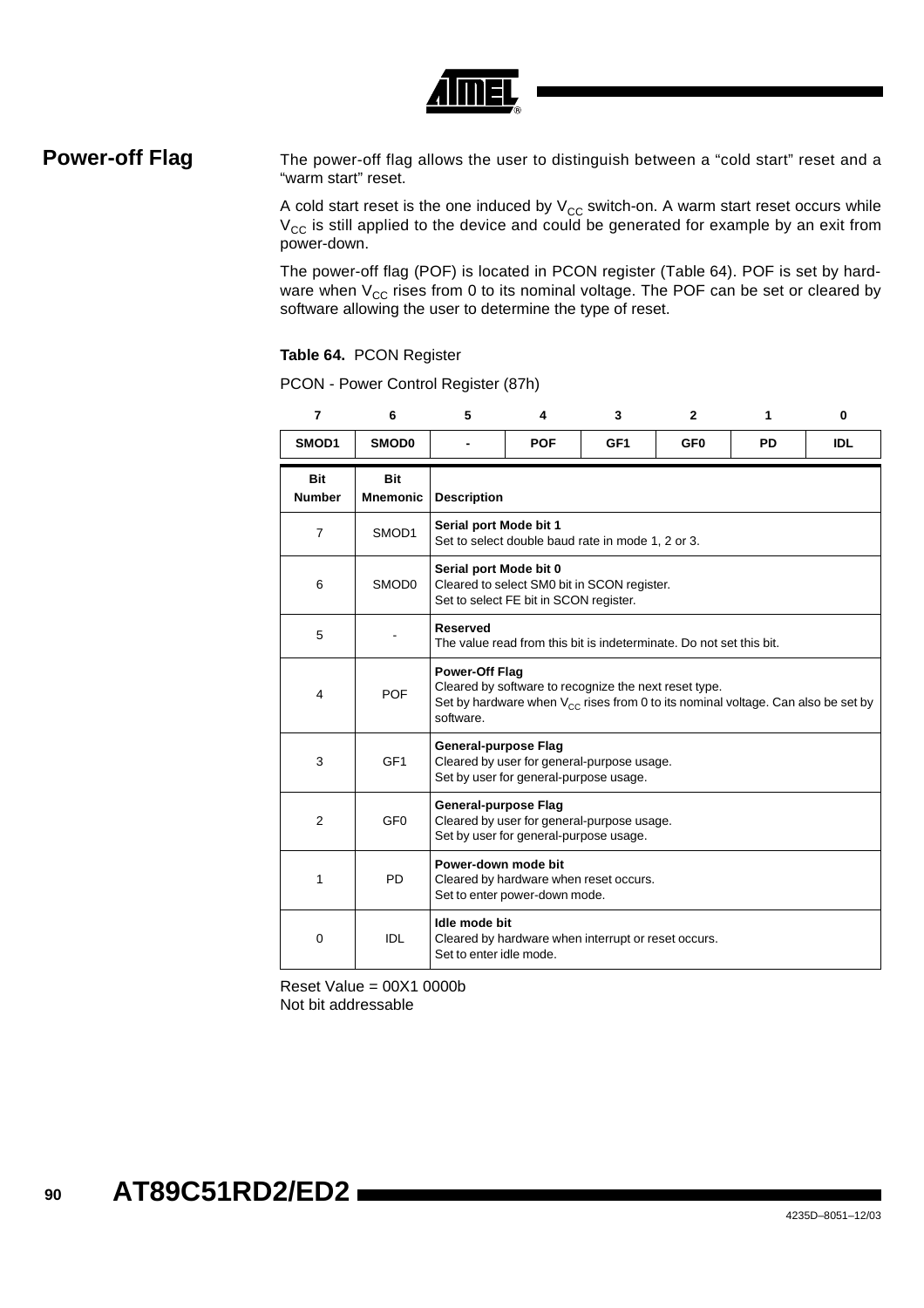**Reduced EMI Mode** The ALE signal is used to demultiplex address and data buses on port 0 when used with external program or data memory. Nevertheless, during internal code execution, ALE signal is still generated. In order to reduce EMI, ALE signal can be disabled by setting AO bit.

> The AO bit is located in AUXR register at bit location 0. As soon as AO is set, ALE is no longer output but remains active during MOVX and MOVC instructions and external fetches. During ALE disabling, ALE pin is weakly pulled high.

### **Table 65.** AUXR Register

AUXR - Auxiliary Register (8Eh)

| 7                           | 6                      | 5                                             | 4                                                                                                                                                                                                                                   | 3                                                                                                                                                                  | $\mathbf{2}$       | 1             | $\mathbf 0$ |  |
|-----------------------------|------------------------|-----------------------------------------------|-------------------------------------------------------------------------------------------------------------------------------------------------------------------------------------------------------------------------------------|--------------------------------------------------------------------------------------------------------------------------------------------------------------------|--------------------|---------------|-------------|--|
| <b>DPU</b>                  |                        | M <sub>0</sub>                                | XRS <sub>2</sub>                                                                                                                                                                                                                    | XRS1                                                                                                                                                               | XR <sub>S0</sub>   | <b>EXTRAM</b> | <b>AO</b>   |  |
| <b>Bit</b><br><b>Number</b> | Bit<br><b>Mnemonic</b> | <b>Description</b>                            |                                                                                                                                                                                                                                     |                                                                                                                                                                    |                    |               |             |  |
| $\overline{7}$              | <b>DPU</b>             |                                               | Disable Weak Pull-up<br>Cleared by software to activate the permanent weak pull-up (default)<br>Set by software to disable the weak pull-up (reduce power consumption)                                                              |                                                                                                                                                                    |                    |               |             |  |
| 6                           |                        | <b>Reserved</b>                               |                                                                                                                                                                                                                                     | The value read from this bit is indeterminate. Do not set this bit.                                                                                                |                    |               |             |  |
| 5                           | M <sub>0</sub>         | <b>Pulse length</b><br>periods (default).     |                                                                                                                                                                                                                                     | Cleared to stretch MOVX control: the RD and the WR pulse length is 6 clock<br>Set to stretch MOVX control: the RD and the WR pulse length is 30 clock periods.     |                    |               |             |  |
| $\overline{4}$              | XRS <sub>2</sub>       | <b>XRAM Size</b>                              |                                                                                                                                                                                                                                     |                                                                                                                                                                    |                    |               |             |  |
| 3                           | XRS1                   | XRS <sub>2</sub><br>0<br>0                    | XRS1<br>XRS0<br>0                                                                                                                                                                                                                   | <b>XRAM</b> size<br>256 bytes                                                                                                                                      |                    |               |             |  |
| $\overline{2}$              | XRS0                   | 0<br>0<br>0<br>1<br>0<br>1<br>1<br>0          | 1<br>0<br>1<br>0                                                                                                                                                                                                                    | 512 bytes<br>1024 bytes<br>1792 bytes                                                                                                                              | 768 bytes(default) |               |             |  |
| 1                           | <b>EXTRAM</b>          |                                               | <b>EXTRAM bit</b><br>Cleared to access internal XRAM using MOVX @ Ri/ @ DPTR.<br>Set to access external memory.<br>Programmed by hardware after Power-up regarding Hardware Security Byte<br>(HSB), default setting, XRAM selected. |                                                                                                                                                                    |                    |               |             |  |
| $\mathbf 0$                 | AO                     | <b>ALE Output bit</b><br>instruction is used. |                                                                                                                                                                                                                                     | Cleared, ALE is emitted at a constant rate of 1/6 the oscillator frequency (or 1/3 if<br>X2 mode is used) (default). Set, ALE is active only during a MOVX or MOVC |                    |               |             |  |

Reset Value = XX00 10'HSB. XRAM'0b Not bit addressable

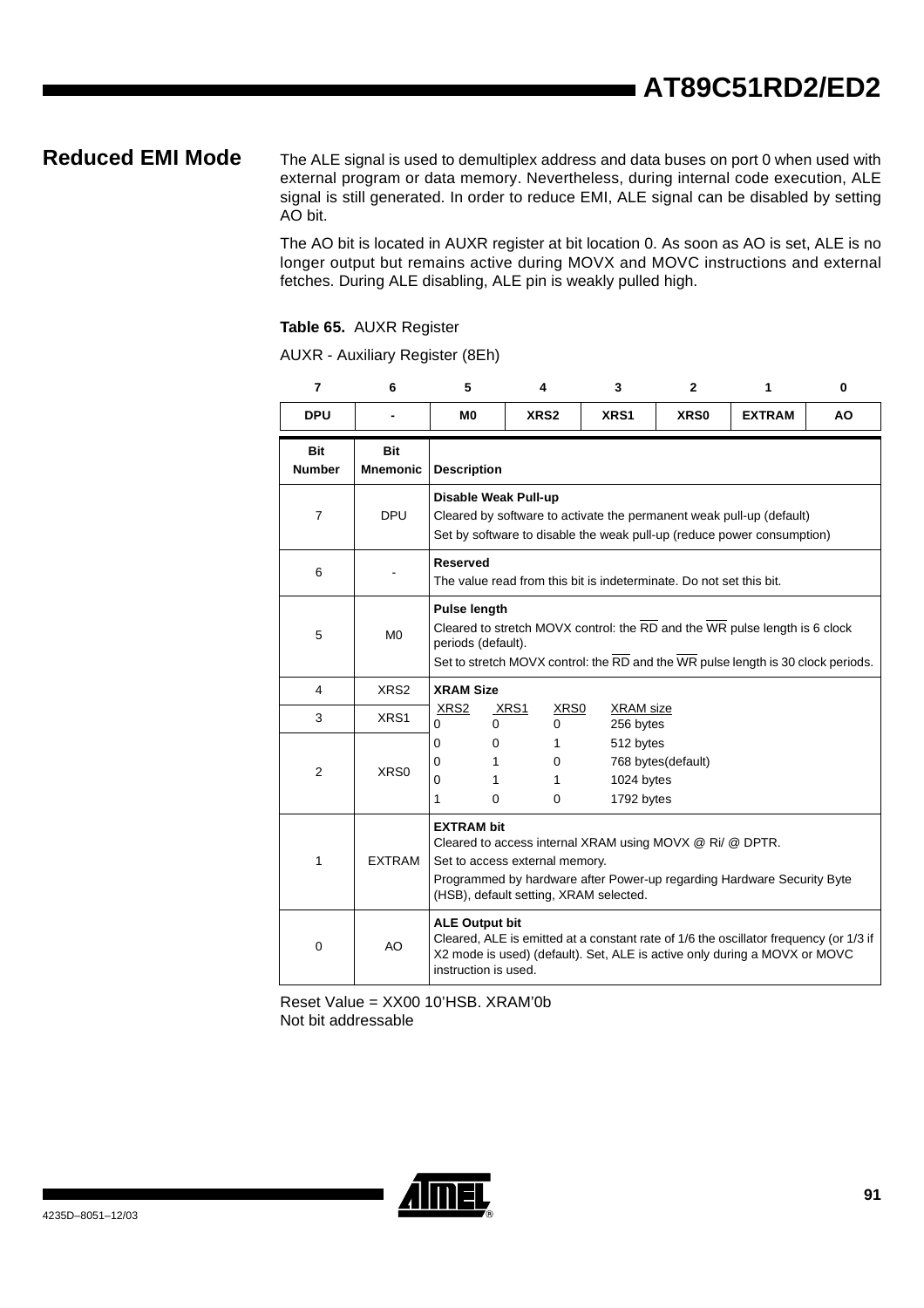

| <b>EEPROM Data</b> | This feature is available only for the AT89C51ED2 device.                                                                                                                          |  |  |  |  |
|--------------------|------------------------------------------------------------------------------------------------------------------------------------------------------------------------------------|--|--|--|--|
| <b>Memory</b>      | The 2K bytes on-chip EEPROM memory block is located at addresses 0000h to 07FFh<br>of the XRAM/ERAM memory space and is selected by setting control bits in the EECON<br>register. |  |  |  |  |
|                    | A read or write access to the EEPROM memory is done with a MOVX instruction.                                                                                                       |  |  |  |  |
| Write Data         | Data is written by byte to the EEPROM memory block as for an external RAM memory.                                                                                                  |  |  |  |  |
|                    | The following procedure is used to write to the EEPROM memory:<br>Check EEBUSY flag                                                                                                |  |  |  |  |
|                    | If the user application interrupts routines use XRAM memory space: Save and<br>disable interrupts.                                                                                 |  |  |  |  |
|                    | Load DPTR with the address to write                                                                                                                                                |  |  |  |  |
|                    | Store A register with the data to be written                                                                                                                                       |  |  |  |  |
|                    | $Q_{\text{eff}}$ is the stream of the state of $Q_{\text{eff}}$                                                                                                                    |  |  |  |  |

- Set bit EEE of EECON register • Execute a MOVX @DPTR, A
- Clear bit EEE of EECON register
- Restore interrupts.
- EEBUSY flag in EECON is then set by hardware to indicate that programming is in progress and that the EEPROM segment is not available for reading or writing.
- The end of programming is indicated by a hardware clear of the EEBUSY flag.

[Figure 38](#page-91-0) represents the optimal write sequence to the on-chip EEPROM data memory.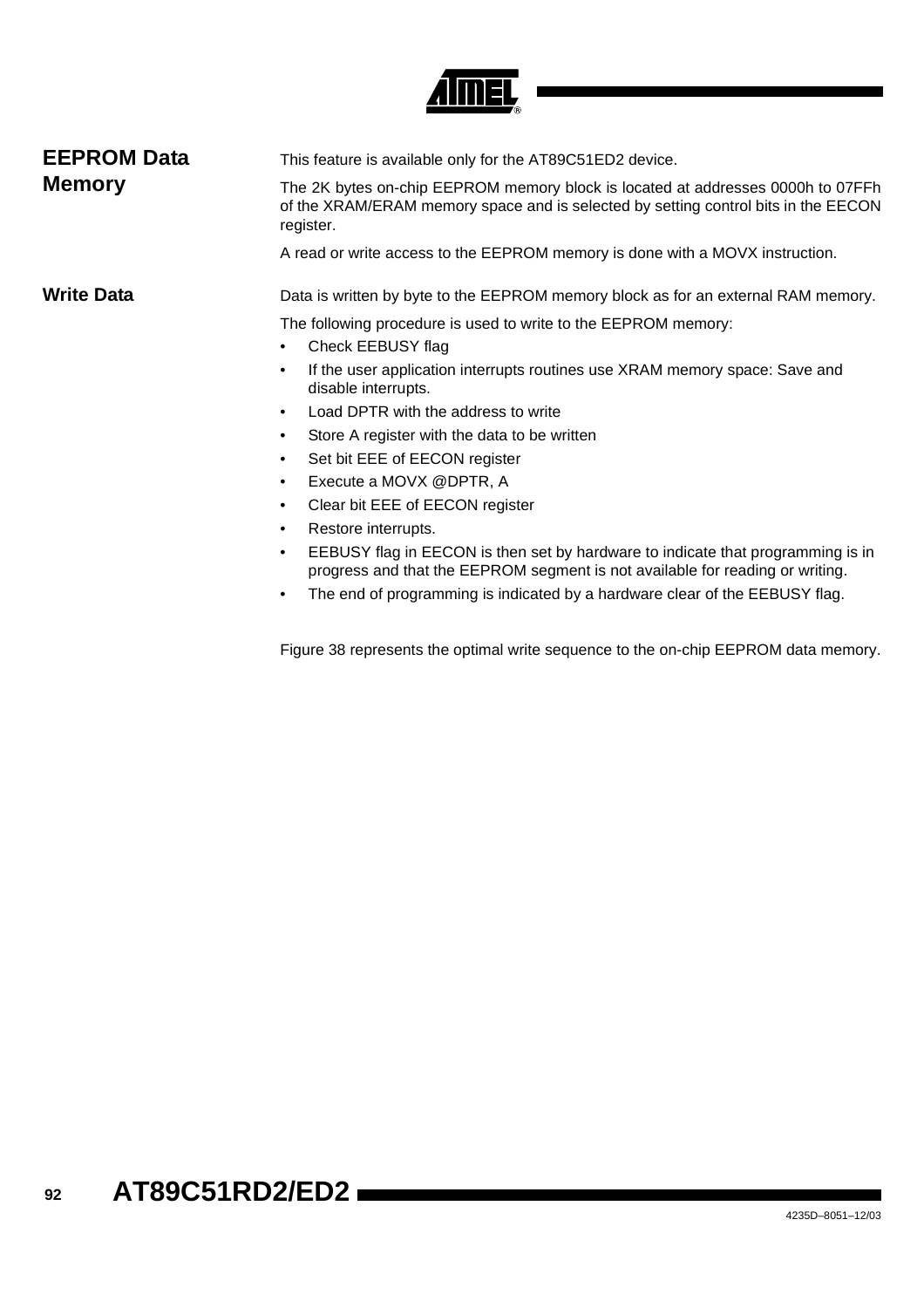

<span id="page-91-0"></span>**Figure 38.** Recommended EEPROM Data Write Sequence

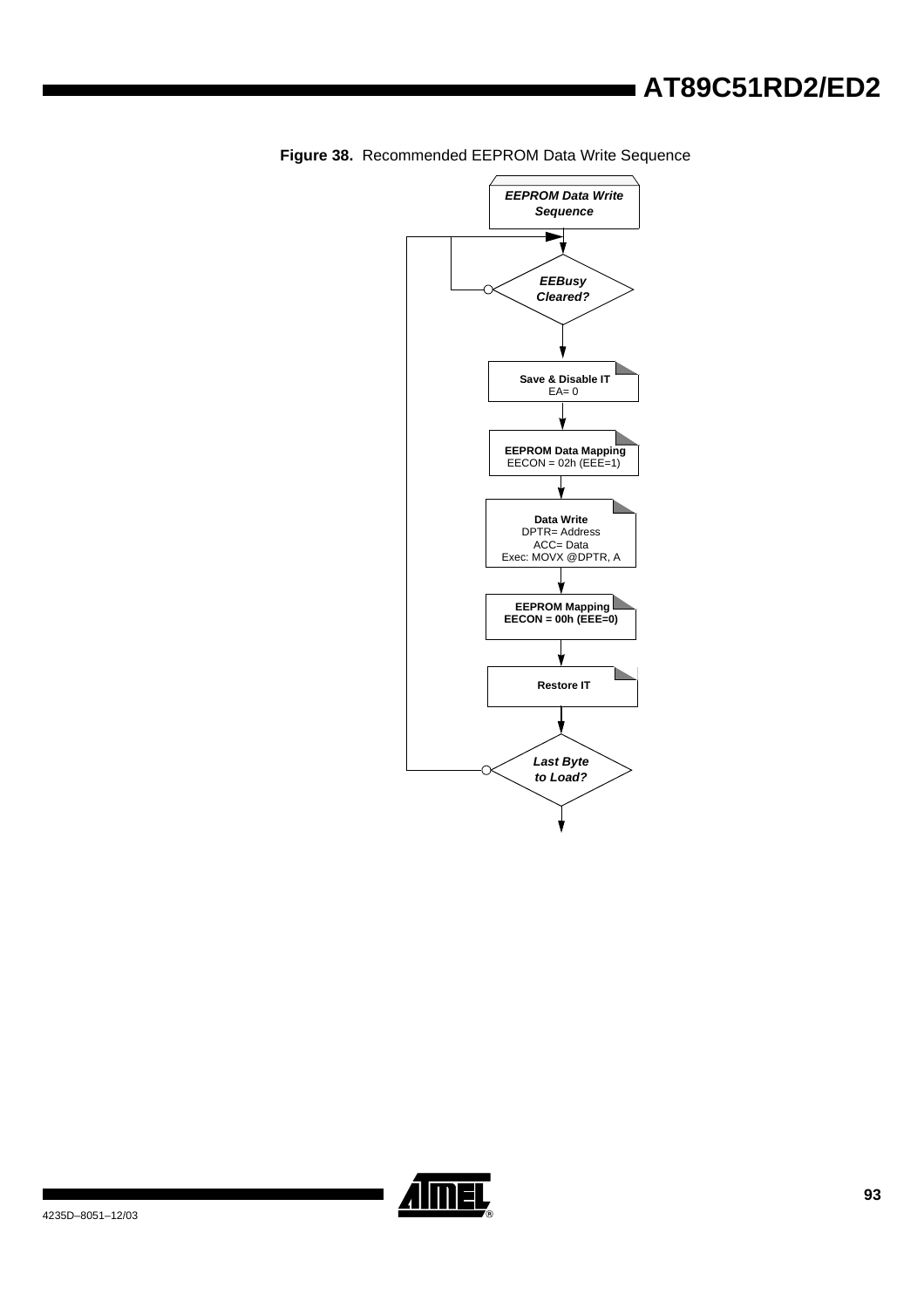

**Read Data** The following procedure is used to read the data stored in the EEPROM memory:

- Check EEBUSY flag
- If the user application interrupts routines use XRAM memory space: Save and disable interrupts.
- Load DPTR with the address to read
- Set bit EEE of EECON register
- Execute a MOVX A, @DPTR
- Clear bit EEE of EECON register
- Restore interrupts.

**Figure 39.** Recommended EEPROM Data Read Sequence

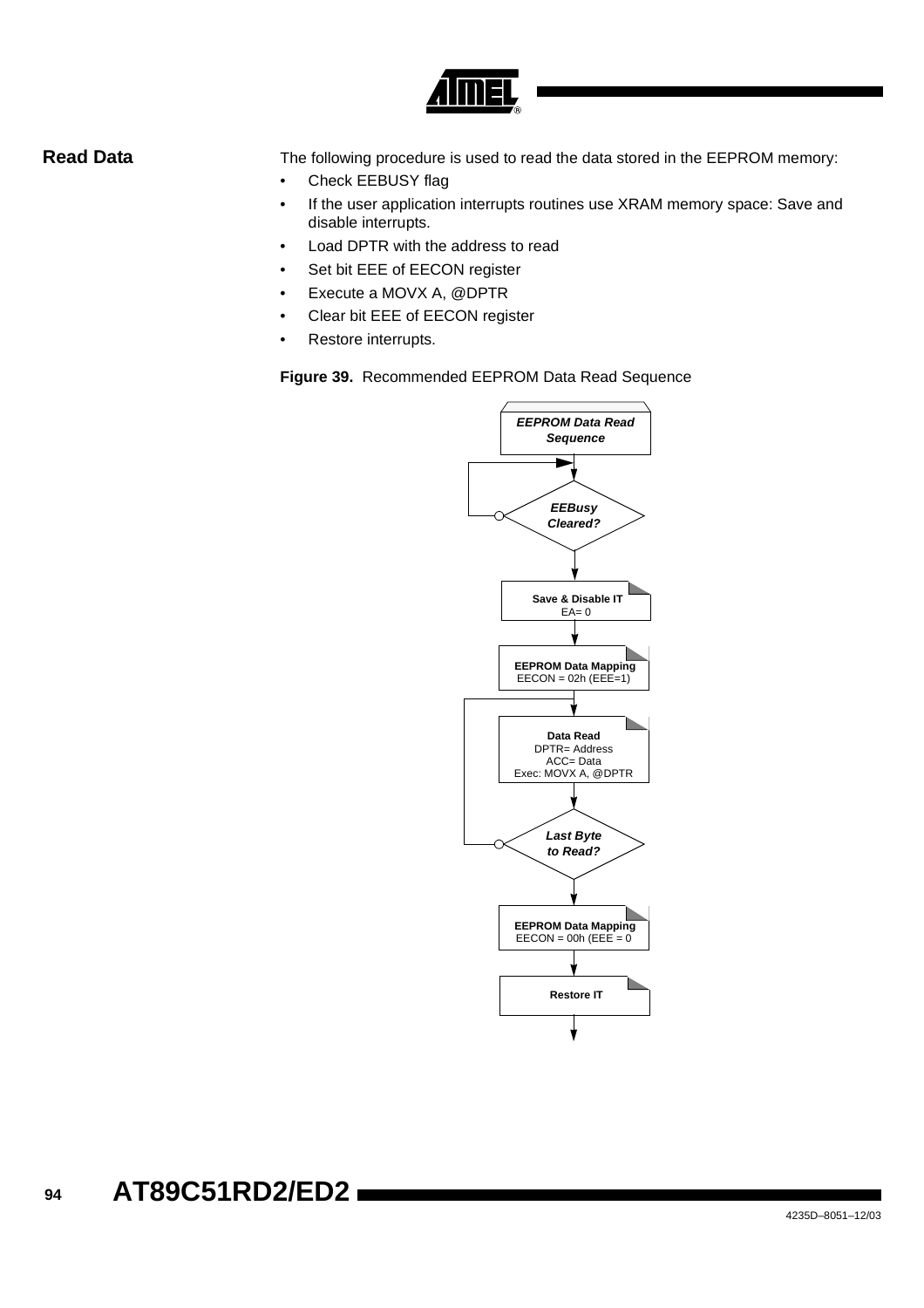# **Registers Table 66.** EECON Register

EECON (0D2h) EEPROM Control Register

|                   | 6                      | 5           |                                                                     |                                                                                                                                             |                                                                        |     |               |  |  |
|-------------------|------------------------|-------------|---------------------------------------------------------------------|---------------------------------------------------------------------------------------------------------------------------------------------|------------------------------------------------------------------------|-----|---------------|--|--|
|                   |                        |             |                                                                     |                                                                                                                                             |                                                                        | EEE | <b>EEBUSY</b> |  |  |
| <b>Bit Number</b> | Bit<br><b>Mnemonic</b> |             | <b>Description</b>                                                  |                                                                                                                                             |                                                                        |     |               |  |  |
| $7 - 2$           |                        | Reserved    | The value read from this bit is indeterminate. Do not set this bit. |                                                                                                                                             |                                                                        |     |               |  |  |
|                   | <b>EEE</b>             | the EEPROM. | <b>Enable EEPROM Space bit</b>                                      | Clear to map the XRAM space during MOVX.                                                                                                    | Set to map the EEPROM space during MOVX instructions (Write or Read to |     |               |  |  |
| $\Omega$          | <b>EEBUSY</b>          |             | <b>Programming Busy flag</b>                                        | Set by hardware when programming is in progress.<br>Cleared by hardware when programming is done.<br>Can not be set or cleared by software. |                                                                        |     |               |  |  |

Reset Value = XXXX XX00b Not bit addressable

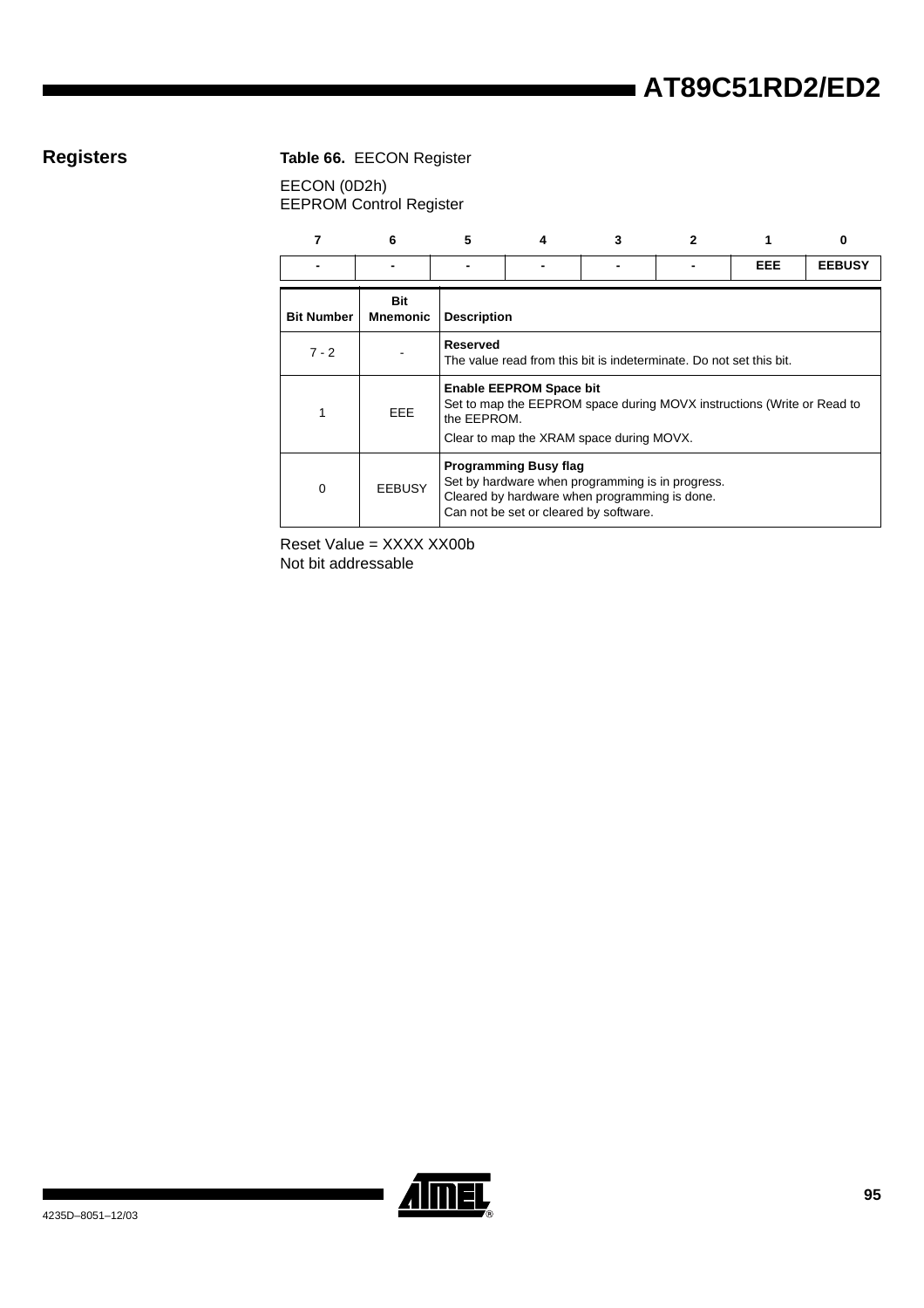

| <b>Flash/EEPROM</b><br><b>Memory</b>           | The Flash memory increases EEPROM and ROM functionality with in-circuit electrical<br>erasure and programming. It contains 64K bytes of program memory organized respec-<br>tively in 512 pages of 128 bytes. This memory is both parallel and serial In-System<br>Programmable (ISP). ISP allows devices to alter their own program memory in the<br>actual end product under software control. A default serial loader (bootloader) program<br>allows ISP of the Flash. |
|------------------------------------------------|---------------------------------------------------------------------------------------------------------------------------------------------------------------------------------------------------------------------------------------------------------------------------------------------------------------------------------------------------------------------------------------------------------------------------------------------------------------------------|
|                                                | The programming <b>does not require</b> external dedicated programming voltage. The nec-<br>essary high programming voltage is generated on-chip using the standard $V_{CC}$ pins of<br>the microcontroller.                                                                                                                                                                                                                                                              |
| <b>Features</b>                                | Flash EEPROM Internal Program Memory<br>٠                                                                                                                                                                                                                                                                                                                                                                                                                                 |
|                                                | Boot vector allows user provided Flash loader code to reside anywhere in the Flash<br>$\bullet$<br>memory space. This configuration provides flexibility to the user.                                                                                                                                                                                                                                                                                                     |
|                                                | Default loader in Boot ROM allows programming via the serial port without the need<br>$\bullet$<br>of a user provided loader.                                                                                                                                                                                                                                                                                                                                             |
|                                                | Up to 64K bytes external program memory if the internal program memory is<br>$\bullet$<br>disabled $(EA = 0)$ .                                                                                                                                                                                                                                                                                                                                                           |
|                                                | Programming and erasing voltage with standard power supply<br>٠                                                                                                                                                                                                                                                                                                                                                                                                           |
|                                                | Read/Programming/Erase:<br>$\bullet$                                                                                                                                                                                                                                                                                                                                                                                                                                      |
|                                                | Byte-wise read without wait state                                                                                                                                                                                                                                                                                                                                                                                                                                         |
|                                                | Byte or page erase and programming (10 ms)                                                                                                                                                                                                                                                                                                                                                                                                                                |
|                                                | Typical programming time (64K bytes) is 22s with on chip serial bootloader<br>$\bullet$                                                                                                                                                                                                                                                                                                                                                                                   |
|                                                | Parallel programming with 87C51 compatible hardware interface to programmer<br>$\bullet$                                                                                                                                                                                                                                                                                                                                                                                  |
|                                                | Programmable security for the code in the Flash<br>٠<br>100K write cycles<br>٠                                                                                                                                                                                                                                                                                                                                                                                            |
|                                                | 10 years data retention                                                                                                                                                                                                                                                                                                                                                                                                                                                   |
| <b>Flash Programming and</b><br><b>Erasure</b> | The 64-K byte Flash is programmed by bytes or by pages of 128 bytes. It is not neces-<br>sary to erase a byte or a page before programming. The programming of a byte or a<br>page includes a self erase before programming.                                                                                                                                                                                                                                              |
|                                                | There are three methods of programming the Flash memory:                                                                                                                                                                                                                                                                                                                                                                                                                  |
|                                                | 1. The on-chip ISP bootloader may be invoked which will use low level routines to<br>program the pages. The interface used for serial downloading of Flash is the<br>UART.                                                                                                                                                                                                                                                                                                |
|                                                | The Flash may be programmed or erased in the end-user application by calling<br>2.<br>low-level routines through a common entry point in the Boot ROM.                                                                                                                                                                                                                                                                                                                    |
|                                                | The Flash may be programmed using the parallel method by using a conven-<br>3.<br>tional EPROM programmer. The parallel programming method used by these<br>devices is similar to that used by EPROM 87C51 but it is not identical and the<br>commercially available programmers need to have support for the<br>AT89C51RD2/ED2. The bootloader and the Application Programming Interface<br>(API) routines are located in the BOOT ROM.                                  |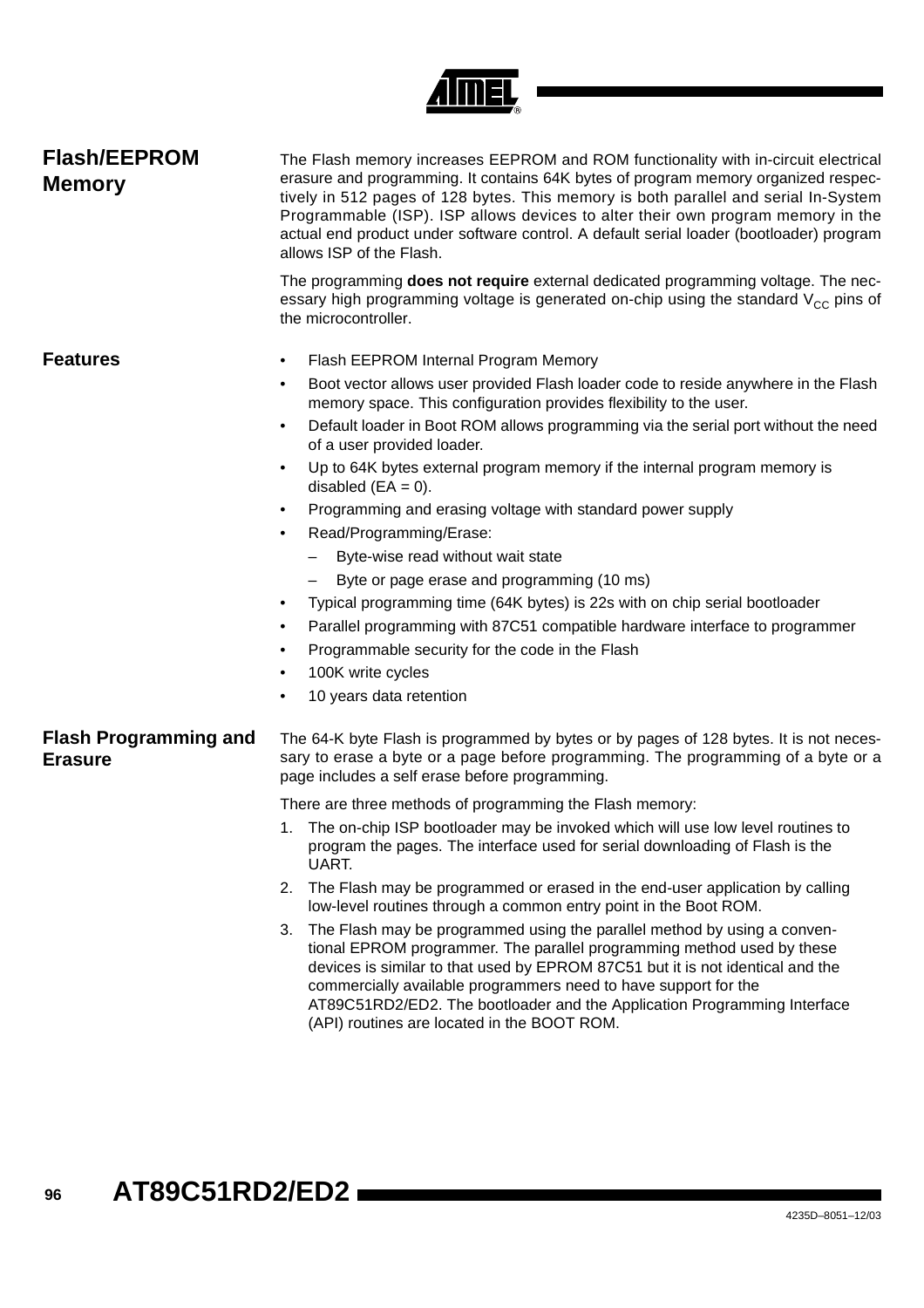## **Flash Registers and Memory Map**

The AT89C51RD2/ED2 Flash memory uses several registers for its management:

- Hardware registers can only be accessed through the parallel programming modes which are handled by the parallel programmer.
- Software registers are in a special page of the Flash memory which can be accessed through the API or with the parallel programming modes. This page, called "Extra Flash Memory", is not in the internal Flash program memory addressing space.

**Hardware Register** The only hardware register of the AT89C51RD2/ED2 is called Hardware Security Byte (HSB).

| $\overline{7}$              | 6                             | 5                           | 4                                                                                                                                                                                                  | 3                                                                                                                | $\mathbf{2}$    | 1   | 0               |  |  |  |
|-----------------------------|-------------------------------|-----------------------------|----------------------------------------------------------------------------------------------------------------------------------------------------------------------------------------------------|------------------------------------------------------------------------------------------------------------------|-----------------|-----|-----------------|--|--|--|
| X <sub>2</sub>              | <b>BLJB</b>                   | <b>OSC</b>                  |                                                                                                                                                                                                    | <b>XRAM</b>                                                                                                      | LB <sub>2</sub> | LB1 | LB <sub>0</sub> |  |  |  |
| <b>Bit</b><br><b>Number</b> | <b>Bit</b><br><b>Mnemonic</b> | <b>Description</b>          |                                                                                                                                                                                                    |                                                                                                                  |                 |     |                 |  |  |  |
| $\overline{7}$              | X2                            | X2 Mode<br>(Default).       | Programmed ('0' value) to force X2 mode (6 clocks per instruction) after reset.<br>Unprogrammed ('1' Value) to force X1 mode, Standard Mode, after reset                                           |                                                                                                                  |                 |     |                 |  |  |  |
| 6                           | BI JB                         | 0000h<br>(Default).         | <b>Boot Loader Jump Bit</b><br>Unprogrammed ('1' value) to start the user's application on next reset at address<br>Programmed ('0' value) to start the boot loader at address F800h on next reset |                                                                                                                  |                 |     |                 |  |  |  |
| 5                           | OSC.                          | <b>Oscillator Bit</b>       |                                                                                                                                                                                                    | Programmed to allow oscillator B at startup<br>Unprogrammed this bit to allow oscillator A at startup (Default). |                 |     |                 |  |  |  |
| 4                           |                               | <b>Reserved</b>             |                                                                                                                                                                                                    |                                                                                                                  |                 |     |                 |  |  |  |
| 3                           | <b>XRAM</b>                   | Programmed to inhibit XRAM. |                                                                                                                                                                                                    | XRAM config bit (only programmable by programmer tools)<br>Unprogrammed, this bit to valid XRAM (Default).       |                 |     |                 |  |  |  |
| $2 - 0$                     | $LB2-0$                       | See Table 68                |                                                                                                                                                                                                    | User Memory Lock Bits (only programmable by programmer tools)                                                    |                 |     |                 |  |  |  |

### **Table 67.** Hardware Security Byte (HSB)

Boot Loader Jump Bit (BLJB)

One bit of the HSB, the BLJB bit, is used to force the boot address:

- When this bit is programmed ('1' value) the boot address is 0000h.
- When this bit is unprogrammed ('1' value) the boot address is F800h. By default, this bit is unprogrammed and the ISP is enabled.

**Flash Memory Lock Bits** The three lock bits provide different levels of protection for the on-chip code and data when programmed as shown in [Table 68.](#page-96-0)

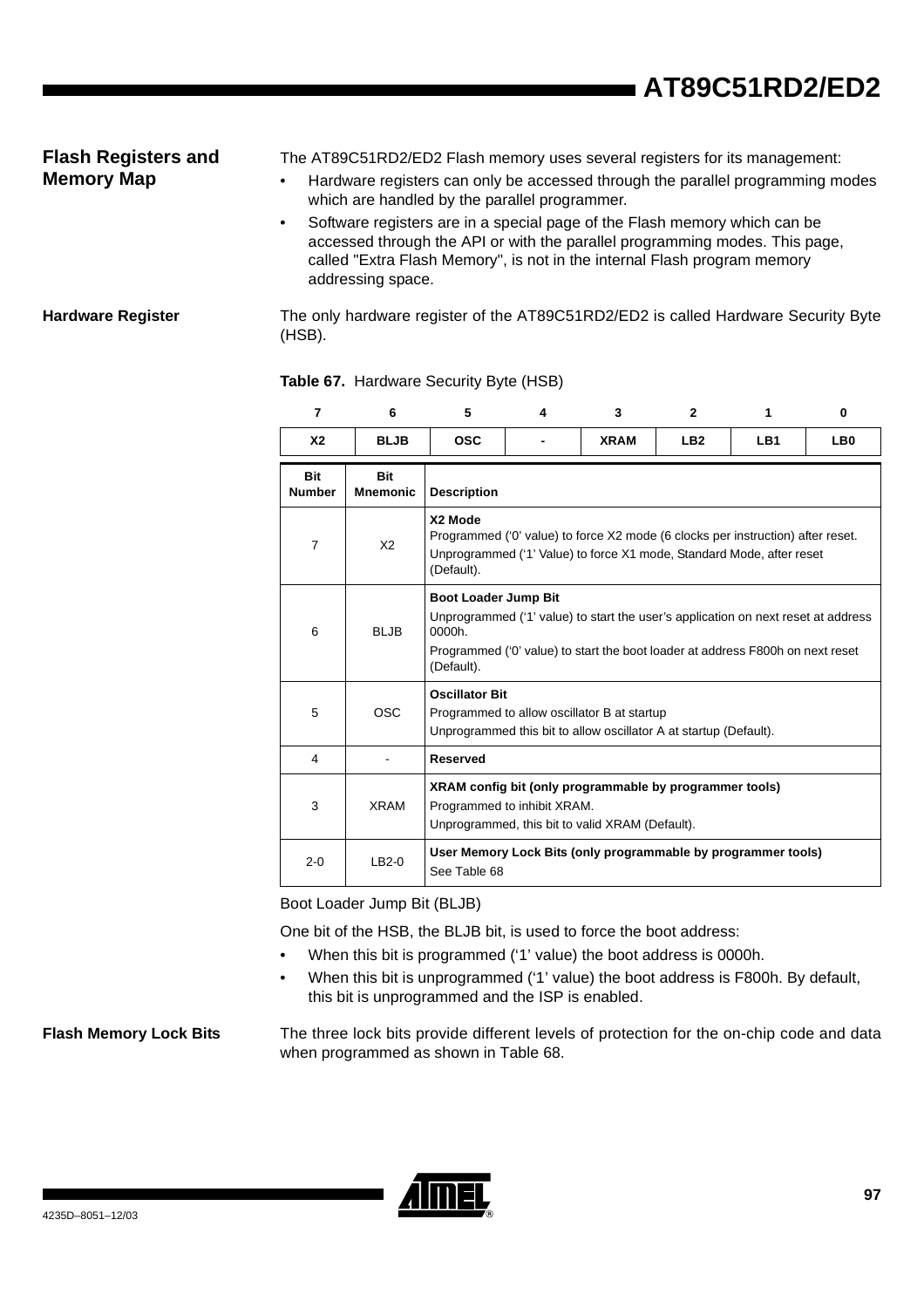

<span id="page-96-0"></span>

|  | Table 68. Program Lock Bits |  |  |
|--|-----------------------------|--|--|
|--|-----------------------------|--|--|

|                           |                          |                                                                                                                                                                                                                                                                                                                   | <b>Program Lock Bits</b> |     |                                                                                                                                                                                                                                                                                                     |  |
|---------------------------|--------------------------|-------------------------------------------------------------------------------------------------------------------------------------------------------------------------------------------------------------------------------------------------------------------------------------------------------------------|--------------------------|-----|-----------------------------------------------------------------------------------------------------------------------------------------------------------------------------------------------------------------------------------------------------------------------------------------------------|--|
|                           | <b>Security</b><br>Level | LB0                                                                                                                                                                                                                                                                                                               | LB1                      | LB2 | <b>Protection Description</b>                                                                                                                                                                                                                                                                       |  |
|                           | $\mathbf{1}$             | U                                                                                                                                                                                                                                                                                                                 | U                        | U   | No program lock features enabled.                                                                                                                                                                                                                                                                   |  |
|                           | 2                        | P                                                                                                                                                                                                                                                                                                                 | U                        | U   | MOVC instruction executed from external program memory is disabled<br>from fetching code bytes from internal memory, EA is sampled and<br>latched on reset, and further parallel programming of the on chip code<br>memory is disabled.<br>ISP and software programming with API are still allowed. |  |
|                           | 3                        | X                                                                                                                                                                                                                                                                                                                 | P                        | U   | Same as 2, also verify code memory through parallel programming<br>interface is disabled.                                                                                                                                                                                                           |  |
|                           | 4                        | X                                                                                                                                                                                                                                                                                                                 | X                        | P   | Same as 3, also external execution is disabled (Default).                                                                                                                                                                                                                                           |  |
|                           | Note:                    | U: Unprogrammed or "one" level.<br>P: Programmed or "zero" level.<br>X: Do not care<br>WARNING: Security level 2 and 3 should only be programmed after Flash and code<br>verification.                                                                                                                            |                          |     |                                                                                                                                                                                                                                                                                                     |  |
|                           |                          | These security bits protect the code access through the parallel programming interface.<br>They are set by default to level 4. The code access through the ISP is still possible and<br>is controlled by the "software security bits" which are stored in the extra Flash memory<br>accessed by the ISP firmware. |                          |     |                                                                                                                                                                                                                                                                                                     |  |
|                           |                          |                                                                                                                                                                                                                                                                                                                   |                          |     | To load a new application with the parallel programmer, a chip erase must first be done.<br>This will set the HSB in its inactive state and will erase the Flash memory. The part ref-<br>erence can always be read using Flash parallel programming modes.                                         |  |
| <b>Default Values</b>     |                          |                                                                                                                                                                                                                                                                                                                   |                          |     | The default value of the HSB provides parts ready to be programmed with ISP:<br>BLJB: Programmed force ISP operation.                                                                                                                                                                               |  |
|                           | ٠                        |                                                                                                                                                                                                                                                                                                                   |                          |     | X2: Unprogrammed to force X1 mode (Standard Mode).                                                                                                                                                                                                                                                  |  |
|                           | $\bullet$                |                                                                                                                                                                                                                                                                                                                   |                          |     | XRAM: Unprogrammed to valid XRAM                                                                                                                                                                                                                                                                    |  |
|                           | ٠<br>security.           |                                                                                                                                                                                                                                                                                                                   |                          |     | LB2-0: Security level four to protect the code from a parallel access with maximum                                                                                                                                                                                                                  |  |
| <b>Software Registers</b> | used by Atmel ISP.       |                                                                                                                                                                                                                                                                                                                   |                          |     | Several registers are used in factory and by parallel programmers. These values are                                                                                                                                                                                                                 |  |
|                           |                          |                                                                                                                                                                                                                                                                                                                   |                          |     | These registers are in the "Extra Flash Memory" part of the Flash memory. This block is<br>also called "XAF" or eXtra Array Flash. They are accessed in the following ways:                                                                                                                         |  |
|                           |                          |                                                                                                                                                                                                                                                                                                                   |                          |     | Commands issued by the parallel memory programmer.                                                                                                                                                                                                                                                  |  |
|                           | ٠                        |                                                                                                                                                                                                                                                                                                                   |                          |     | Commands issued by the ISP software.                                                                                                                                                                                                                                                                |  |
|                           | ٠                        |                                                                                                                                                                                                                                                                                                                   |                          |     | Calls of API issued by the application software.                                                                                                                                                                                                                                                    |  |
|                           |                          |                                                                                                                                                                                                                                                                                                                   |                          |     | Several software registers are described in Table 69.                                                                                                                                                                                                                                               |  |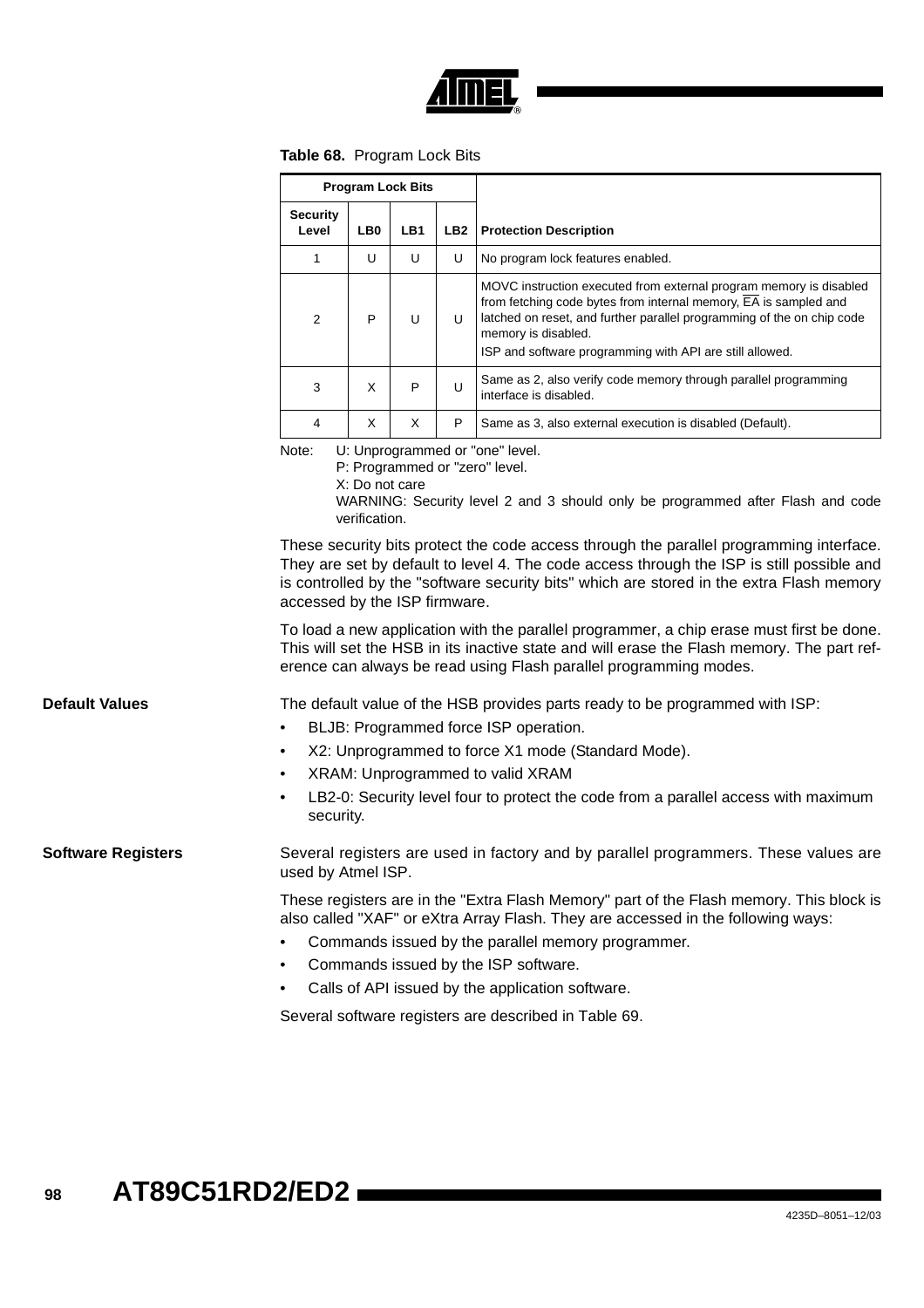<span id="page-97-0"></span>

| Default Values<br>Table 69. |
|-----------------------------|
|-----------------------------|

| <b>SBV</b> | Software Boot Vector                                | <b>FCh</b> |                                    |
|------------|-----------------------------------------------------|------------|------------------------------------|
| <b>BSB</b> | <b>Boot Status Byte</b>                             | 0FFh       |                                    |
| <b>SSB</b> | Software Security Byte                              | <b>FFh</b> |                                    |
|            | Copy of the Manufacturer Code                       | 58h        | Atmel                              |
|            | Copy of the Device ID #1: Family Code               | D7h        | C51 X2, Electrically Erasable      |
|            | Copy of the Device ID #2: Memories Size<br>and Type | <b>ECh</b> | AT89C51RD2/ED2 64KB                |
|            | Copy of the Device ID #3: Name and<br>Revision      | EFh        | AT89C51RD2/ED2 64KB,<br>Revision 0 |

**Mnemonic Definition Description** Default value Description

After programming the part by ISP, the BSB must be cleared (00h) in order to allow the application to boot at 0000h.

The content of the Software Security Byte (SSB) is described in [Table 70](#page-97-1) and [Table 71.](#page-98-0)

To assure code protection from a parallel access, the HSB must also be at the required level.

### <span id="page-97-1"></span>**Table 70.** Software Security Byte

| $\overline{7}$       | 6                      | 5                                         | 4                      | 3 | $\overline{2}$ | $\mathbf{1}$ | 0   |  |  |
|----------------------|------------------------|-------------------------------------------|------------------------|---|----------------|--------------|-----|--|--|
|                      |                        |                                           |                        |   | $\blacksquare$ | LB1          | LB0 |  |  |
| Bit<br><b>Number</b> | Bit<br><b>Mnemonic</b> | <b>Description</b>                        |                        |   |                |              |     |  |  |
| $\overline{7}$       |                        | <b>Reserved</b><br>Do not clear this bit. |                        |   |                |              |     |  |  |
| 6                    |                        | <b>Reserved</b>                           | Do not clear this bit. |   |                |              |     |  |  |
| 5                    |                        | <b>Reserved</b>                           | Do not clear this bit. |   |                |              |     |  |  |
| $\overline{4}$       |                        | <b>Reserved</b>                           | Do not clear this bit. |   |                |              |     |  |  |
| 3                    |                        | <b>Reserved</b>                           | Do not clear this bit. |   |                |              |     |  |  |
| $\overline{2}$       |                        | <b>Reserved</b>                           | Do not clear this bit. |   |                |              |     |  |  |
| $1 - 0$              | $LB1-0$                | User Memory Lock Bits<br>See Table 71     |                        |   |                |              |     |  |  |

The two lock bits provide different levels of protection for the on-chip code and data, when programmed as shown in [Table 71.](#page-98-0)

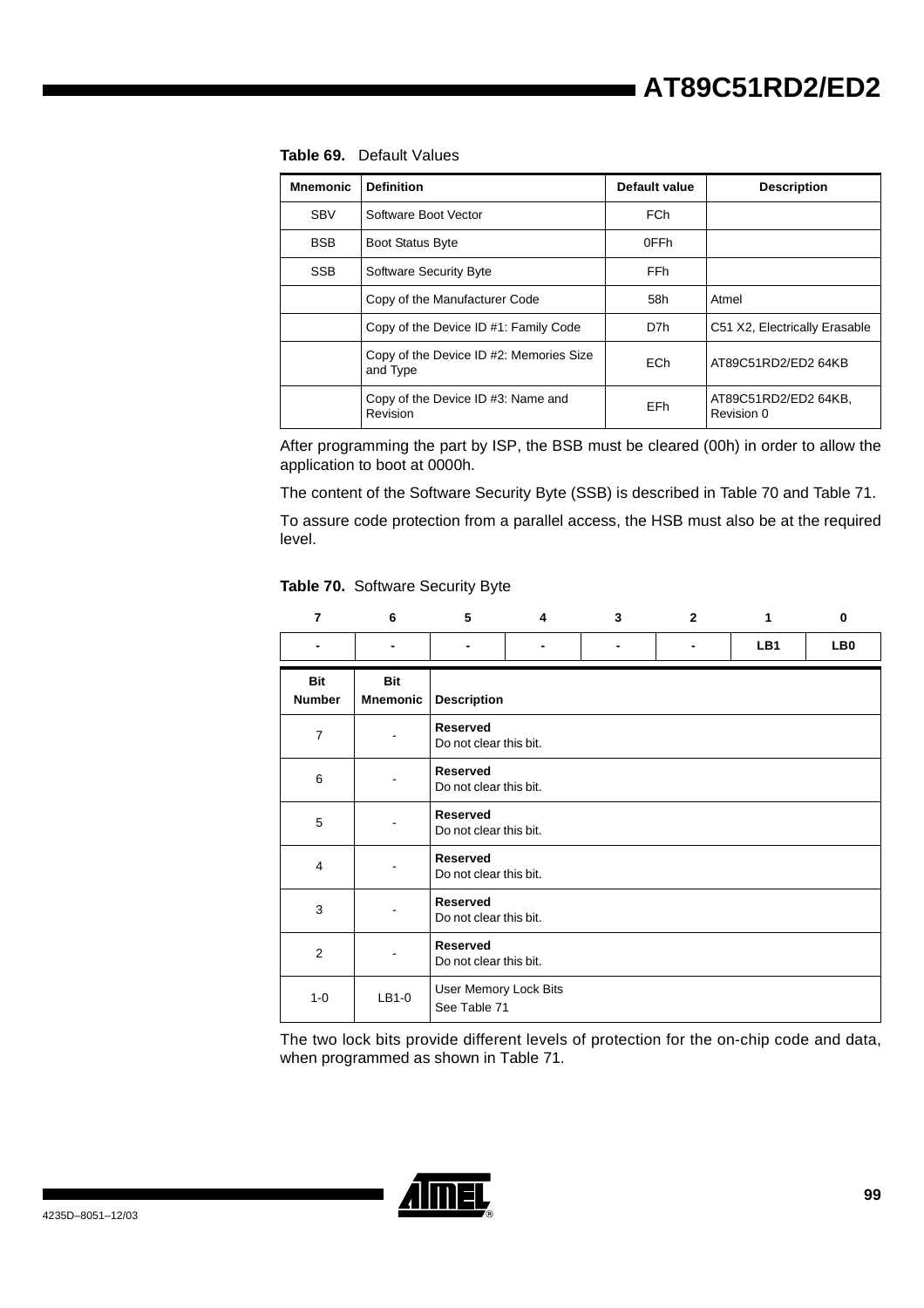

<span id="page-98-0"></span>

|  | <b>Table 71.</b> Program Lock Bits of the SSB |
|--|-----------------------------------------------|
|--|-----------------------------------------------|

| <b>Program Lock Bits</b> |     |     |                                                                       |
|--------------------------|-----|-----|-----------------------------------------------------------------------|
| <b>Security</b><br>Level | LB0 | LB1 | <b>Protection Description</b>                                         |
|                          | U   |     | No program lock features enabled.                                     |
| 2                        | P   | U   | ISP programming of the Flash is disabled.                             |
| 3                        | X   | P   | Same as 2, also verify through ISP programming interface is disabled. |

Note: U: Unprogrammed or "one" level.

P: Programmed or "zero" level.

X: Do not care

WARNING: Security level 2 and 3 should only be programmed after Flash and code verification.

**Flash Memory Status** AT89C51RD2/ED2 parts are delivered in standard with the ISP ROM bootloader.

After ISP or parallel programming, the possible contents of the Flash memory are summarized in [Figure 40:](#page-98-1)

<span id="page-98-1"></span>



**Memory Organization** When the  $\overline{EA}$  pin is high, the processor fetches instructions from internal program Flash. If the  $\overline{\mathsf{EA}}$  pin is tied low, all program memory fetches are from external memory.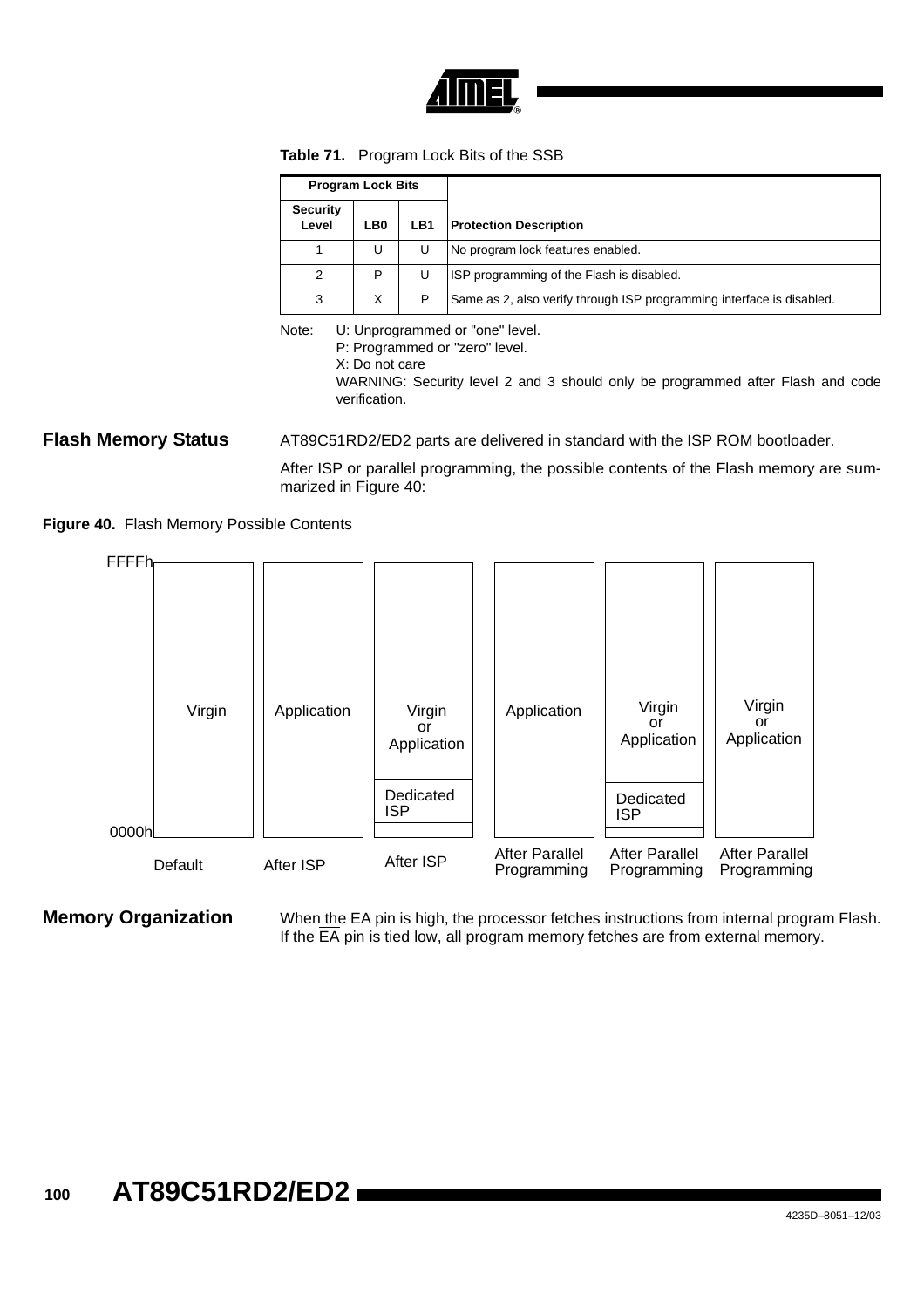## **Bootloader Architecture**

**Introduction** The bootloader manages communication according to a specifically defined protocol to provide the whole access and service on Flash memory. Furthermore, all accesses and routines can be called from the user application.

### **Figure 41.** Diagram Context Description



**Acronyms** ISP: In-System Programming SBV: Software Boot Vector BSB: Boot Status Byte SSB: Software Security Bit HW: Hardware Byte

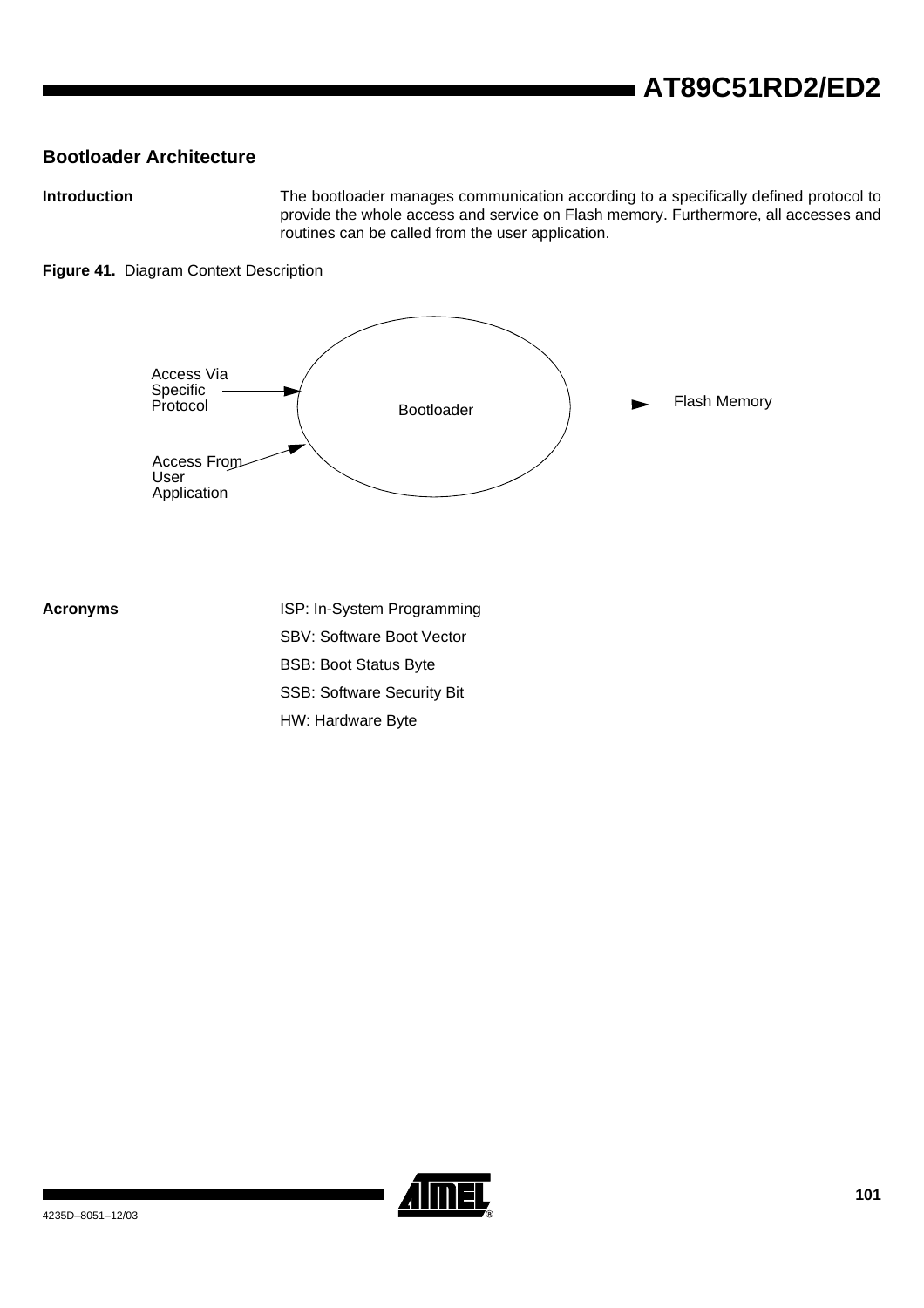





On the above diagram, the on-chip bootloader processes are:

**ISP Communication Management** 

The purpose of this process is to manage the communication and its protocol between the on-chip bootloader and a external device. The on-chip ROM implements a serial protocol (see section "Bootloader Protocol"). This process translate serial communication frame (UART) into Flash memory access (read, write, erase, etc.).

• User Call Management

Several Application Program Interface (API) calls are available for use by an application program to permit selective erasing and programming of Flash pages. All calls are made through a common interface (API calls), included in the ROM bootloader. The programming functions are selected by setting up the microcontroller's registers before making a call to a common entry point (0xFFF0). Results are returned in the registers. The purpose on this process is to translate the registers values into internal Flash Memory Management.

• Flash Memory Management

This process manages low level access to Flash memory (performs read and write access).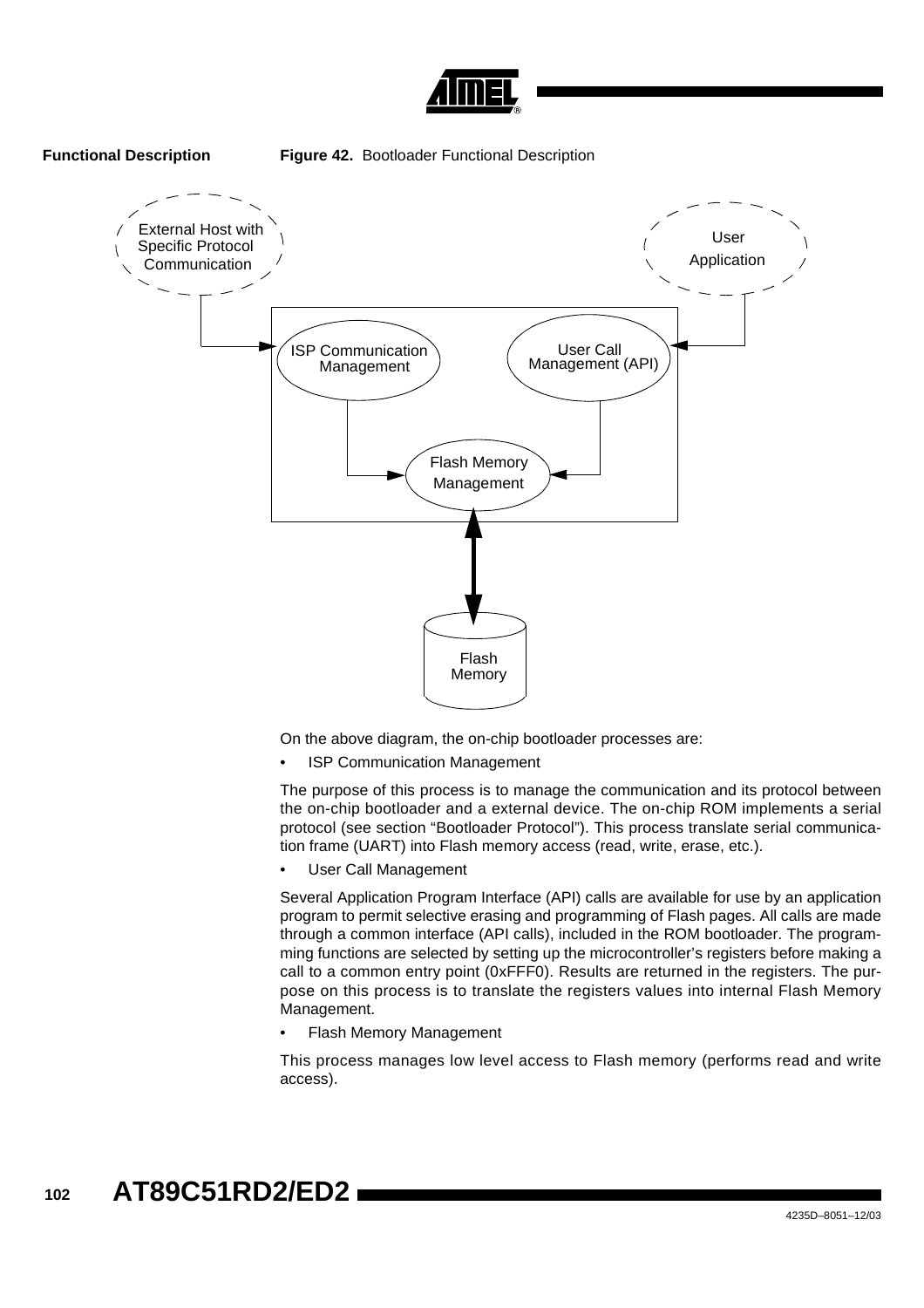**Bootloader Functionality** The bootloader can be activated by two means: Hardware conditions or regular boot process.

> The Hardware conditions ( $EA = 1$ , PSEN = 0) during the Reset# falling edge force the on-chip bootloader execution. This allows an application to be built that will normally execute the end user's code but can be manually forced into default ISP operation.

> As PSEN is a an output port in normal operating mode after reset, user application should take care to release PSEN after falling edge of reset signal. The hardware conditions are sampled at reset signal falling edge, thus they can be released at any time when reset input is low.

> To ensure correct microcontroller startup, the PSEN pin should not be tied to ground during power-on (See [Figure 43\)](#page-101-0).

<span id="page-101-0"></span>**Figure 43.** Hardware conditions typical sequence during power-on.



The on-chip bootloader boot process is shown [Figure 44.](#page-102-0)

**Table 72.** Bootloader Process Description

|                            | <b>Purpose</b>                                                                                                                                                                                                                                                                                                                                                   |
|----------------------------|------------------------------------------------------------------------------------------------------------------------------------------------------------------------------------------------------------------------------------------------------------------------------------------------------------------------------------------------------------------|
| <b>Hardware Conditions</b> | The Hardware Conditions force the bootloader execution whatever<br>BLJB, BSB and SBV values.                                                                                                                                                                                                                                                                     |
| <b>BLJB</b>                | The Boot Loader Jump Bit forces the application execution.<br>$BLJB = 0 \implies$ Bootloader execution<br>$BLJB = 1 \Rightarrow Application execution$<br>The BLJB is a fuse bit in the Hardware Byte.<br>It can be modified by hardware (programmer) or by software (API).<br>Note: The BLJB test is performed by hardware to prevent any<br>program execution. |
| <b>SBV</b>                 | The Software Boot Vector contains the high address of customer<br>bootloader stored in the application.<br>SBV = FCh (default value) if no customer bootloader in user Flash.<br>Note: The customer bootloader is called by JMP [SBV]00h<br>instruction.                                                                                                         |

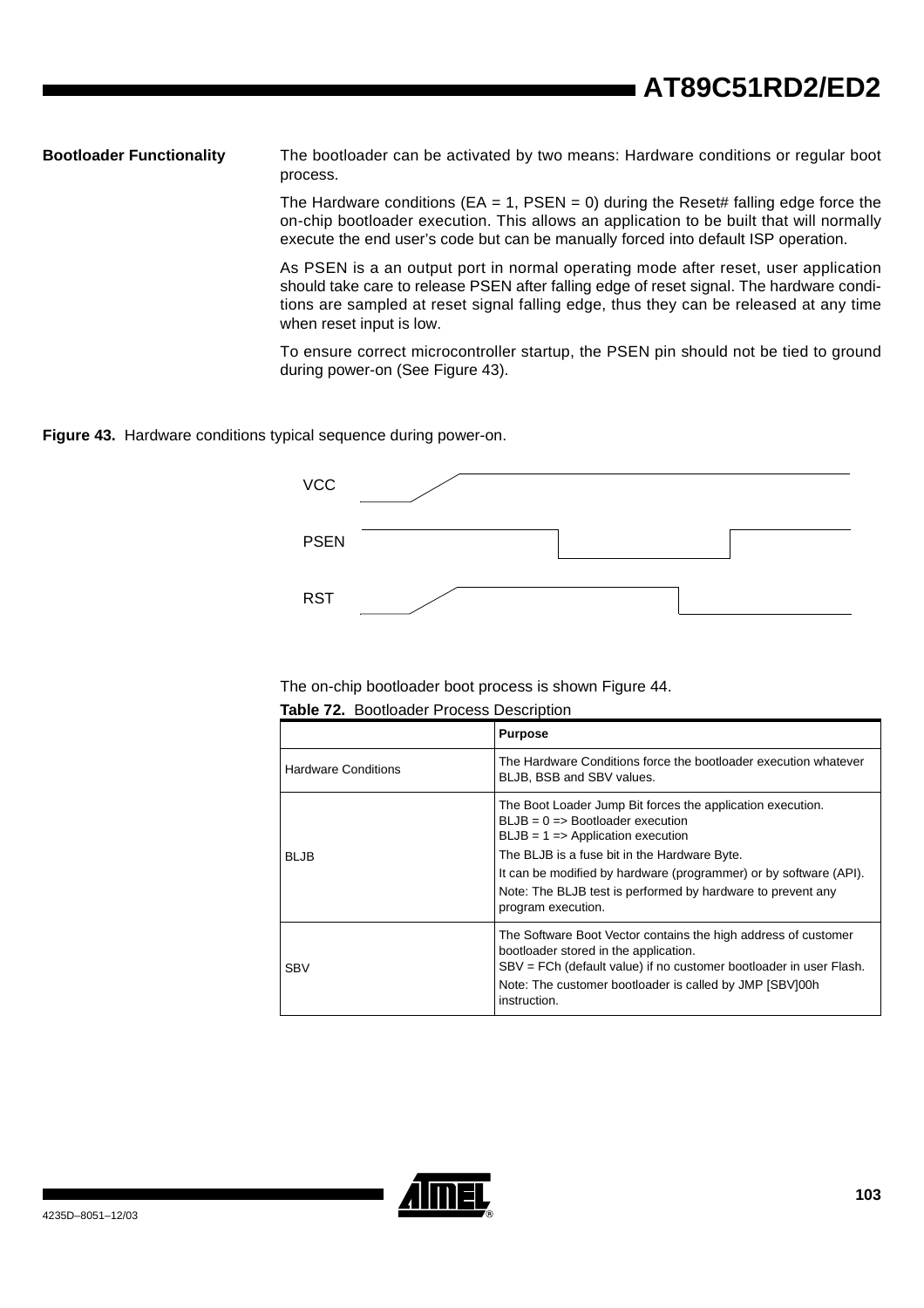

### **Boot Process**

<span id="page-102-0"></span>

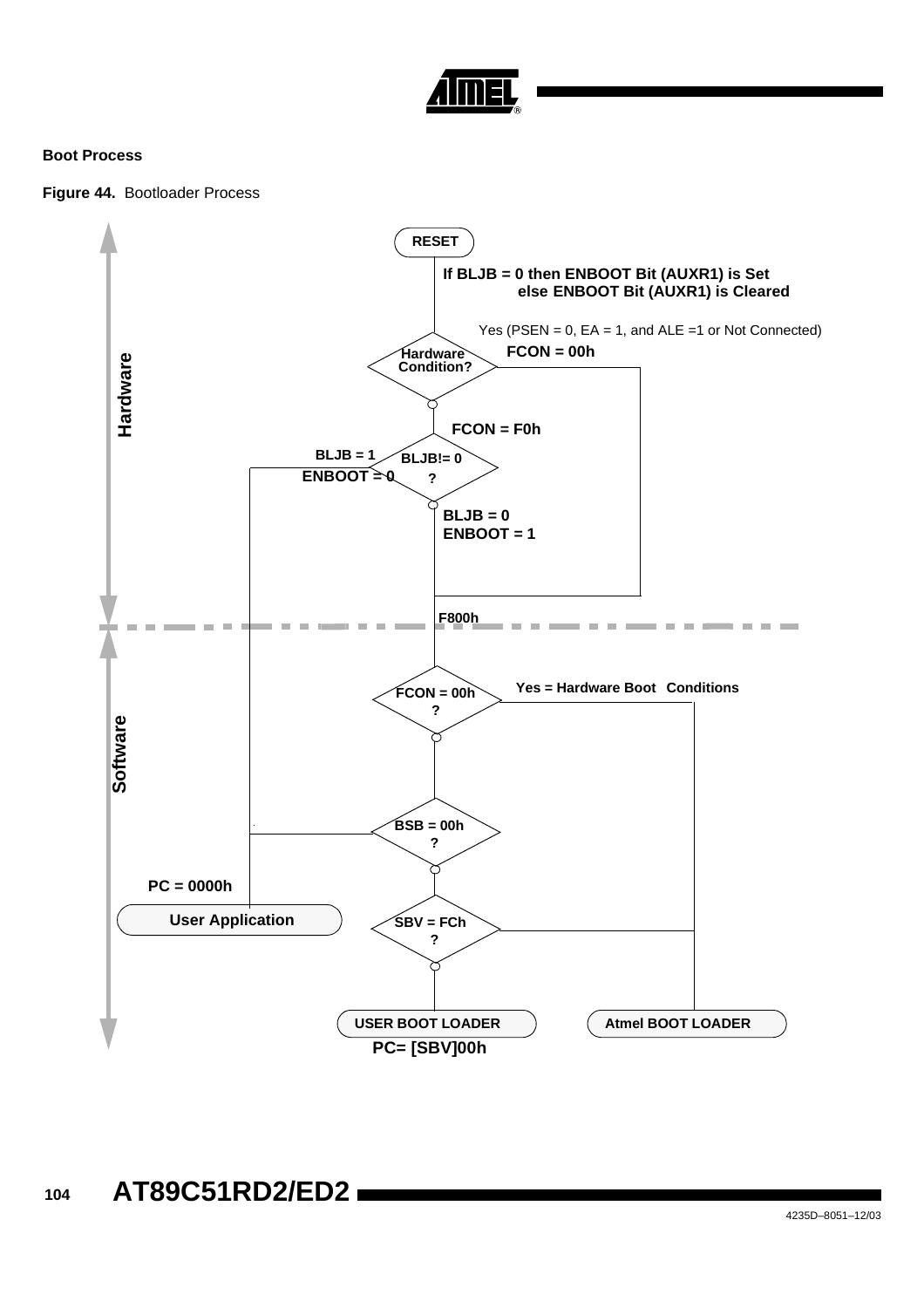# **ISP Protocol Description**

**Physical Layer** The UART used to transmit information has the following configuration:

- Character: 8-bit data
- Parity: none
- Stop: 2 bits
- Flow control: none
- Baudrate: autobaud is performed by the bootloader to compute the baudrate chosen by the host.

### **Frame Description** The Serial Protocol is based on the Intel Hex-type records.

Intel Hex records consist of ASCII characters used to represent hexadecimal values and are summarized below.

### **Figure 45.** Intel Hex Type Frame

| Record<br><b>Mark</b><br>, 1 | Reclen | Load<br>Record<br><b>Offset</b><br>Type |        | Data<br>or<br>Info | Checksum |  |
|------------------------------|--------|-----------------------------------------|--------|--------------------|----------|--|
| 1-byte                       | 1-byte | 2-bytes                                 | 1-byte | n-bytes            | 1-byte   |  |

• Record Mark:

Record Mark is the start of frame. This field must contain ':'.

Reclen:

Reclen specifies the number of bytes of information or data which follows the Record Type field of the record.

Load Offset:

Load Offset specifies the 16-bit starting load offset of the data bytes, therefore this field is used only for Data Program Record (see [Section "ISP Commands Summary"\)](#page-112-0).

Record Type:

Record Type specifies the command type. This field is used to interpret the remaining information within the frame. The encoding for all the current record types is described in [Section "ISP Commands Summary"](#page-112-0).

Data/Info:

Data/Info is a variable length field. It consists of zero or more bytes encoded as pairs of hexadecimal digits. The meaning of data depends on the **Record Type**.

Checksum:

The two's complement of the 8-bit bytes that result from converting each pair of ASCII hexadecimal digits to one byte of binary, and including the **Reclen** field to and including the last byte of the **Data/Info** field. Therefore, the sum of all the ASCII pairs in a record after converting to binary, from the **Reclen** field to and including the **Checksum** field, is zero.

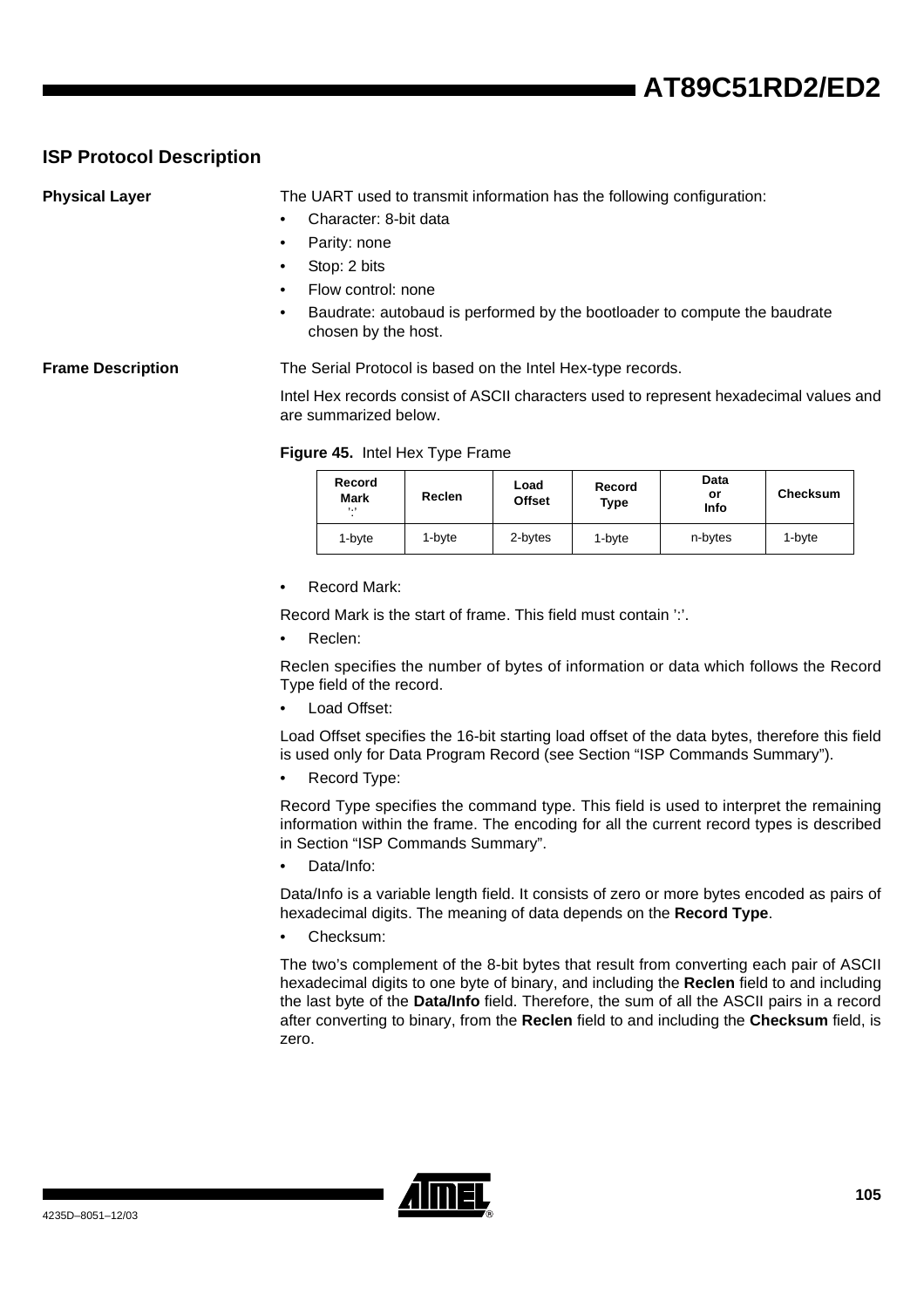

## **Functional Description**

**Software Security Bits (SSB)** The SSB protects any Flash access from ISP command. The command "Program Software Security Bit" can only write a higher priority level.

There are three levels of security:

• level 0: **NO\_SECURITY** (FFh)

This is the default level. From level 0, one can write level 1 or level 2.

### • level 1: **WRITE\_SECURITY** (FEh)

For this level it is impossible to write in the Flash memory, BSB and SBV. The Bootloader returns 'P' on write access. From level 1, one can write only level 2.

• level 2: **RD\_WR\_SECURITY** (FCh

The level 2 forbids all read and write accesses to/from the Flash/EEPROM memory.

The Bootloader returns 'L' on read or write access.

Only a full chip erase in parallel mode (using a programmer) or ISP command can reset the software security bits.

From level 2, one cannot read and write anything.

|                      | Level 0                  | Level 1                  | Level <sub>2</sub>       |
|----------------------|--------------------------|--------------------------|--------------------------|
| Flash/EEPROM         | Any access allowed       | Read-only access allowed | Any access not allowed   |
| Fuse Bit             | Any access allowed       | Read-only access allowed | Any access not allowed   |
| <b>BSB &amp; SBV</b> | Any access allowed       | Read-only access allowed | Any access not allowed   |
| <b>SSB</b>           | Any access allowed       | Write level 2 allowed    | Read-only access allowed |
| Manufacturer<br>Info | Read-only access allowed | Read-only access allowed | Read-only access allowed |
| Bootloader Info      | Read-only access allowed | Read-only access allowed | Read-only access allowed |
| Erase Block          | Allowed                  | Not allowed              | Not allowed              |
| Full Chip Erase      | Allowed                  | Allowed                  | Allowed                  |
| <b>Blank Check</b>   | Allowed                  | Allowed                  | Allowed                  |

**Table 73.** Software Security Byte Behavior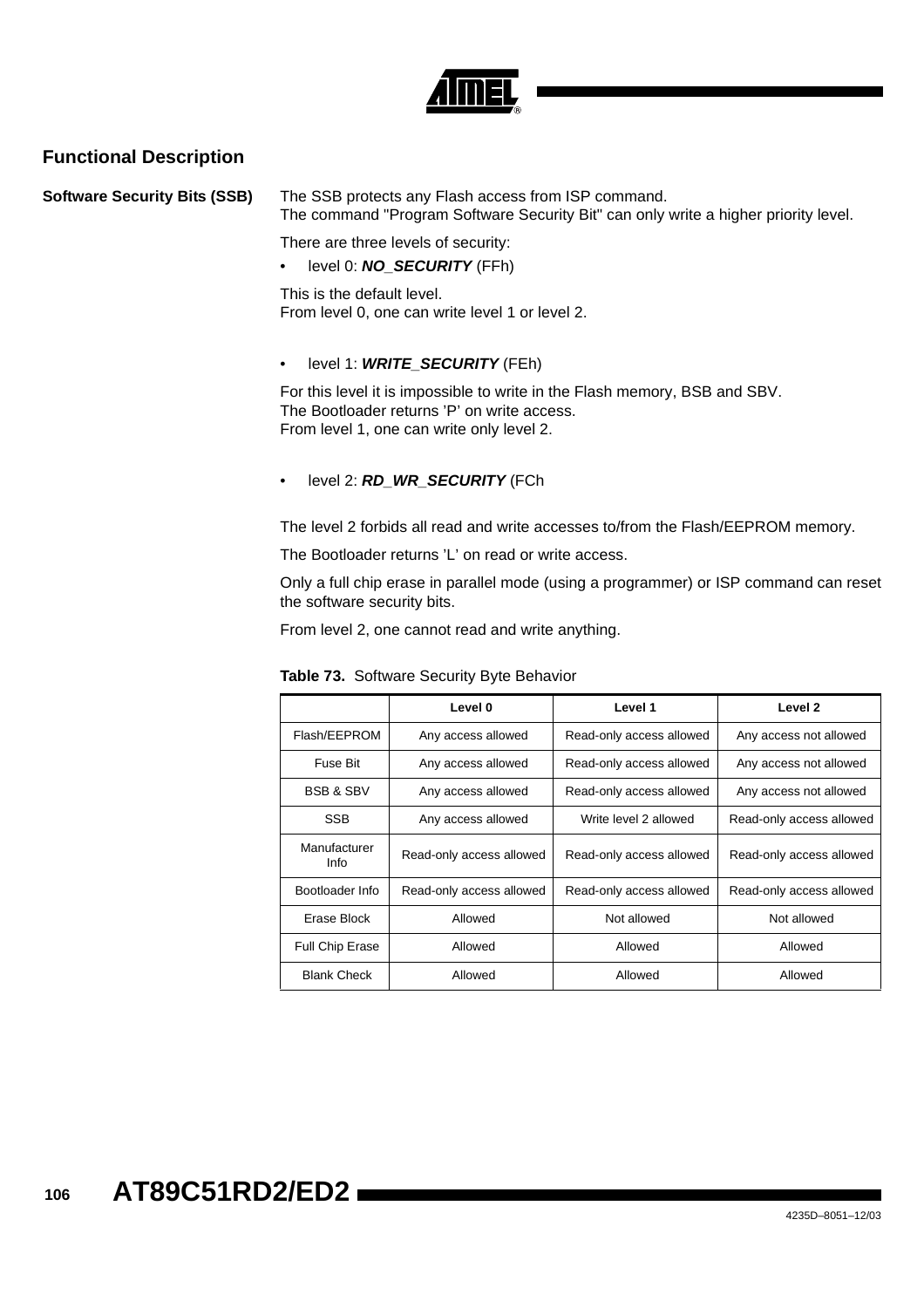| <b>Full Chip Erase</b>              | The ISP command "Full Chip Erase" erases all user Flash memory (fills with FFh) and<br>sets some bytes used by the bootloader at their default values:<br>$BSB = FFh$<br>$\bullet$<br>$SBV = FCh$<br>$\bullet$<br>$SSB = FFh$<br>The Full Chip Erase does not affect the bootloader. |     |                         |  |  |  |
|-------------------------------------|--------------------------------------------------------------------------------------------------------------------------------------------------------------------------------------------------------------------------------------------------------------------------------------|-----|-------------------------|--|--|--|
| <b>Checksum Error</b>               | When a checksum error is detected, send 'X' followed with CR&LF.                                                                                                                                                                                                                     |     |                         |  |  |  |
| <b>Flow Description</b>             |                                                                                                                                                                                                                                                                                      |     |                         |  |  |  |
| <b>Overview</b>                     | An initialization step must be performed after each Reset. After microcontroller reset,<br>the bootloader waits for an autobaud sequence (see section 'Autobaud Performances').                                                                                                      |     |                         |  |  |  |
|                                     | When the communication is initialized, the protocol depends on the record type<br>requested by the host.                                                                                                                                                                             |     |                         |  |  |  |
|                                     | FLIP, a software utility to implement ISP programming with a PC, is available from the<br>Atmel web site.                                                                                                                                                                            |     |                         |  |  |  |
| <b>Communication Initialization</b> | The host initializes the communication by sending a 'U' character to help the bootloader<br>to compute the baudrate (autobaud).                                                                                                                                                      |     |                         |  |  |  |
|                                     | Figure 46. Initialization<br><b>Bootloader</b><br><b>Host</b>                                                                                                                                                                                                                        |     |                         |  |  |  |
|                                     | Init Communication                                                                                                                                                                                                                                                                   | "U" | Performs Autobaud       |  |  |  |
|                                     | If (Not Received "U")<br><b>Else</b><br><b>Communication Opened</b>                                                                                                                                                                                                                  | "U" | Sends Back "U" Characte |  |  |  |



 $\overline{\phantom{0}}$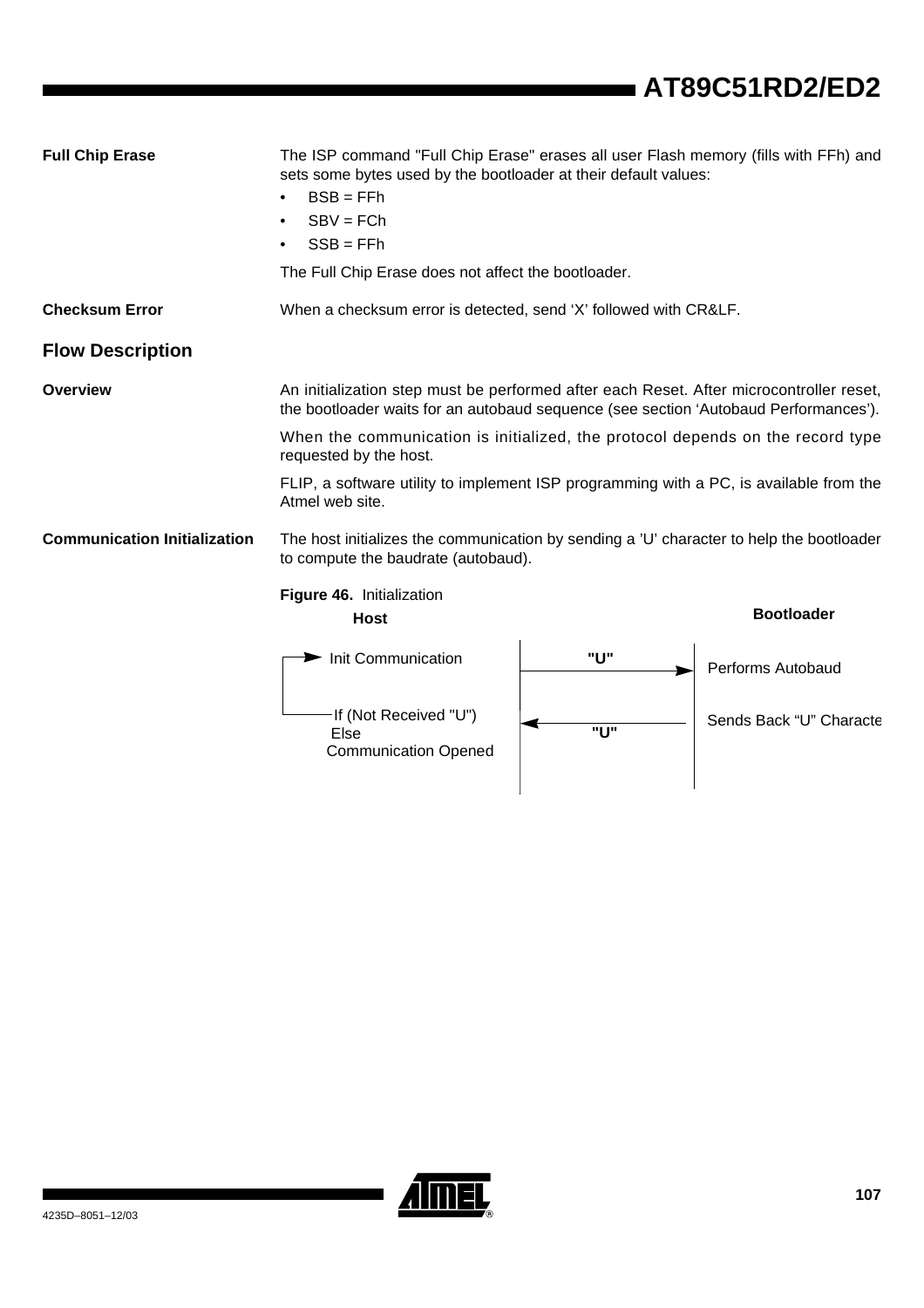**Autobaud Performances** The ISP feature allows a wide range of baud rates in the user application. It is also adaptable to a wide range of oscillator frequencies. This is accomplished by measuring the bit-time of a single bit in a received character. This information is then used to program the baud rate in terms of timer counts based on the oscillator frequency. The ISP feature requires that an initial character (an uppercase U) be sent to the AT89C51RD2/ED2 to establish the baud rate. Table show the autobaud capability.

| <b>Frequency (MHz)</b> |                          |                          |                          |                          |                          |                          |                          |                          |        |
|------------------------|--------------------------|--------------------------|--------------------------|--------------------------|--------------------------|--------------------------|--------------------------|--------------------------|--------|
| <b>Baudrate (kHz)</b>  | 1.8432                   | $\mathbf{2}$             | 2.4576                   | 3                        | 3.6864                   | 4                        | 5                        | 6                        | 7.3728 |
| 2400                   | OK                       | OK                       | OK                       | OK                       | OK                       | OK                       | OK                       | OK                       | OK     |
| 4800                   | OK                       | ÷,                       | OK                       | OK                       | OK                       | <b>OK</b>                | OK                       | OK                       | OK     |
| 9600                   | OK                       | $\blacksquare$           | OK                       | OK                       | OK                       | OK                       | OK                       | OK                       | OK     |
| 19200                  | OK                       | $\blacksquare$           | OK                       | OK                       | OK                       | $\overline{\phantom{a}}$ | $\overline{\phantom{a}}$ | OK                       | OK     |
| 38400                  | $\overline{\phantom{a}}$ | $\blacksquare$           | OK                       |                          | OK                       | $\blacksquare$           | OK                       | OK                       | OK     |
| 57600                  | ٠                        | $\blacksquare$           | $\blacksquare$           | $\blacksquare$           | OK                       | $\overline{\phantom{a}}$ | ٠                        | $\overline{\phantom{a}}$ | OK     |
| 115200                 | $\overline{\phantom{a}}$ | $\overline{\phantom{a}}$ | $\overline{\phantom{a}}$ | $\overline{\phantom{a}}$ | $\overline{\phantom{0}}$ | ۰                        | $\overline{\phantom{a}}$ | -                        | OK     |
|                        |                          |                          |                          |                          |                          |                          |                          |                          |        |
| <b>Frequency (MHz)</b> |                          |                          |                          |                          |                          |                          |                          |                          |        |
| <b>Baudrate (kHz)</b>  | 8                        | 10                       | 11.0592                  | 12                       | 14.746                   | 16                       | 20                       | 24                       | 26.6   |
| 2400                   | OK                       | OK                       | OK                       | OK                       | OK                       | OK                       | OK                       | OK                       | OK     |
| 4800                   | OK                       | OK                       | OK                       | OK                       | OK                       | OK                       | OK                       | OK                       | OK     |
| 9600                   | OK                       | OK                       | OK                       | OK                       | OK                       | OK                       | OK                       | OK                       | OK     |
| 19200                  | OK                       | OK                       | OK                       | OK                       | OK                       | OK                       | OK                       | OK                       | OK     |
| 38400                  | $\overline{\phantom{a}}$ | $\blacksquare$           | OK                       | OK                       | OK                       | OK                       | OK                       | OK                       | OK     |
| 57600                  | ٠                        | $\overline{\phantom{a}}$ | OK                       | -                        | OK                       | OK                       | OK                       | OK                       | OK     |
| 115200                 | $\overline{\phantom{a}}$ | $\overline{\phantom{a}}$ | OK                       | $\blacksquare$           | OK                       | $\overline{\phantom{a}}$ | $\overline{\phantom{a}}$ | $\overline{\phantom{a}}$ | ٠      |

### **Table 74.** Autobaud Performances

**Command Data Stream Protocol**

All commands are sent using the same flow. Each frame sent by the host is echoed by the bootloader.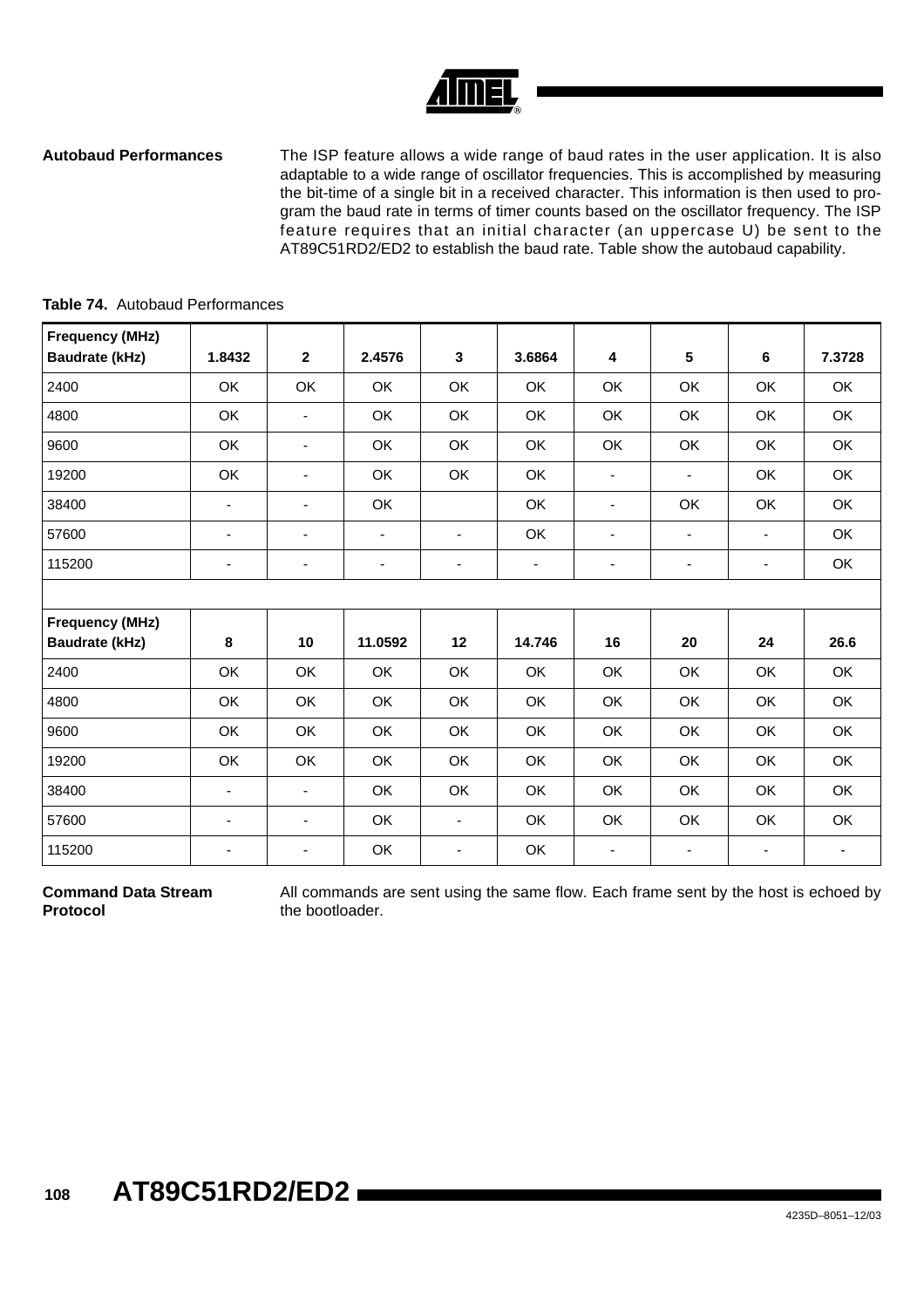### **Figure 47.** Command Flow



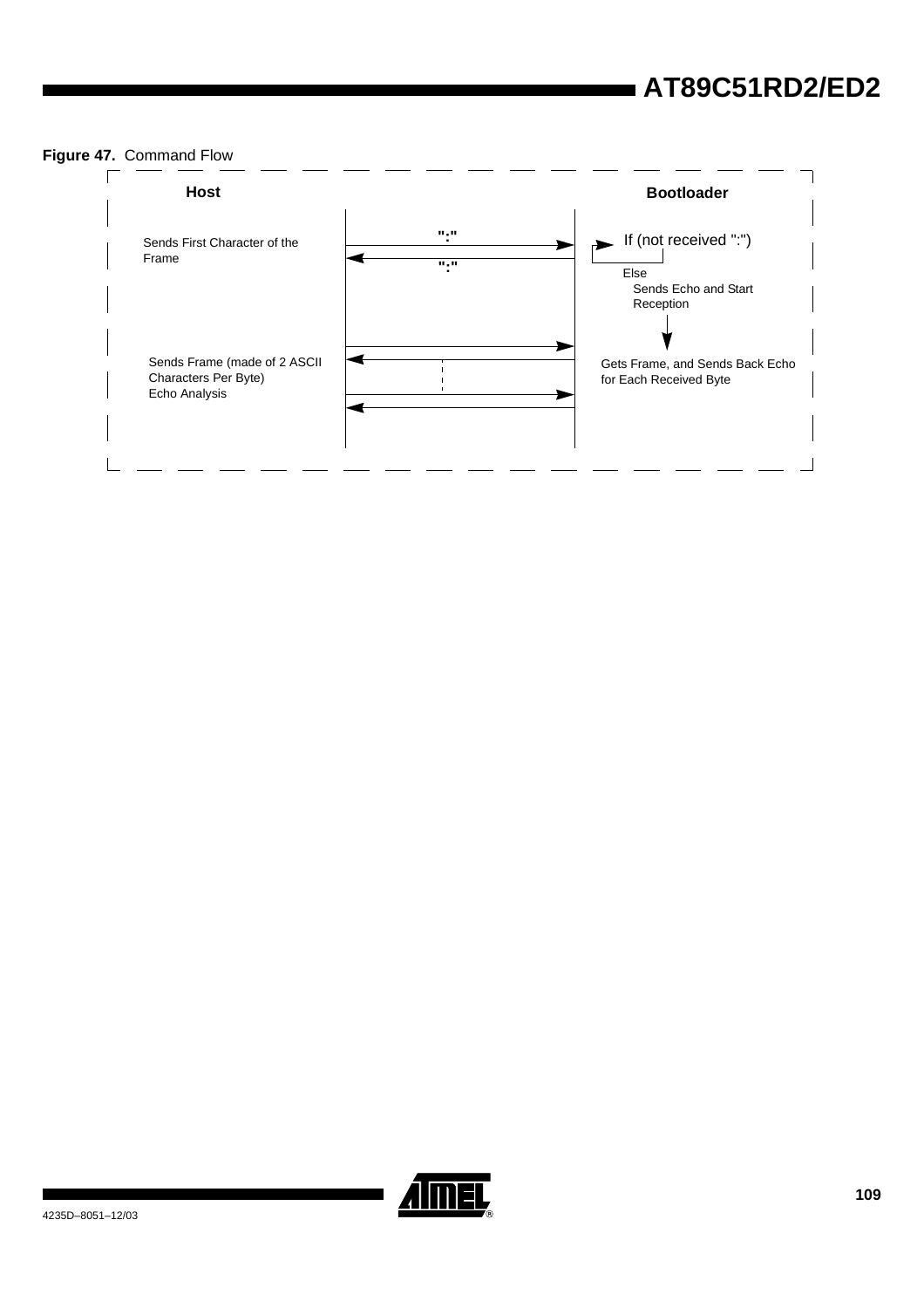

#### **Write/Program Commands Description**

This flow is common to the following frames:

- Flash/EEPROM Programming Data Frame
- EOF or Atmel Frame (only Programming Atmel Frame)
- Config Byte Programming Data Frame
- Baud Rate Frame



#### Example

**Programming Data (write 55h at address 0010h in the Flash)**

**HOST** : 01 0010 00 55 9A **BOOTLOADER** : 01 0010 00 55 9A . CR LF **HOST** : 02 0000 03 05 01 F5 **BOOTLOADER** : 02 0000 03 05 01 F5. CR LF **Programming Atmel function (write SSB to level 2) Writing Frame (write BSB to 55h)**

**HOST** : 03 0000 03 06 00 55 9F **BOOTLOADER** : 03 0000 03 06 00 55 9F . CR LF

### **<sup>110</sup> AT89C51RD2/ED2**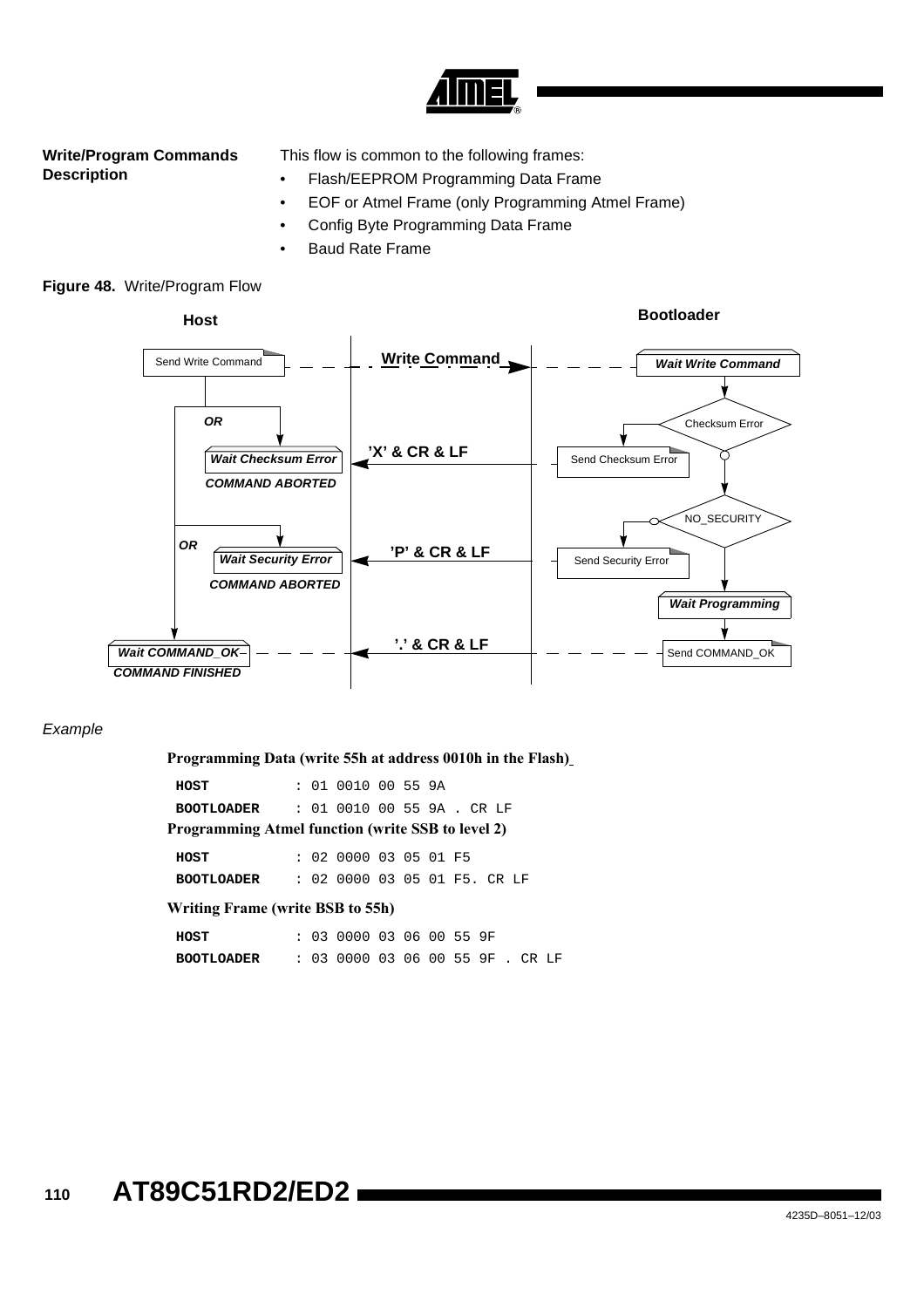#### **Blank Check Command Description**

#### **Figure 49.** Blank Check Flow



#### Example

| <b>Blank Check ok</b>                  |  |  |                                         |  |  |               |     |     |
|----------------------------------------|--|--|-----------------------------------------|--|--|---------------|-----|-----|
| HOST                                   |  |  | : 05 0000 04 0000 7FFF 01 78            |  |  |               |     |     |
| <b>BOOTLOADER</b>                      |  |  | : 05 0000 04 0000 7FFF 01 78 . CR LF    |  |  |               |     |     |
| Blank Check ok at address xxxx         |  |  |                                         |  |  |               |     |     |
| HOST                                   |  |  | : 05 0000 04 0000 7FFF 01 78            |  |  |               |     |     |
| <b>BOOTLOADER</b>                      |  |  | : 05 0000 04 0000 7FFF 01 78 xxxx CR LF |  |  |               |     |     |
| <b>Blank Check with checksum error</b> |  |  |                                         |  |  |               |     |     |
| HOST                                   |  |  | : 05 0000 04 0000 7FFF 01 70            |  |  |               |     |     |
| <b>BOOTLOADER</b>                      |  |  | : 05 0000 04 0000 7FFF                  |  |  | 01 70 X CR LF | CR. | T.F |

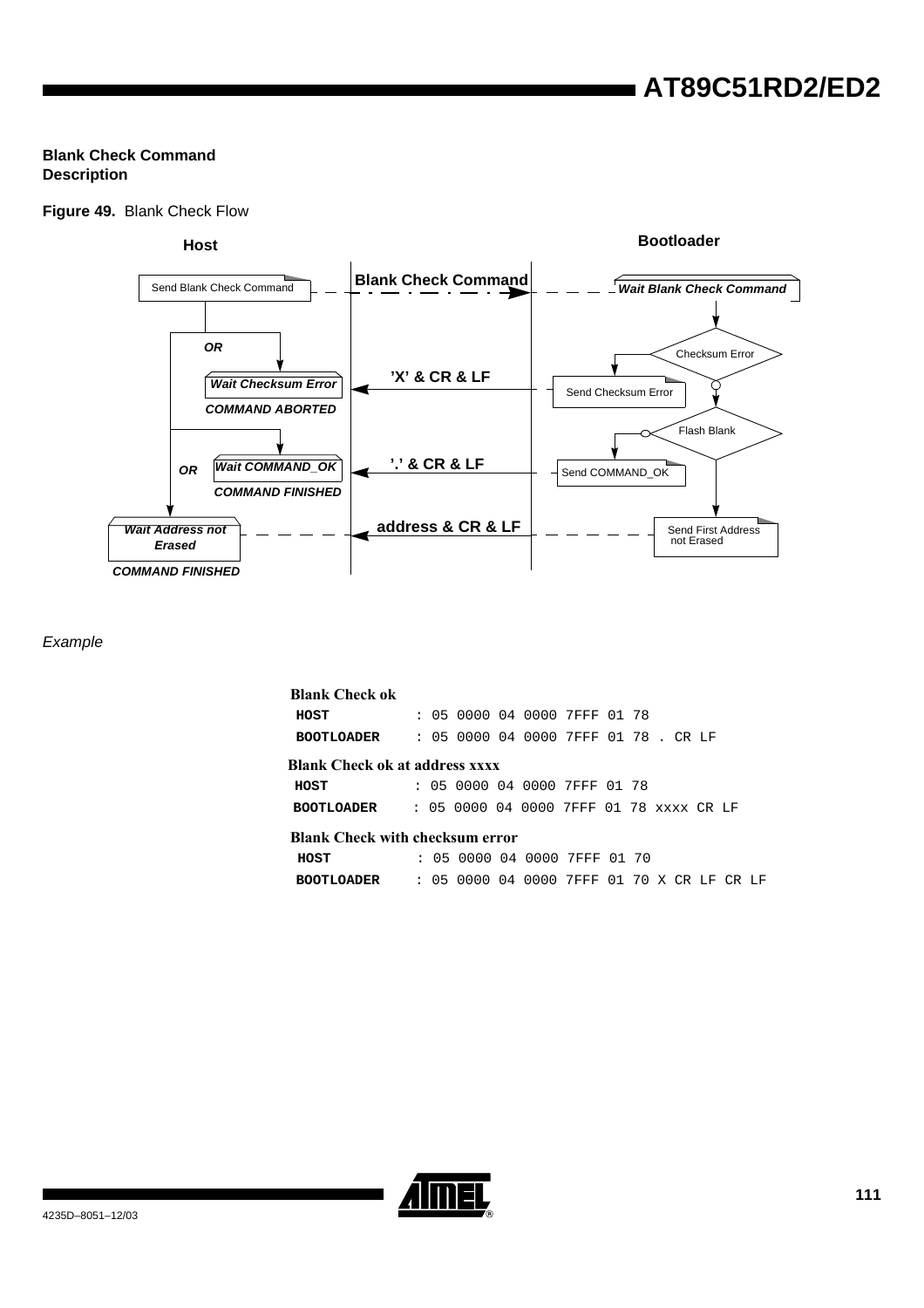

#### **Display Data Description**



Note: The maximum size of block is 400h. To read more than 400h bytes, the Host must send a new command.

Example

#### **Display data from address 0000h to 0020h**

| <b>HOST</b>       | : 05 0000 04 0000 0020 00 D7                           |
|-------------------|--------------------------------------------------------|
| <b>BOOTLOADER</b> | : 05 0000 04 0000 0020 00 D7                           |
| <b>BOOTLOADER</b> | 0000=-----data------ CR LF (16 data)                   |
|                   | <b>BOOTLOADER</b> 0010=-----data------ CR LF (16 data) |
| <b>BOOTLOADER</b> | 0020=data CR LF<br>$(1$ data)                          |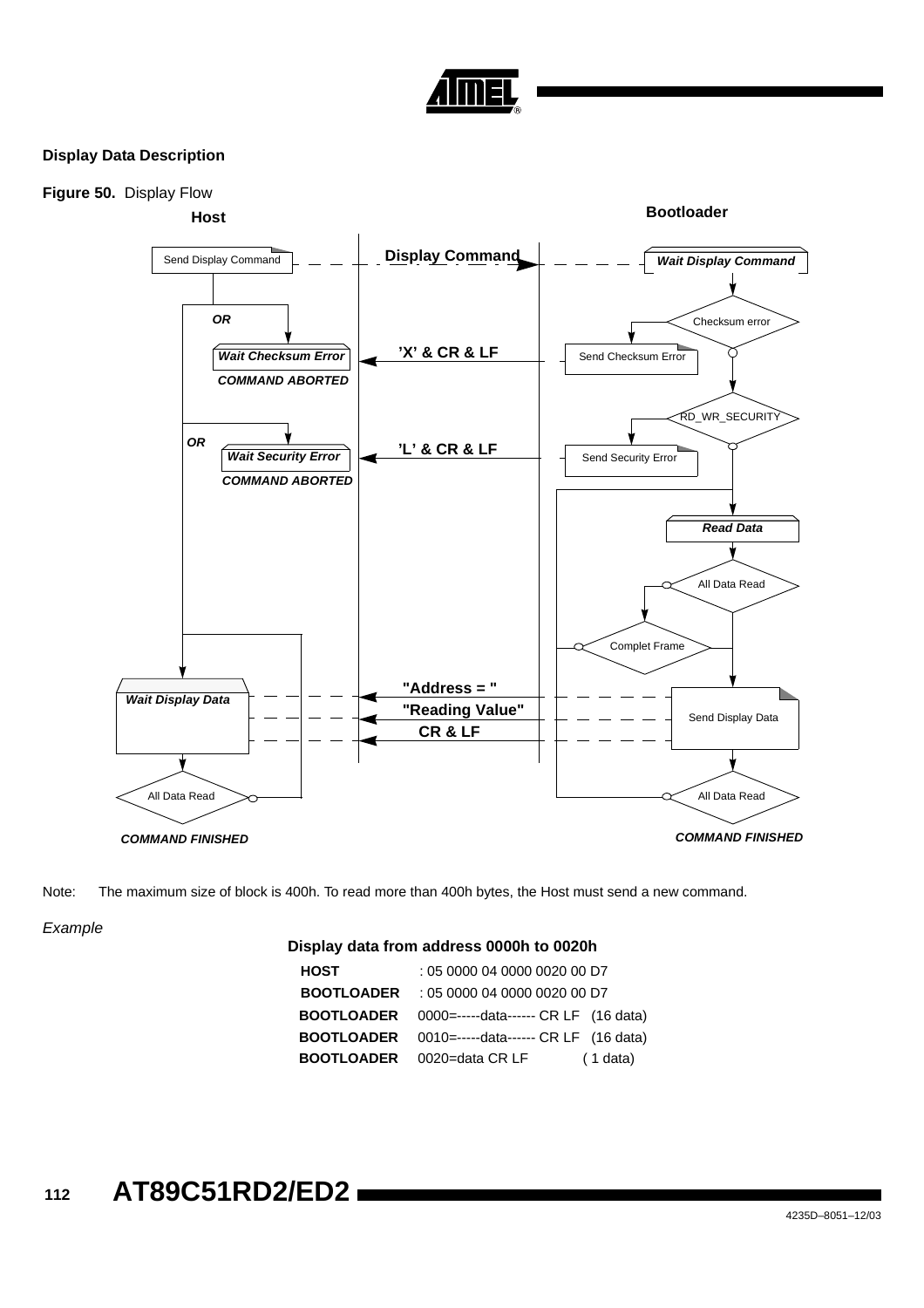**Read Function Description** This flow is similar for the following frames:

- Reading Frame
- EOF Frame/ Atmel Frame (only reading Atmel Frame)

#### **Figure 51.** Read Flow



#### Example

Read function (read SBV)

| <b>HOST</b>       | : 020000050702 F0                             |
|-------------------|-----------------------------------------------|
|                   |                                               |
| <b>BOOTLOADER</b> | : 02 0000 05 07 02 F0 Value . CR LF           |
|                   | Atmel Read function (read Bootloader version) |
| <b>HOST</b>       | : 02 0000 01 02 00 FB                         |
| <b>BOOTLOADER</b> | : 02 0000 01 02 00 FB Value . CR LF           |

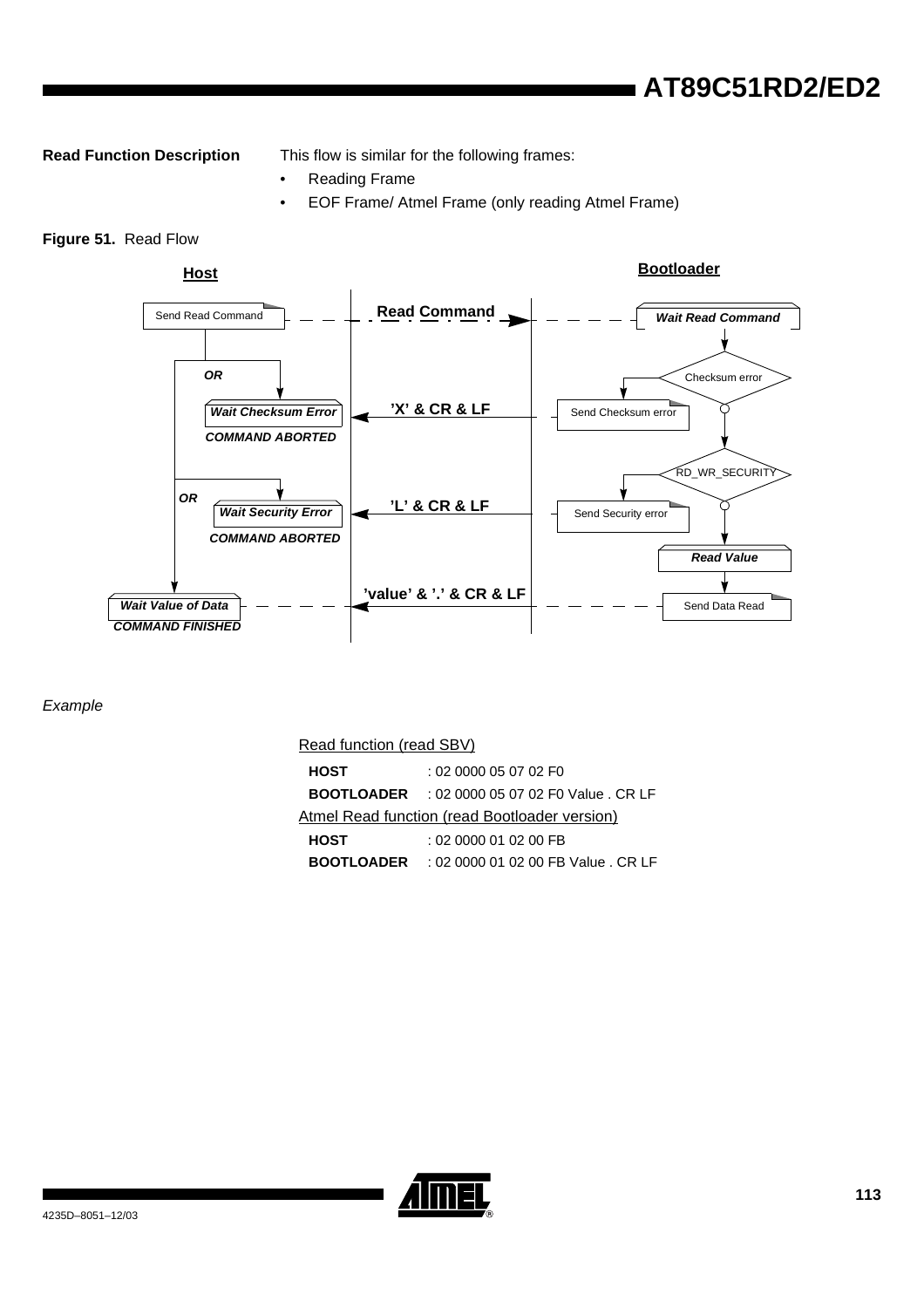

#### **ISP Commands Summary**

### **Table 75.** ISP Commands Summary

| Command | <b>Command Name</b>     | Data[0]                                                        | Data[1]          | <b>Command Effect</b>                                                                                                                 |  |  |
|---------|-------------------------|----------------------------------------------------------------|------------------|---------------------------------------------------------------------------------------------------------------------------------------|--|--|
| 00h     | Program Code            |                                                                |                  | Program Nb Code Byte.<br>Bootloader will accept up to 128 (80h) data bytes. The data<br>bytes should be 128 byte page flash boundary. |  |  |
|         |                         |                                                                | 00h              | Erase block0 (0000h-1FFFh)                                                                                                            |  |  |
|         |                         |                                                                | 20h              | Erase block1 (2000h-3FFFh)                                                                                                            |  |  |
|         |                         | 01h                                                            | 40h              | Erase block2 (4000h-7FFFh)                                                                                                            |  |  |
|         |                         |                                                                | 80h              | Erase block3 (8000h- BFFFh)                                                                                                           |  |  |
|         |                         |                                                                | C <sub>0</sub> h | Erase block4 (C000h- FFFFh)                                                                                                           |  |  |
|         |                         | 03h                                                            | 00h              | <b>Hardware Reset</b>                                                                                                                 |  |  |
|         |                         | 04h                                                            | 00h              | Erase SBV & BSB                                                                                                                       |  |  |
| 03h     | <b>Write Function</b>   |                                                                | 00h              | Program SSB level 1                                                                                                                   |  |  |
|         |                         | 05h                                                            | 01h              | Program SSB level 2                                                                                                                   |  |  |
|         |                         | 06h                                                            | 00h              | Program BSB (value to write in data[2])                                                                                               |  |  |
|         |                         |                                                                | 01h              | Program SBV (value to write in data[2])                                                                                               |  |  |
|         |                         | 07h                                                            |                  | Full Chip Erase (This command needs about 6 sec to be<br>executed)                                                                    |  |  |
|         |                         |                                                                |                  |                                                                                                                                       |  |  |
|         |                         | 0Ah                                                            | 04h              | Program BLJB fuse (value to write in data[2])                                                                                         |  |  |
|         |                         |                                                                | 08h              | Program X2 fuse (value to write in data[2])                                                                                           |  |  |
|         |                         | $Data[0:1] = start address$                                    |                  | Display Code                                                                                                                          |  |  |
| 04h     | <b>Display Function</b> | Data $[2:3]$ = end address<br>Data[4] = 00h: Display Code      |                  | <b>Blank Check</b>                                                                                                                    |  |  |
|         |                         | $Data[4] = 01h$ : Blank check<br>Data[4] = 02h: Display EEPROM |                  | Display EEPROM data                                                                                                                   |  |  |
|         |                         |                                                                | 00h              | Manufacturer Id                                                                                                                       |  |  |
|         |                         | 00h                                                            | 01h              | Device Id #1                                                                                                                          |  |  |
|         |                         |                                                                | 02h              | Device Id #2                                                                                                                          |  |  |
|         |                         |                                                                | 03h              | Device Id #3                                                                                                                          |  |  |
|         |                         |                                                                | 00h              | Read SSB                                                                                                                              |  |  |
| 05h     | <b>Read Function</b>    | 07h                                                            | 01h              | Read BSB                                                                                                                              |  |  |
|         |                         |                                                                | 02h              | Read SBV                                                                                                                              |  |  |
|         |                         |                                                                | 06h              | Read Extra Byte                                                                                                                       |  |  |
|         |                         | 0Bh                                                            | 00h              | Read Hardware Byte                                                                                                                    |  |  |
|         |                         | 0Eh                                                            | 00h              | Read Device Boot ID1                                                                                                                  |  |  |
|         |                         |                                                                | 01h              | Read Device Boot ID2                                                                                                                  |  |  |
|         |                         | 0Fh                                                            | 00h              | Read Bootloader Version                                                                                                               |  |  |
| 07h     | Program EEPROM data     |                                                                |                  | Program Nn EEprom Data Byte.<br>Bootloader will accept up to 128 (80h) data bytes.                                                    |  |  |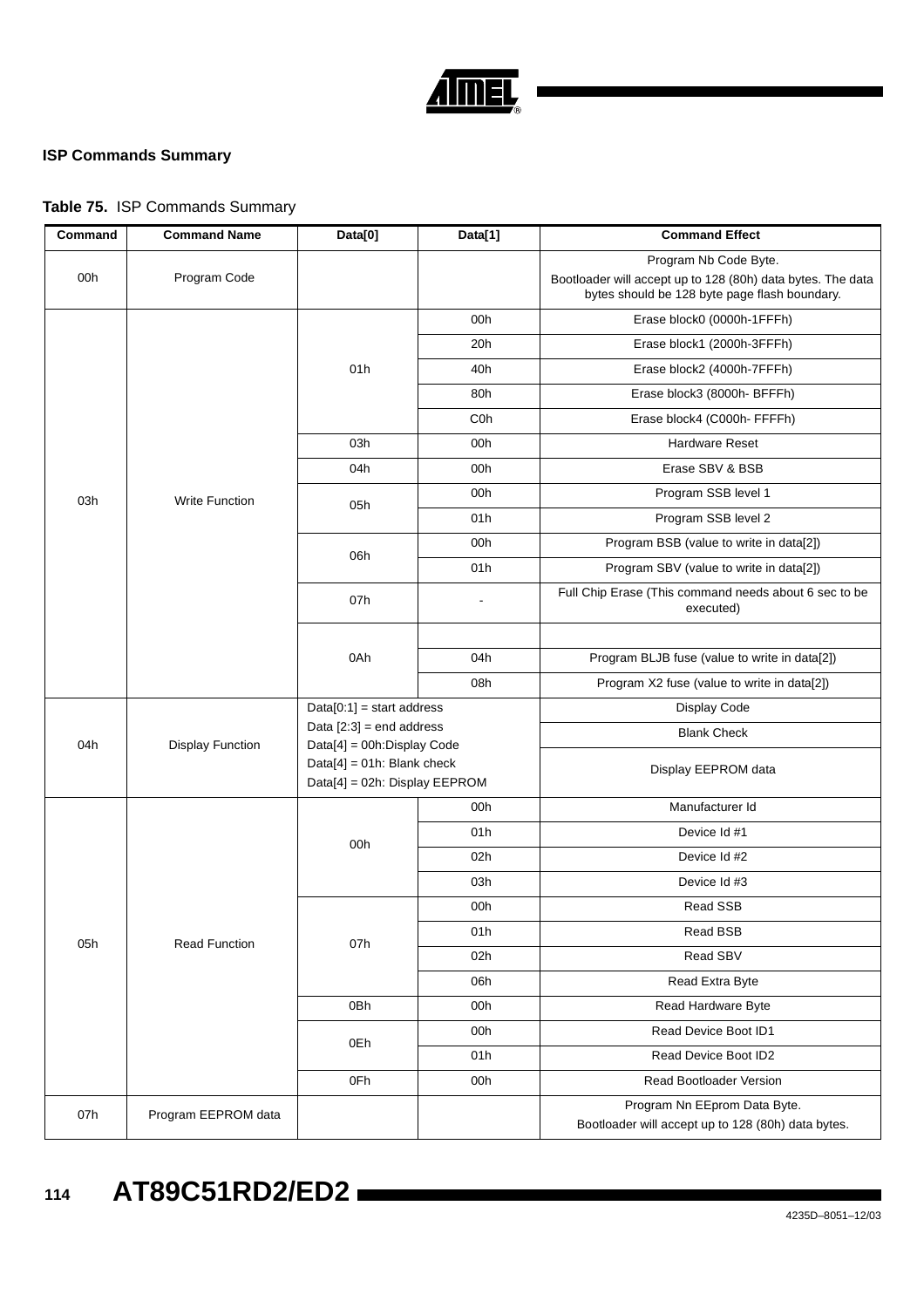<span id="page-113-1"></span>

| <b>API Call Description</b> | The IAP allows to reprogram a microcontroller on-chip Flash memory without removing<br>it from the system and while the embedded application is running. |
|-----------------------------|----------------------------------------------------------------------------------------------------------------------------------------------------------|
|                             | The user application can call some Application Programming Interface (API) routines<br>allowing IAP. These API are executed by the bootloader.           |
|                             | To call the corresponding API, the user must use a set of Flash_api routines which can<br>be linked with the application.                                |
|                             | Example of Flash_api routines are available on the Atmel web site on the software appli-<br>cation note:                                                 |
|                             | C Flash Drivers for the AT89C51RD2/ED2                                                                                                                   |
|                             | The API calls description and arguments are shown in Table 76.                                                                                           |
| <b>Process</b>              | The application selects an API by setting R1, ACC, DPTR0 and DPTR1 registers.                                                                            |
|                             | All calls are made through a common interface "USER_CALL" at the address FFF0h.                                                                          |
|                             | The jump at the USER_CALL must be done by LCALL instruction to be able to come-<br>back in the application.                                              |
|                             | Before jump at the USER_CALL, the bit ENBOOT in AUXR1 register must be set.                                                                              |
| <b>Constraints</b>          | The interrupts are not disabled by the bootloader.                                                                                                       |
|                             | Interrupts must be disabled by user prior to jump to the USER_CALL, then re-enabled<br>when returning.                                                   |
|                             | Interrupts must also be disabled before accessing EEPROM Data then re-enabled after.                                                                     |

The user must take care of hardware watchdog before launching a Flash operation.

| Command                | R <sub>1</sub>                            | A          | <b>DPTR0</b>                     | DPTR <sub>1</sub> | <b>Returned Value</b>      | <b>Command Effect</b>                                                              |               |
|------------------------|-------------------------------------------|------------|----------------------------------|-------------------|----------------------------|------------------------------------------------------------------------------------|---------------|
| <b>READ MANUF ID</b>   | 00h                                       | <b>XXh</b> | 0000h                            | <b>XXh</b>        | $ACC =$ Manufacturer<br>Id | Read Manufacturer identifier                                                       |               |
| <b>READ DEVICE ID1</b> | 00h                                       | <b>XXh</b> | 0001h                            | <b>XXh</b>        | $ACC = Device$ Id 1        | Read Device identifier 1                                                           |               |
| <b>READ DEVICE ID2</b> | 00h                                       | <b>XXh</b> | 0002h                            | <b>XXh</b>        | $ACC = Device$ Id 2        | Read Device identifier 2                                                           |               |
| <b>READ DEVICE ID3</b> | 00h                                       | <b>XXh</b> | 0003h                            | <b>XXh</b>        | $ACC = Device$ Id 3        | Read Device identifier 3                                                           |               |
|                        | $DPH = 00h$<br>$DPH = 20h$<br>$DPH = 40h$ |            |                                  |                   |                            |                                                                                    | Erase block 0 |
|                        |                                           |            |                                  |                   |                            | Erase block 1                                                                      |               |
|                        |                                           |            | Erase block 2                    |                   |                            |                                                                                    |               |
| <b>ERASE BLOCK</b>     | XXh<br>01h                                |            | Address of<br>byte to<br>program | 00h               | $ACC = DPH$                | Program one Data Byte in user Flash                                                |               |
|                        |                                           |            | <b>XXh</b>                       |                   |                            | Erase Software boot vector and boot status<br>byte. $(SBV = FCh$ and $BSB = FFh$ ) |               |

#### <span id="page-113-0"></span>**Table 76.** API Call Summary

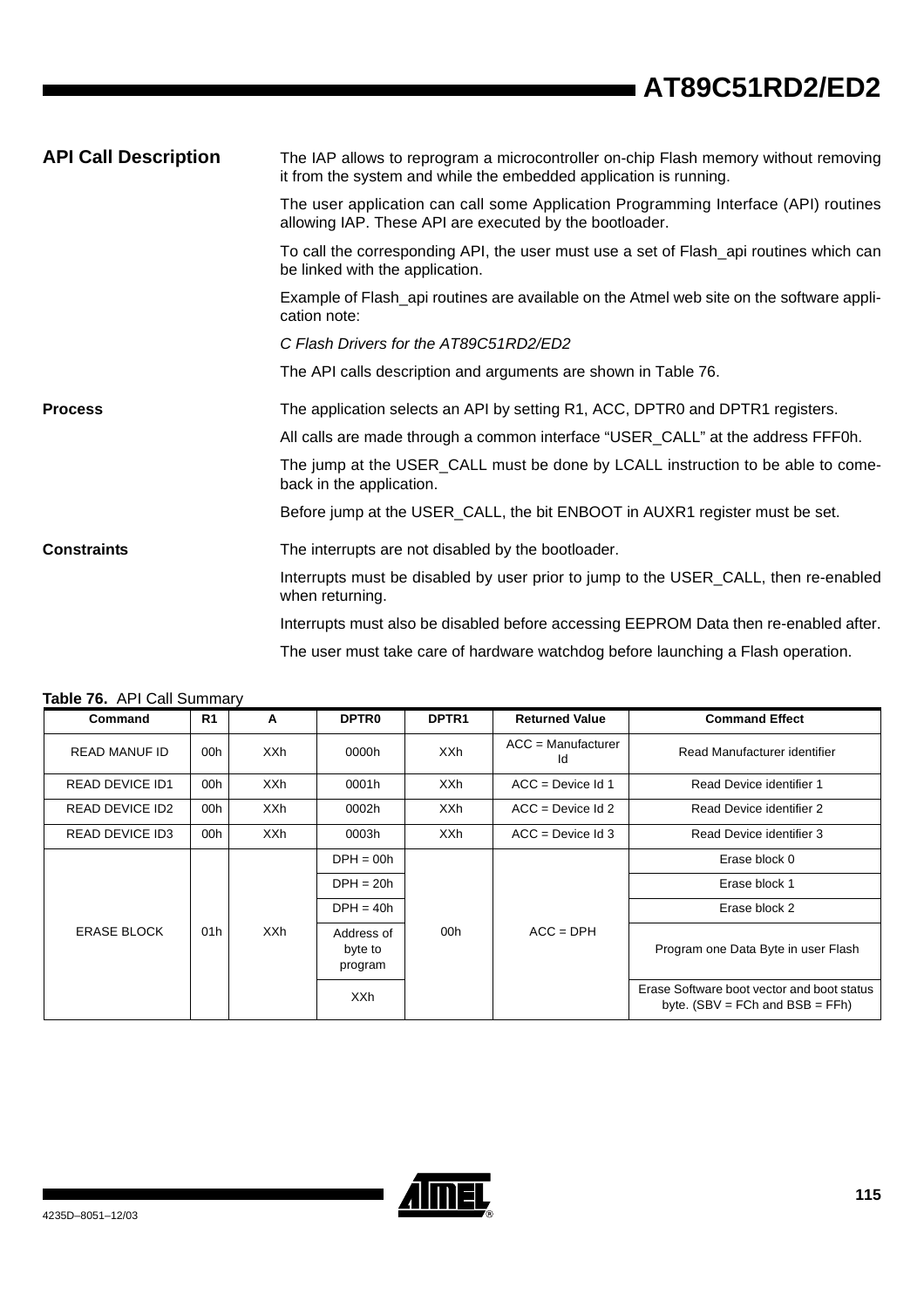

#### **Table 76.** API Call Summary (Continued)

| Command                            | R <sub>1</sub> | Α                               | <b>DPTR0</b>                                                         | DPTR1                                                 | <b>Returned Value</b> | <b>Command Effect</b>                                                                                                                                                                                                      |
|------------------------------------|----------------|---------------------------------|----------------------------------------------------------------------|-------------------------------------------------------|-----------------------|----------------------------------------------------------------------------------------------------------------------------------------------------------------------------------------------------------------------------|
|                                    |                |                                 | $DPH = 00h$<br>$DPL = 00h$                                           |                                                       |                       | Set SSB level 1                                                                                                                                                                                                            |
| <b>PROGRAM SSB</b>                 | 05h            | <b>XXh</b>                      | $DPH = 00h$<br>$DPL = 01h$                                           | 00h                                                   | $ACC = SSB value$     | Set SSB level 2                                                                                                                                                                                                            |
|                                    |                |                                 | $DPH = 00h$<br>$DPL = 10h$                                           |                                                       |                       | Set SSB level 0                                                                                                                                                                                                            |
|                                    |                |                                 | $DPH = 00h$<br>$DPL = 11h$                                           |                                                       |                       | Set SSB level 1                                                                                                                                                                                                            |
| <b>PROGRAM BSB</b>                 | 06h            | New BSB<br>value                | 0000h                                                                | <b>XXh</b>                                            | none                  | Program boot status byte                                                                                                                                                                                                   |
| PROGRAM SBV                        | 06h            | New SBV<br>value                | 0001h                                                                | <b>XXh</b>                                            | none                  | Program software boot vector                                                                                                                                                                                               |
| <b>READ SSB</b>                    | 07h            | <b>XXh</b>                      | 0000h                                                                | <b>XXh</b>                                            | $ACC = SSB$           | <b>Read Software Security Byte</b>                                                                                                                                                                                         |
| <b>READ BSB</b>                    | 07h            | <b>XXh</b>                      | 0001h                                                                | <b>XXh</b>                                            | $ACC = BSB$           | <b>Read Boot Status Byte</b>                                                                                                                                                                                               |
| <b>READ SBV</b>                    | 07h            | <b>XXh</b>                      | 0002h                                                                | <b>XXh</b>                                            | $ACC = SBV$           | <b>Read Software Boot Vector</b>                                                                                                                                                                                           |
| PROGRAM DATA<br><b>PAGE</b>        | 09h            | Number of<br>byte to<br>program | Address of<br>the first byte<br>to program in<br>the Flash<br>memory | Address in<br>XRAM of the<br>first data to<br>program | $ACC = 0$ : DONE      | Program up to 128 bytes in user Flash.<br>Remark: number of bytes to program is<br>limited such as the Flash write remains in a<br>single 128 bytes page. Hence, when ACC<br>is 128, valid values of DPL are 00h, or, 80h. |
| <b>PROGRAM X2 FUSE</b>             | 0Ah            | Fuse value<br>00h or 01h        | 0008h                                                                | <b>XXh</b>                                            | none                  | Program X2 fuse bit with ACC                                                                                                                                                                                               |
| <b>PROGRAM BLJB</b><br><b>FUSE</b> | 0Ah            | Fuse value<br>00h or 01h        | 0004h                                                                | <b>XXh</b>                                            | none                  | Program BLJB fuse bit with ACC                                                                                                                                                                                             |
| <b>READ HSB</b>                    | 0Bh            | <b>XXh</b>                      | <b>XXXXh</b>                                                         | <b>XXh</b>                                            | $ACC = HSB$           | Read Hardware Byte                                                                                                                                                                                                         |
| READ BOOT ID1                      | 0Eh            | <b>XXh</b>                      | $DPL = 00h$                                                          | <b>XXh</b>                                            | $ACC = ID1$           | Read boot ID1                                                                                                                                                                                                              |
| READ BOOT ID2                      | 0Eh            | <b>XXh</b>                      | $DPL = 01h$                                                          | <b>XXh</b>                                            | $ACC = ID2$           | Read boot ID2                                                                                                                                                                                                              |
| <b>READ BOOT VERSION</b>           | 0Fh            | <b>XXh</b>                      | <b>XXXXh</b>                                                         | XXh                                                   | $ACC = Boot Version$  | Read bootloader version                                                                                                                                                                                                    |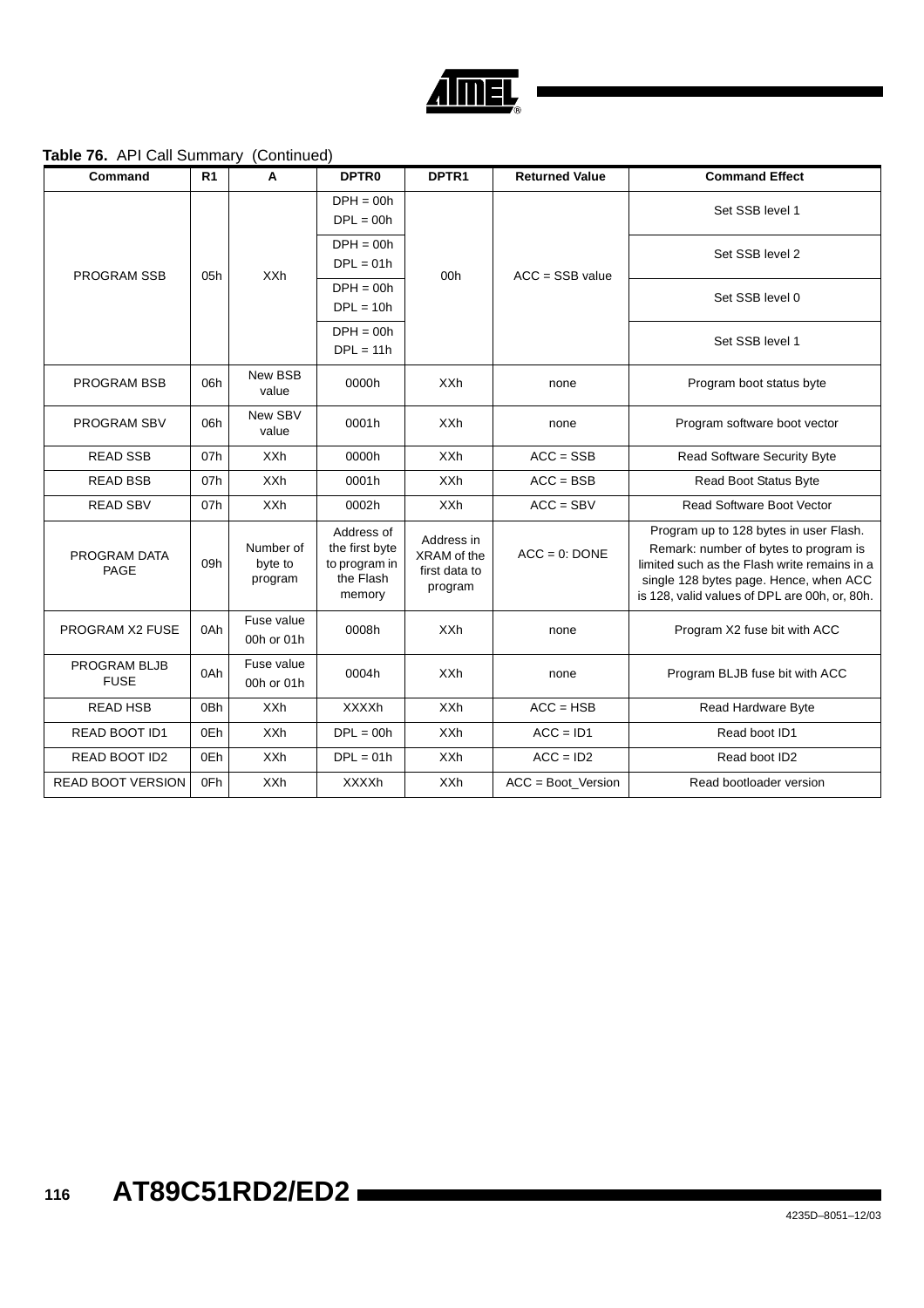### <span id="page-115-0"></span>**Electrical Characteristics**

#### <span id="page-115-1"></span>**Absolute Maximum Ratings**

Note: Stresses at or above those listed under "Absolute Maximum Ratings" may cause permanent damage to the device. This is a stress rating only and functional operation of the device at these or any other conditions above those indicated in the operational sections of this specification is not implied. Exposure to absolute maximum rating conditions may affect device reliability.

Power dissipation is based on the maximum allowable die temperature and the thermal resistance of the package.

#### <span id="page-115-2"></span>**DC Parameters for Standard Voltage**

 $T_A = -40^{\circ}C$  to  $+85^{\circ}C$ ;  $V_{SS} = 0V$ ;

 $V_{CC}$  =2.7V to 5.5V and F = 0 to 40 MHz (both internal and external code execution)

 $V_{CC}$  =4.5V to 5.5V and F = 0 to 60 MHz (internal code execution only)

| Symbol          | Parameter                                           | Min                                                    | <b>Typ</b> | Max                   | Unit                       | <b>Test Conditions</b>                                                                                                        |
|-----------------|-----------------------------------------------------|--------------------------------------------------------|------------|-----------------------|----------------------------|-------------------------------------------------------------------------------------------------------------------------------|
| $V_{IL}$        | Input Low Voltage                                   | $-0.5$                                                 |            | $0.2 V_{CC} - 0.1$    | $\vee$                     |                                                                                                                               |
| $V_{\text{IH}}$ | Input High Voltage except RST, XTAL1                | $0.2 V_{CC} + 0.9$                                     |            | $V_{\text{CC}}$ + 0.5 | $\vee$                     |                                                                                                                               |
| $V_{I H1}$      | Input High Voltage RST, XTAL1                       | $0.7 V_{CC}$                                           |            | $V_{\text{CC}}$ + 0.5 | $\vee$                     |                                                                                                                               |
| $\rm V_{OL}$    | Output Low Voltage, ports 1, 2, 3, 4 <sup>(6)</sup> |                                                        |            | 0.3<br>0.45<br>1.0    | $\vee$<br>$\vee$<br>$\vee$ | $V_{CC}$ = 4.5V to 5.5V<br>$I_{OL} = 100 \mu A^{(4)}$<br>$I_{OL} = 1.6$ mA <sup>(4)</sup><br>$I_{OL}$ = 3.5 mA <sup>(4)</sup> |
|                 |                                                     |                                                        |            | 0.45                  | $\vee$                     | $V_{CC}$ = 2.7V to 5.5V<br>$I_{OL} = 0.8$ mA <sup>(4)</sup>                                                                   |
| $V_{OL1}$       | Output Low Voltage, port 0, ALE, PSEN (6)           |                                                        |            | 0.3<br>0.45<br>1.0    | $\vee$<br>$\vee$<br>$\vee$ | $V_{CC}$ = 4.5V to 5.5V<br>$I_{OL} = 200 \mu A^{(4)}$<br>$I_{OL}$ = 3.2 mA <sup>(4)</sup><br>$I_{OL} = 7.0$ mA <sup>(4)</sup> |
|                 |                                                     |                                                        |            | 0.45                  | $\vee$                     | $V_{CC}$ = 2.7V to 5.5V<br>$I_{OL} = 1.6$ mA <sup>(4)</sup>                                                                   |
| $V_{OH}$        | Output High Voltage, ports 1, 2, 3, 4               | $V_{\rm CC}$ - 0.3<br>$V_{CC}$ - 0.7<br>$V_{CC} - 1.5$ |            |                       | $\vee$<br>$\vee$<br>$\vee$ | $V_{CC} = 5V \pm 10\%$<br>$I_{OH} = -10 \mu A$<br>$I_{OH} = -30 \mu A$<br>$I_{OH} = -60 \mu A$                                |
|                 |                                                     | 0.9 V <sub>CC</sub>                                    |            |                       | $\vee$                     | $V_{\text{CC}} = 2.7V$ to 5.5V<br>$I_{OH} = -10 \mu A$                                                                        |

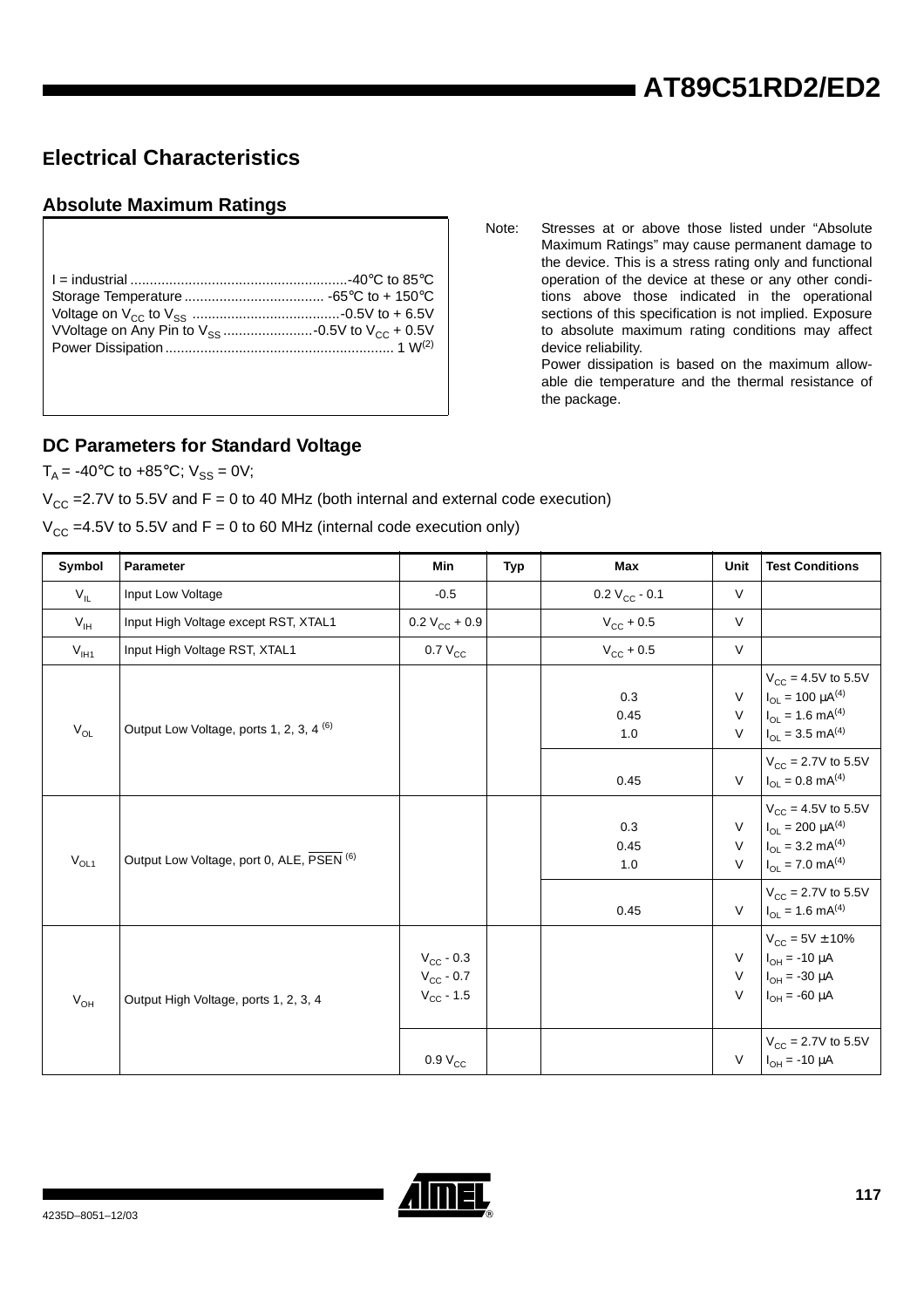

### $T_A = -40^{\circ}C$  to  $+85^{\circ}C$ ;  $V_{SS} = 0V$ ;

 $V_{CC}$  =2.7V to 5.5V and F = 0 to 40 MHz (both internal and external code execution)

 $V_{CC}$  =4.5V to 5.5V and F = 0 to 60 MHz (internal code execution only) (Continued)

| Symbol          | Parameter                                           | Min                                                       | Typ         | Max                          | Unit        | <b>Test Conditions</b>                                                                      |
|-----------------|-----------------------------------------------------|-----------------------------------------------------------|-------------|------------------------------|-------------|---------------------------------------------------------------------------------------------|
| $V_{OH1}$       | Output High Voltage, port 0, ALE, PSEN              | $V_{\text{CC}}$ - 0.3<br>$V_{CC} - 0.7$<br>$V_{CC} - 1.5$ |             |                              | V<br>V<br>V | $V_{CC} = 5V \pm 10\%$<br>$I_{OH} = -200 \mu A$<br>$I_{OH} = -3.2$ mA<br>$I_{OH} = -7.0$ mA |
|                 |                                                     | 0.9 V <sub>CC</sub>                                       |             |                              | V           | $V_{CC} = 2.7V$ to 5.5V<br>$I_{OH} = -10 \mu A$                                             |
| $R_{RST}$       | <b>RST Pull-down Resistor</b>                       | 50                                                        | $200^{(5)}$ | 250                          | kΩ          |                                                                                             |
| ΙL.             | Logical 0 Input Current ports 1, 2, 3, 4 and 5      |                                                           |             | $-50$                        | μA          | $V_{IN} = 0.45V$                                                                            |
| $I_{LI}$        | Input Leakage Current                               |                                                           |             | ±10                          | μA          | $0.45V < V_{IN} < V_{CC}$                                                                   |
| $I_{TL}$        | Logical 1 to 0 Transition Current, ports 1, 2, 3, 4 |                                                           |             | $-650$                       | μA          | $V_{IN} = 2.0V$                                                                             |
| $C_{10}$        | Capacitance of I/O Buffer                           |                                                           |             | 10                           | pF          | $F_C = 3 MHz$<br>$T_A = 25^{\circ}C$                                                        |
| $I_{PD}$        | Power-down Current                                  |                                                           | 75          | 150                          | μA          | $2.7 < V_{CC} < 5.5V^{(3)}$                                                                 |
| $I_{CCOP}$      | Power Supply Current on normal mode                 |                                                           |             | $0.4$ x Frequency (MHz) + 5  | mA          | $V_{\text{CC}} = 5.5V^{(1)}$                                                                |
| <b>CCIDLE</b>   | Power Supply Current on idle mode                   |                                                           |             | $0.3$ x Frequency (MHz) + 5  | mA          | $V_{CC} = 5.5V^{(2)}$                                                                       |
| <b>ICCWRITE</b> | Power Supply Current on flash or EEdata write       |                                                           |             | $0.8$ x Frequency (MHz) + 15 | mA          | $V_{\text{CC}} = 5.5V$                                                                      |
| $t_{WRITE}$     | Flash or EEdata programming time                    | $\overline{7}$                                            |             | 17                           | ms          | $2.7 < V_{CC} < 5.5V$                                                                       |

Notes:  $\:$  1. Operating I<sub>CC</sub> is measured with all output p<u>ins</u> disconnected; XTAL1 driven with T<sub>CLCH</sub>, T<sub>CHCL</sub> = 5 ns (see [Figure 55\)](#page-117-0), V<sub>IL</sub> = V<sub>SS</sub> + 0.5V, V<sub>IH</sub> = V<sub>CC</sub> - 0.5V; XTAL2 N.C.; EA = RST = Port 0 = V<sub>CC</sub>. I<sub>CC</sub> would be slightly higher if a crystal oscillator used (see [Figure 52\)](#page-117-1).

2. Idle I<sub>CC</sub> is measured with all output pins disconnected; XTAL1 driven with T<sub>CLCH</sub>, T<sub>CHCL</sub> = 5 ns, V<sub>IL</sub> = V<sub>SS</sub> + 0.5V, V<sub>IH</sub> = V<sub>CC</sub> -0.5V; XTAL2 N.C; Port  $0 = V_{\text{CC}}$ ;  $\overline{\text{EA}}$  = RST =  $V_{\text{SS}}$  (see [Figure 53](#page-117-2)).

3. Power-down I<sub>CC</sub> is measured with all output pins disconnected;  $\overline{EA} = V_{SS}$ , PORT 0 = V<sub>CC</sub>; XTAL2 NC.; RST = V<sub>SS</sub> (see [Fig](#page-117-3)[ure 54](#page-117-3)).

4. Capacitance loading on Ports 0 and 2 may cause spurious noise pulses to be superimposed on the  $V_{OLS}$  of ALE and Ports 1 and 3. The noise is due to external bus capacitance discharging into the Port 0 and Port 2 pins when these pins make 1 to 0 transitions during bus operation. In the worst cases (capacitive loading 100 pF), the noise pulse on the ALE line may exceed 0.45V with maxi  $V_{\text{OL}}$  peak 0.6V. A Schmitt Trigger use is not necessary.

5. Typical values are based on a limited number of samples and are not guaranteed. The values listed are at room temperature and 5V.

6. Under steady state (non-transient) conditions,  $I_{OL}$  must be externally limited as follows: Maximum  $I_{OL}$  per port pin: 10 mA Maximum  $I_{OL}$  per 8-bit port: Port 0: 26 mA Ports 1, 2 and 3: 15 mA Maximum total  $I_{OL}$  for all output pins: 71 mA

If  $I_{OL}$  exceeds the test condition,  $V_{OL}$  may exceed the related specification. Pins are not guaranteed to sink current greater than the listed test conditions.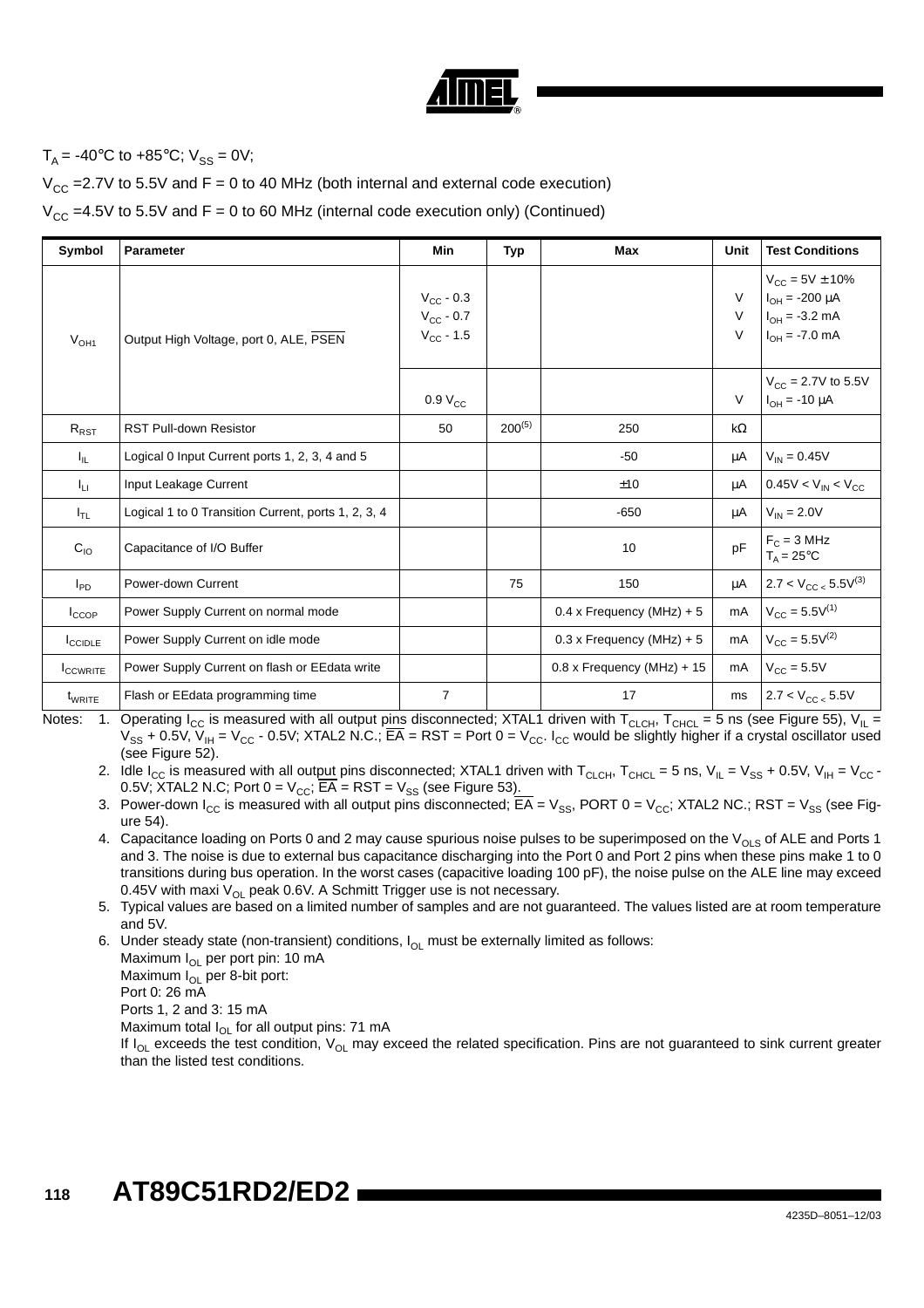<span id="page-117-1"></span>



All other pins are disconnected.

<span id="page-117-2"></span>



All other pins are disconnected.

<span id="page-117-3"></span>



All other pins are disconnected.

<span id="page-117-0"></span>



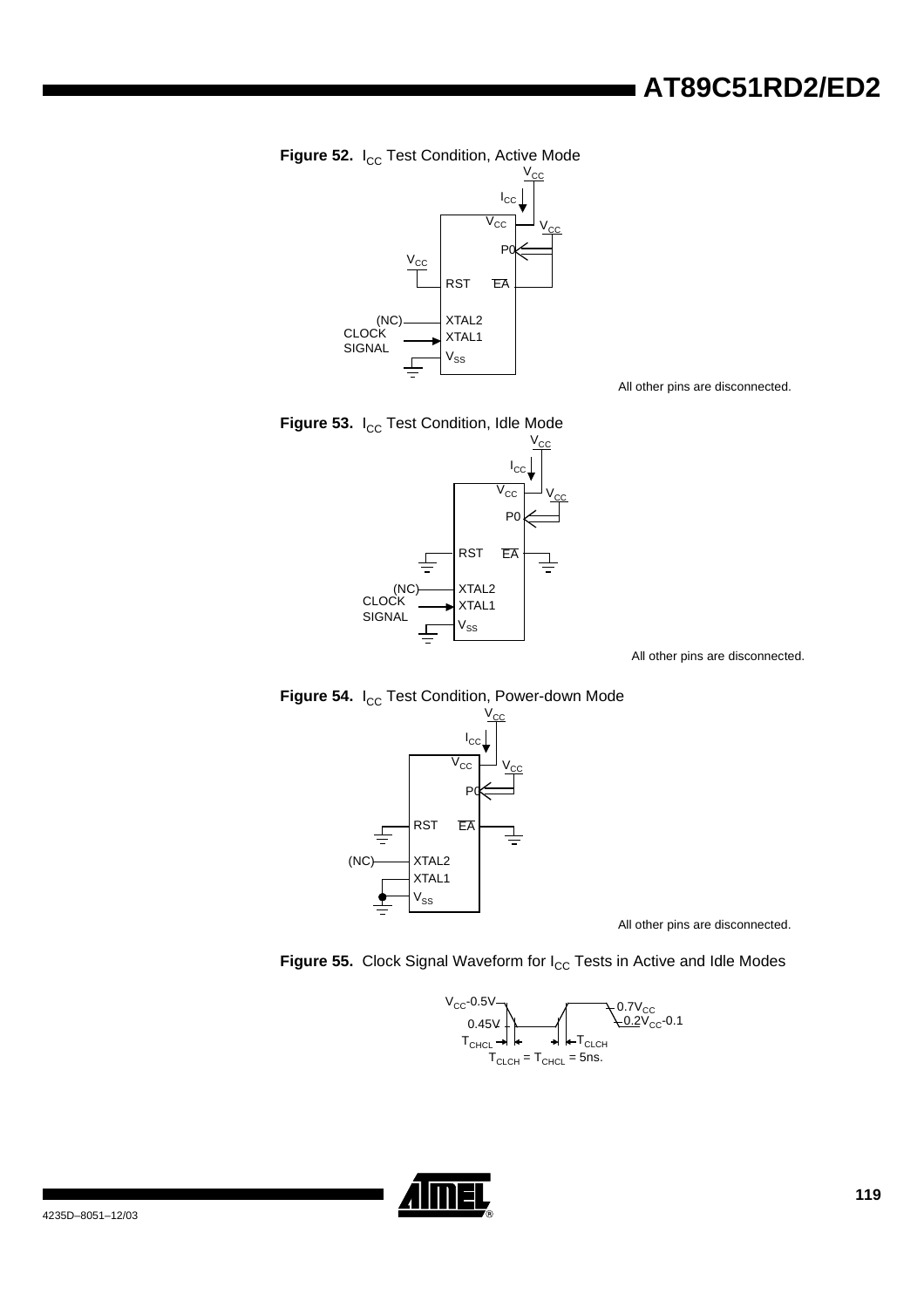

### <span id="page-118-1"></span>**AC Parameters**

| <b>Explanation of the AC</b><br><b>Symbols</b> | Each timing symbol has 5 characters. The first character is always a "T" (stands for<br>time). The other characters, depending on their positions, stand for the name of a signal<br>or the logical status of that signal. The following is a list of all the characters and what<br>they stand for. |
|------------------------------------------------|------------------------------------------------------------------------------------------------------------------------------------------------------------------------------------------------------------------------------------------------------------------------------------------------------|
|                                                | Example: $T_{AVII}$ = Time for Address Valid to ALE Low.<br>$T_{11PI}$ = Time for ALE Low to PSEN Low.                                                                                                                                                                                               |
|                                                | (Load Capacitance for port 0, ALE and PSEN $=$ 100 pF; Load Capacitance for all other<br>outputs = $80$ pF.)                                                                                                                                                                                         |
|                                                | Table 77 Table 80, and Table 83 give the description of each AC symbols.                                                                                                                                                                                                                             |
|                                                | Table 78, Table 79, Table 81 and Table 84 gives the range for each AC parameter.                                                                                                                                                                                                                     |
|                                                | Table 78, Table 79 and Table 85 give the frequency derating formula of the AC parame-<br>ter for each speed range description. To calculate each AC symbols, take the x value in<br>the correponding column (-M or -L) and use this value in the formula.                                            |
|                                                | Example: $T_{1111}$ for -M and 20 MHz, Standard clock.<br>$x = 35$ ns<br>$T50$ ns<br>$T_{\text{CCIV}} = 4T - x = 165$ ns                                                                                                                                                                             |
| <b>External Program Memory</b>                 | <b>Table 77.</b> Symbol Description                                                                                                                                                                                                                                                                  |

### **Characteristics**

<span id="page-118-0"></span>

| Symbol                   | <b>Parameter</b>                   |
|--------------------------|------------------------------------|
| T                        | Oscillator clock period            |
| $T_{LHLL}$               | ALE pulse width                    |
| $T_{AVLL}$               | Address Valid to ALE               |
| $T_{LLAX}$               | Address Hold After ALE             |
| $T_{LLIV}$               | ALE to Valid Instruction In        |
| T <sub>LLPL</sub>        | ALE to PSEN                        |
| ${\mathsf T}_{\sf PLPH}$ | <b>PSEN Pulse Width</b>            |
| $T_{\sf PLIV}$           | PSEN to Valid Instruction In       |
| $T_{\sf P XIX}$          | Input Instruction Hold After PSEN  |
| $T_{PXIZ}$               | Input Instruction Float After PSEN |
| $T_{AVIV}$               | Address to Valid Instruction In    |
| $T_{\sf PLAZ}$           | PSEN Low to Address Float          |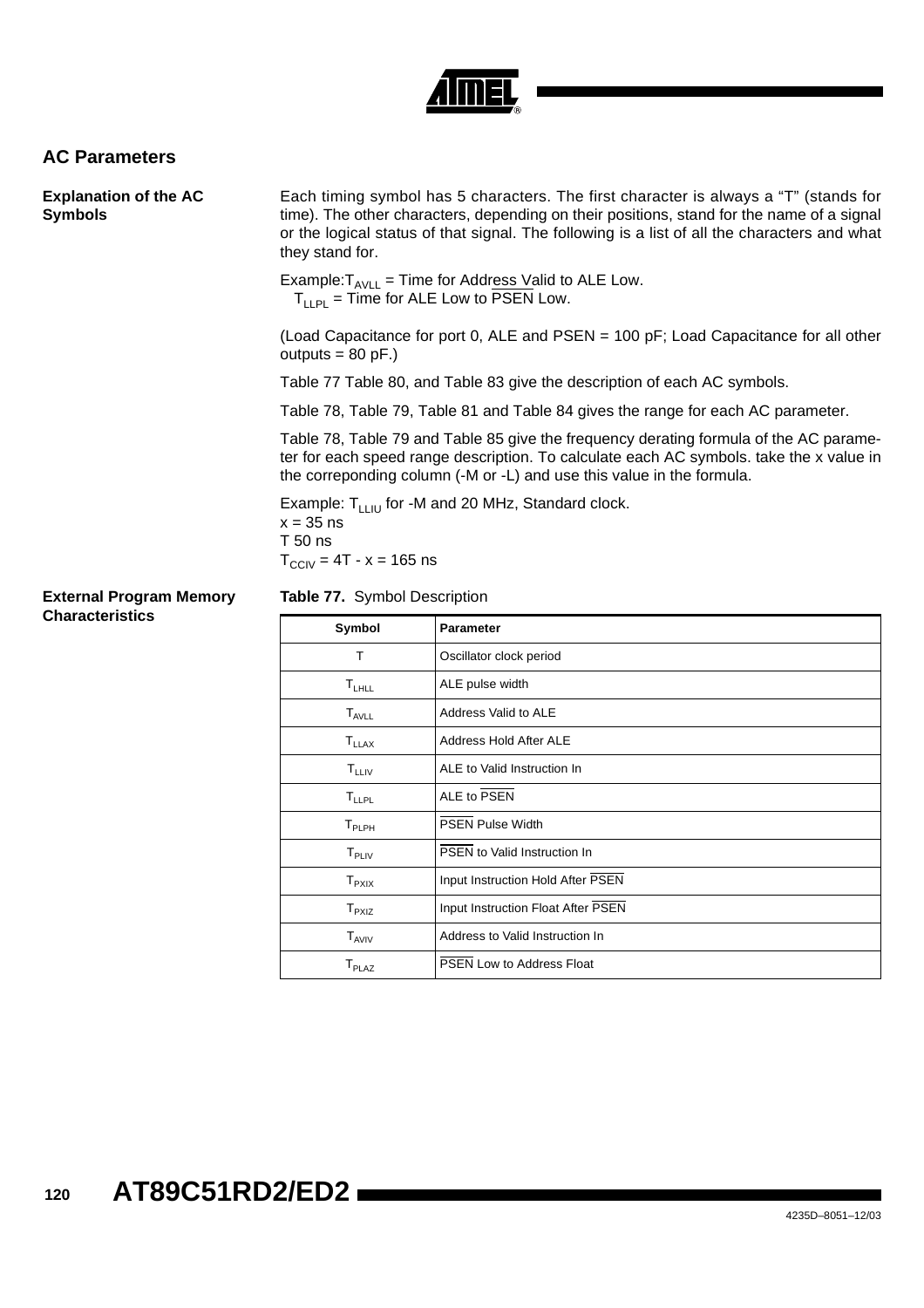| Symbol                       | -M             |      |     | <b>Units</b> |    |
|------------------------------|----------------|------|-----|--------------|----|
|                              | Min            | Max  | Min | Max          |    |
| T                            | 25             |      | 25  |              | ns |
| $\mathsf{T}_{\mathsf{LHLL}}$ | 35             |      | 35  |              | ns |
| $T_{AVLL}$                   | 5              |      | 5   |              | ns |
| $T_{LLAX}$                   | 5              |      | 5   |              | ns |
| $T_{LLIV}$                   |                | n 65 |     | 65           | ns |
| $T_{LLPL}$                   | $\mathbf 5$    |      | 5   |              | ns |
| $T_{PLPH}$                   | 50             |      | 50  |              | ns |
| $T_{\sf PLIV}$               |                | 30   |     | 30           | ns |
| $T_{PXIX}$                   | 0              |      | 0   |              | ns |
| $T_{PXIZ}$                   |                | $10$ |     | $10$         | ns |
| $T_{AVIV}$                   |                | 80   |     | 80           | ns |
| $T_{\sf PLAZ}$<br>7.11.70    | $\overline{2}$ | 10   |     | $10$         | ns |

<span id="page-119-0"></span>

|  | <b>Table 78.</b> AC Parameters for a Fix Clock |  |  |  |
|--|------------------------------------------------|--|--|--|
|--|------------------------------------------------|--|--|--|

<span id="page-119-1"></span>**Table 79.** AC Parameters for a Variable Clock

| Symbol                | <b>Type</b> | <b>Standard</b><br><b>Clock</b> | X2 Clock   | X parameter for<br>-M range | X parameter for<br>-L range | <b>Units</b> |
|-----------------------|-------------|---------------------------------|------------|-----------------------------|-----------------------------|--------------|
| $T_{LHLL}$            | Min         | $2T - x$                        | $T - x$    | 15                          | 15                          | ns           |
| $T_{AVLL}$            | Min         | $T - x$                         | $0.5T - x$ | 20                          | 20                          | ns           |
| $T_{LLAX}$            | Min         | $T - x$                         | $0.5T - x$ | 20                          | 20                          | ns           |
| $T_{LLIV}$            | Max         | $4T - x$                        | $2T - x$   | 35                          | 35                          | ns           |
| $T_{LLPL}$            | <b>Min</b>  | $T - x$                         | $0.5T - x$ | 15                          | 15                          | ns           |
| $T_{\sf PLPH}$        | Min         | $3T - x$                        | $1.5T - x$ | 25                          | 25                          | ns           |
| $T_{\sf PLIV}$        | Max         | $3T - x$                        | $1.5T - x$ | 45                          | 45                          | ns           |
| ${\sf T}_{\sf P XIX}$ | Min         | X                               | X          | 0                           | $\mathbf 0$                 | ns           |
| $T_{PXIZ}$            | Max         | $T - x$                         | $0.5T - x$ | 15                          | 15                          | ns           |
| $T_{AVIV}$            | Max         | $5T - x$                        | $2.5T - x$ | 45                          | 45                          | ns           |
| $T_{\sf PLAZ}$        | Max         | x                               | x          | 10                          | 10                          | ns           |

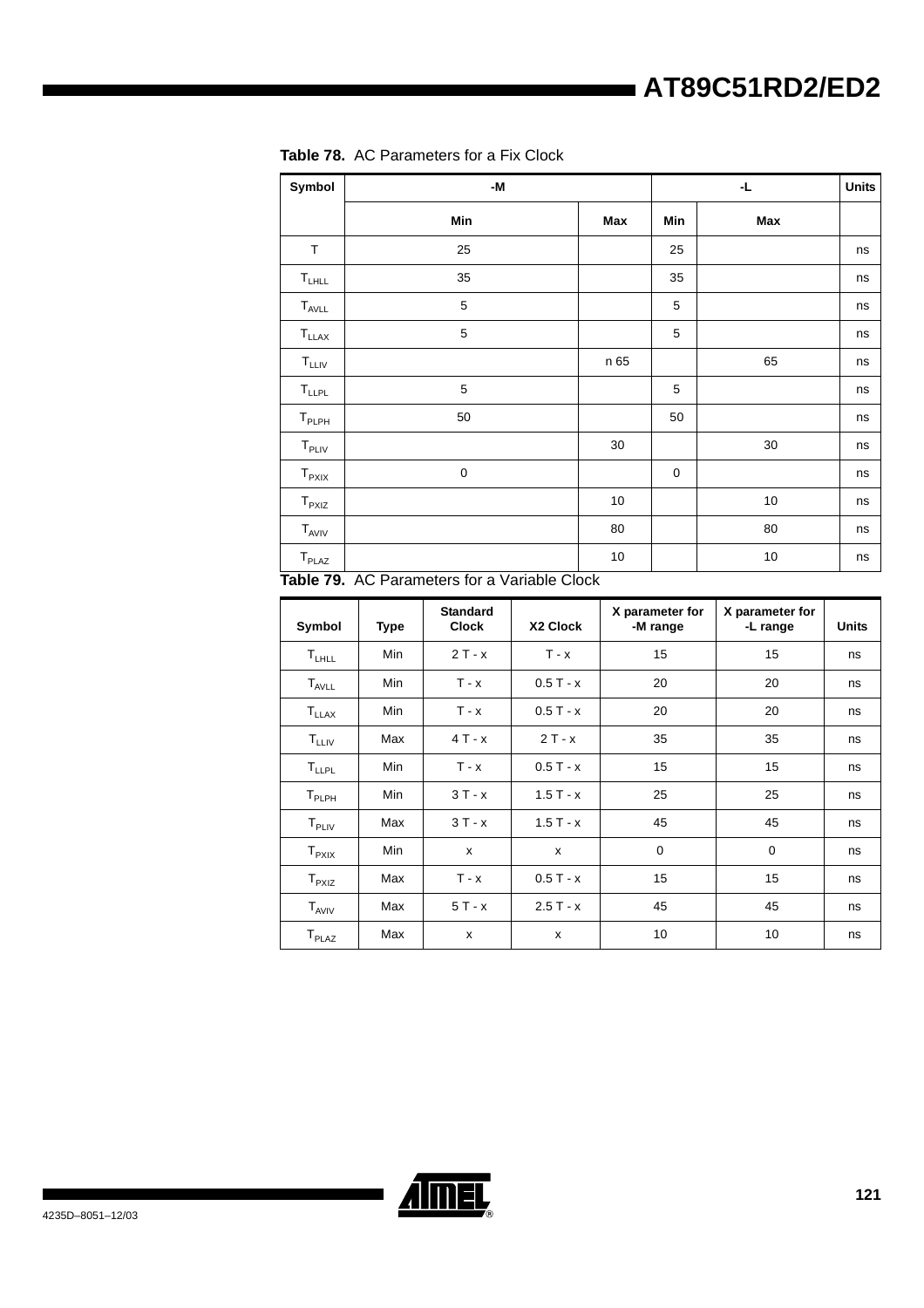

#### **External Program Memory Read Cycle**



# **External Data Memory**

**Characteristics** Table 80. Symbol Description

<span id="page-120-0"></span>

| Symbol                       | <b>Parameter</b>                                        |
|------------------------------|---------------------------------------------------------|
| ${\sf T}_{\sf RLRH}$         | <b>RD Pulse Width</b>                                   |
| $T_{WLWH}$                   | <b>WR Pulse Width</b>                                   |
| $T_{RLDV}$                   | RD to Valid Data In                                     |
| $\mathsf{T}_{\mathsf{RHDX}}$ | Data Hold After RD                                      |
| $T_{RHDZ}$                   | Data Float After RD                                     |
| $T_{LLDV}$                   | ALE to Valid Data In                                    |
| $T_{AVDV}$                   | Address to Valid Data In                                |
| $T_{LLWL}$                   | ALE to $\overline{\text{WR}}$ or $\overline{\text{RD}}$ |
| T <sub>AVWL</sub>            | Address to WR or RD                                     |
| $T_{QVWX}$                   | Data Valid to WR Transition                             |
| $T_{\text{QVWH}}$            | Data Set-up to WR High                                  |
| T <sub>WHQX</sub>            | Data Hold After WR                                      |
| $T_{RLAZ}$                   | RD Low to Address Float                                 |
| $T_{WHLH}$                   | RD or WR High to ALE high                               |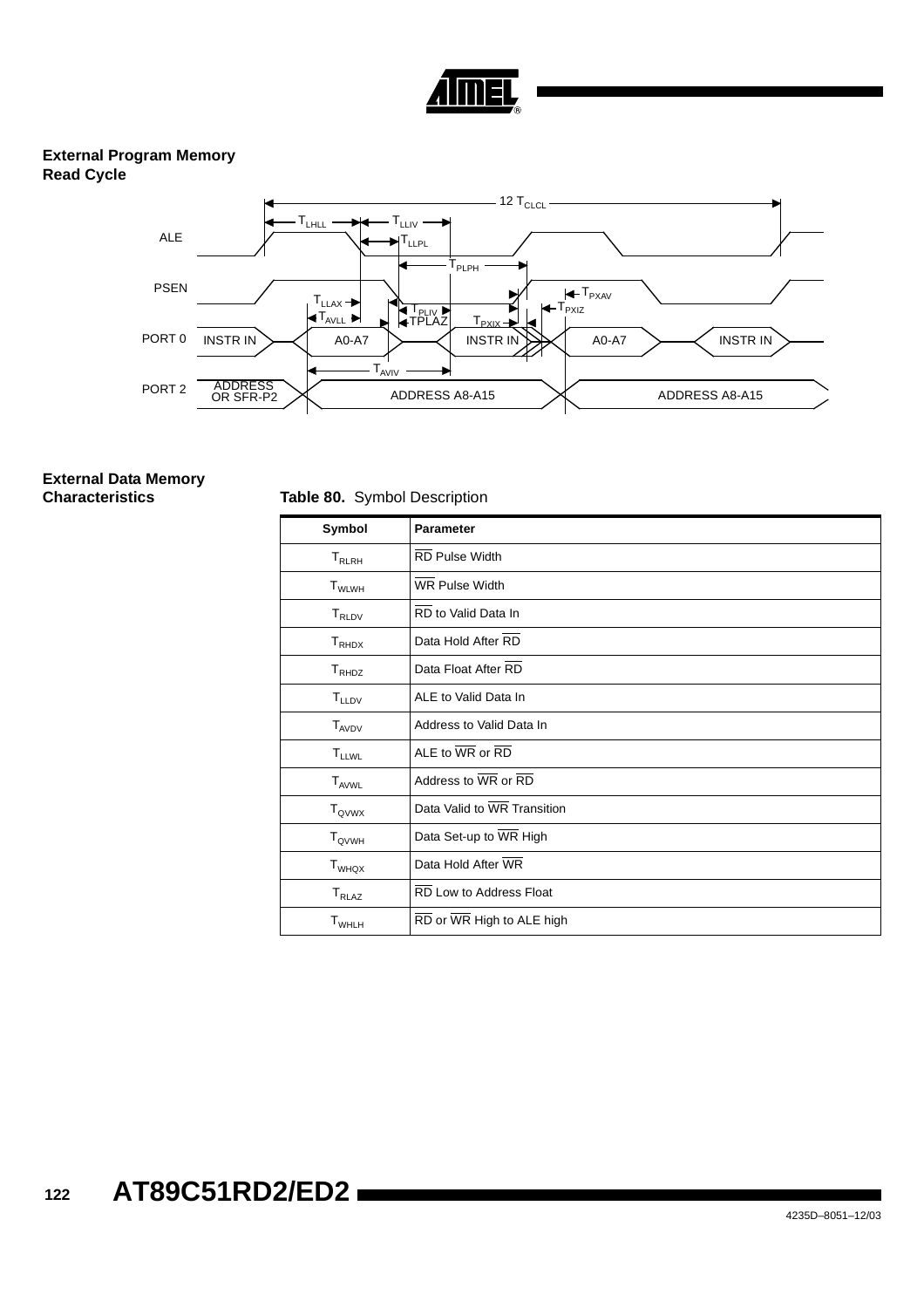|                                                         | -M          |     |             |     |              |
|---------------------------------------------------------|-------------|-----|-------------|-----|--------------|
| Symbol                                                  | Min         | Max | Min         | Max | <b>Units</b> |
| ${\sf T}_{\sf RLRH}$                                    | 125         |     | 125         |     | ns           |
| $T_{WLWH}$                                              | 125         |     | 125         |     | ns           |
| $\mathsf{T}_{\mathsf{RLDV}}$                            |             | 95  |             | 95  | ns           |
| $T_{RHDX}$                                              | $\mathbf 0$ |     | $\mathbf 0$ |     | ns           |
| $\mathsf{T}_{\mathsf{RH} \mathsf{D} \mathsf{Z}}$        |             | 25  |             | 25  | ns           |
| $\mathsf{T}_{\mathsf{LLDV}}$                            |             | 155 |             | 155 | ns           |
| $T_{AVDV}$                                              |             | 160 |             | 160 | ns           |
| $\mathsf{T}_{\mathsf{LLWL}}$                            | 45          | 105 | 45          | 105 | ns           |
| $T_{AVWL}$                                              | 70          |     | 70          |     | ns           |
| $T_{QVWX}$                                              | 5           |     | 5           |     | ns           |
| $T_{\rm QVWH}$                                          | 155         |     | 155         |     | ns           |
| $\mathsf{T}_{\mathsf{W}\mathsf{H}\mathsf{Q}\mathsf{X}}$ | $10\,$      |     | 10          |     | ns           |
| $T_{RLAZ}$                                              | $\mathbf 0$ |     | $\mathbf 0$ |     | ns           |
| $T_{WHLH}$                                              | 5           | 45  | 5           | 45  | ns           |

<span id="page-121-0"></span>**Table 81.** AC Parameters for a Fix Clock

**Table 82.** AC Parameters for a Variable Clock

| Symbol                       | Type | <b>Standard</b><br><b>Clock</b> | X2 Clock   | X parameter for<br>-M range | X parameter for<br>-L range | <b>Units</b> |
|------------------------------|------|---------------------------------|------------|-----------------------------|-----------------------------|--------------|
| ${\sf T}_{\sf RLRH}$         | Min  | $6T - x$                        | $3T - x$   | 25                          | 25                          | ns           |
| $T_{WLWH}$                   | Min  | $6T - x$                        | $3T - x$   | 25                          | 25                          | ns           |
| $T_{\tiny \text{RLDV}}$      | Max  | $5T - x$                        | $2.5T - x$ | 30                          | 30                          | ns           |
| $T_{RHDX}$                   | Min  | х                               | x          | $\mathbf 0$                 | $\mathbf 0$                 | ns           |
| $T_{RHDZ}$                   | Max  | $2T - x$                        | $T - x$    | 25                          | 25                          | ns           |
| $T_{LLDV}$                   | Max  | $8T - x$                        | $4T - x$   | 45                          | 45                          | ns           |
| $T_{AVDV}$                   | Max  | $9T - x$                        | $4.5T - x$ | 65                          | 65                          | ns           |
| <b>TLLWL</b>                 | Min  | $3T - x$                        | $1.5T - x$ | 30                          | 30                          | ns           |
| <b>TLLWL</b>                 | Max  | $3T + x$                        | $1.5T + x$ | 30                          | 30                          | ns           |
| $T_{AVWL}$                   | Min  | $4T - x$                        | $2T - x$   | 30                          | 30                          | ns           |
| $T_{QVWX}$                   | Min  | $T - x$                         | $0.5T - x$ | 20                          | 20                          | ns           |
| $T_{\mathsf{QVWH}}$          | Min  | $7T - x$                        | $3.5T - x$ | 20                          | 20                          | ns           |
| $T_{WHQX}$                   | Min  | $T - x$                         | $0.5T - x$ | 15                          | 15                          | ns           |
| $T_{RLAZ}$                   | Max  | X                               | X          | $\mathbf 0$                 | $\mathbf 0$                 | ns           |
| $\mathsf{T}_{\mathsf{WHLH}}$ | Min  | $T - x$                         | $0.5T - x$ | 20                          | 20                          | ns           |
| $T_{WHLH}$                   | Max  | $T + x$                         | $0.5T + x$ | 20                          | 20                          | ns           |

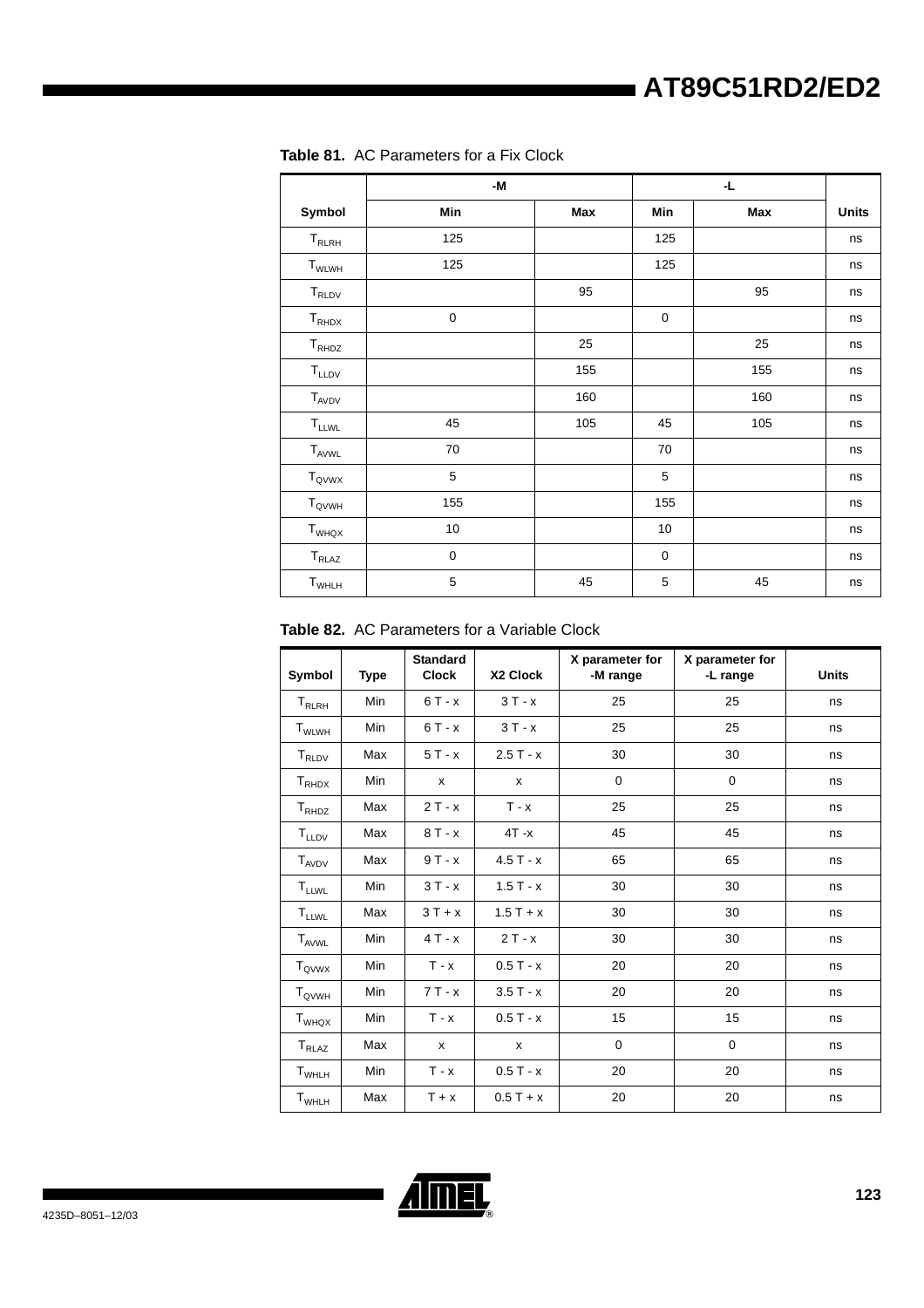

#### **External Data Memory Write Cycle**



#### **External Data Memory Read Cycle**



#### **Serial Port Timing - Shift Register Mode**

#### <span id="page-122-0"></span>**Table 83.** Symbol Description

| Symbol                                                  | <b>Parameter</b>                         |
|---------------------------------------------------------|------------------------------------------|
| $\mathsf{T}_{\mathsf{X}\mathsf{L}\mathsf{X}\mathsf{L}}$ | Serial port clock cycle time             |
| Т <sub>оvнх</sub>                                       | Output data set-up to clock rising edge  |
| l <sub>XHQX</sub>                                       | Output data hold after clock rising edge |
| Т <sub>хнрх</sub>                                       | Input data hold after clock rising edge  |
| I <sub>XHDV</sub>                                       | Clock rising edge to input data valid    |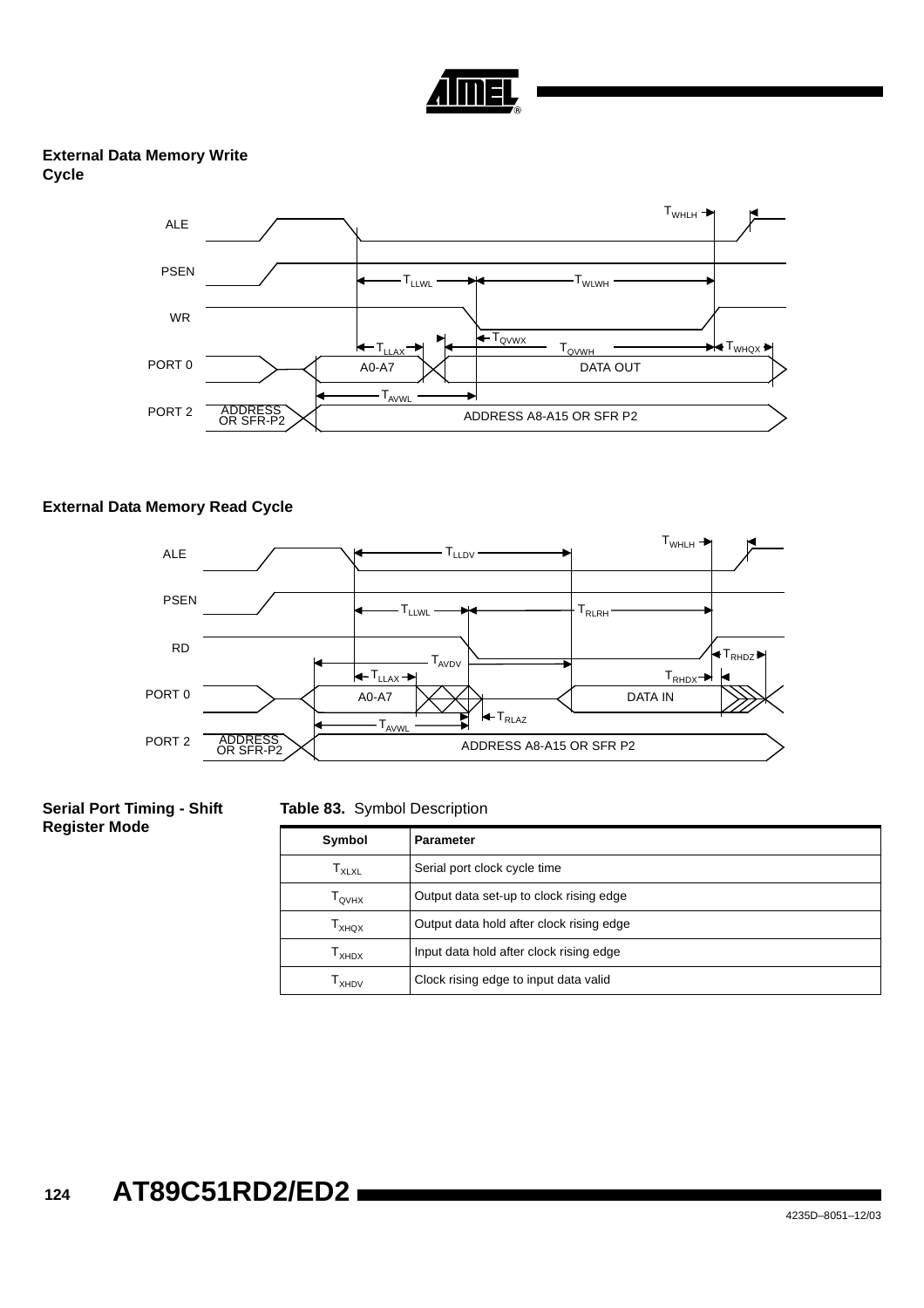<span id="page-123-0"></span>

|  |  | <b>Table 84.</b> AC Parameters for a Fix Clock |  |  |  |  |
|--|--|------------------------------------------------|--|--|--|--|
|--|--|------------------------------------------------|--|--|--|--|

|                     | -M  |     |             |     |              |
|---------------------|-----|-----|-------------|-----|--------------|
| Symbol              | Min | Max | Min         | Max | <b>Units</b> |
| $T_{XLXL}$          | 300 |     | 300         |     | ns           |
| $T_{\mathsf{QVHX}}$ | 200 |     | 200         |     | ns           |
| $T_{XHQX}$          | 30  |     | 30          |     | ns           |
| $T_{XHDX}$          | 0   |     | $\mathbf 0$ |     | ns           |
| $T_{XHDV}$          |     | 117 |             | 117 | ns           |

<span id="page-123-1"></span>**Table 85.** AC Parameters for a Variable Clock

| Symbol                       | Type | <b>Standard</b><br><b>Clock</b> | X2 Clock | X Parameter For<br>-M Range | X Parameter For<br>-L Range | <b>Units</b> |
|------------------------------|------|---------------------------------|----------|-----------------------------|-----------------------------|--------------|
| $T_{XLXL}$                   | Min  | 12T                             | 6 T      |                             |                             | ns           |
| ${\tt T}_{\sf QVHX}$         | Min  | $10T - x$                       | $5T - x$ | 50                          | 50                          | ns           |
| $\mathsf{T}_{\mathsf{XHQX}}$ | Min  | $2T - x$                        | $T - x$  | 20                          | 20                          | ns           |
| $\mathsf{T}_{\mathsf{XHDX}}$ | Min  | x                               | x        | $\mathbf 0$                 | 0                           | ns           |
| $T_{XHDV}$                   | Max  | $10T - x$                       | $5T - x$ | 133                         | 133                         | ns           |

#### **Shift Register Timing Waveforms**



**External Clock Drive Waveforms**



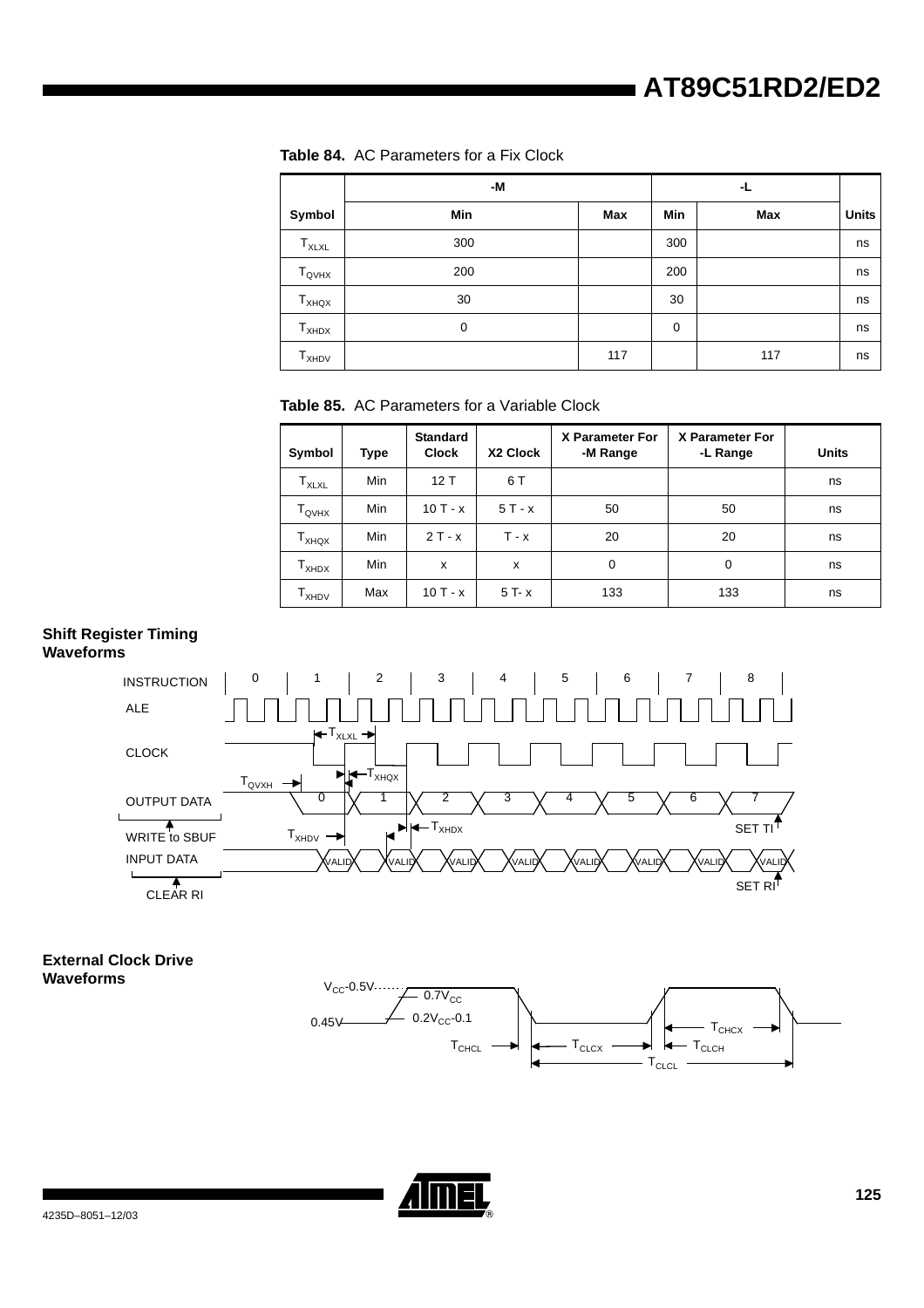

#### **AC Testing Input/Output Waveforms**



AC inputs during testing are driven at V<sub>CC</sub> - 0.5 for a logic "1" and 0.45V for a logic "0". Timing measurement are made at  $\mathsf{V}_{\mathsf{IH}}$  min for a logic "1" and  $\mathsf{V}_{\mathsf{IL}}$  max for a logic "0".

**Float Waveforms**



For timing purposes as port pin is no longer floating when a 100 mV change from load voltage occurs and begins to float when a 100 mV change from the loaded  $V_{OH}/V_{OL}$  level occurs.  $I_{OL}/I_{OH} \geq \pm 20$  mA.

**Clock Waveforms** Valid in normal clock mode. In X2 mode XTAL2 must be changed to XTAL2/2.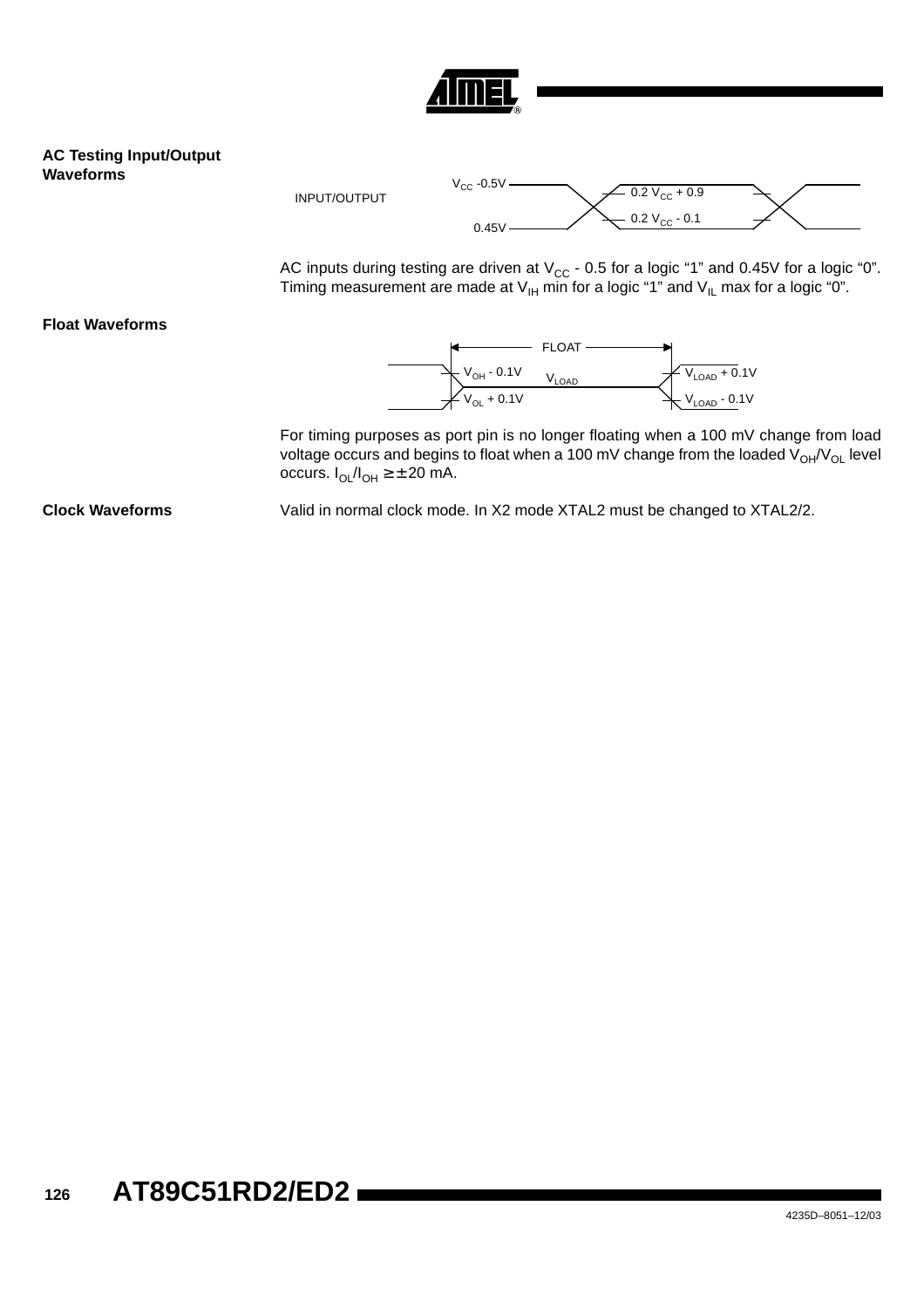

**Figure 56.** Internal Clock Signals

This diagram indicates when signals are clocked internally. The time it takes the signals to propagate to the pins, however, ranges from 25 to 125 ns. This propagation delay is dependent on variables such as temperature and pin loading. Propagation also varies from output to output and component. Typically though ( $T_A$  = 25°C fully loaded) RD and WR propagation delays are approximately 50 ns. The other signals are typically 85 ns. Propagation delays are incorporated in the AC specifications.

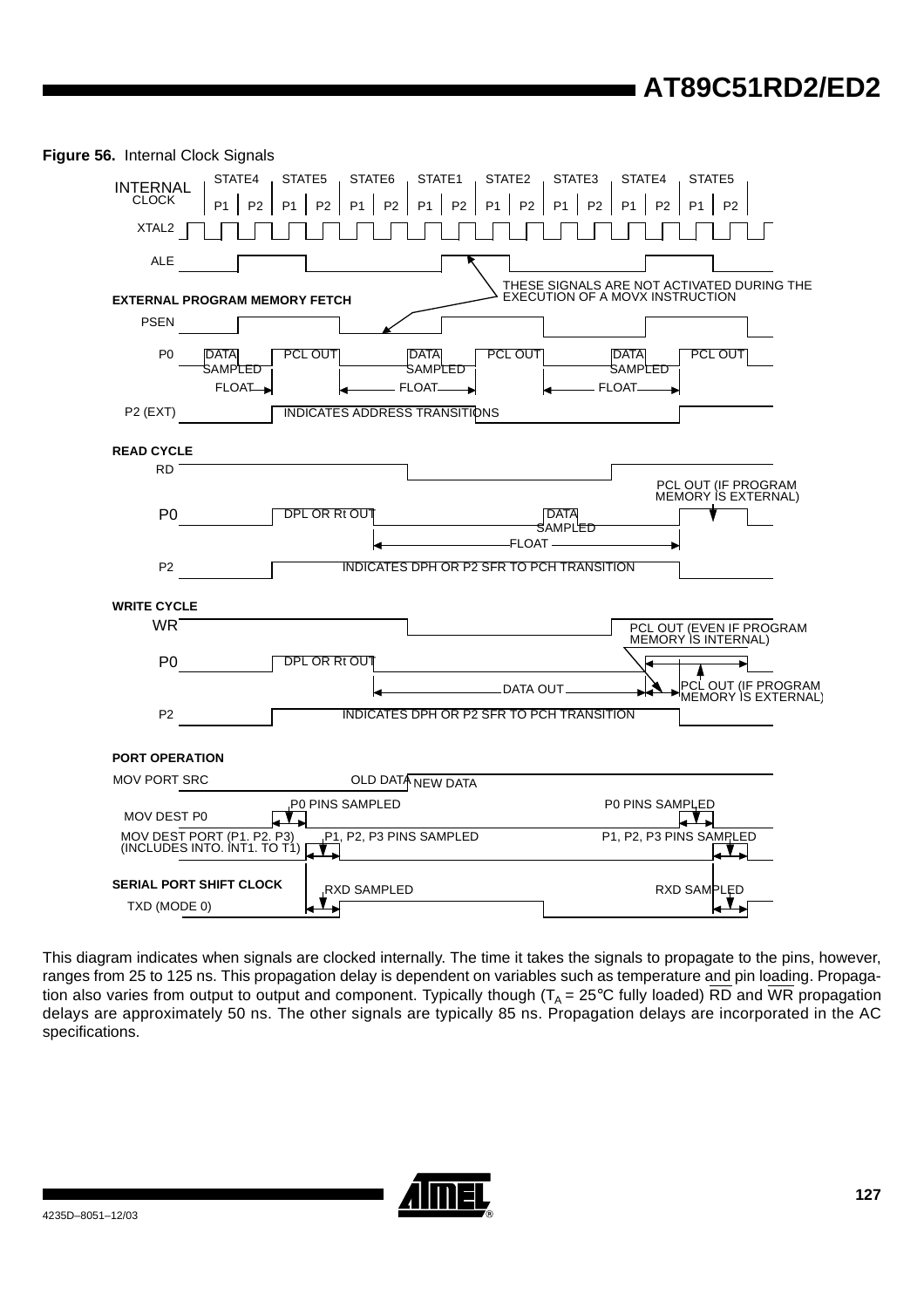

### <span id="page-126-0"></span>**Ordering Information**

#### **Table 86.** Possible Order Entries

| <b>Part Number</b>    | Data EEPROM | <b>Supply Voltage</b> | <b>Temperature</b><br>Range | Package            | Packing      | <b>Product Marking</b> |
|-----------------------|-------------|-----------------------|-----------------------------|--------------------|--------------|------------------------|
| AT89C51RD2-SLSIM      |             |                       |                             | PLCC44             | <b>Stick</b> | AT89C51RD2-IM          |
| AT89C51RD2-RLTIM      | <b>No</b>   |                       |                             | VQFP44             | Tray         | AT89C51RD2-IM          |
| AT89C51RD2-RDTIM(1)   |             |                       |                             | VOFP64             | Tray         | AT89C51RD2-IM          |
| $AT89C51RD2-SMSIM(1)$ |             |                       |                             | PLCC68             | Stick        | AT89C51RD2-IM          |
| AT89C51ED2-SLSIM      |             | $2.7V - 5.5V$         | Industrial                  | PLCC44             | <b>Stick</b> | AT89C51ED2-IM          |
| AT89C51ED2-RLTIM      |             |                       |                             | VQFP44             | Tray         | AT89C51ED2-IM          |
| AT89C51ED2-3CSIM      | <b>Yes</b>  |                       |                             | PDIL <sub>40</sub> | <b>Stick</b> | AT89C51ED2-IM          |
| AT89C51ED2-SMSIM      |             |                       |                             | PLCC68             | <b>Stick</b> | AT89C51ED2-IM          |
| AT89C51ED2-RDTIM      |             |                       |                             | VQFP64             | Tray         | AT89C51ED2-IM          |

Note: 1. For PLCC68 and VQFP64 packages, please contact Atmel sales office for availability.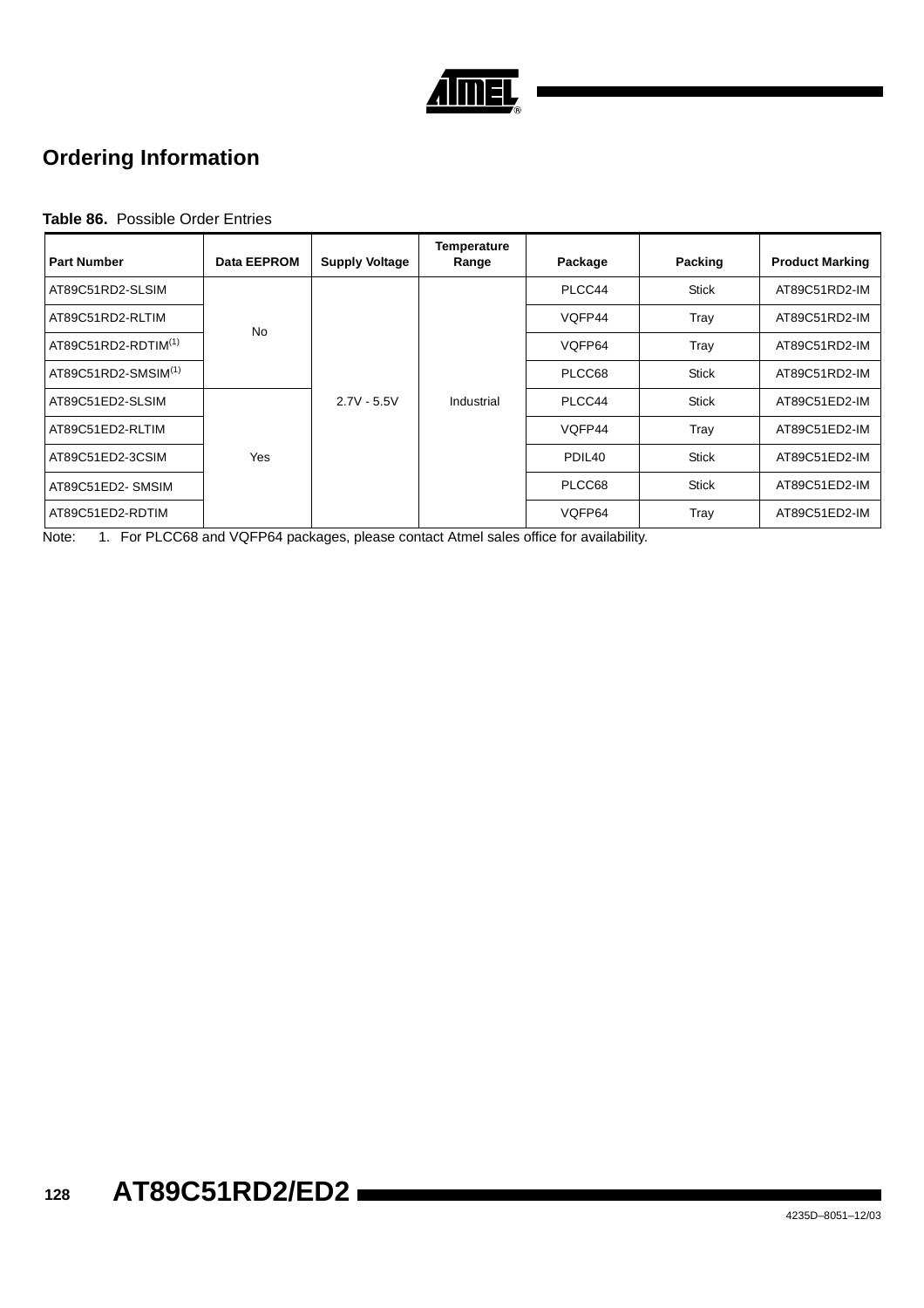### <span id="page-127-0"></span>**Packaging Information**

### <span id="page-127-1"></span>PLCC44



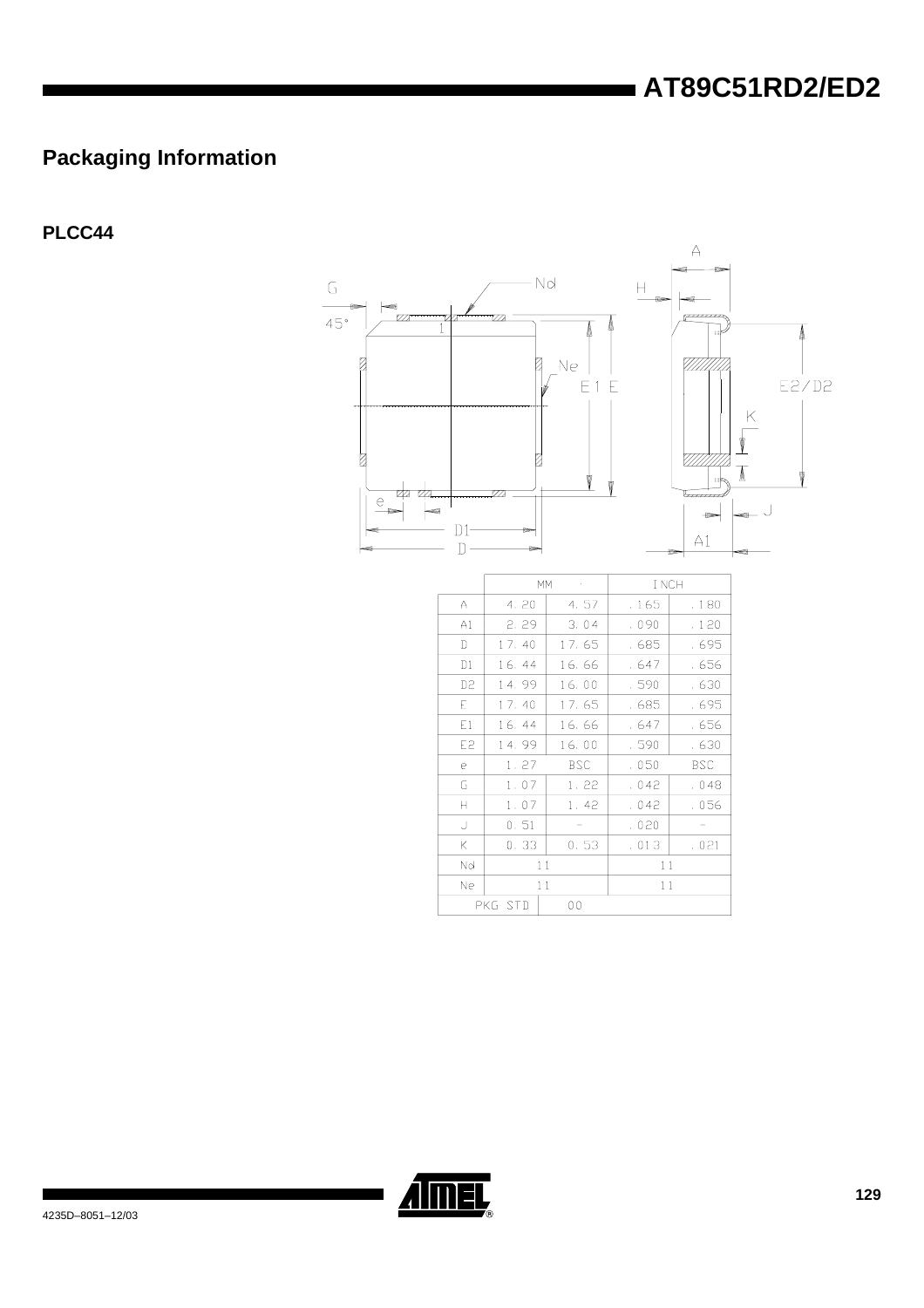

<span id="page-128-0"></span>VQFP44



0.80 BSC

0.35 BSC

 $\mathsf e$  $\overline{f}$  .0315 BSC

 $.014$  BSC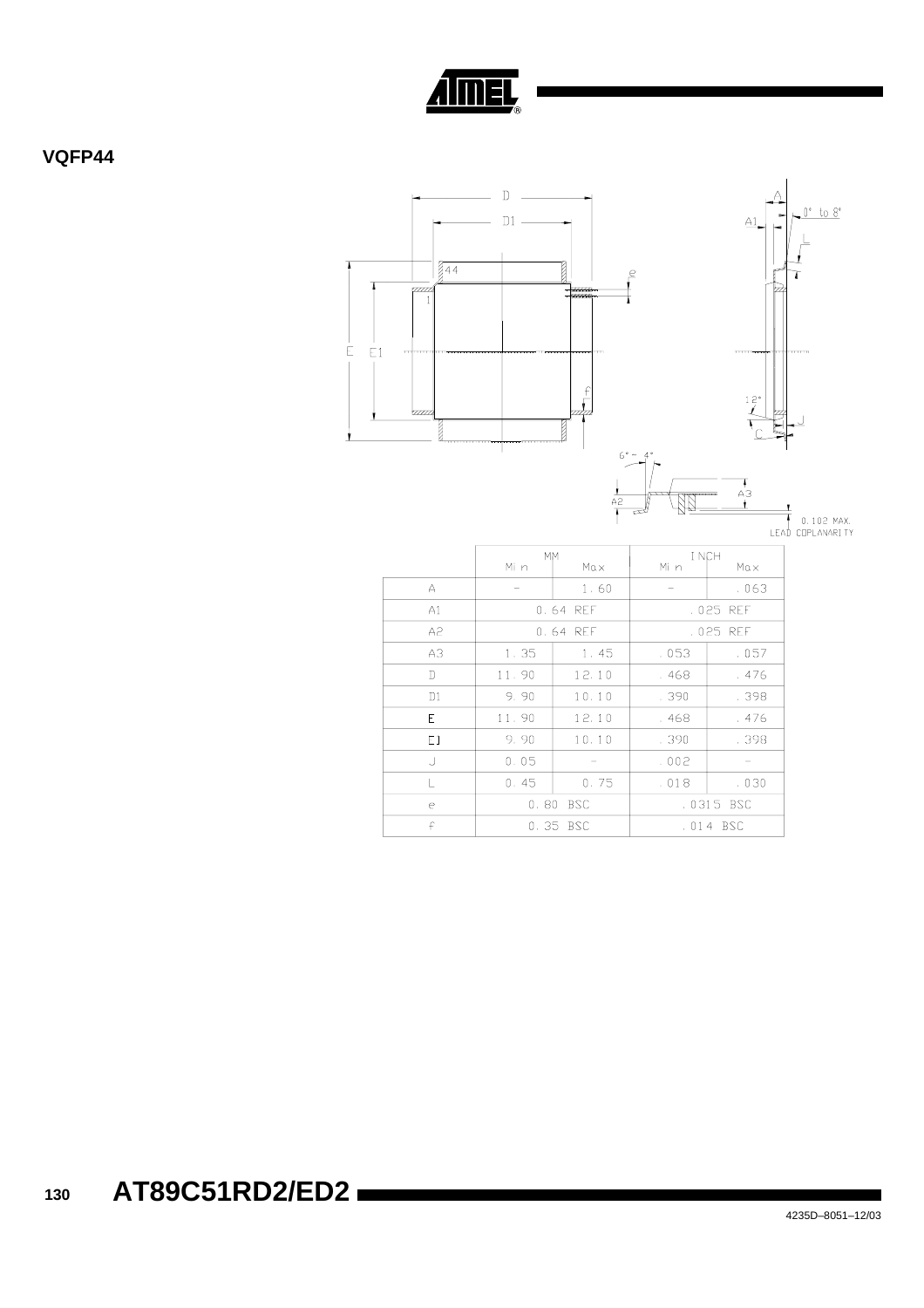<span id="page-129-0"></span>PLCC68



|                |       | MM             | I NCH |            |  |
|----------------|-------|----------------|-------|------------|--|
| A              | 4.20  | 5.08           | . 165 | . 200      |  |
| A1             | 2.29  | 3.30           | . 090 | . 130      |  |
| D              | 25.02 | 25.27          | . 985 | . 995      |  |
| D1             | 24.13 | 24.33          | . 950 | . 958      |  |
| D <sub>2</sub> | 22.61 | 23.62          | . 890 | . 930      |  |
| E.             | 25.02 | 25.27          | . 985 | . 995      |  |
| E1             | 24.13 | 24.33          | . 950 | . 958      |  |
| E <sub>2</sub> | 22.61 | 23.62          | . 890 | . 930      |  |
| e              | 1.27  | <b>BSC</b>     | .050  | <b>BSC</b> |  |
| G              | 1.07  | 1.22           | . 042 | . 048      |  |
| $\mathsf{H}$   | 1.07  | 1.42           | . 042 | .056       |  |
| J              | 0.51  |                | . 020 |            |  |
| Κ              | 0.33  | 0.53           | .013  | .021       |  |
| Nd             | 17    |                | 17    |            |  |
| Ne             | 17    |                | 17    |            |  |
| PKG STD        |       | 0 <sub>0</sub> |       |            |  |

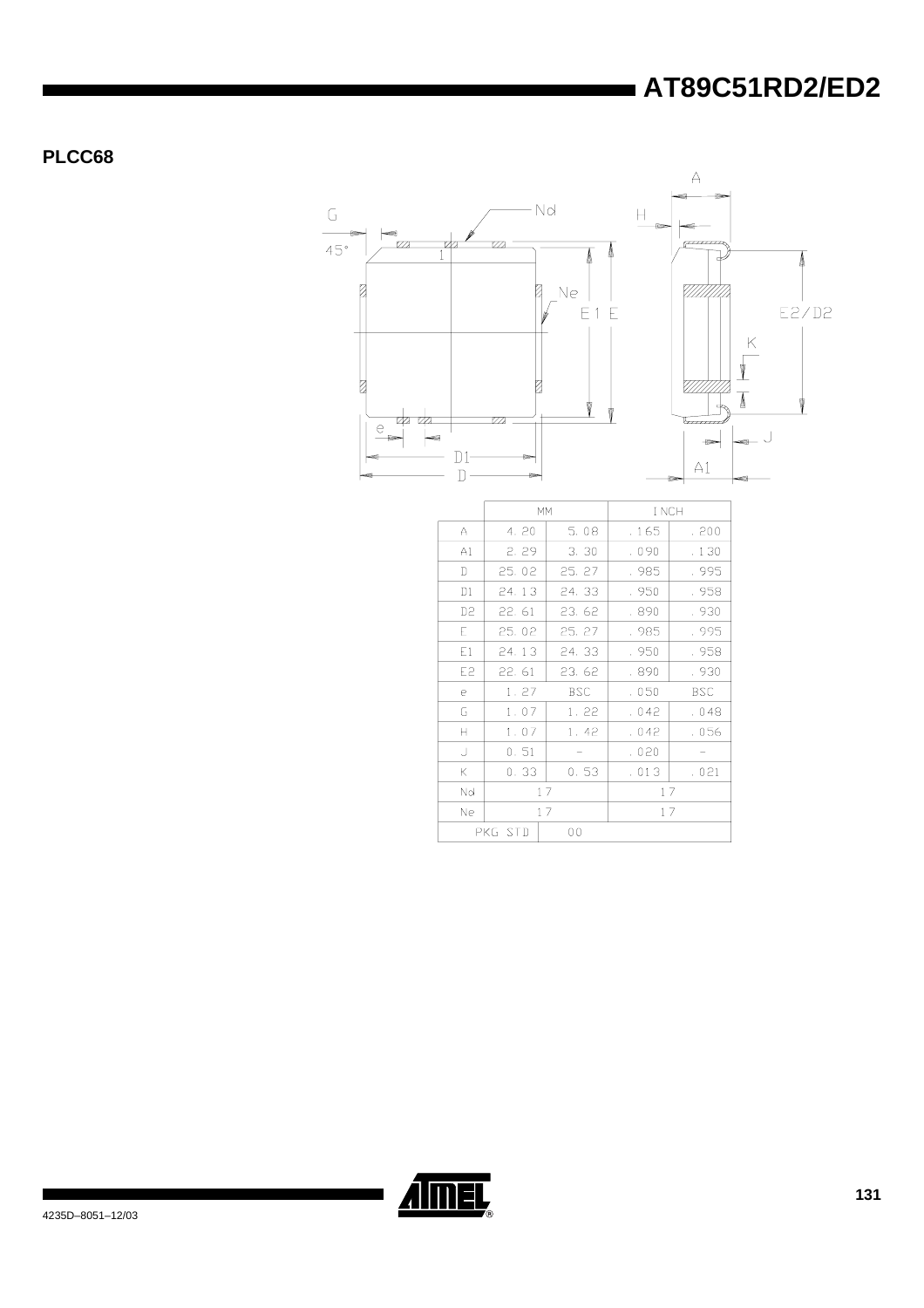

### <span id="page-130-0"></span>VQFP64



|    | <b>MM</b> |            | I NCH |           |
|----|-----------|------------|-------|-----------|
|    | Mi n      | Max        | Mi n  | Max       |
| A  |           | 1.60       |       | .063      |
| A1 |           | 0.64 REF   |       | .025 REF  |
| A2 |           | 0.64 REF   |       | .025 REF  |
| A3 | 1,35      | 1.45       | .053  | .057      |
| D  | 11.75     | 12.25      | . 463 | . 483     |
| D1 | 9.90      | 10.10      | . 390 | . 398     |
| E. | 11.75     | 12.25      | . 463 | . 483     |
| E1 | 9.90      | 10.10      | . 390 | . 398     |
| J  | 0.05      |            | .002  |           |
|    | 0.45      | 0.75       | .018  | .030      |
| e  | 0.50      | <b>BSC</b> |       | .0197 BSC |
| £  | 0.25 BSC  |            | .010  | BSC       |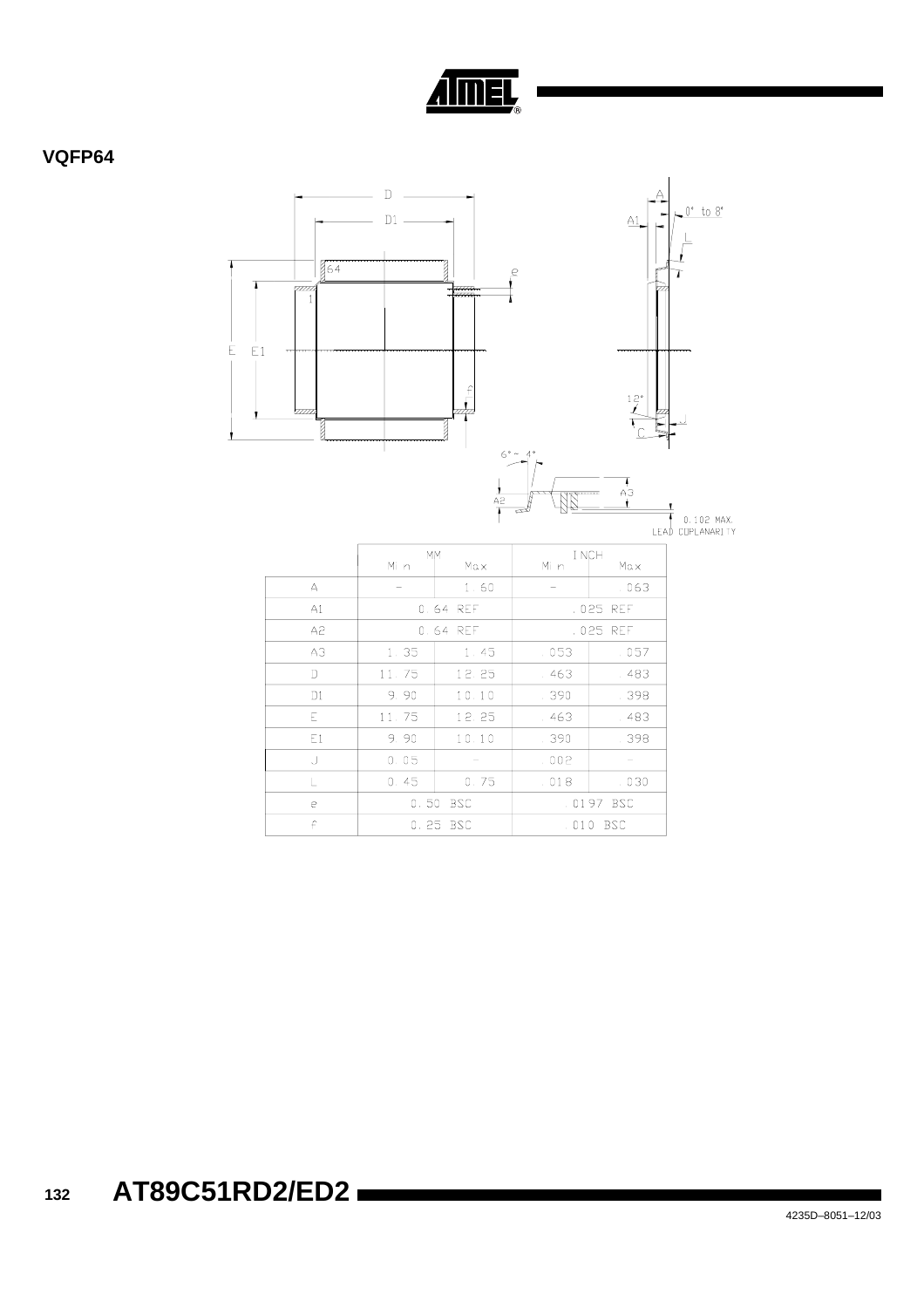<span id="page-131-0"></span>PDIL40



|    |         | MM             | I NCH |                |
|----|---------|----------------|-------|----------------|
| A  |         | 5.08           |       | .200           |
| A1 | 0.38    |                | .015  |                |
| A2 | 3.18    | 4.95           | . 125 | . 195          |
| B  | 0.36    | 0.56           | .014  | . 022          |
| B1 | 0.76    | 1.78           | .030  | .070           |
| С  | 0.20    | 0.38           | .008  | . 015          |
| D  | 50.29   | 53.21          | 1.980 | 2.095          |
| E  | 15.24   | 15.87          | .600  | . 625          |
| E1 | 12.32   | 14.73          | . 485 | . 580          |
| e  | 2.54    | <b>B. S. C</b> | .100  | <b>B.</b> S. C |
| еA | 15.24   | B. S. C        | . 600 | <b>B.</b> S. C |
| eB |         | 17.78          |       | . 700          |
| L. | 2.93    | 3.81           | . 115 | . 150          |
| D1 | 0.13    |                | .005  |                |
|    | PKG STD | 02             |       |                |

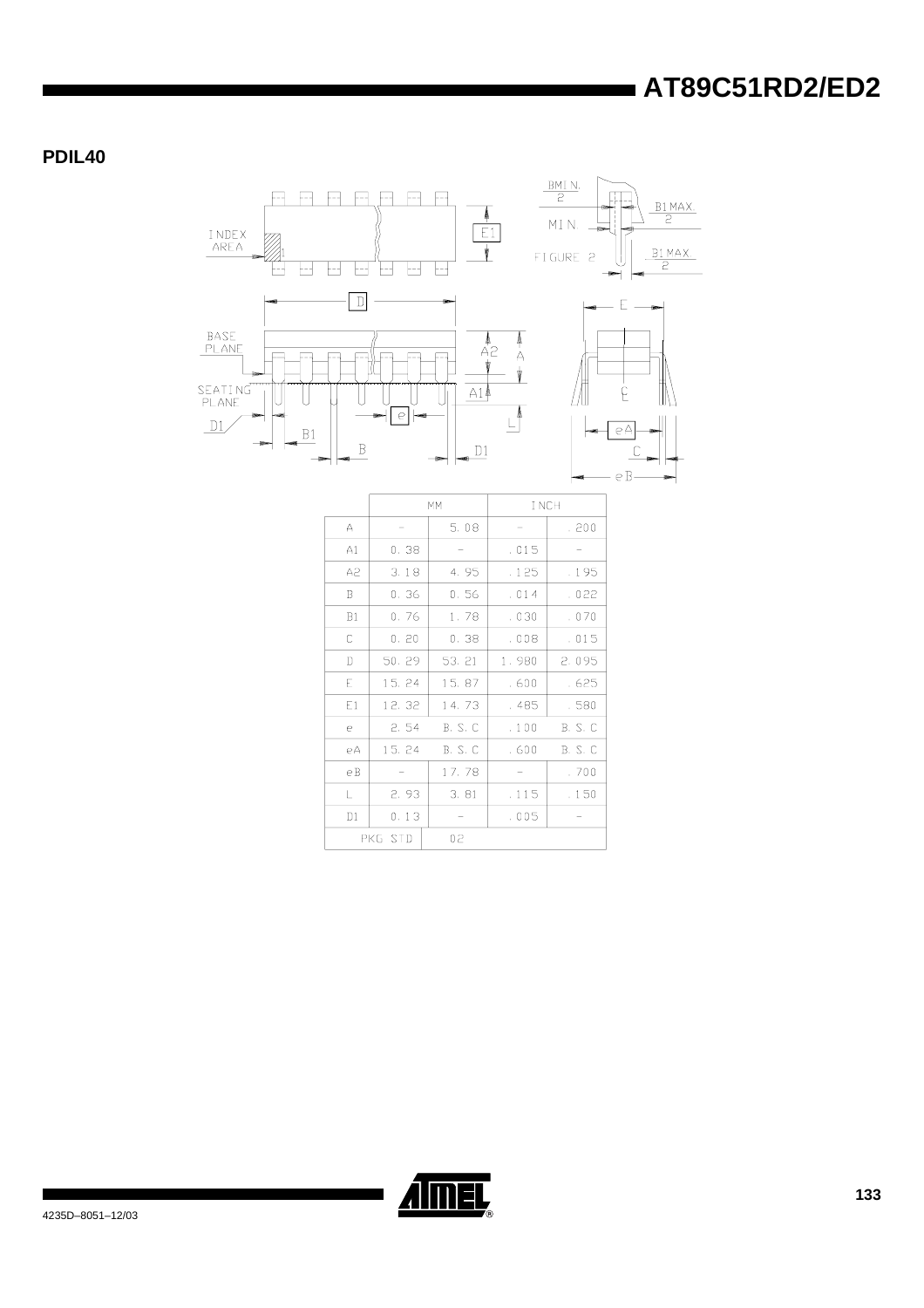

### <span id="page-132-0"></span>**Datasheet Change Log for AT89C51RD2/ED2**

<span id="page-132-1"></span>

| Changes from 4235A -<br>04/03 to 4135B - 06/03 | 2. | 1. $V_{\text{H}}$ min changed from 0.2 $V_{\text{CC}}$ + 1.1<br>Added POR/PFD and reset specific<br>3. Added DIL40 package.<br>4. Added Flash write programming tim |
|------------------------------------------------|----|---------------------------------------------------------------------------------------------------------------------------------------------------------------------|
| Changes from 4235B -<br>06/03 to 4235C - 08/03 |    | 1. Changed maximum frequency to 60<br>for $Vec = 4.5V$ to 5.5V and internal of<br>2. Added PDIL40 Packaging for AT890                                               |

- to 0.2  $V_{CC}$  + 0.9.
- sections.
- e specification.
- MHz in X1 mode and 30 MHz in X2 mode code execution.
- ging for AT89C51ED2.
- <span id="page-132-3"></span><span id="page-132-2"></span>**Changes from 4235C - 08/03 to 4235D - 12/03**
- 1. Improved explanations throughout the document.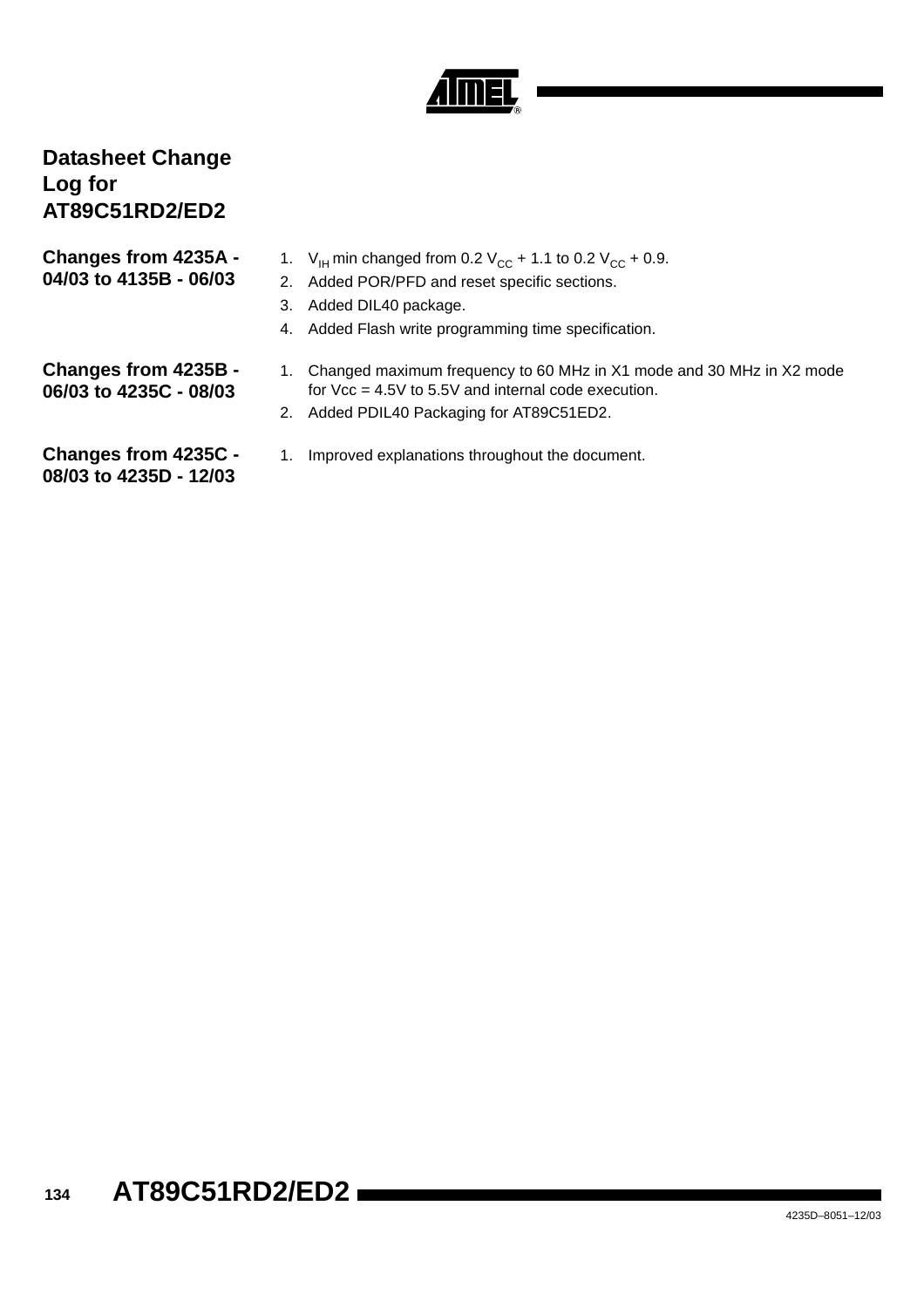

### <span id="page-133-0"></span>**Table of Contents**

| Programmable |  |
|--------------|--|
|              |  |
|              |  |
|              |  |
|              |  |
|              |  |
|              |  |
|              |  |

 $\mathbf{i}$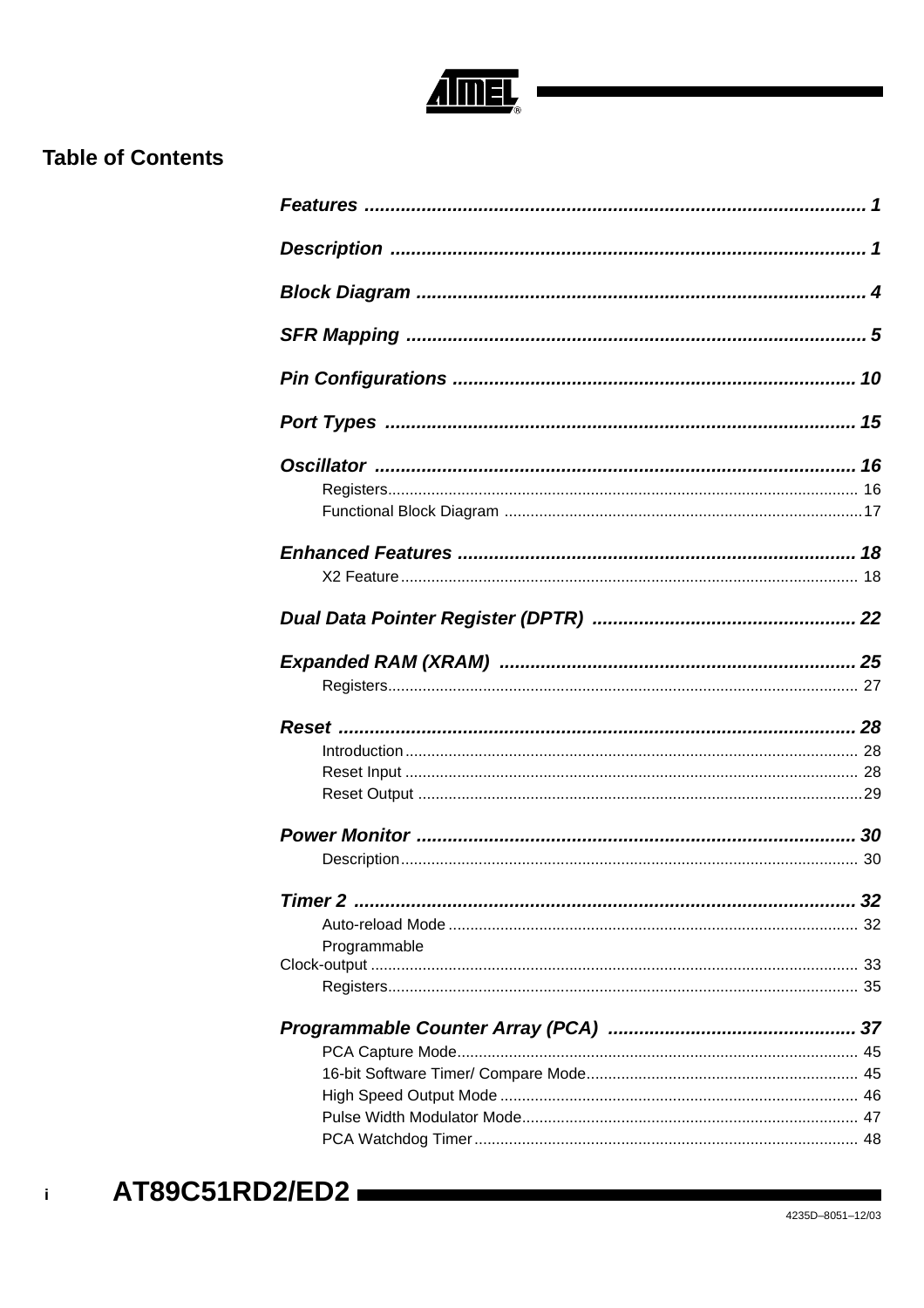| 91 |
|----|
|    |
|    |
|    |
|    |
|    |
|    |
|    |
|    |
|    |
|    |

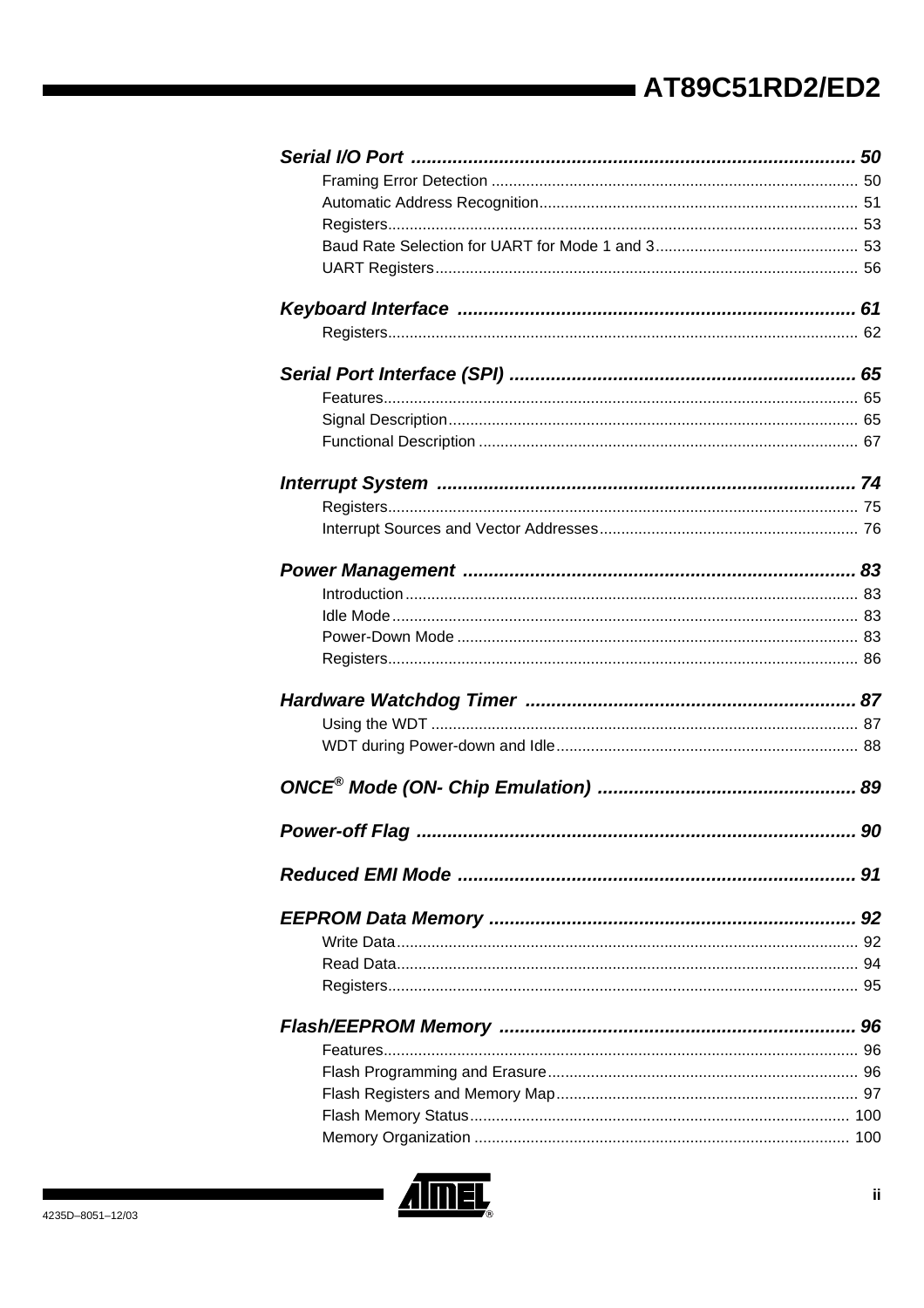

| Datasheet Change Log for AT89C51RD2/ED2  135 |
|----------------------------------------------|
|                                              |
|                                              |
|                                              |